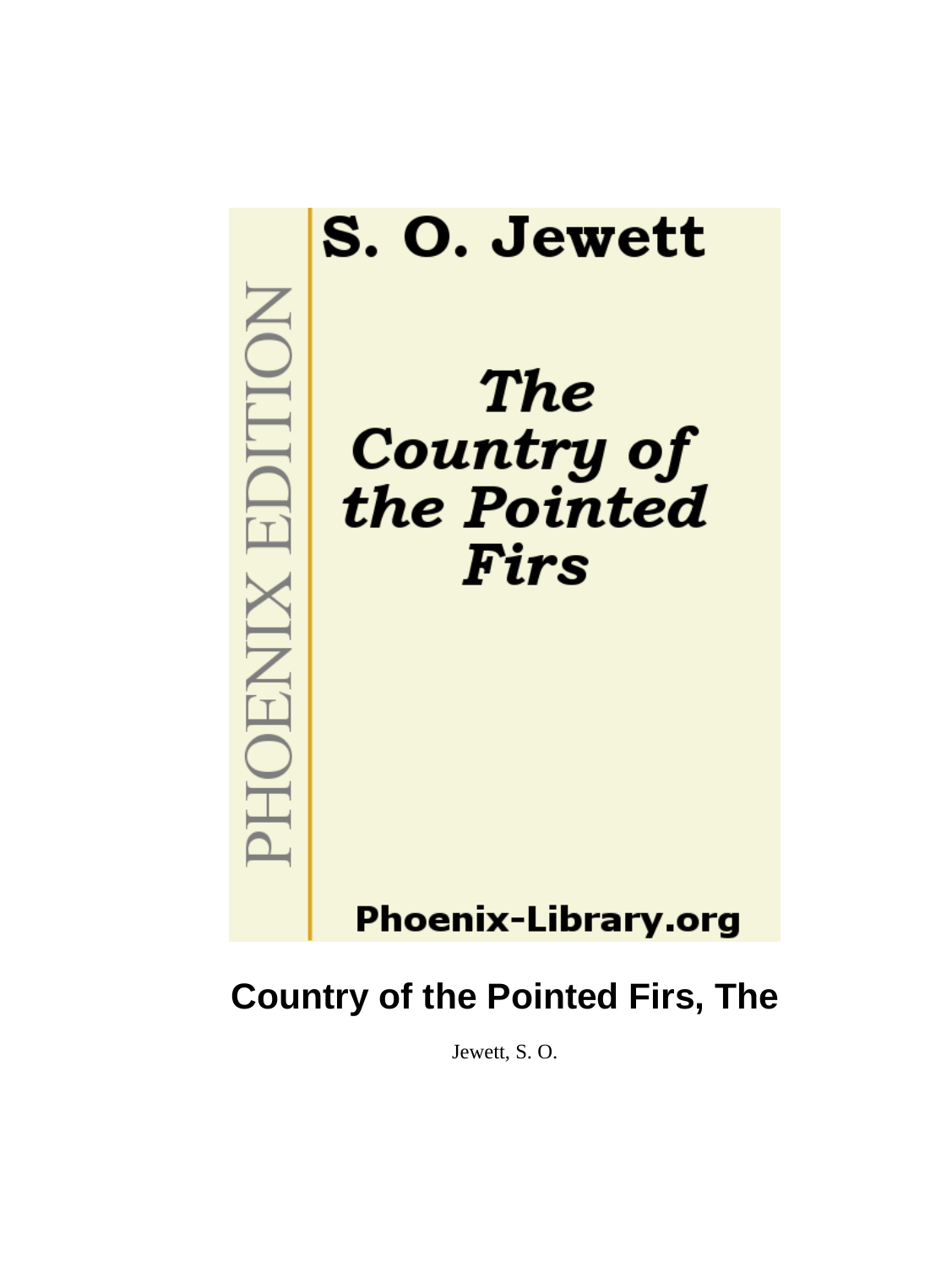[Table of Content](#page-91-0) [About Phoenix−Edition](#page-93-0) **[Copyright](#page-94-0)**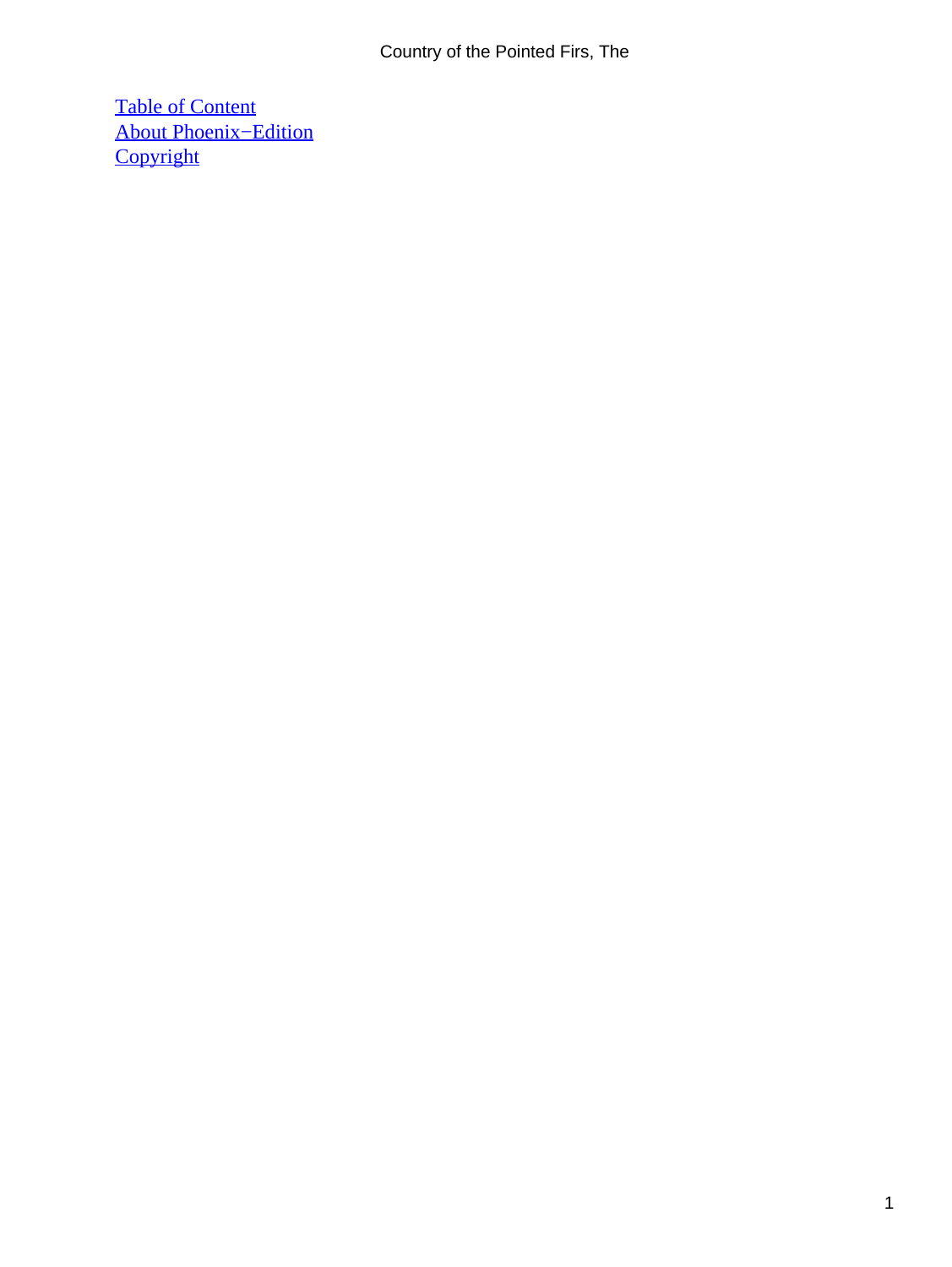*T*he Country of the Pointed Firs

### **SARAH ORNE JEWETT**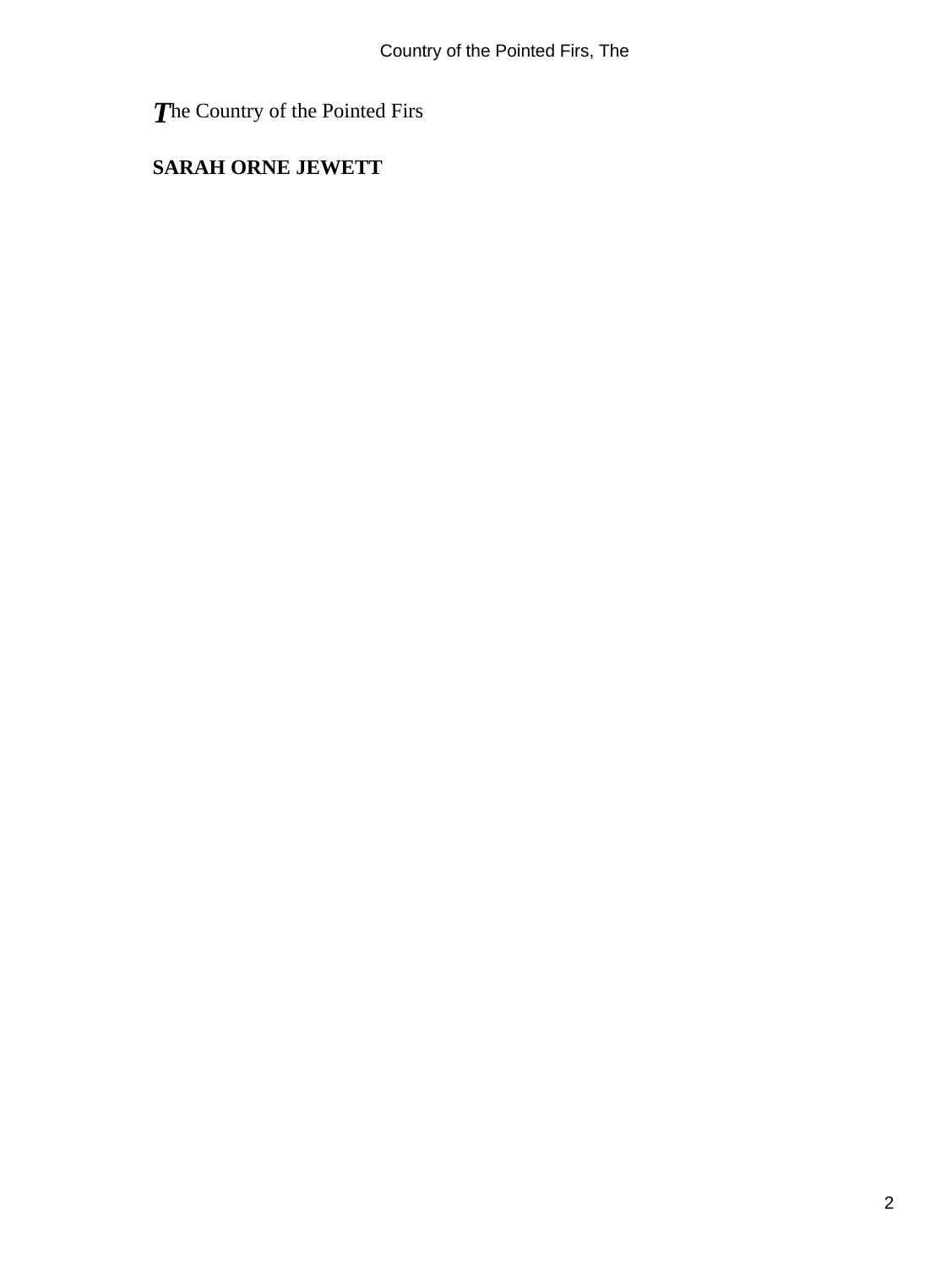# **[Chapter I − The Return](#page-91-0)**

**THERE WAS SOMETHING** about the coast town of Dunnet which made it seem more attractive than other maritime villages of eastern Maine. Perhaps it was the simple fact of acquaintance with that neighborhood which made it so attaching, and gave such interest to the rocky shore and dark woods, and the few houses which seemed to be securely wedged and tree−nailed in among the ledges by the Landing. These houses made the most of their seaward view, and there was a gayety and determined floweriness in their bits of garden ground; the small−paned high windows in the peaks of their steep gables were like knowing eyes that watched the harbor and the far sea−line beyond, or looked northward all along the shore and its background of spruces and balsam firs. When one really knows a village like this and its surroundings, it is like becoming acquainted with a single person. The process of falling in love at first sight is as final as it is swift in such a case, but the growth of true friendship may be a lifelong affair.

 After a first brief visit made two or three summers before in the course of a yachting cruise, a lover of Dunnet Landing returned to find the unchanged shores of the pointed firs, the same quaintness of the village with its elaborate conventionalities; all that mixture of remoteness, and childish certainty of being the centre of civilization of which her affectionate dreams had told. One evening in June, a single passenger landed upon the steamboat wharf. The tide was high, there was a fine crowd of spectators, and the younger portion of the company followed her with subdued excitement up the narrow street of the salt−aired, white− clapboarded little town.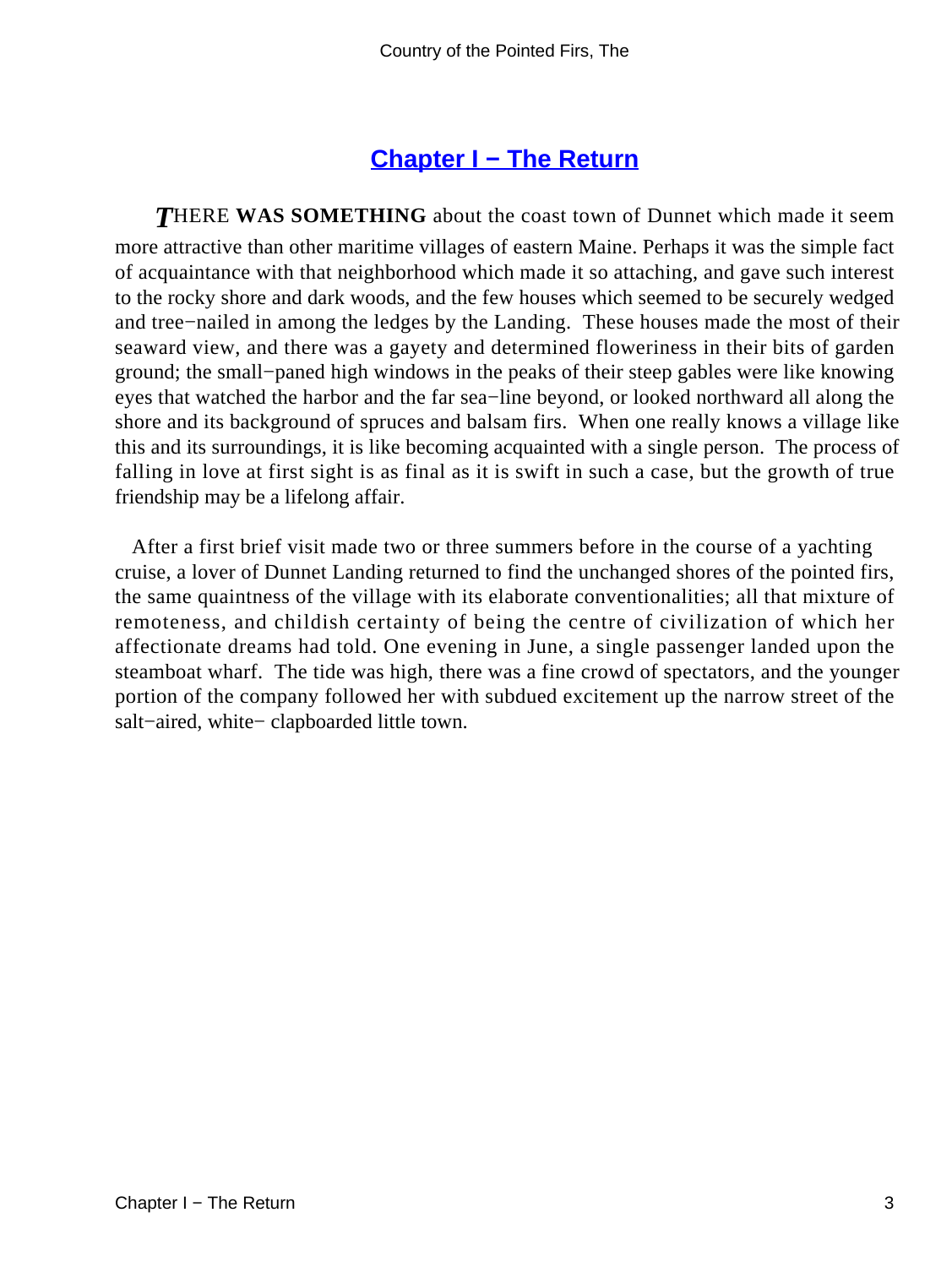#### **[Chapter II − Mrs. Todd](#page-91-0)**

*L*ATER, **THERE WAS** only one fault to find with this choice of a summer lodging−place, and that was its complete lack of seclusion. At first the tiny house of Mrs. Almira Todd, which stood with its end to the street, appeared to be retired and sheltered enough from the busy world, behind its bushy bit of a green garden, in which all the blooming things, two or three gay hollyhocks and some London−pride, were pushed back against the gray−shingled wall. It was a queer little garden and puzzling to a stranger, the few flowers being put at a disadvantage by so much greenery; but the discovery was soon made that Mrs. Todd was an ardent lover of herbs, both wild and tame, and the sea−breezes blew into the low end−window of the house laden with not only sweet−brier and sweet− mary, but balm and sage and borage and mint, wormwood and southernwood. If Mrs. Todd had occasion to step into the far corner of her herb plot, she trod heavily upon thyme, and made its fragrant presence known with all the rest. Being a very large person, her full skirts brushed and bent almost every slender stalk that her feet missed. You could always tell when she was stepping about there, even when you were half awake in the morning, and learned to know, in the course of a few weeks' experience, in exactly which corner of the garden she might be.

 At one side of this herb plot were other growths of a rustic pharmacopoeia, great treasures and rarities among the commoner herbs. There were some strange and pungent odors that roused a dim sense and remembrance of something in the forgotten past. Some of these might once have belonged to sacred and mystic rites, and have had some occult knowledge handed with them down the centuries; but now they pertained only to humble compounds brewed at intervals with molasses or vinegar or spirits in a small caldron on Mrs. Todd's kitchen stove. They were dispensed to suffering neighbors, who usually came at night as if by stealth, bringing their own ancient−looking vials to be filled. One nostrum was called the Indian remedy, and its price was but fifteen cents; the whispered directions could be heard as customers passed the windows. With most remedies the purchaser was allowed to depart unadmonished from the kitchen, Mrs. Todd being a wise saver of steps; but with certain vials she gave cautions, standing in the doorway, and there were other doses which had to be accompanied on their healing way as far as the gate, while she muttered long chapters of directions, and kept up an air of secrecy and importance to the last. It may not have been only the common aids of humanity with which she tried to cope; it seemed sometimes as if love and hate and jealousy and adverse winds at sea might also find their proper remedies among the curious wild−looking plants in Mrs. Todd's garden.

 The village doctor and this learned herbalist were upon the best of terms. The good man may have counted upon the unfavorable effect of certain potions which he should find his opportunity in counteracting; at any rate, he now and then stopped and exchanged greetings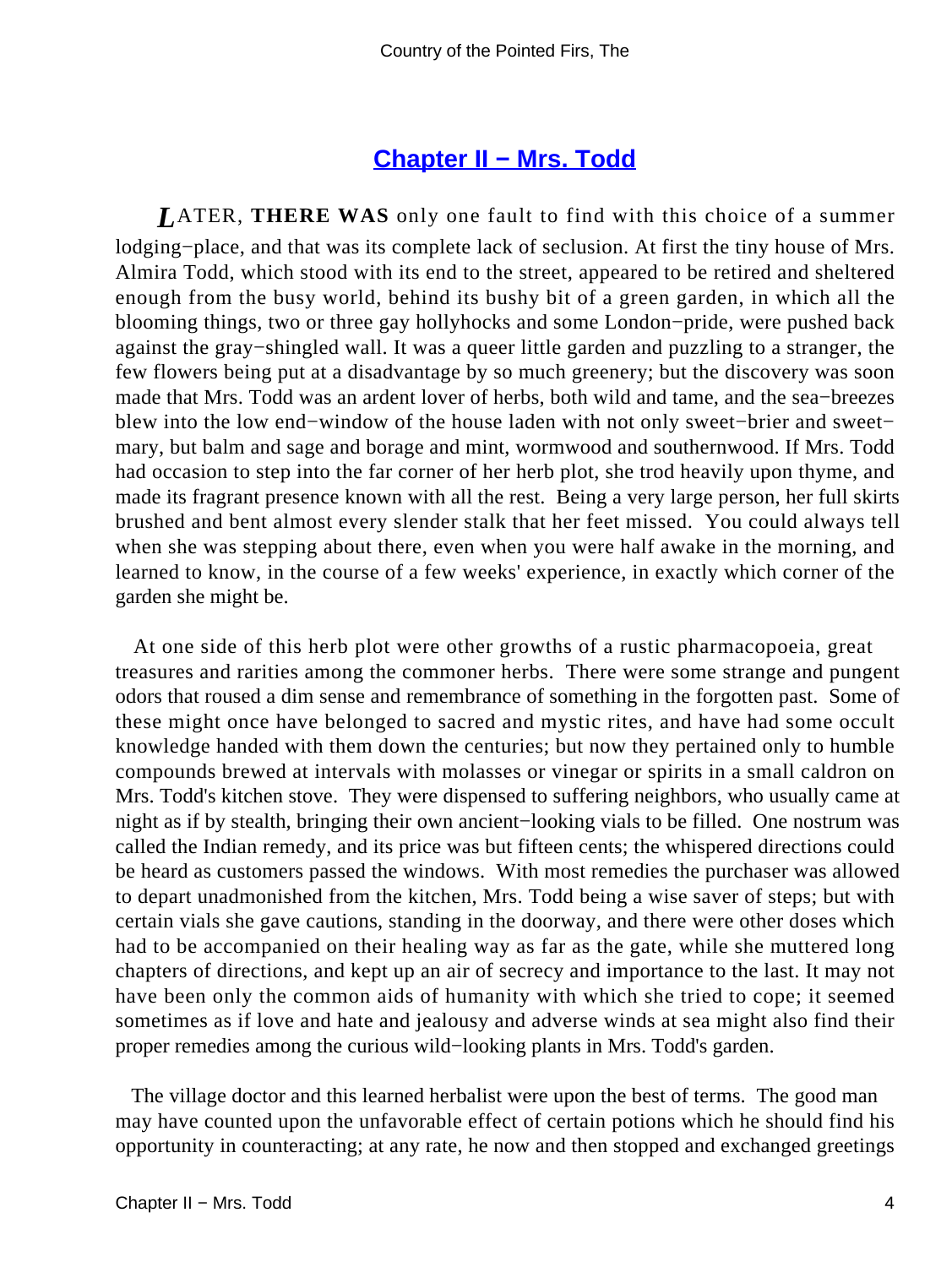with Mrs. Todd over the picket fence. The conversation became at once professional after the briefest preliminaries, and he would stand twirling a sweet−scented sprig in his fingers, and make suggestive jokes, perhaps about her faith in a too persistent course of thoroughwort elixir, in which my landlady professed such firm belief as sometimes to endanger the life and usefulness of worthy neighbors.

 To arrive at this quietest of seaside villages late in June, when the busy herb−gathering season was just beginning, was also to arrive in the early prime of Mrs. Todd's activity in the brewing of old−fashioned spruce beer. This cooling and refreshing drink had been brought to wonderful perfection through a long series of experiments; it had won immense local fame, and the supplies for its manufacture were always giving out and having to be replenished. For various reasons, the seclusion and uninterrupted days which had been looked forward to proved to be very rare in this otherwise delightful corner of the world. My hostess and I had made our shrewd business agreement on the basis of a simple cold luncheon at noon, and liberal restitution in the matter of hot suppers, to provide for which the lodger might sometimes be seen hurrying down the road, late in the day, with cunner line in hand. It was soon found that this arrangement made large allowance for Mrs. Todd's slow herb−gathering progresses through woods and pastures. The spruce−beer customers were pretty steady in hot weather, and there were many demands for different soothing syrups and elixirs with which the unwise curiosity of my early residence had made me acquainted. Knowing Mrs. Todd to be a widow, who had little beside this slender business and the income from one hungry lodger to maintain her, one's energies and even interest were quickly bestowed, until it became a matter of course that she should go afield every pleasant day, and that the lodger should answer all peremptory knocks at the side door.

 In taking an occasional wisdom−giving stroll in Mrs. Todd's company, and in acting as business partner during her frequent absences, I found the July days fly fast, and it was not until I felt myself confronted with too great pride and pleasure in the display, one night, of two dollars and twenty−seven cents which I had taken in during the day, that I remembered a long piece of writing, sadly belated now, which I was bound to do. To have been patted kindly on the shoulder and called «darlin',» to have been offered a surprise of early mushrooms for supper, to have had all the glory of making two dollars and twenty−seven cents in a single day, and then to renounce it all and withdraw from these pleasant successes, needed much resolution. Literary employments are so vexed with uncertainties at best, and it was not until the voice of conscience sounded louder in my ears than the sea on the nearest pebble beach that I said unkind words of withdrawal to Mrs. Todd. She only became more wistfully affectionate than ever in her expressions, and looked as disappointed as I expected when I frankly told her that I could no longer enjoy the pleasure of what we called «seein' folks.» I felt that I was cruel to a whole neighborhood in curtailing her liberty in this most important season for harvesting the different wild herbs that were so much counted upon to ease their winter ails.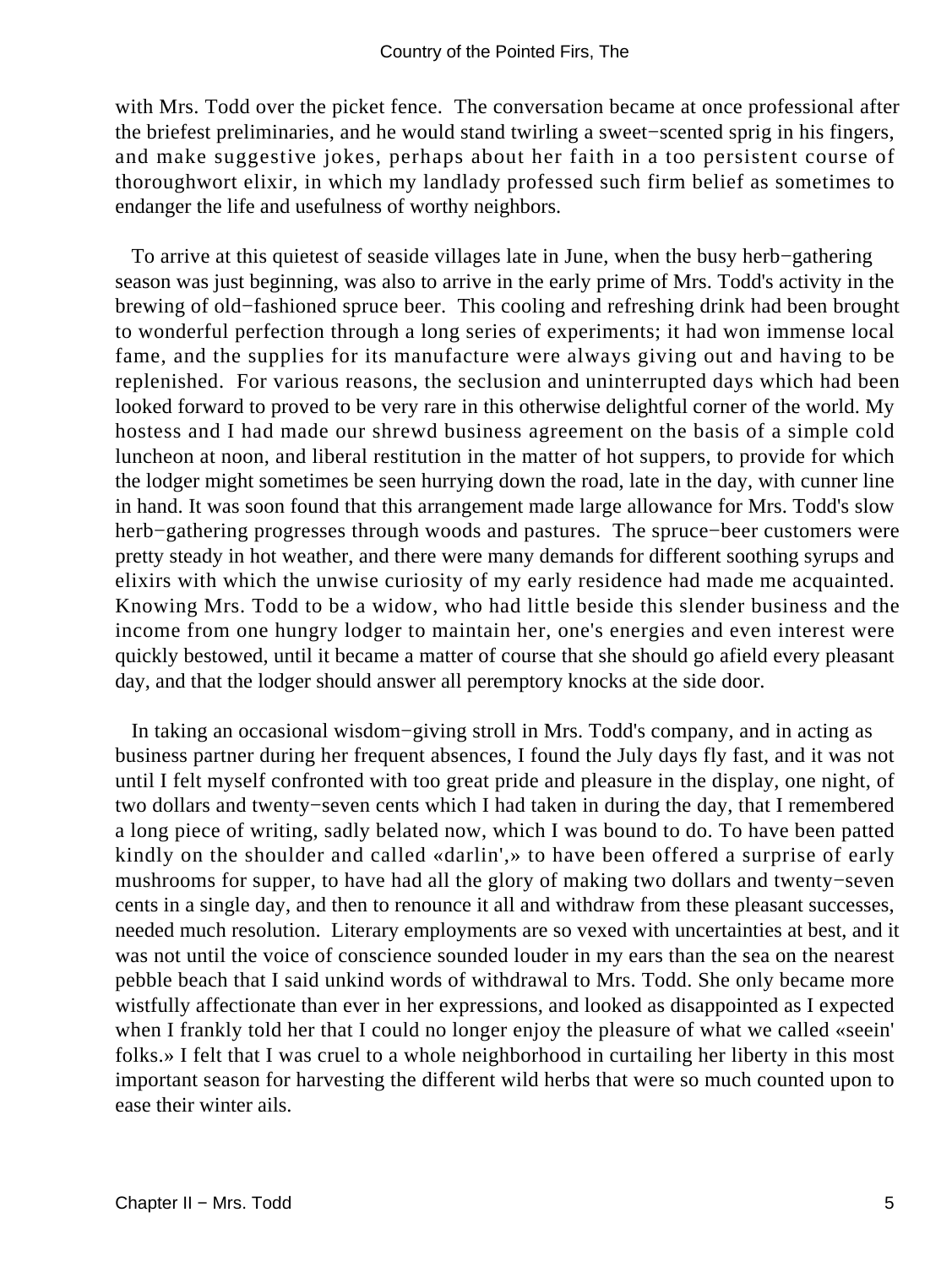«Well, dear,» she said sorrowfully, «I've took great advantage o' your bein' here. I ain't had such a season for years, but I have never had nobody I could so trust. All you lack is a few qualities, but with time you'd gain judgment an' experience, an' be very able in the business. I'd stand right here an' say it to anybody.»

 Mrs. Todd and I were not separated or estranged by the change in our business relations; on the contrary, a deeper intimacy seemed to begin. I do not know what herb of the night it was that used sometimes to send out a penetrating odor late in the evening, after the dew had fallen, and the moon was high, and the cool air came up from the sea. Then Mrs. Todd would feel that she must talk to somebody, and I was only too glad to listen. We both fell under the spell, and she either stood outside the window, or made an errand to my sitting−room, and told, it might be very commonplace news of the day, or, as happened one misty summer night, all that lay deepest in her heart. It was in this way that I came to know that she had loved one who was far above her.

 «No, dear, him I speak of could never think of me,» she said. «When we was young together his mother didn't favor the match, an' done everything she could to part us; and folks thought we both married well, but't wa'n't what either one of us wanted most; an' now we're left alone again, an' might have had each other all the time. He was above bein' a seafarin' man, an' prospered more than most; he come of a high family, an' my lot was plain an' hard− workin'. I ain't seen him for some years; he's forgot our youthful feelin's, I expect, but a woman's heart is different; them feelin's comes back when you think you've done with 'em, as sure as spring comes with the year. An' I've always had ways of hearin' about him.»

 She stood in the centre of a braided rug, and its rings of black and gray seemed to circle about her feet in the dim light. Her height and massiveness in the low room gave her the look of a huge sibyl, while the strange fragrance of the mysterious herb blew in from the little garden.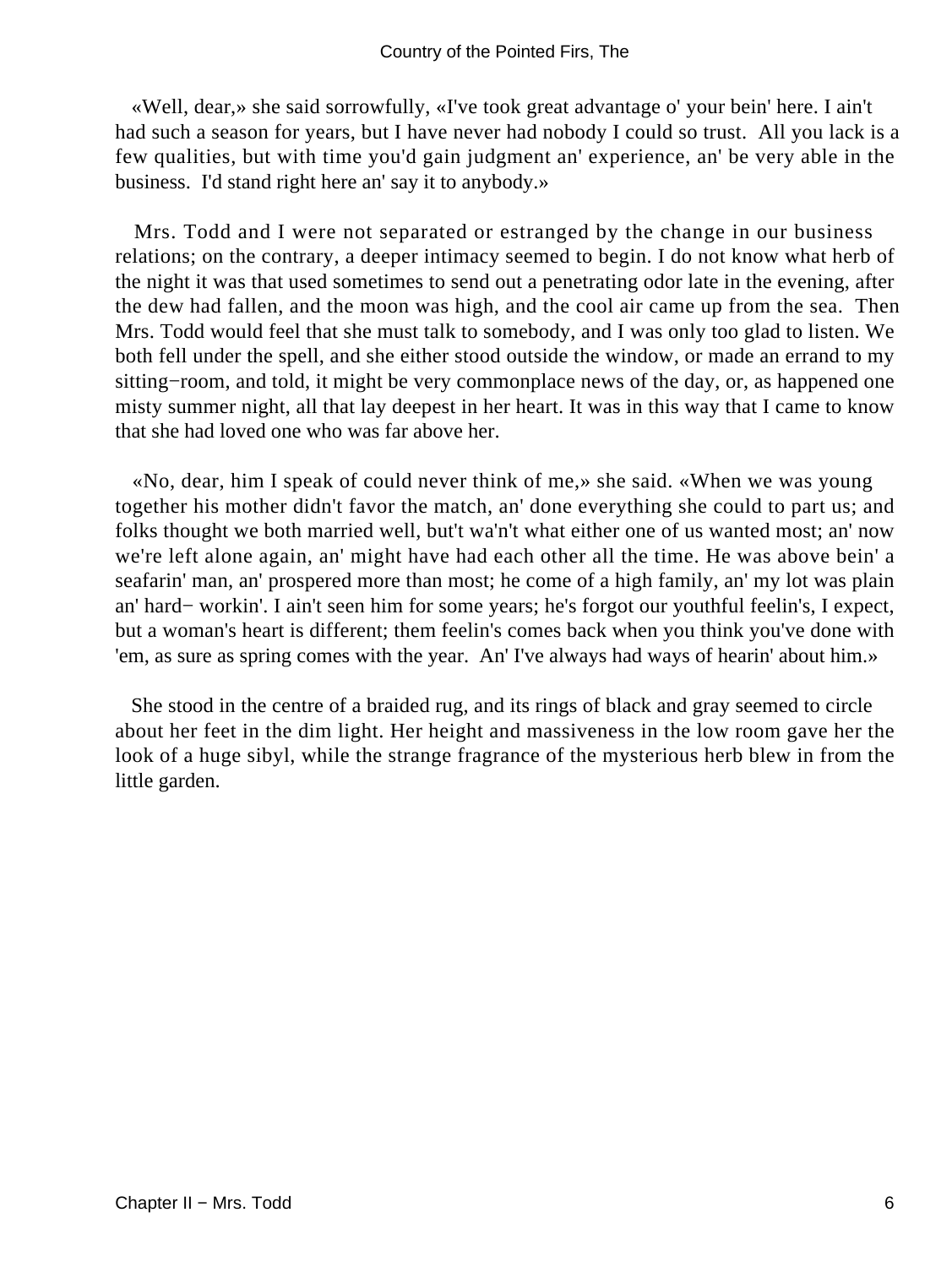## **[Chapter III − The Schoolhouse](#page-91-0)**

*F*OR **SOME DAYS** after this, Mrs. Todd's customers came and went past my windows, and, haying−time being nearly over, strangers began to arrive from the inland country, such was her widespread reputation. Sometimes I saw a pale young creature like a white windflower left over into midsummer, upon whose face consumption had set its bright and wistful mark; but oftener two stout, hard−worked women from the farms came together, and detailed their symptoms to Mrs. Todd in loud and cheerful voices, combining the satisfactions of a friendly gossip with the medical opportunity. They seemed to give much from their own store of therapeutic learning. I became aware of the school in which my landlady had strengthened her natural gift; but hers was always the governing mind, and the final command, «Take of hy'sop one handful» (or whatever herb it was), was received in respectful silence. One afternoon, when I had listened, – it was impossible not to listen, with cottonless ears, – and then laughed and listened again, with an idle pen in my hand, during a particularly spirited and personal conversation, I reached for my hat, and, taking blotting−book and all under my arm, I resolutely fled further temptation, and walked out past the fragrant green garden and up the dusty road. The way went straight uphill, and presently I stopped and turned to look back.

 The tide was in, the wide harbor was surrounded by its dark woods, and the small wooden houses stood as near as they could get to the landing. Mrs. Todd's was the last house on the way inland. The gray ledges of the rocky shore were well covered with sod in most places, and the pasture bayberry and wild roses grew thick among them. I could see the higher inland country and the scattered farms. On the brink of the hill stood a little white schoolhouse, much wind−blown and weather−beaten, which was a landmark to seagoing folk; from its door there was a most beautiful view of sea and shore. The summer vacation now prevailed, and after finding the door unfastened, and taking a long look through one of the seaward windows, and reflecting afterward for some time in a shady place near by among the bayberry bushes, I returned to the chief place of business in the village, and, to the amusement of two of the selectmen, brothers and autocrats of Dunnet Landing, I hired the schoolhouse for the rest of the vacation for fifty cents a week.

 Selfish as it may appear, the retired situation seemed to possess great advantages, and I spent many days there quite undisturbed, with the sea−breeze blowing through the small, high windows and swaying the heavy outside shutters to and fro. I hung my hat and luncheon−basket on an entry nail as if I were a small scholar, but I sat at the teacher's desk as if I were that great authority, with all the timid empty benches in rows before me. Now and then an idle sheep came and stood for a long time looking in at the door. At sundown I went back, feeling most businesslike, down toward the village again, and usually met the flavor, not of the herb garden, but of Mrs. Todd's hot supper, halfway up the hill. On the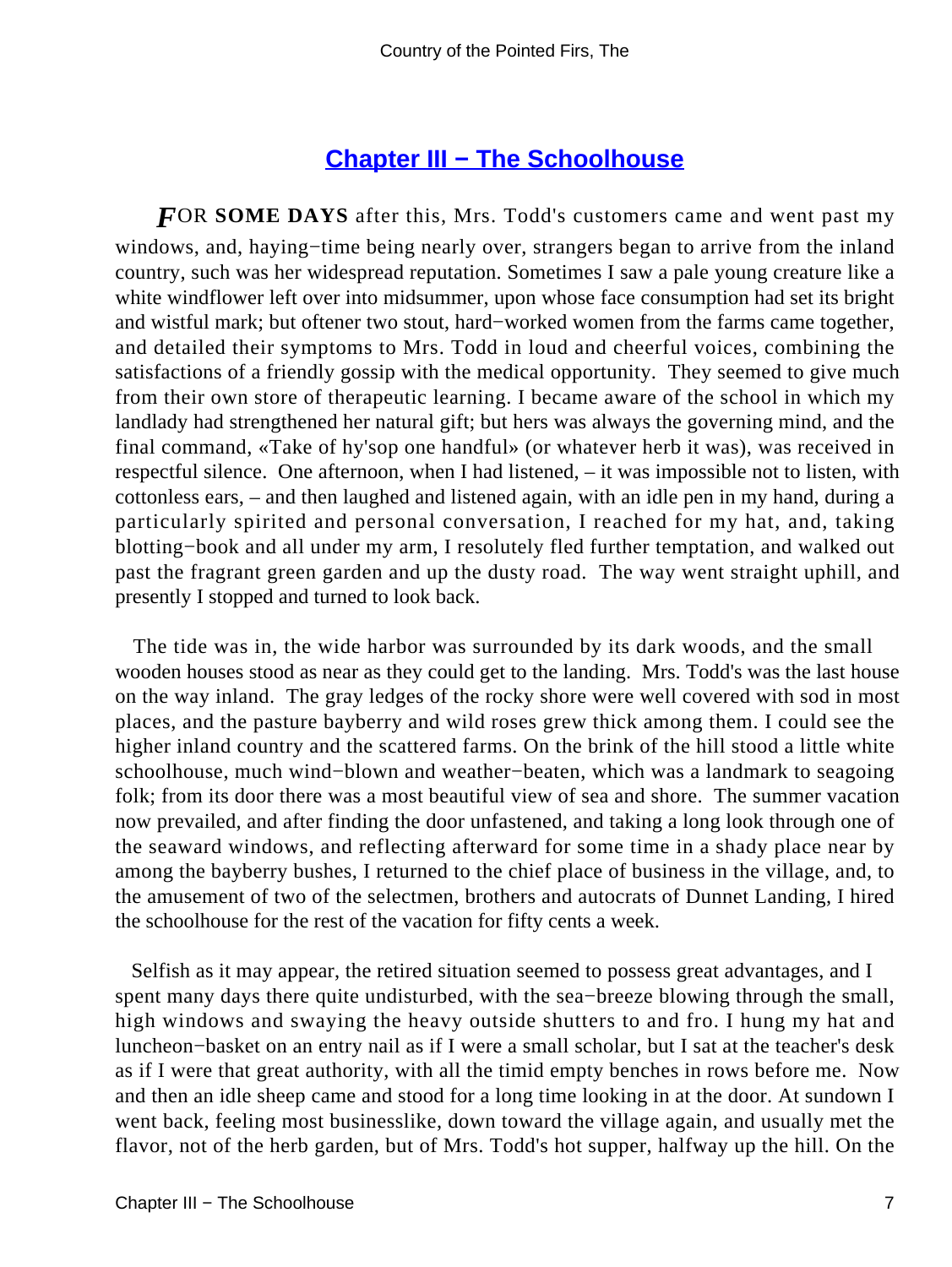nights when there were evening meetings or other public exercises that demanded her presence we had tea very early, and I was welcomed back as if from a long absence.

 Once or twice I feigned excuses for staying at home, while Mrs. Todd made distant excursions, and came home late, with both hands full and a heavily laden apron. This was in pennyroyal time, and when the rare lobelia was in its prime and the elecampane was coming on. One day she appeared at the schoolhouse itself, partly out of amused curiosity about my industries; but she explained that there was no tansy in the neighborhood with such snap to it as some that grew about the schoolhouse lot. Being scuffed down all the spring made it grow so much the better, like some folks that had it hard in their youth, and were bound to make the most of themselves before they died.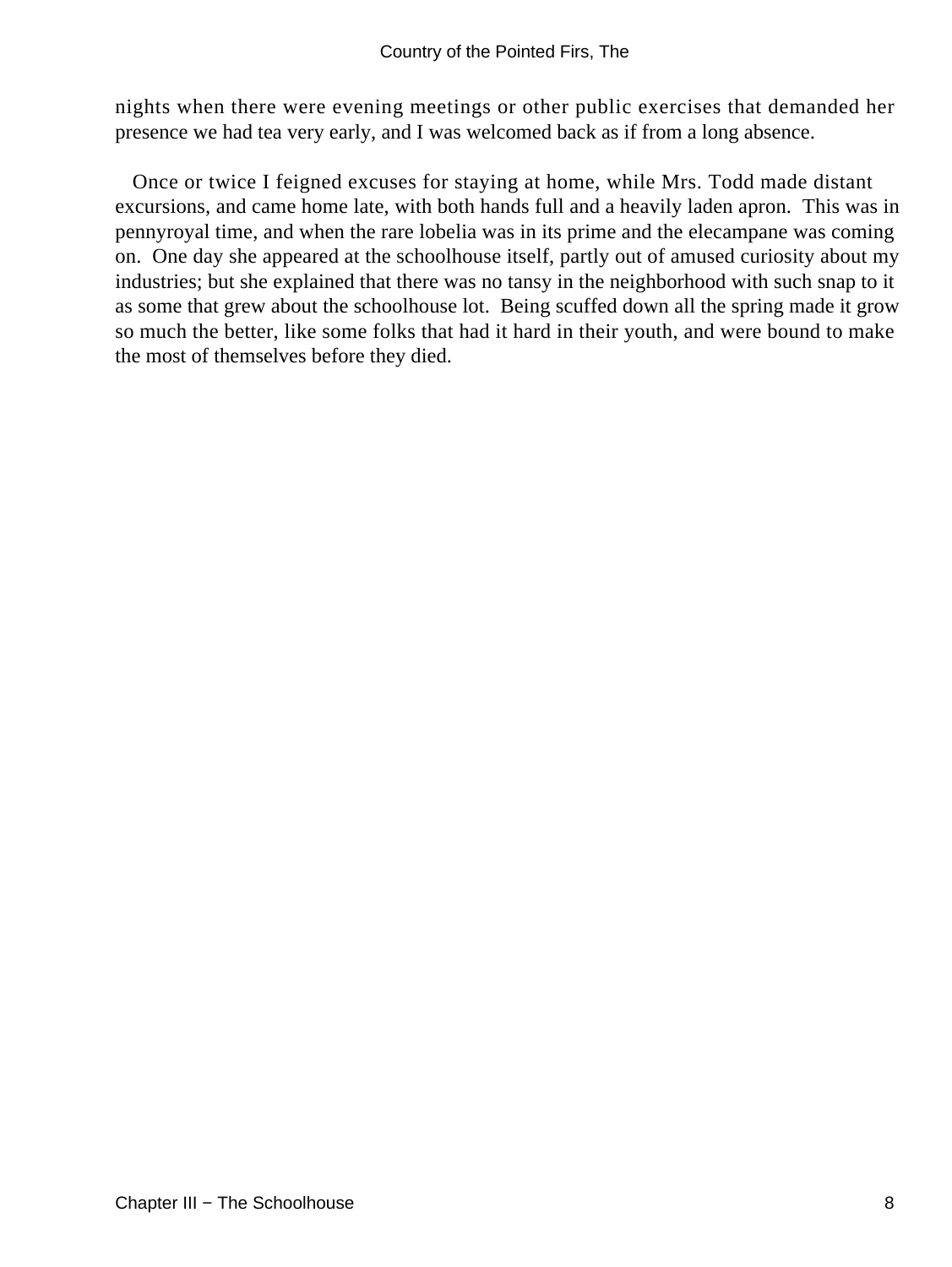# **[Chapter IV − At the Schoolhouse Window](#page-91-0)**

*ONE DAY I* reached the schoolhouse very late, owing to attendance upon the funeral of an acquaintance and neighbor, with whose sad decline in health I had been familiar, and whose last days both the doctor and Mrs. Todd had tried in vain to ease. The services had taken place at one o'clock, and now, at quarter past two, I stood at the schoolhouse window, looking down at the procession as it went along the lower road close to the shore. It was a walking funeral, and even at that distance I could recognize most of the mourners as they went their solemn way. Mrs. Begg had been very much respected, and there was a large company of friends following to her grave. She had been brought up on one of the neighboring farms, and each of the few times that I had seen her she professed great dissatisfaction with town life. The people lived too close together for her liking, at the Landing, and she could not get used to the constant sound of the sea. She had lived to lament three seafaring husbands, and her house was decorated with West Indian curiosities, specimens of conch shells and fine coral which they had brought home from their voyages in lumber−laden ships. Mrs. Todd had told me all our neighbor's history. They had been girls together, and, to use her own phrase, had «both seen trouble till they knew the best and worst on 't.» I could see the sorrowful, large figure of Mrs. Todd as I stood at the window. She made a break in the procession by walking slowly and keeping the after− part of it back. She held a handkerchief to her eyes, and I knew, with a pang of sympathy, that hers was not affected grief.

 Beside her, after much difficulty, I recognized the one strange and unrelated person in all the company, an old man who had always been mysterious to me. I could see his thin, bending figure. He wore a narrow, long−tailed coat and walked with a stick, and had the same «cant to leeward» as the wind−bent trees on the height above.

 This was Captain Littlepage, whom I had seen only once or twice before, sitting pale and old behind a closed window; never out of doors until now. Mrs. Todd always shook her head gravely when I asked a question, and said that he wasn't what he had been once, and seemed to class him with her other secrets. He might have belonged with a simple which grew in a certain slug−haunted corner of the garden, whose use she could never be betrayed into telling me, though I saw her cutting the tops by moonlight once, as if it were a charm, and not a medicine, like the great fading bloodroot leaves.

 I could see that she was trying to keep pace with the old captain's lighter steps. He looked like an aged grasshopper of some strange human variety. Behind this pair was a short, impatient, little person, who kept the captain's house, and gave it what Mrs. Todd and others believed to be no proper sort of care. She was usually called «that Mari' Harris» in subdued conversation between intimates, but they treated her with anxious civility when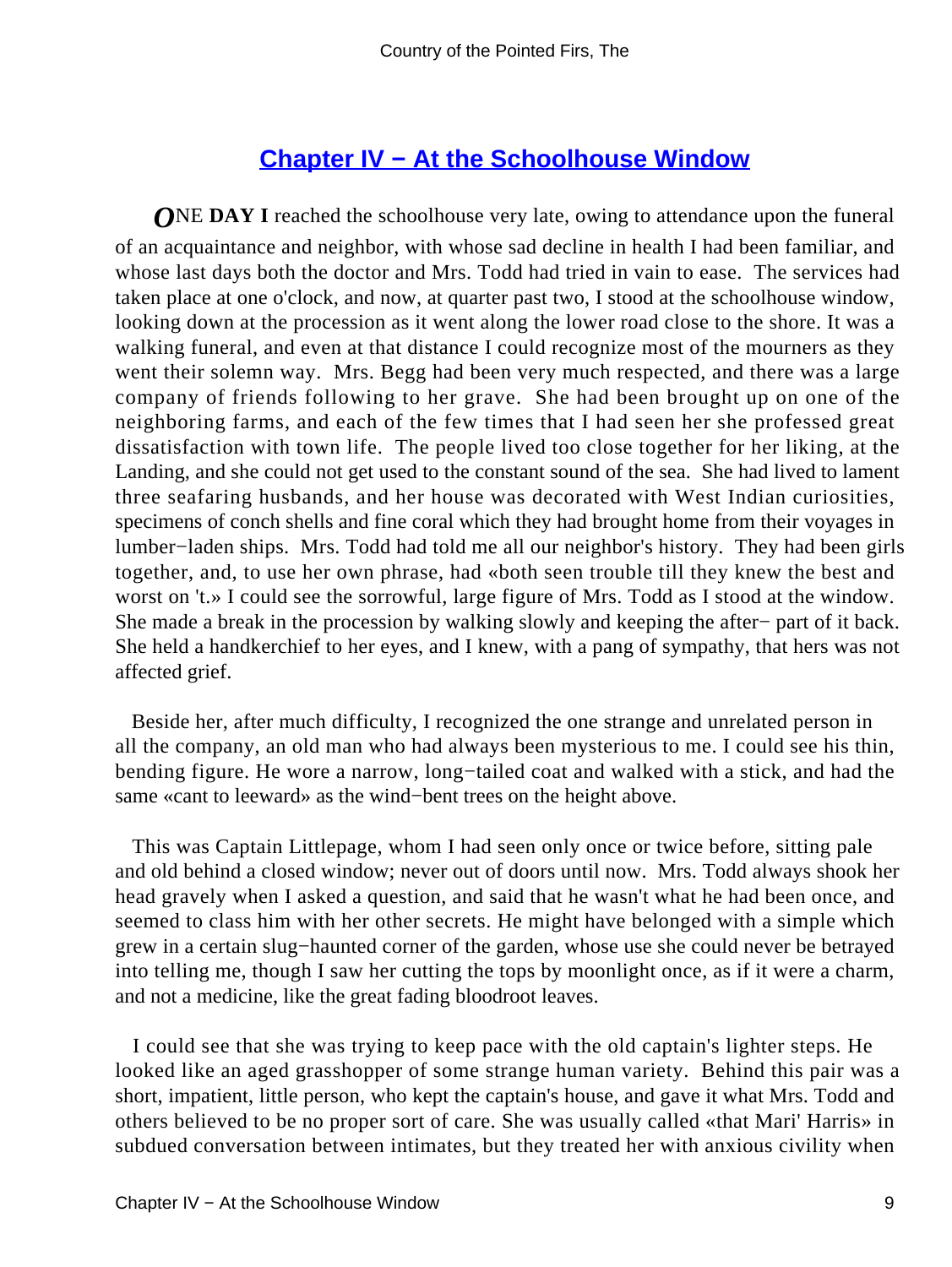they met her face to face.

 The bay−sheltered islands and the great sea beyond stretched away to the far horizon southward and eastward; the little procession in the foreground looked futile and helpless on the edge of the rocky shore. It was a glorious day early in July, with a clear, high sky; there were no clouds, there was no noise of the sea. The song sparrows sang and sang, as if with joyous knowledge of immortality, and contempt for those who could so pettily concern themselves with death. I stood watching until the funeral procession had crept round a shoulder of the slope below and disappeared from the great landscape as if it had gone into a cave.

 An hour later I was busy at my work. Now and then a bee blundered in and took me for an enemy; but there was a useful stick upon the teacher's desk, and I rapped to call the bees to order as if they were unruly scholars, or waved them away from their riots over the ink, which I had bought at the Landing store, and discovered to be scented with bergamot, as if to refresh the labors of anxious scribes. One anxious scribe felt very dull that day; a sheep−bell tinkled near by, and called her wandering wits after it. The sentences failed to catch these lovely summer cadences. For the first time I began to wish for a companion and for news from the outer world, which had been, half unconsciously, forgotten. Watching the funeral gave one a sort of pain. I began to wonder if I ought not to have walked with the rest, instead of hurrying away at the end of the services. Perhaps the Sunday gown I had put on for the occasion was making this disastrous change of feeling, but I had now made myself and my friends remember that I did not really belong to Dunnet Landing.

I sighed, and turned to the half−written page again.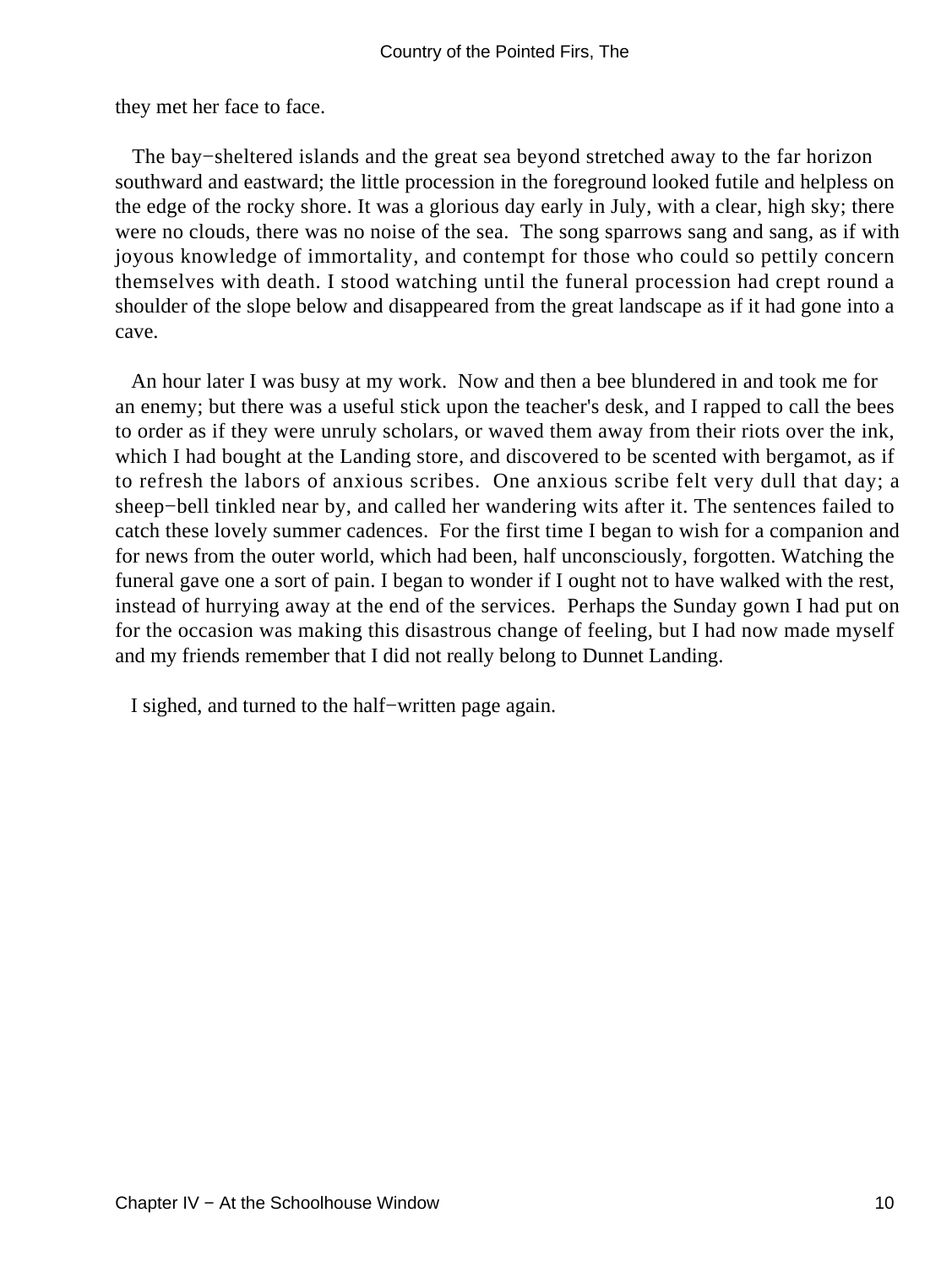# **[Chapter V − Captain Littlepage](#page-91-0)**

*I*T **WAS A** long time after this; an hour was very long in that coast town where nothing stole away the shortest minute. I had lost myself completely in work, when I heard footsteps outside. There was a steep footpath between the upper and the lower road, which I climbed to shorten the way, as the children had taught me, but I believed that Mrs. Todd would find it inaccessible, unless she had occasion to seek me in great haste. I wrote on, feeling like a besieged miser of time, while the footsteps came nearer, and the sheep−bell tinkled away in haste as if someone had shaken a stick in its wearer's face. Then I looked, and saw Captain Littlepage passing the nearest window; the next moment he tapped politely at the door.

 «Come in, sir,» I said, rising to meet him; and he entered, bowing with much courtesy. I stepped down from the desk and offered him a chair by the window, where he seated himself at once, being sadly spent by his climb. I returned to my fixed seat behind the teacher's desk, which gave him the lower place of a scholar.

«You ought to have the place of honor, Captain Littlepage,» I said.

«A happy, rural seat of various views,»

 he quoted, as he gazed out into the sunshine and up the long wooded shore. Then he glanced at me, and looked all about him as pleased as a child.

 «My quotation was from Paradise Lost: the greatest of poems, I suppose you know?» and I nodded. «There's nothing that ranks, to my mind, with Paradise Lost; it's all lofty, all lofty,» he continued. «Shakespeare was a great poet; he copied life, but you have to put up with a great deal of low talk.»

 I now remembered that Mrs. Todd had told me one day that Captain Littlepage had overset his mind with too much reading; she had also made dark reference to his having «spells» of some unexplainable nature. I could not help wondering what errand had brought him out in search of me. There was something quite charming in his appearance: it was a face thin and delicate with refinement, but worn into appealing lines, as if he had suffered from loneliness and misapprehension. He looked, with his careful precision of dress, as if he were the object of cherishing care on the part of elderly unmarried sisters, but I knew Mari' Harris to be a very common−place, inelegant person, who would have no such standards; it was plain that the captain was his own attentive valet. He sat looking at me expectantly. I could not help thinking that, with his queer head and length of thinness, he was made to hop along the road of life rather than to walk. The captain was very grave indeed, and I bade my inward spirit keep close to discretion.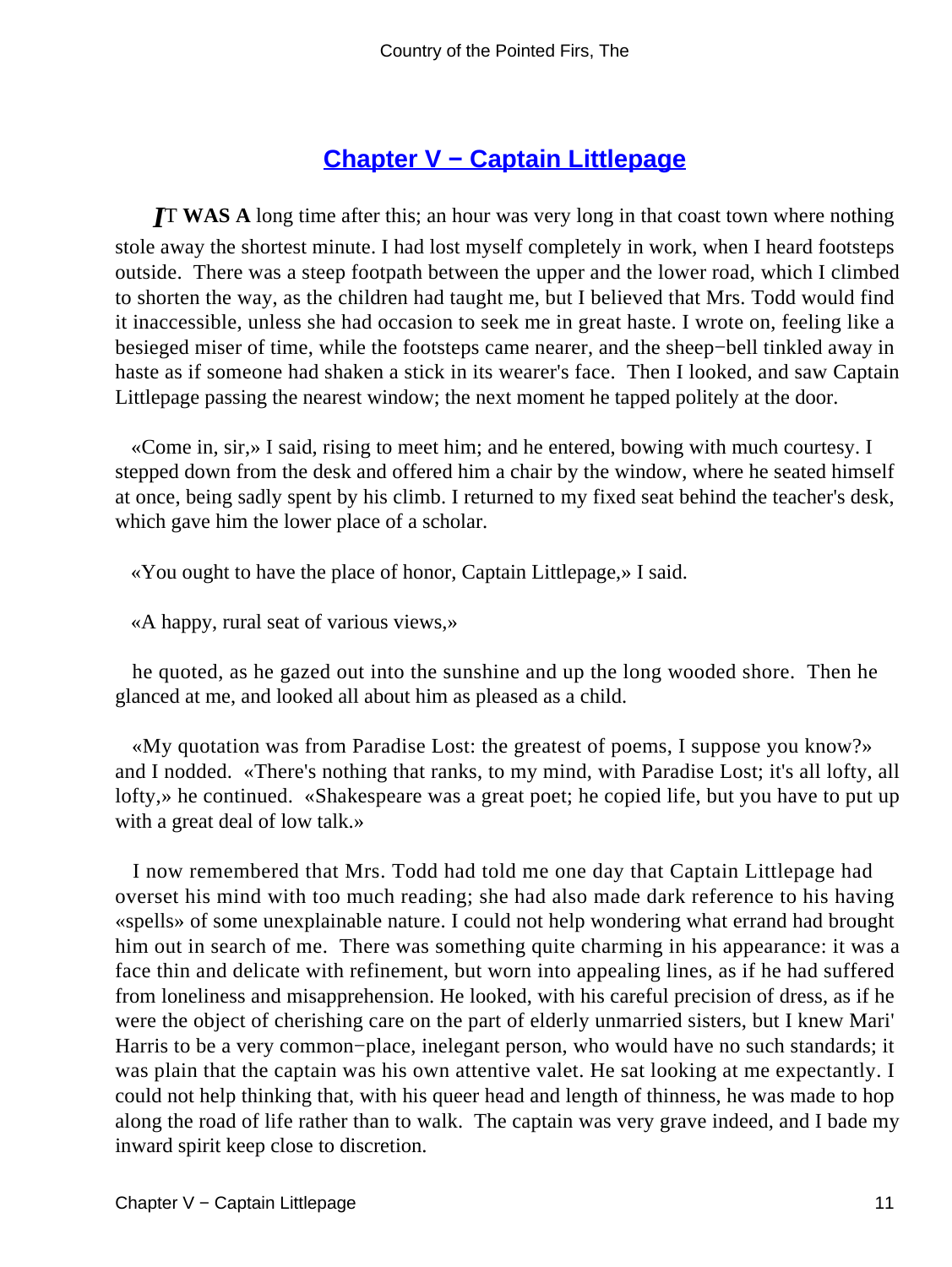«Poor Mrs. Begg has gone,» I ventured to say. I still wore my Sunday gown by way of showing respect.

 «She has gone,» said the captain, – «very easy at the last, I was informed; she slipped away as if she were glad of the opportunity.»

I thought of the Countess of Carberry, and felt that history repeated itself.

 «She was one of the old stock,» continued Captain Littlepage, with touching sincerity. «She was very much looked up to in this town, and will be missed.»

 I wondered, as I looked at him, if he had sprung from a line of ministers; he had the refinement of look and air of command which are the heritage of the old ecclesiastical families of New England. But as Darwin says in his autobiography, «there is no such king as a sea−captain; he is greater even than a king or a schoolmaster!»

 Captain Littlepage moved his chair out of the wake of the sunshine, and still sat looking at me. I began to be very eager to know upon what errand he had come.

 «It may be found out some o' these days,» he said earnestly. «We may know it all, the next step; where Mrs. Begg is now, for instance. Certainty, not conjecture, is what we all desire.»

«I suppose we shall know it all some day,» said I.

 «We shall know it while yet below,» insisted the captain, with a flush of impatience on his thin cheeks. «We have not looked for truth in the right direction. I know what I speak of; those who have laughed at me little know how much reason my ideas are based upon.» He waved his hand toward the village below. «In that handful of houses they fancy that they comprehend the universe.»

I smiled, and waited for him to go on.

 «I am an old man, as you can see,» he continued, «and I have been a shipmaster the greater part of my life, – forty−three years in all. You may not think it, but I am above eighty years of age.»

He did not look so old, and I hastened to say so.

«You must have left the sea a good many years ago, then, Captain Littlepage?» I said.

 «I should have been serviceable at least five or six years more,» he answered. «My acquaintance with certain – my experience upon a certain occasion, I might say, gave rise to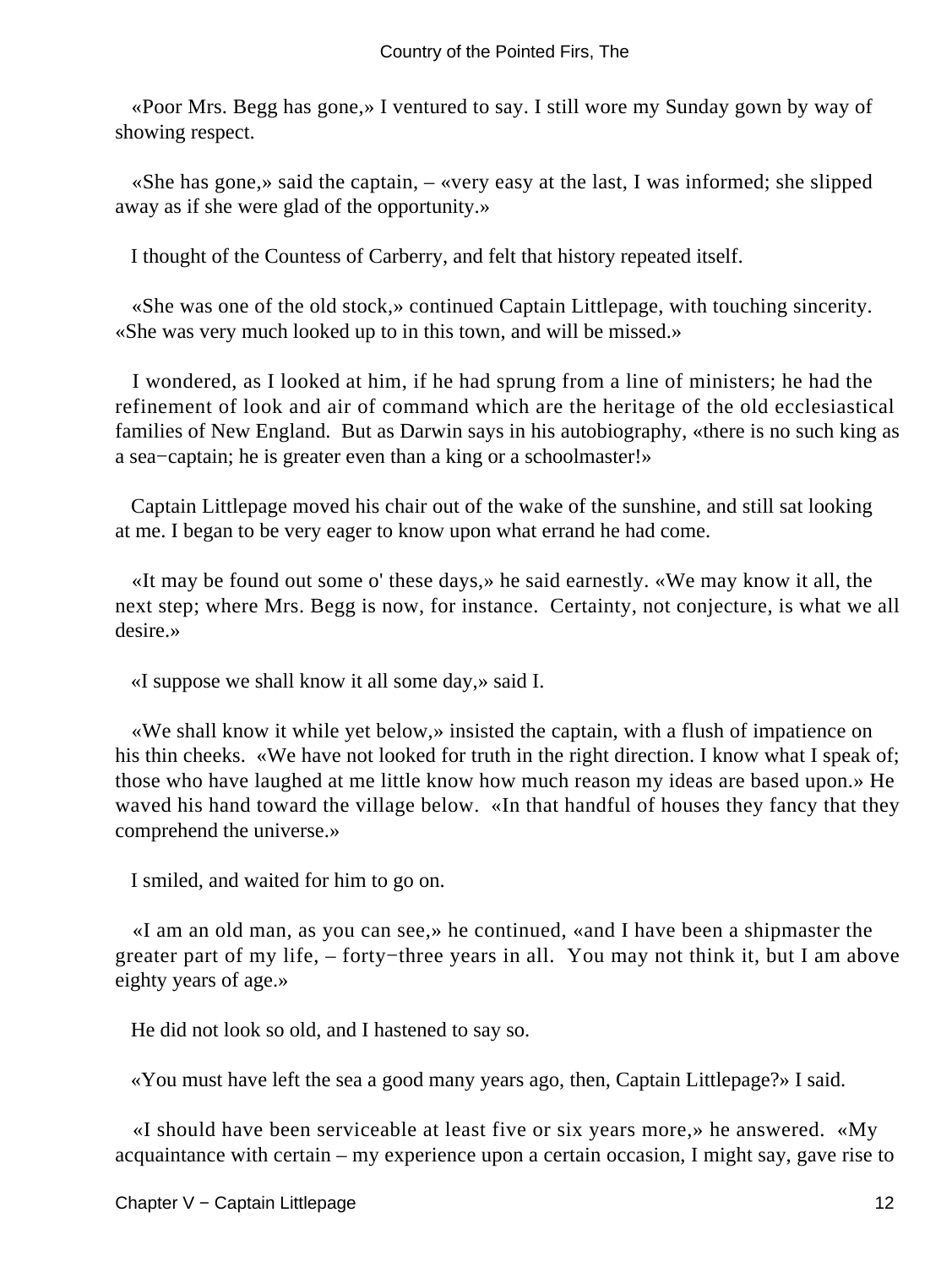prejudice. I do not mind telling you that I chanced to learn of one of the greatest discoveries that man has ever made.»

 Now we were approaching dangerous ground, but a sudden sense of his sufferings at the hands of the ignorant came to my help, and I asked to hear more with all the deference I really felt. A swallow flew into the schoolhouse at this moment as if a kingbird were after it, and beat itself against the walls for a minute, and escaped again to the open air; but Captain Littlepage took no notice whatever of the flurry.

 «I had a valuable cargo of general merchandise from the London docks to Fort Churchill, a station of the old company on Hudson's Bay,» said the captain earnestly. «We were delayed in lading, and baffled by head winds and a heavy tumbling sea all the way north− about and across. Then the fog kept us off the coast; and when I made port at last, it was too late to delay in those northern waters with such a vessel and such a crew as I had. They cared for nothing, and idled me into a fit of sickness; but my first mate was a good, excellent man, with no more idea of being frozen in there until spring than I had, so we made what speed we could to get clear of Hudson's Bay and off the coast. I owned an eighth of the vessel, and he owned a sixteenth of her. She was a full−rigged ship, called the Minerva, but she was getting old and leaky. I meant it should be my last v'y'ge in her, and so it proved. She had been an excellent vessel in her day. Of the cowards aboard her I can't say so much.»

«Then you were wrecked?» I asked, as he made a long pause.

 «I wa'n't caught astern o' the lighter by any fault of mine,» said the captain gloomily. «We left Fort Churchill and run out into the Bay with a light pair o' heels; but I had been vexed to death with their red−tape rigging at the company's office, and chilled with stayin' on deck an' tryin' to hurry up things, and when we were well out o' sight o' land, headin' for Hudson's Straits, I had a bad turn o' some sort o' fever, and had to stay below. The days were getting short, and we made good runs, all well on board but me, and the crew done their work by dint of hard driving.»

 I began to find this unexpected narrative a little dull. Captain Littlepage spoke with a kind of slow correctness that lacked the longshore high flavor to which I had grown used; but I listened respectfully while he explained the winds having become contrary, and talked on in a dreary sort of way about his voyage, the bad weather, and the disadvantages he was under in the lightness of his ship, which bounced about like a chip in a bucket, and would not answer the rudder or properly respond to the most careful setting of sails.

 «So there we were blowin' along anyways,» he complained; but looking at me at this moment, and seeing that my thoughts were unkindly wandering, he ceased to speak.

«It was a hard life at sea in those days, I am sure,» said I, with redoubled interest.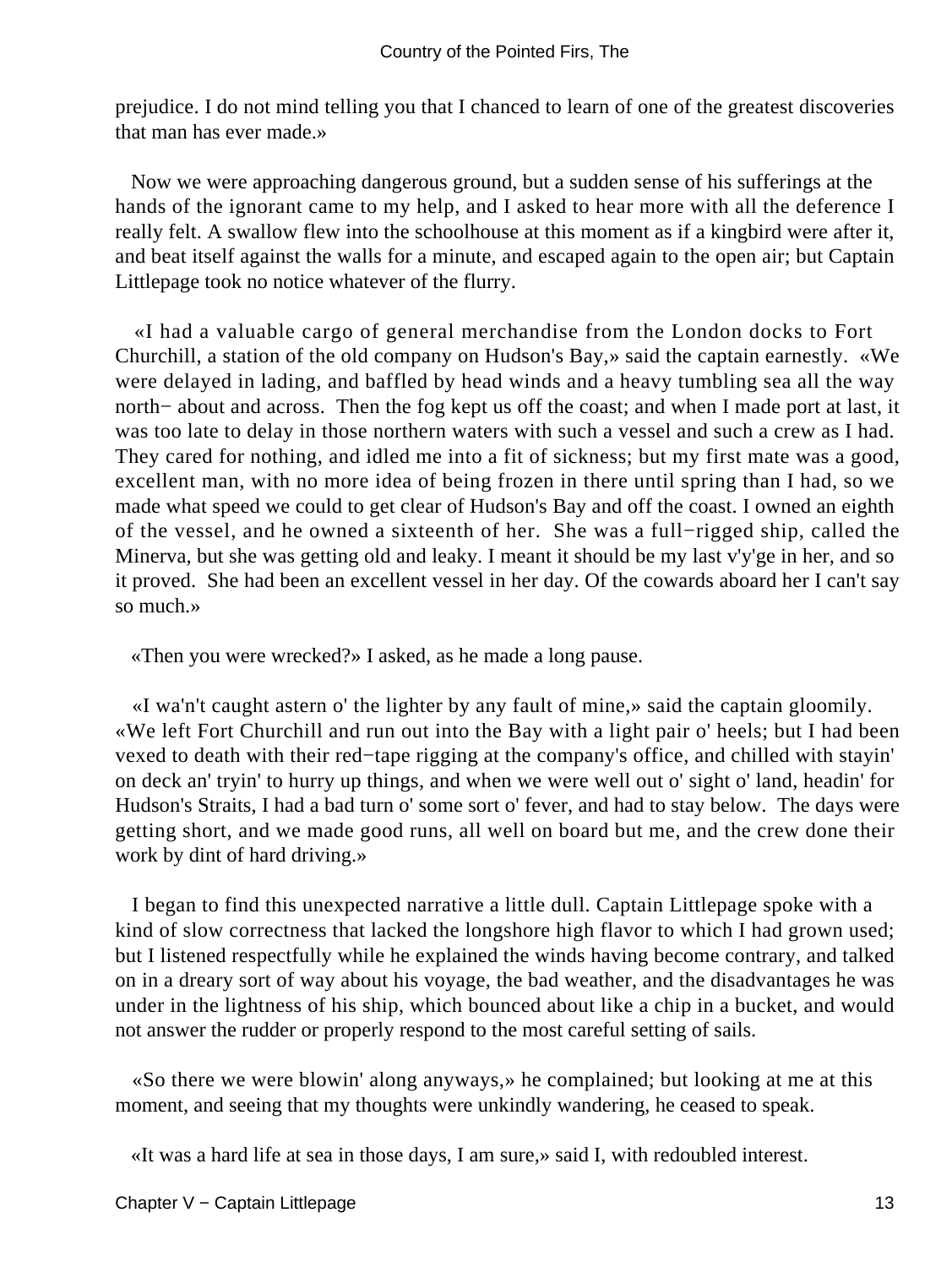«It was a dog's life,» said the poor old gentleman, quite reassured, «but it made men of those who followed it. I see a change for the worse even in our own town here; full of loafers now, small and poor as 'tis, who once would have followed the sea, every lazy soul of 'em. There is no occupation so fit for just that class o' men who never get beyond the fo'cas'le. I view it, in addition, that a community narrows down and grows dreadful ignorant when it is shut up to its own affairs, and gets no knowledge of the outside world except from a cheap, unprincipled newspaper. In the old days, a good part o' the best men here knew a hundred ports and something of the way folks lived in them. They saw the world for themselves, and like's not their wives and children saw it with them. They may not have had the best of knowledge to carry with 'em sight−seein', but they were some acquainted with foreign lands an' their laws, an' could see outside the battle for town clerk here in Dunnet; they got some sense o' proportion. Yes, they lived more dignified, and their houses were better within an' without. Shipping's a terrible loss to this part o' New England from a social point o' view, ma'am.»

 «I have thought of that myself,» I returned, with my interest quite awakened. «It accounts for the change in a great many things, – the sad disappearance of sea−captains, – doesn't it?»

 «A shipmaster was apt to get the habit of reading,» said my companion, brightening still more, and taking on a most touching air of unreserve. «A captain is not expected to be familiar with his crew, and for company's sake in dull days and nights he turns to his book. Most of us old shipmasters came to know 'most everything about something; one would take to readin' on farming topics, and some were great on medicine, – but Lord help their poor crews! – or some were all for history, and now and then there'd be one like me that gave his time to the poets. I was well acquainted with a shipmaster that was all for bees an' beekeepin'; and if you met him in port and went aboard, he'd sit and talk a terrible while about their havin' so much information, and the money that could be made out of keepin' 'em. He was one of the smartest captains that ever sailed the seas, but they used to call the Newcastle, a great bark he commanded for many years, Tuttle's beehive. There was old Cap'n Jameson: he had notions of Solomon's Temple, and made a very handsome little model of the same, right from the Scripture measurements, same's other sailors make little ships and design new tricks of rigging and all that. No, there's nothing to take the place of shipping in a place like ours. These bicycles offend me dreadfully; they don't afford no real opportunities of experience such as a man gained on a voyage. No: when folks left home in the old days they left it to some purpose, and when they got home they stayed there and had some pride in it. There's no large−minded way of thinking now: the worst have got to be best and rule everything; we're all turned upside down and going back year by year.»

«Oh no, Captain Littlepage, I hope not,» said I, trying to soothe his feelings.

 There was a silence in the schoolhouse, but we could hear the noise of the water on a beach below. It sounded like the strange warning wave that gives notice of the turn of the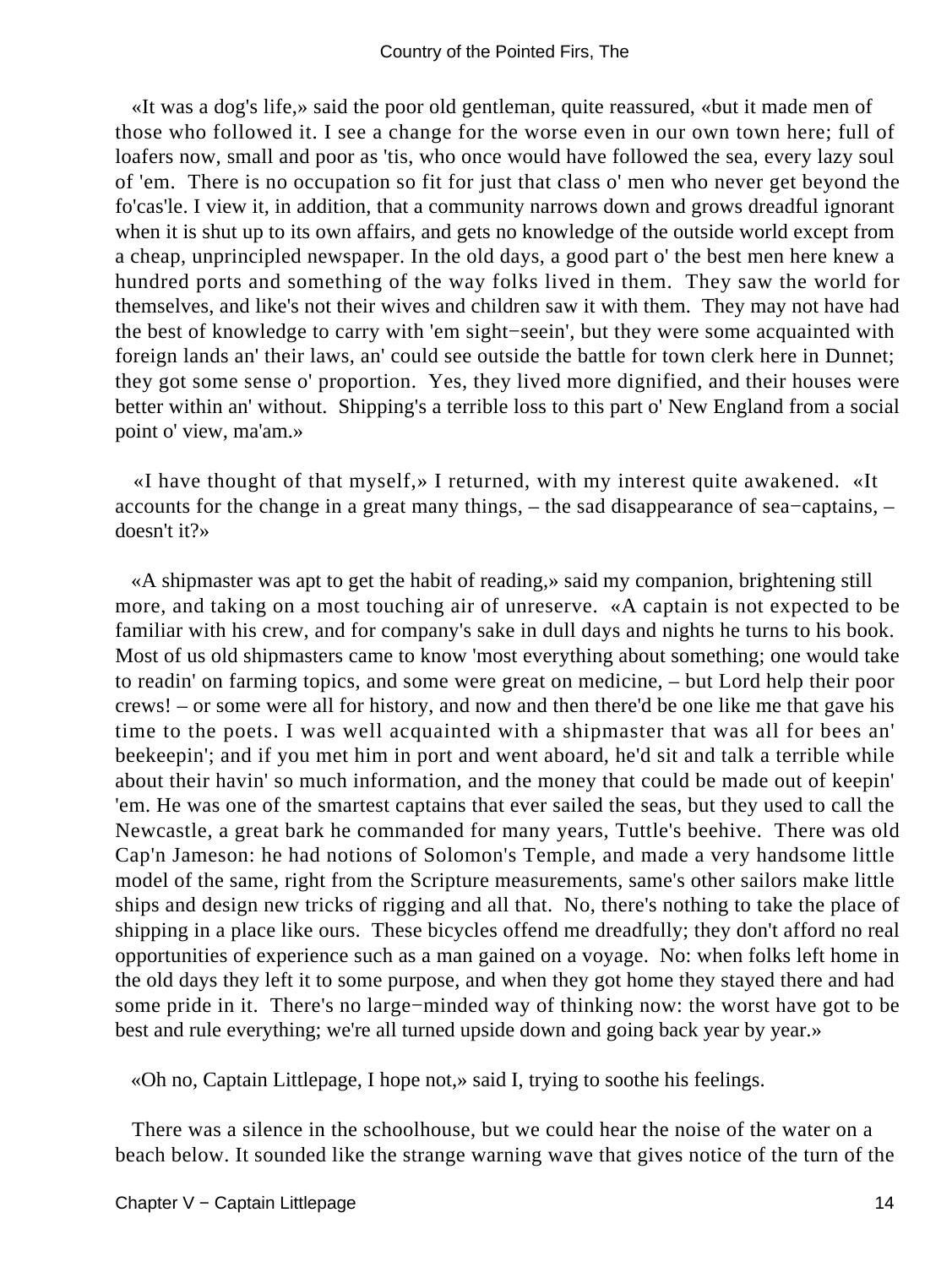tide. A late golden robin, with the most joyful and eager of voices, was singing close by in a thicket of wild roses.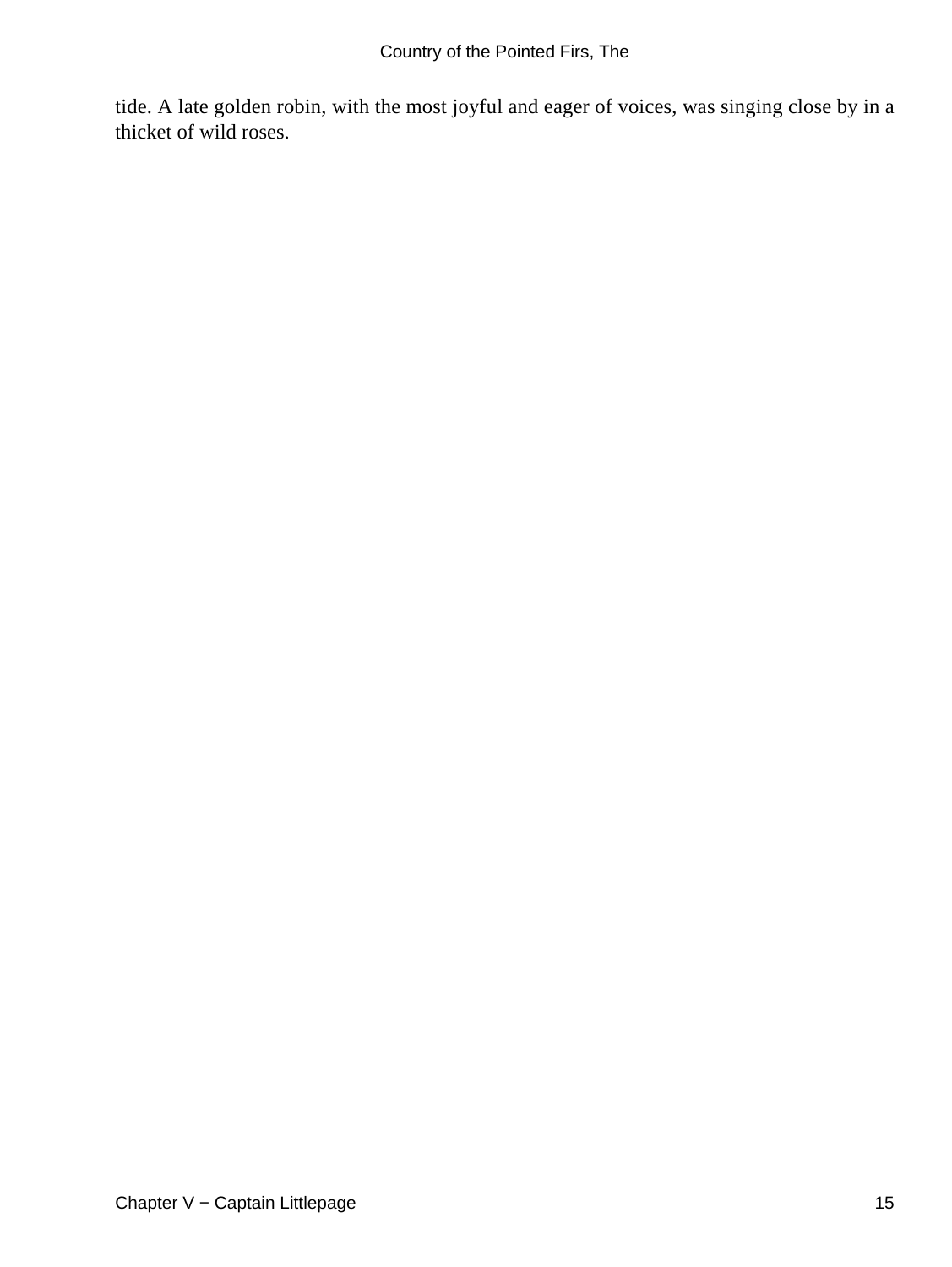## **[Chapter VI − The Waiting Place](#page-91-0)**

*«H*OW **DID YOU** manage with the rest of that rough voyage on the Minerva?» I asked.

 «I shall be glad to explain to you,» said Captain Littlepage, forgetting his grievances for the moment. "If I had a map at hand I could explain better. We were driven to and fro 'way up toward what we used to call Parry's Discoveries, and lost our bearings. It was thick and foggy, and at last I lost my ship; she drove on a rock, and we managed to get ashore on what I took to be a barren island, the few of us that were left alive. When she first struck, the sea was somewhat calmer than it had been, and most of the crew, against orders, manned the long−boat and put off in a hurry, and were never heard of more. Our own boat upset, but the carpenter kept himself and me above water, and we drifted in. I had no strength to call upon after my recent fever, and laid down to die; but he found the tracks of a man and dog the second day, and got along the shore to one of those far missionary stations that the Moravians support. They were very poor themselves, and in distress; 'twas a useless place. There were but few Esquimaux left in that region. There we remained for some time, and I became acquainted with strange events.

 The captain lifted his head and gave me a questioning glance. I could not help noticing that the dulled look in his eyes had gone, and there was instead a clear intentness that made them seem dark and piercing.

 «There was a supply ship expected, and the pastor, an excellent Christian man, made no doubt that we should get passage in her. He was hoping that orders would come to break up the station; but everything was uncertain, and we got on the best we could for a while. We fished, and helped the people in other ways; there was no other way of paying our debts. I was taken to the pastor's house until I got better; but they were crowded, and I felt myself in the way, and made excuse to join with an old seaman, a Scotchman, who had built him a warm cabin, and had room in it for another. He was looked upon with regard, and had stood by the pastor in some troubles with the people. He had been on one of those English exploring parties that found one end of the road to the north pole, but never could find the other. We lived like dogs in a kennel, or so you'd thought if you had seen the hut from the outside; but the main thing was to keep warm; there were piles of bird−skins to lie on, and he'd made him a good bunk, and there was another for me. 'Twas dreadful dreary waitin' there; we begun to think the supply steamer was lost, and my poor ship broke up and strewed herself all along the shore. We got to watching on the headlands; my men and me knew the people were short of supplies and had to pinch themselves. It ought to read in the Bible, 'Man cannot live by fish alone,' if they'd told the truth of things; 'taint bread that wears the worst on you! First part of the time, old Gaffett, that I lived with, seemed speechless, and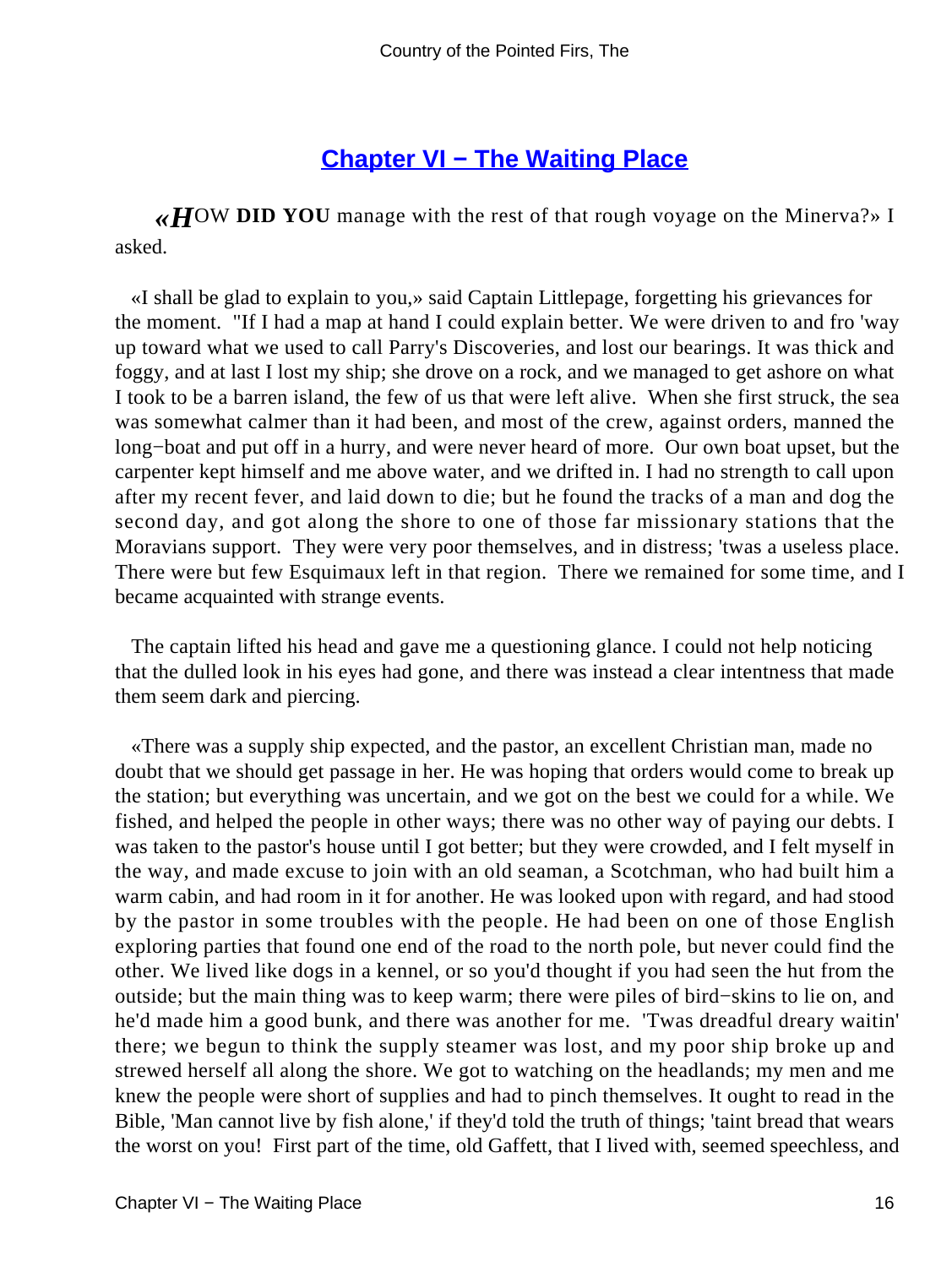I didn't know what to make of him, nor he of me, I dare say; but as we got acquainted, I found he'd been through more disasters than I had, and had troubles that wa'n't going to let him live a great while. It used to ease his mind to talk to an understanding person, so we used to sit and talk together all day, if it rained or blew so that we couldn't get out. I'd got a bad blow on the back of my head at the time we came ashore, and it pained me at times, and my strength was broken, anyway; I've never been so able since.»

Captain Littlepage fell into a reverie.

 «Then I had the good of my reading,» he explained presently. "I had no books; the pastor spoke but little English, and all his books were foreign; but I used to say over all I could remember. The old poets little knew what comfort they could be to a man. I was well acquainted with the works of Milton, but up there it did seem to me as if Shakespeare was the king; he has his sea terms very accurate, and some beautiful passages were calming to the mind. I could say them over until I shed tears; there was nothing beautiful to me in that place but the stars above and those passages of verse.

 «Gaffett was always brooding and brooding, and talking to himself; he was afraid he should never get away, and it preyed upon his mind. He thought when I got home I could interest the scientific men in his discovery: but they're all taken up with their own notions; some didn't even take pains to answer the letters I wrote. You observe that I said this crippled man Gaffett had been shipped on a voyage of discovery. I now tell you that the ship was lost on its return, and only Gaffett and two officers were saved off the Greenland coast, and he had knowledge later that those men never got back to England; the brig they shipped on was run down in the night. So no other living soul had the facts, and he gave them to me. There is a strange sort of a country 'way up north beyond the ice, and strange folks living in it. Gaffett believed it was the next world to this.»

 «What do you mean, Captain Littlepage?» I exclaimed. The old man was bending forward and whispering; he looked over his shoulder before he spoke the last sentence.

 «To hear old Gaffett tell about it was something awful,» he said, going on with his story quite steadily after the moment of excitement had passed. «'Twas first a tale of dogs and sledges, and cold and wind and snow. Then they begun to find the ice grow rotten; they had been frozen in, and got into a current flowing north, far up beyond Fox Channel, and they took to their boats when the ship got crushed, and this warm current took them out of sight of the ice, and into a great open sea; and they still followed it due north, just the very way they had planned to go. Then they struck a coast that wasn't laid down or charted, but the cliffs were such that no boat could land until they found a bay and struck across under sail to the other side where the shore looked lower; they were scant of provisions and out of water, but they got sight of something that looked like a great town. 'For God's sake, Gaffett!' said I, the first time he told me. 'You don't mean a town two degrees farther north than ships had ever been?' for he'd got their course marked on an old chart that he'd pieced out at the top;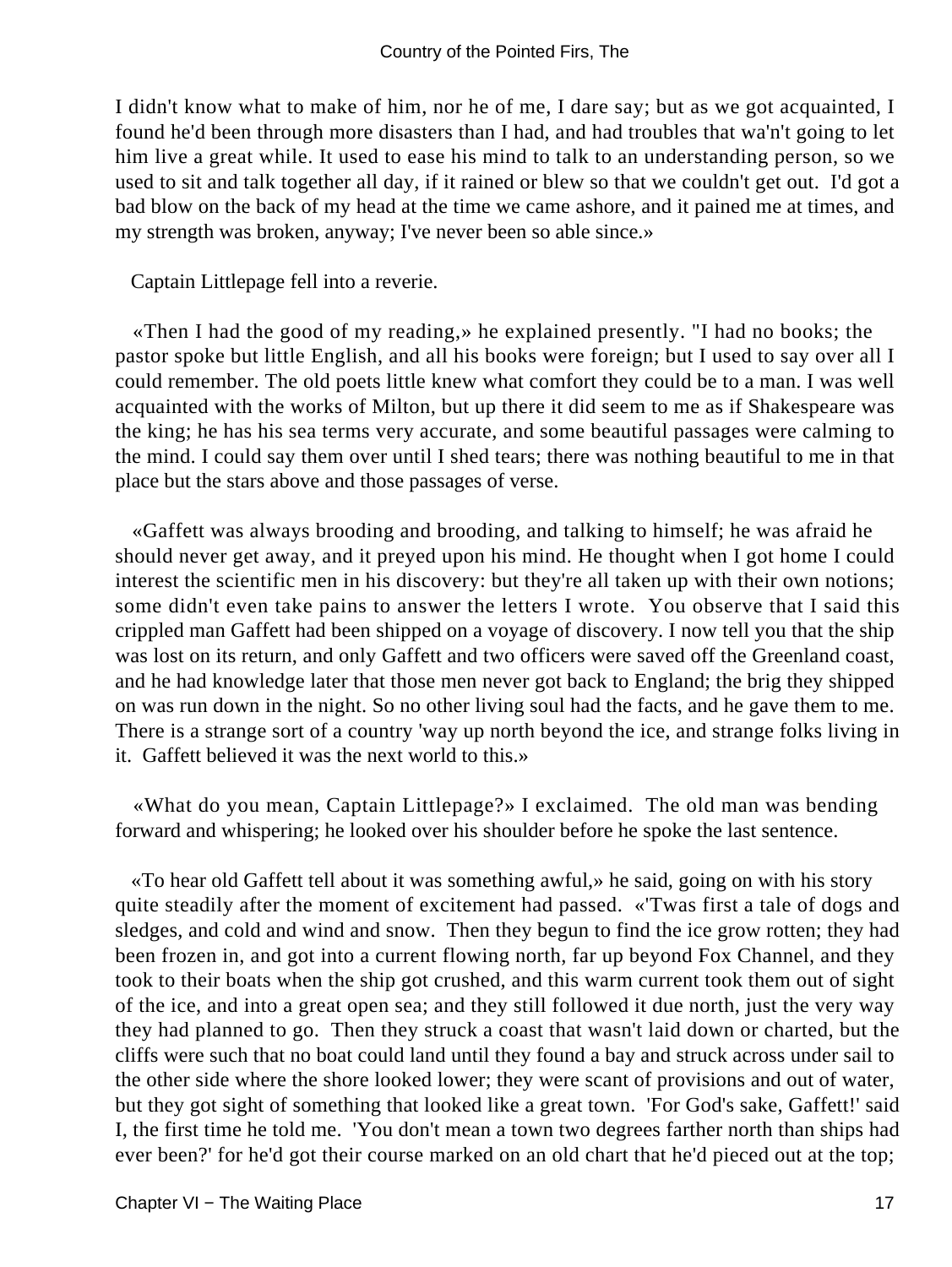but he insisted upon it, and told it over and over again, to be sure I had it straight to carry to those who would be interested. There was no snow and ice, he said, after they had sailed some days with that warm current, which seemed to come right from under the ice that they'd been pinched up in and had been crossing on foot for weeks.»

«But what about the town?» I asked. «Did they get to the town?»

 «They did,» said the captain, "and found inhabitants; 'twas an awful condition of things. It appeared, as near as Gaffett could express it, like a place where there was neither living nor dead. They could see the place when they were approaching it by sea pretty near like any town, and thick with habitations; but all at once they lost sight of it altogether, and when they got close inshore they could see the shapes of folks, but they never could get near them, – all blowing gray figures that would pass along alone, or sometimes gathered in companies as if they were watching. The men were frightened at first, but the shapes never came near them, – it was as if they blew back; and at last they all got bold and went ashore, and found birds' eggs and sea fowl, like any wild northern spot where creatures were tame and folks had never been, and there was good water. Gaffett said that he and another man came near one o' the fog−shaped men that was going along slow with the look of a pack on his back, among the rocks, an' they chased him; but, Lord! he flittered away out o' sight like a leaf the wind takes with it, or a piece of cobweb. They would make as if they talked together, but there was no sound of voices, and 'they acted as if they didn't see us, but only felt us coming towards them,' says Gaffett one day, trying to tell the particulars. They couldn't see the town when they were ashore. One day the captain and the doctor were gone till night up across the high land where the town had seemed to be, and they came back at night beat out and white as ashes, and wrote and wrote all next day in their notebooks, and whispered together full of excitement, and they were sharp−spoken with the men when they offered to ask any questions.

 «Then there came a day,» said Captain Littlepage, leaning toward me with a strange look in his eyes, and whispering quickly. «The men all swore they wouldn't stay any longer; the man on watch early in the morning gave the alarm, and they all put off in the boat and got a little way out to sea. Those folks, or whatever they were, come about 'em like bats; all at once they raised incessant armies, and come as if to drive 'em back to sea. They stood thick at the edge o' the water like the ridges o' grim war; no thought o' flight, none of retreat. Sometimes a standing fight, then soaring on main wing tormented all the air. And when they'd got the boat out o' reach o' danger, Gaffett said they looked back, and there was the town again, standing up just as they'd seen it first, comin' on the coast. Say what you might, they all believed 'twas a kind of waiting−place between this world an' the next.»

 The captain had sprung to his feet in his excitement, and made excited gestures, but he still whispered huskily.

«Sit down, sir,» I said as quietly as I could, and he sank into his chair quite spent.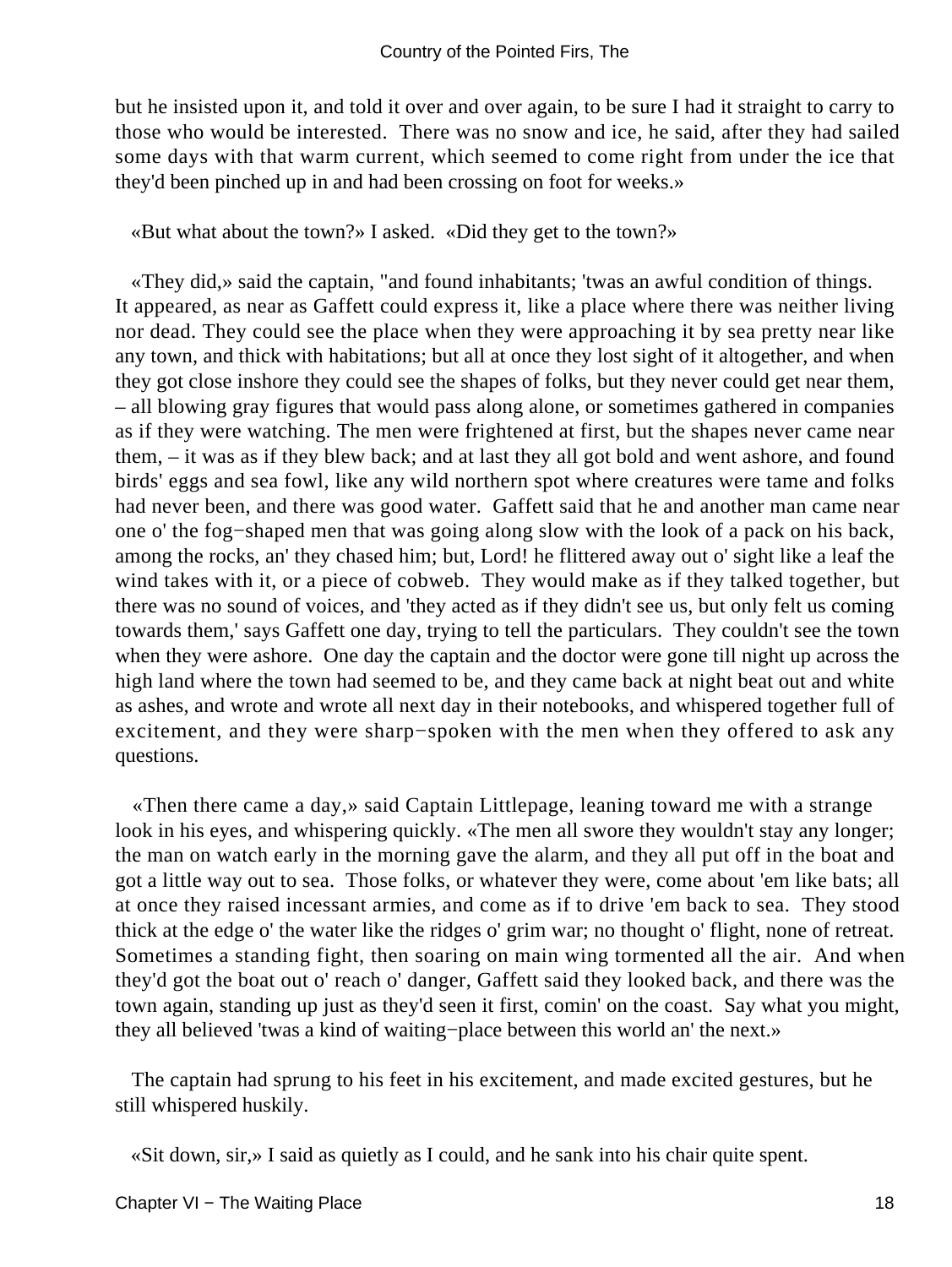«Gaffett thought the officers were hurrying home to report and to fit out a new expedition when they were all lost. At the time, the men got orders not to talk over what they had seen,» the old man explained presently in a more natural tone.

 «Weren't they all starving, and wasn't it a mirage or something of that sort?» I ventured to ask. But he looked at me blankly.

 «Gaffett had got so that his mind ran on nothing else,» he went on. «The ship's surgeon let fall an opinion to the captain, one day, that 'twas some condition o' the light and the magnetic currents that let them see those folks. 'Twa'n't a right−feeling part of the world, anyway; they had to battle with the compass to make it serve, an' everything seemed to go wrong. Gaffett had worked it out in his own mind that they was all common ghosts, but the conditions were unusual favorable for seeing them. He was always talking about the Ge'graphical Society, but he never took proper steps, as I viewed it now, and stayed right there at the mission. He was a good deal crippled, and thought they'd confine him in some jail of a hospital. He said he was waiting to find the right men to tell, somebody bound north. Once in a while they stopped there to leave a mail or something. He was set in his notions, and let two or three proper explorin' expeditions go by him because he didn't like their looks; but when I was there he had got restless, fearin' he might be taken away or something. He had all his directions written out straight as a string to give the right ones. I wanted him to trust 'em to me, so I might have something to show, but he wouldn't. I suppose he's dead now. I wrote to him an' I done all I could. 'Twill be a great exploit some o' these days.»

 I assented absent−mindedly, thinking more just then of my companion's alert, determined look and the seafaring, ready aspect that had come to his face; but at this moment there fell a sudden change, and the old, pathetic, scholarly look returned. Behind me hung a map of North America, and I saw, as I turned a little, that his eyes were fixed upon the northernmost regions and their careful recent outlines with a look of bewilderment.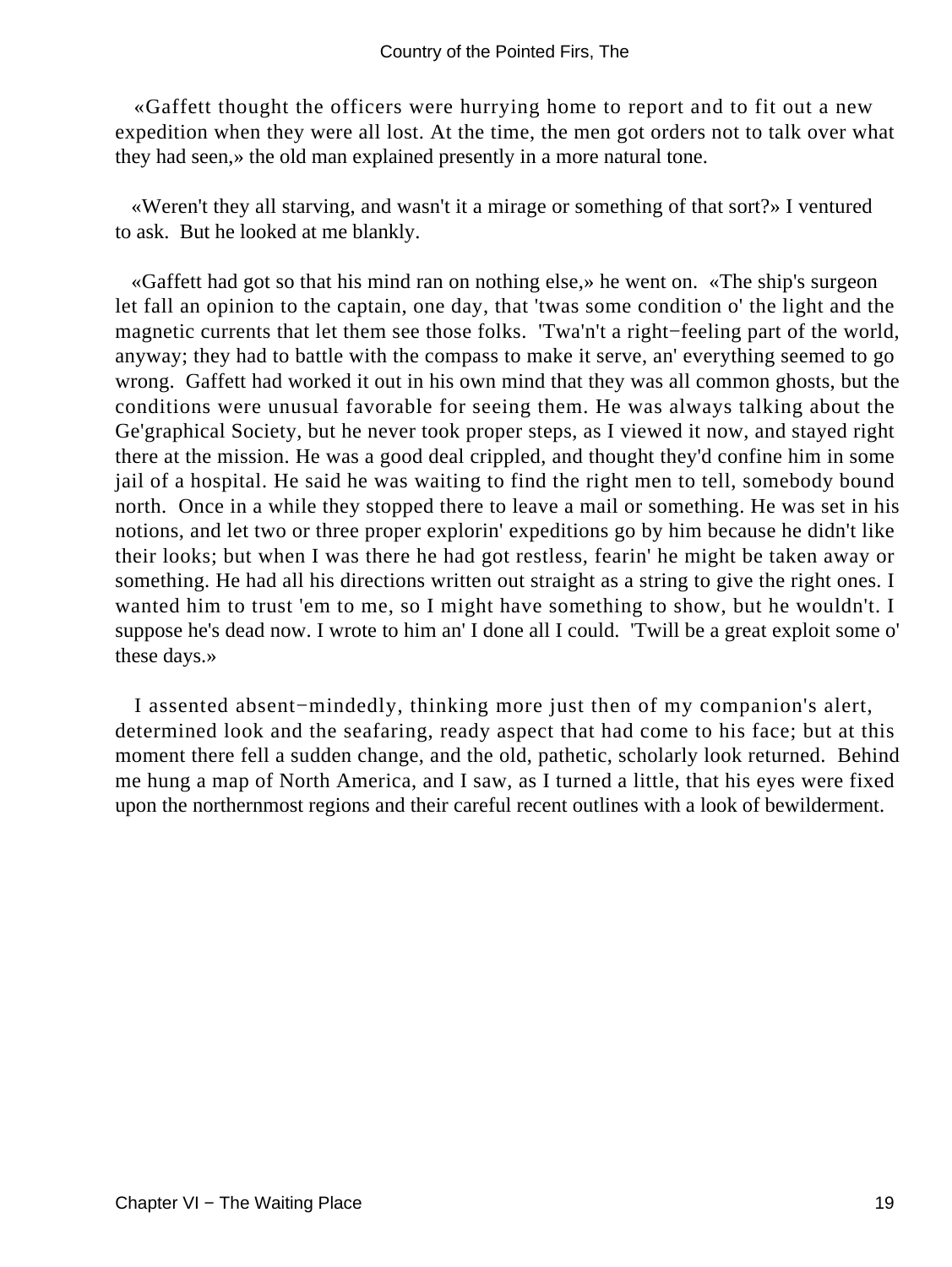## **[Chapter VII − The Outer Island](#page-91-0)**

*G*AFFETT **WITH HIS** good bunk and the bird−skins, the story of the wreck of the Minerva, the human−shaped creatures of fog and cobweb, the great words of Milton with which he described their onslaught upon the crew, all this moving tale had such an air of truth that I could not argue with Captain Littlepage. The old man looked away from the map as if it had vaguely troubled him, and regarded me appealingly.

 «We were just speaking of» – and he stopped. I saw that he had suddenly forgotten his subject.

«There were a great many persons at the funeral,» I hastened to say.

 «Oh yes,» the captain answered, with satisfaction. «All showed respect who could. The sad circumstances had for a moment slipped my mind. Yes, Mrs. Begg will be very much missed. She was a capital manager for her husband when he was at sea. Oh yes, shipping is a very great loss.» And he sighed heavily. «There was hardly a man of any standing who didn't interest himself in some way in navigation. It always gave credit to a town. I call it low−water mark now here in Dunnet.»

 He rose with dignity to take leave, and asked me to stop at his house some day, when he would show me some outlandish things that he had brought home from sea. I was familiar with the subject of the decadence of shipping interests in all its affecting branches, having been already some time in Dunnet, and I felt sure that Captain Littlepage's mind had now returned to a safe level.

 As we came down the hill toward the village our ways divided, and when I had seen the old captain well started on a smooth piece of sidewalk which would lead him to his own door, we parted, the best of friends. «Step in some afternoon,» he said, as affectionately as if I were a fellow−shipmaster wrecked on the lee shore of age like himself. I turned toward home, and presently met Mrs. Todd coming toward me with an anxious expression.

«I see you sleevin' the old gentleman down the hill,» she suggested.

 «Yes. I've had a very interesting afternoon with him,» I answered, and her face brightened.

 «Oh, then he's all right. I was afraid 'twas one o' his flighty spells, an' Mari' Harris wouldn't» –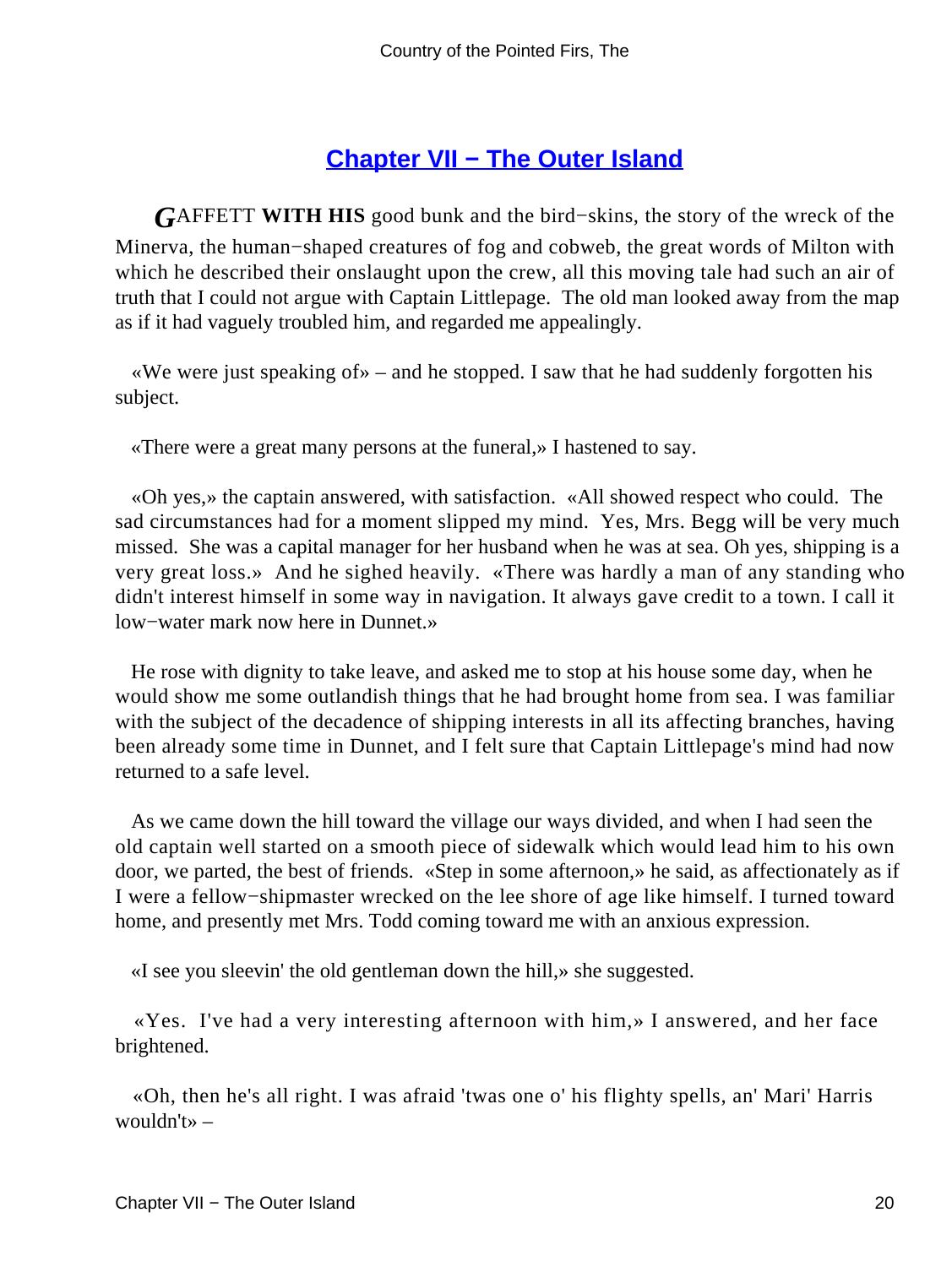«Yes,» I returned, smiling, «he has been telling me some old stories, but we talked about Mrs. Begg and the funeral beside, and Paradise Lost.»

 «I expect he got tellin' of you some o' his great narratives,» she answered, looking at me shrewdly. «Funerals always sets him goin'. Some o' them tales hangs together toler'ble well,» she added, with a sharper look than before. «An' he's been a great reader all his seafarin' days. Some thinks he overdid, and affected his head, but for a man o' his years he's amazin' now when he's at his best. Oh, he used to be a beautiful man!»

 We were standing where there was a fine view of the harbor and its long stretches of shore all covered by the great army of the pointed firs, darkly cloaked and standing as if they waited to embark. As we looked far seaward among the outer islands, the trees seemed to march seaward still, going steadily over the heights and down to the water's edge.

 It had been growing gray and cloudy, like the first evening of autumn, and a shadow had fallen on the darkening shore. Suddenly, as we looked, a gleam of golden sunshine struck the outer islands, and one of them shone out clear in the light, and revealed itself in a compelling way to our eyes. Mrs. Todd was looking off across the bay with a face full of affection and interest. The sunburst upon that outermost island made it seem like a sudden revelation of the world beyond this which some believe to be so near.

 «That's where mother lives,» said Mrs. Todd. «Can't we see it plain? I was brought up out there on Green Island. I know every rock an' bush on it.»

«Your mother!» I exclaimed, with great interest.

 «Yes, dear, cert'in; I've got her yet, old's I be. She's one of them spry, light−footed little women; always was, an' light− hearted, too,» answered Mrs. Todd, with satisfaction. «She's seen all the trouble folks can see, without it's her last sickness; an' she's got a word of courage for everybody. Life ain't spoilt her a mite. She's eighty−six an' I'm sixty−seven, and I've seen the time I've felt a good sight the oldest. 'Land sakes alive!' says she, last time I was out to see her. 'How you do lurch about steppin' into a bo't?' I laughed so I liked to have gone right over into the water; an' we pushed off, an' left her laughin' there on the shore.»

 The light had faded as we watched. Mrs. Todd had mounted a gray rock, and stood there grand and architectural, like a caryatide. Presently she stepped down, and we continued our way homeward.

 «You an' me, we'll take a bo't an' go out some day and see mother,» she promised me. «'Twould please her very much, an' there's one or two sca'ce herbs grows better on the island than anywhere else. I ain't seen their like nowheres here on the main.»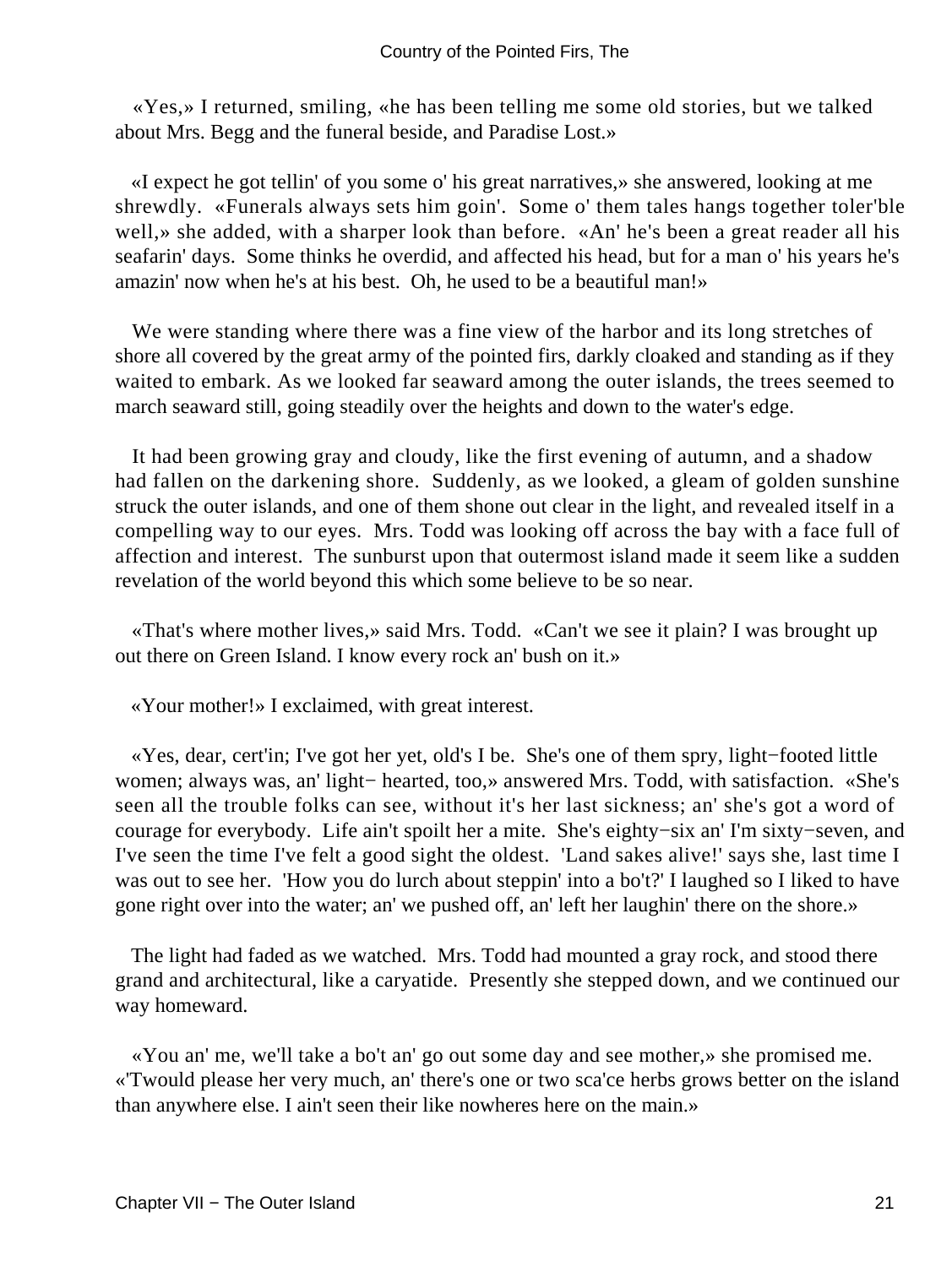«Now I'm goin' right down to get us each a mug o' my beer,» she announced as we entered the house, «an' I believe I'll sneak in a little mite o' camomile. Goin' to the funeral an' all, I feel to have had a very wearin' afternoon.»

 I heard her going down into the cool little cellar, and then there was considerable delay. When she returned, mug in hand, I noticed the taste of camomile, in spite of my protest; but its flavor was disguised by some other herb that I did not know, and she stood over me until I drank it all and said that I liked it.

 «I don't give that to everybody,» said Mrs. Todd kindly; and I felt for a moment as if it were part of a spell and incantation, and as if my enchantress would now begin to look like the cobweb shapes of the arctic town. Nothing happened but a quiet evening and some delightful plans that we made about going to Green Island, and on the morrow there was the clear sunshine and blue sky of another day.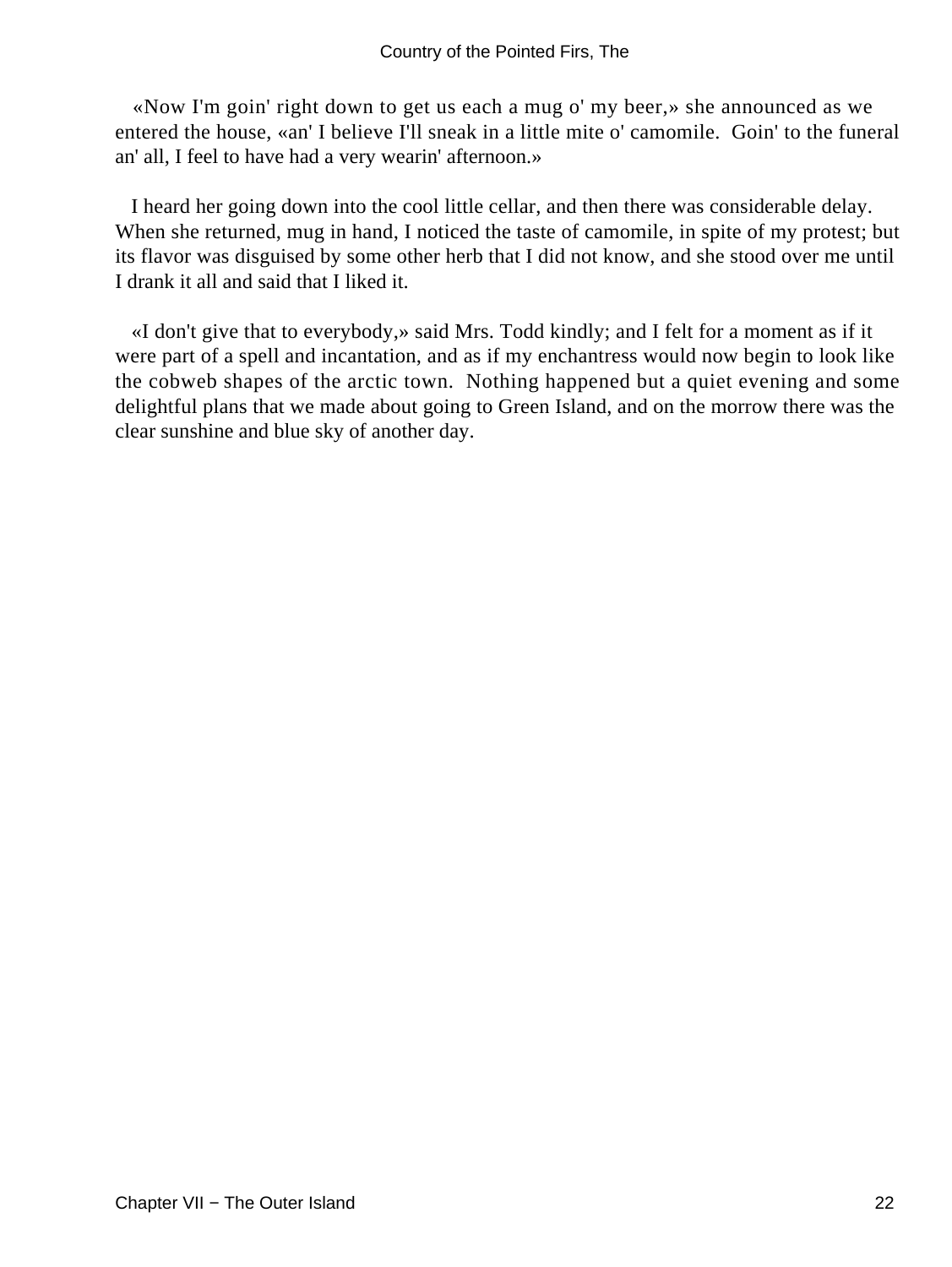## **[Chapter VIII − Green Island](#page-91-0)**

*O***NE MORNING**, very early, I heard Mrs. Todd in the garden outside my window. By the unusual loudness of her remarks to a passer−by, and the notes of a familiar hymn which she sang as she worked among the herbs, and which came as if directed purposely to the sleepy ears of my consciousness, I knew that she wished I would wake up and come and speak to her.

 In a few minutes she responded to a morning voice from behind the blinds. «I expect you're goin' up to your schoolhouse to pass all this pleasant day; yes, I expect you're goin' to be dreadful busy,» she said despairingly.

 «Perhaps not,» said I. «Why, what's going to be the matter with you, Mrs. Todd?» For I supposed that she was tempted by the fine weather to take one of her favorite expeditions along the shore pastures to gather herbs and simples, and would like to have me keep the house.

 «No, I don't want to go nowhere by land,» she answered gayly, – «no, not by land; but I don't know's we shall have a better day all the rest of the summer to go out to Green Island an' see mother. I waked up early thinkin' of her. The wind's light northeast, – 'twill take us right straight out, an' this time o' year it's liable to change round southwest an' fetch us home pretty, 'long late in the afternoon. Yes, it's goin' to be a good day.»

 «Speak to the captain and the Bowden boy, if you see anybody going by toward the landing,» said I. «We'll take the big boat.»

 «Oh, my sakes! now you let me do things my way,» said Mrs. Todd scornfully. «No, dear, we won't take no big bo't. I'll just git a handy dory, an' Johnny Bowden an' me, we'll man her ourselves. I don't want no abler bo't than a good dory, an' a nice light breeze ain't goin' to make no sea; an' Johnny's my cousin's son, – mother'll like to have him come; an' he'll be down to the herrin' weirs all the time we're there, anyway; we don't want to carry no men folks havin' to be considered every minute an' takin' up all our time. No, you let me do; we'll just slip out an' see mother by ourselves. I guess what breakfast you'll want's about ready now.»

 I had become well acquainted with Mrs. Todd as landlady, herb− gatherer, and rustic philosopher; we had been discreet fellow− passengers once or twice when I had sailed up the coast to a larger town than Dunnet Landing to do some shopping; but I was yet to become acquainted with her as a mariner. An hour later we pushed off from the landing in the desired dory. The tide was just on the turn, beginning to fall, and several friends and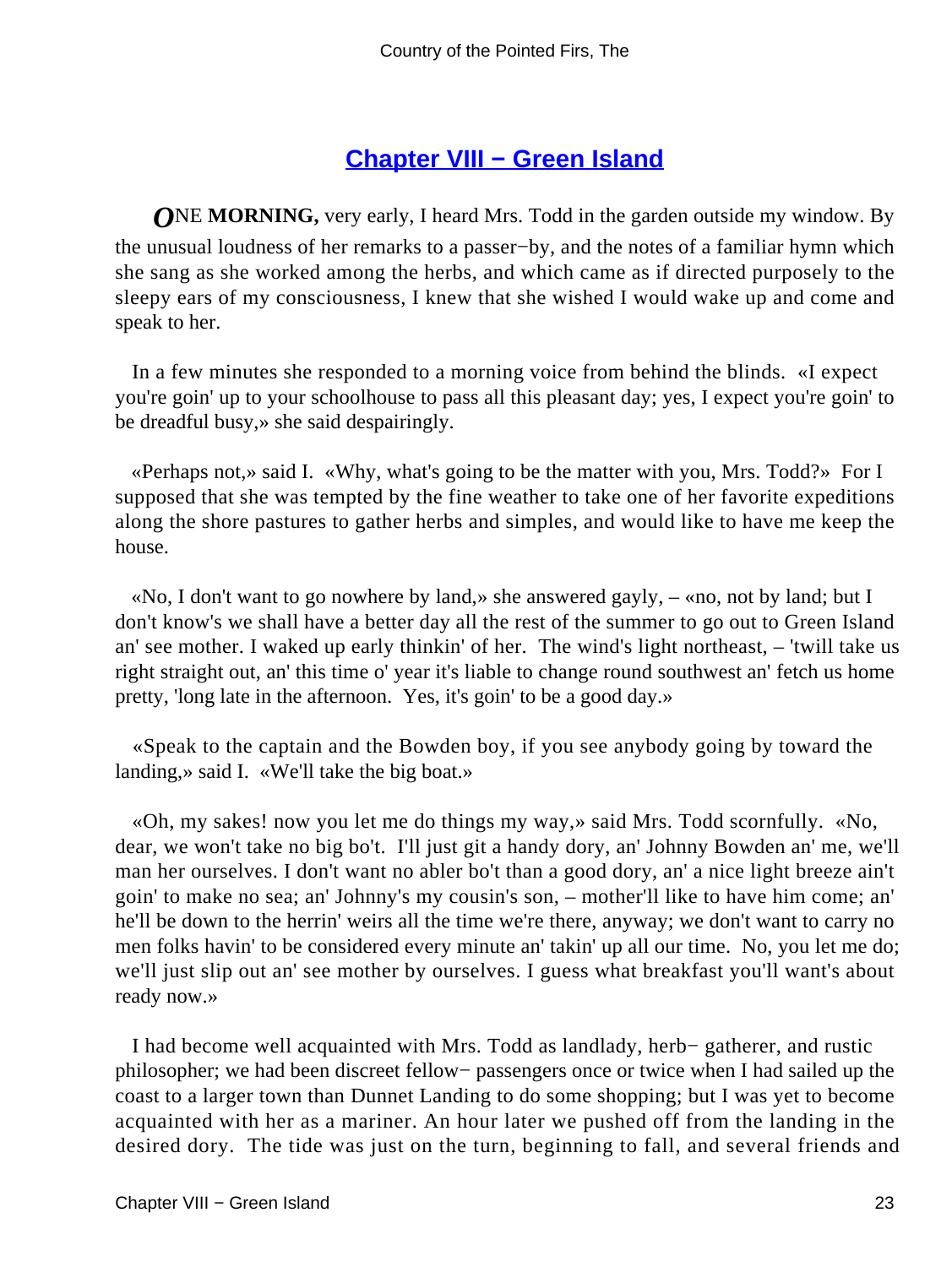acquaintances stood along the side of the dilapidated wharf and cheered us by their words and evident interest. Johnny Bowden and I were both rowing in haste to get out where we could catch the breeze and put up the small sail which lay clumsily furled along the gunwale. Mrs. Todd sat aft, a stern and unbending lawgiver.

 «You better let her drift; we'll get there 'bout as quick; the tide'll take her right out from under these old buildin's; there's plenty wind outside.»

 «Your bo't ain't trimmed proper, Mis' Todd!» exclaimed a voice from shore. «You're lo'ded so the bo't'll drag; you can't git her before the wind, ma'am. You set 'midships, Mis' Todd, an' let the boy hold the sheet 'n' steer after he gits the sail up; you won't never git out to Green Island that way. She's lo'ded bad, your bo't is, – she's heavy behind's she is now!»

 Mrs. Todd turned with some difficulty and regarded the anxious adviser, my right oar flew out of water, and we seemed about to capsize. «That you, Asa? Good−mornin',» she said politely. «I al'ays liked the starn seat best. When'd you git back from up country?»

 This allusion to Asa's origin was not lost upon the rest of the company. We were some little distance from shore, but we could hear a chuckle of laughter, and Asa, a person who was too ready with his criticism and advice on every possible subject, turned and walked indignantly away.

 When we caught the wind we were soon on our seaward course, and only stopped to underrun a trawl, for the floats of which Mrs. Todd looked earnestly, explaining that her mother might not be prepared for three extra to dinner; it was her brother's trawl, and she meant to just run her eye along for the right sort of a little haddock. I leaned over the boat's side with great interest and excitement, while she skillfully handled the long line of hooks, and made scornful remarks upon worthless, bait−consuming creatures of the sea as she reviewed them and left them on the trawl or shook them off into the waves. At last we came to what she pronounced a proper haddock, and having taken him on board and ended his life resolutely, we went our way.

 As we sailed along I listened to an increasingly delightful commentary upon the islands, some of them barren rocks, or at best giving sparse pasturage for sheep in the early summer. On one of these an eager little flock ran to the water's edge and bleated at us so affectingly that I would willingly have stopped; but Mrs. Todd steered away from the rocks, and scolded at the sheep's mean owner, an acquaintance of hers, who grudged the little salt and still less care which the patient creatures needed. The hot midsummer sun makes prisons of these small islands that are a paradise in early June, with their cool springs and short thick− growing grass. On a larger island, farther out to sea, my entertaining companion showed me with glee the small houses of two farmers who shared the island between them, and declared that for three generations the people had not spoken to each other even in times of sickness or death or birth. «When the news come that the war was over, one of 'em knew it a week,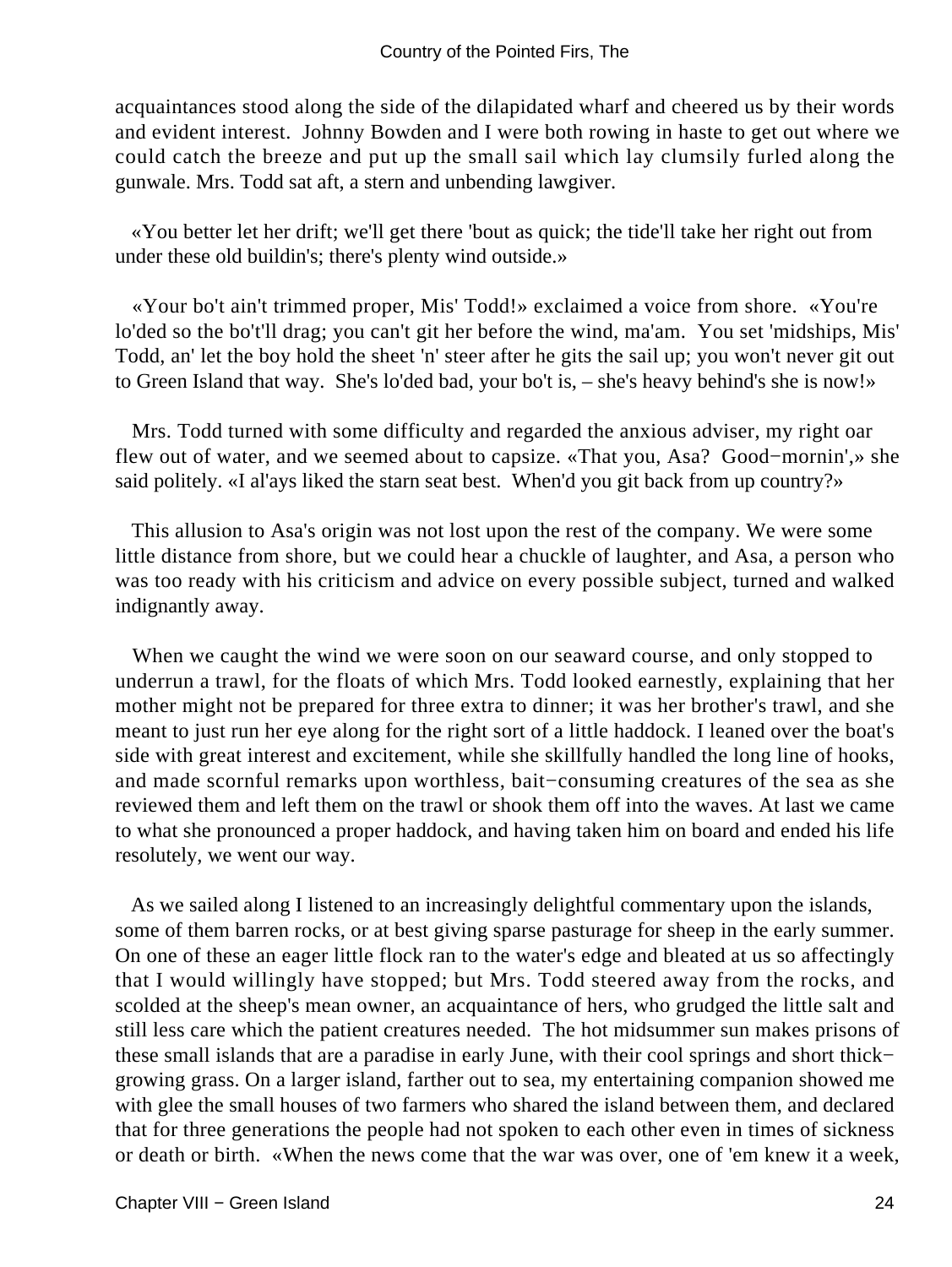and never stepped across his wall to tell the other,» she said. «There, they enjoy it; they've got to have somethin' to interest 'em in such a place; 'tis a good deal more tryin' to be tied to folks you don't like than 'tis to be alone. Each of 'em tell the neighbors their wrongs; plenty likes to hear and tell again; them as fetch a bone'll carry one, an' so they keep the fight a−goin'. I must say I like variety myself; some folks washes Monday an' irons Tuesday the whole year round, even if the circus is goin' by!»

 A long time before we landed at Green Island we could see the small white house, standing high like a beacon, where Mrs. Todd was born and where her mother lived, on a green slope above the water, with dark spruce woods still higher. There were crops in the fields, which we presently distinguished from one another. Mrs. Todd examined them while we were still far at sea. «Mother's late potatoes looks backward; ain't had rain enough so far,» she pronounced her opinion. «They look weedier than what they call Front Street down to Cowper Centre. I expect brother William is so occupied with his herrin' weirs an' servin' out bait to the schooners that he don't think once a day of the land.»

 «What's the flag for, up above the spruces there behind the house?» I inquired, with eagerness.

 «Oh, that's the sign for herrin',» she explained kindly, while Johnny Bowden regarded me with contemptuous surprise. «When they get enough for schooners they raise that flag; an' when 'tis a poor catch in the weir pocket they just fly a little signal down by the shore, an' then the small bo'ts comes and get enough an' over for their trawls. There, look! there she is: mother sees us; she's wavin' somethin' out o' the fore door! She'll be to the landin'− place quick's we are.»

 I looked, and could see a tiny flutter in the doorway, but a quicker signal had made its way from the heart on shore to the heart on the sea.

 «How do you suppose she knows it is me?» said Mrs. Todd, with a tender smile on her broad face. «There, you never get over bein' a child long's you have a mother to go to. Look at the chimney, now; she's gone right in an' brightened up the fire. Well, there, I'm glad mother's well; you'll enjoy seein' her very much.»

 Mrs. Todd leaned back into her proper position, and the boat trimmed again. She took a firmer grasp of the sheet, and gave an impatient look up at the gaff and the leech of the little sail, and twitched the sheet as if she urged the wind like a horse. There came at once a fresh gust, and we seemed to have doubled our speed. Soon we were near enough to see a tiny figure with handkerchiefed head come down across the field and stand waiting for us at the cove above a curve of pebble beach.

 Presently the dory grated on the pebbles, and Johnny Bowden, who had been kept in abeyance during the voyage, sprang out and used manful exertions to haul us up with the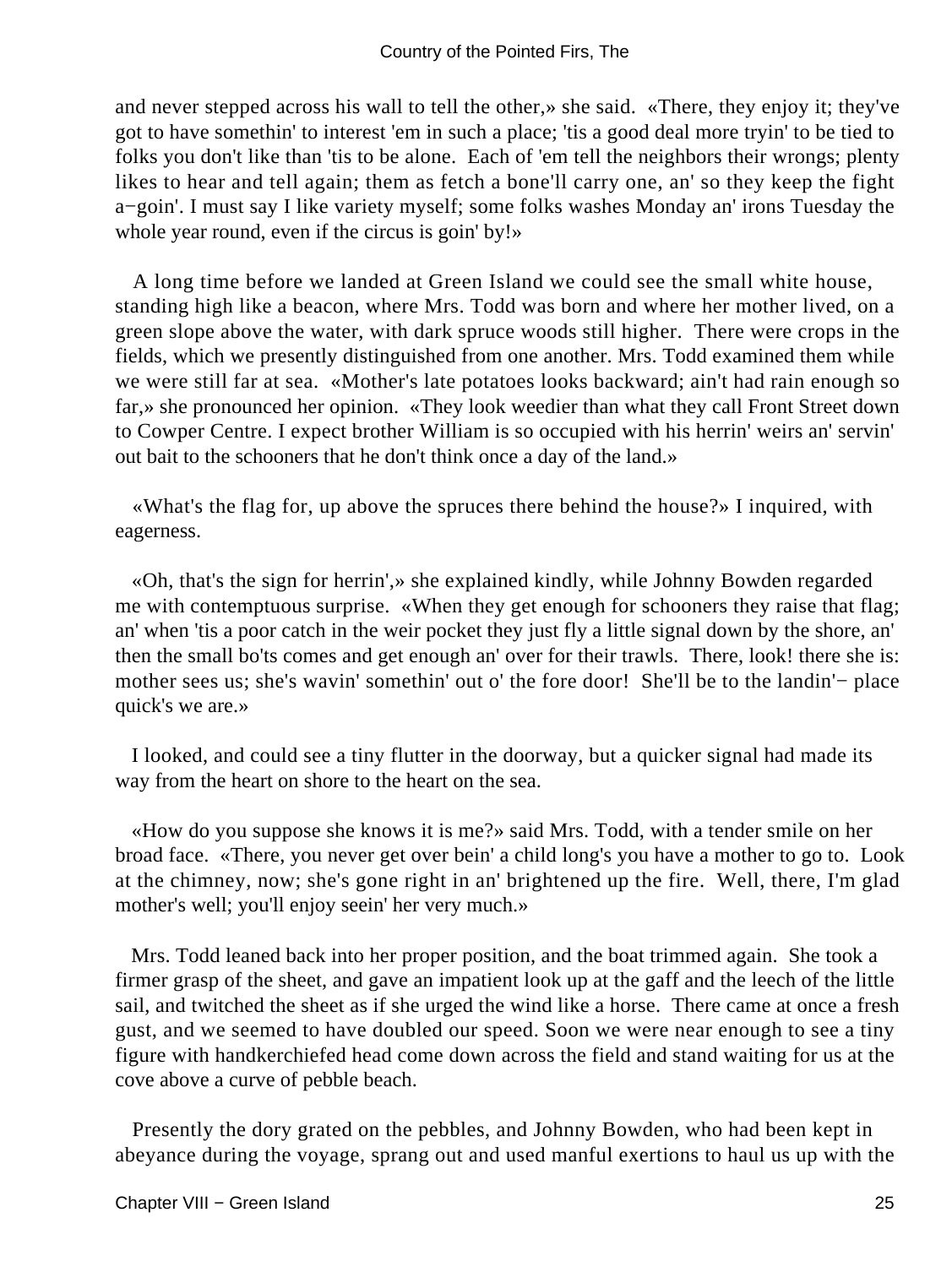next wave, so that Mrs. Todd could make a dry landing.

 «You don that very well,» she said, mounting to her feet, and coming ashore somewhat stiffly, but with great dignity, refusing our outstretched hands, and returning to possess herself of a bag which had lain at her feet.

 «Well, mother, here I be!» she announced with indifference; but they stood and beamed in each other's faces.

 «Lookin' pretty well for an old lady, ain't she?» said Mrs. Todd's mother, turning away from her daughter to speak to me. She was a delightful little person herself, with bright eyes and an affectionate air of expectation like a child on a holiday. You felt as if Mrs. Blackett were an old and dear friend before you let go her cordial hand. We all started together up the hill.

 «Now don't you haste too fast, mother,» said Mrs. Todd warningly; «'tis a far reach o' risin' ground to the fore door, and you won't set an' get your breath when you're once there, but go trotting about. Now don't you go a mite faster than we proceed with this bag an' basket. Johnny, there, 'll fetch up the haddock. I just made one stop to underrun William's trawl till I come to jes' such a fish's I thought you'd want to make one o' your nice chowders of. I've brought an onion with me that was layin' about on the window−sill at home.»

 «That's just what I was wantin',» said the hostess. «I give a sigh when you spoke o' chowder, knowin' my onions was out. William forgot to replenish us last time he was to the Landin'. Don't you haste so yourself Almiry, up this risin' ground. I hear you commencin' to wheeze a'ready.»

 This mild revenge seemed to afford great pleasure to both giver and receiver. They laughed a little, and looked at each other affectionately, and then at me. Mrs. Todd considerately paused, and faced about to regard the wide sea view. I was glad to stop, being more out of breath than either of my companions, and I prolonged the halt by asking the names of the neighboring islands. There was a fine breeze blowing, which we felt more there on the high land than when we were running before it in the dory.

 «Why, this ain't that kitten I saw when I was out last, the one that I said didn't appear likely?» exclaimed Mrs. Todd as we went our way.

 «That's the one, Almiry,» said her mother. «She always had a likely look to me, an' she's right after business. I never see such a mouser for one of her age. If't wan't for William, I never should have housed that other dronin' old thing so long; but he sets by her on account of her havin' a bob tail. I don't deem it advisable to maintain cats just on account of their havin' bob tails; they're like all other curiosities, good for them that wants to see 'm twice. This kitten catches mice for both, an' keeps me respectable as I ain't been for a year. She's a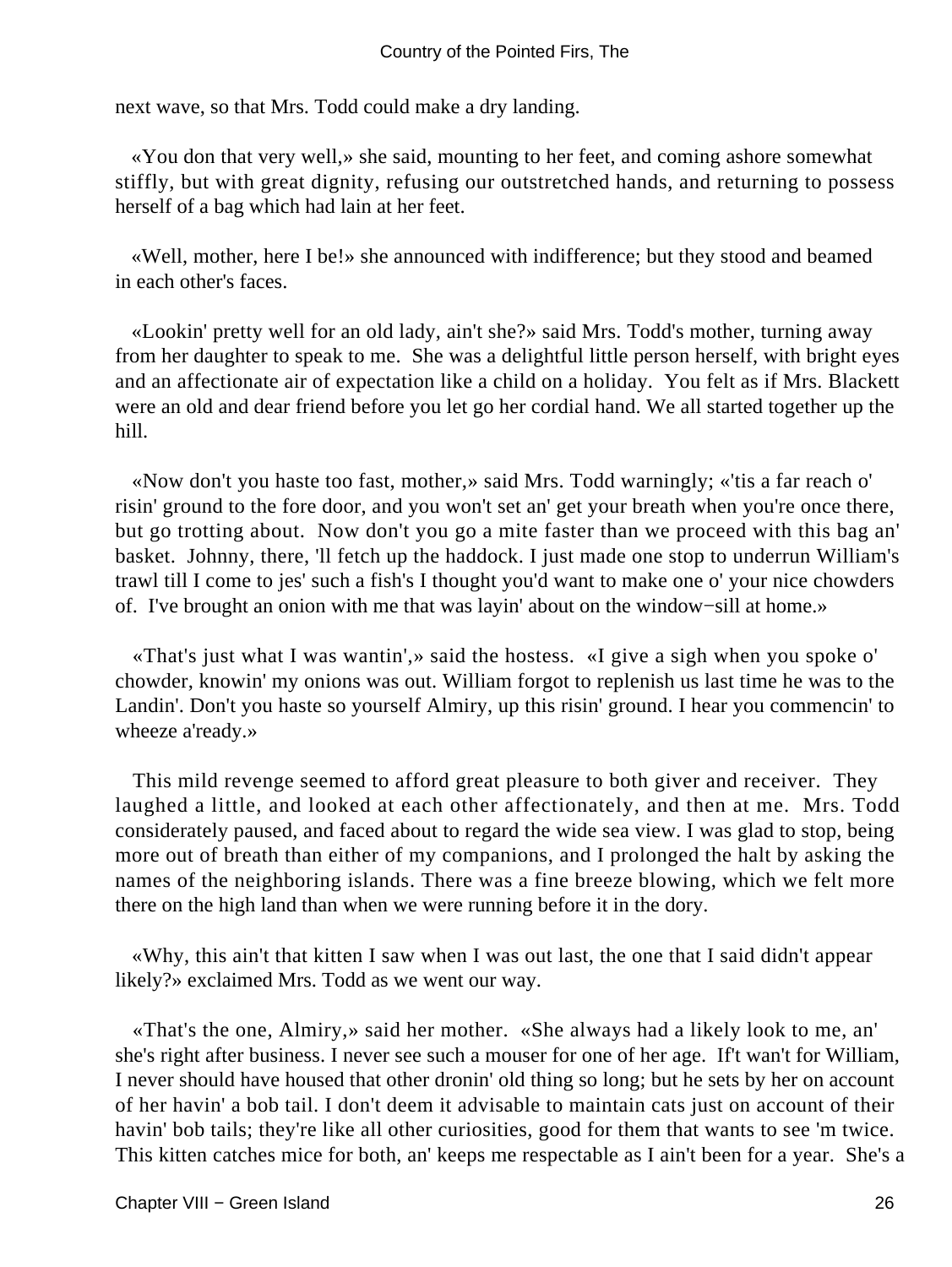real understandin' little help, this kitten is. I picked her from among five Miss Augusta Pernell had over to Burnt Island,» said the old woman, trudging along with the kitten close at her skirts. «Augusta, she says to me, 'Why, Mis' Blackett, you've took and homeliest;' and, says I, 'I've got the smartest; I'm satisfied.'»

 «I'd trust nobody sooner'n you to pick out a kitten, mother,» said the daughter handsomely, and we went on in peace and harmony.

 The house was just before us now, on a green level that looked as if a huge hand had scooped it out of the long green field we had been ascending. A little way above, the dark, spruce woods began to climb the top of the hill and cover the seaward slopes of the island. There was just room for the small farm and the forest; we looked down at the fish−house and its rough sheds, and the weirs stretching far out into the water. As we looked upward, the tops of the firs came sharp against the blue sky. There was a great stretch of rough pasture−land round the shoulder of the island to the eastward, and here were all the thick−scattered gray rocks that kept their places, and the gray backs of many sheep that forever wandered and fed on the thin sweet pasturage that fringed the ledges and made soft hollows and strips of green turf like growing velvet. I could see the rich green of bayberry bushes here and there, where the rocks made room. The air was very sweet; one could not help wishing to be a citizen of such a complete and tiny continent and home of fisherfolk.

 The house was broad and clean, with a roof that looked heavy on its low walls. It was one of the houses that seem firm−rooted in the ground, as if they were two−thirds below the surface, like icebergs. The front door stood hospitably open in expectation of company, and an orderly vine grew at each side; but our path led to the kitchen door at the house−end, and there grew a mass of gay flowers and greenery, as if they had been swept together by some diligent garden broom into a tangled heap: there were portulacas all along under the lower step and straggling off into the grass, and clustering mallows that crept as near as they dared, like poor relations. I saw the bright eyes and brainless little heads of two half−grown chickens who were snuggled down among the mallows as if they had been chased away from the door more than once, and expected to be again.

 «It seems kind o' formal comin' in this way,» said Mrs. Todd impulsively, as we passed the flowers and came to the front doorstep; but she was mindful of the proprieties, and walked before us into the best room on the left.

 «Why, mother, if you haven't gone an' turned the carpet!» she exclaimed, with something in her voice that spoke of awe and admiration. «When'd you get to it? I s'pose Mis' Addicks come over an' helped you, from White Island Landing?»

 «No, she didn't,» answered the old woman, standing proudly erect, and making the most of a great moment. «I done it all myself with William's help. He had a spare day, an' took right holt with me; an' 'twas all well beat on the grass, an' turned, an' put down again afore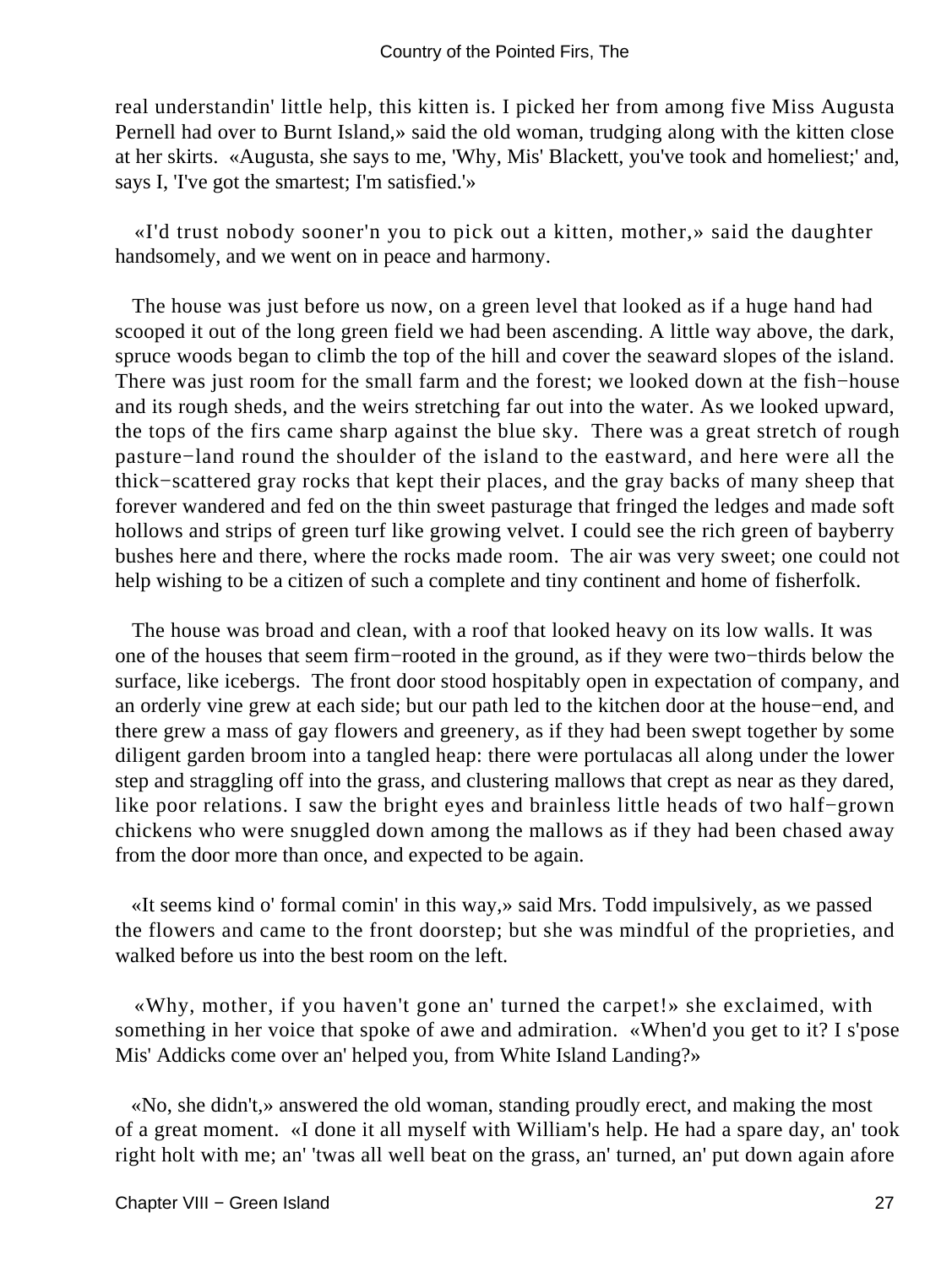we went to bed. I ripped an' sewed over two o' them long breadths. I ain't had such a good night's sleep for two years.»

 «There, what do you think o' havin' such a mother as that for eighty−six year old?» said Mrs. Todd, standing before us like a large figure of Victory.

 As for the mother, she took on a sudden look of youth; you felt as if she promised a great future, and was beginning, not ending, her summers and their happy toils.

«My, my!» exclaimed Mrs. Todd. «I couldn't ha' done it myself, I've got to own it.»

 «I was much pleased to have it off my mind,» said Mrs. Blackett, humbly; «the more so because along at the first of the next week I wasn't very well. I suppose it may have been the change of weather.»

 Mrs. Todd could not resist a significant glance at me, but, with charming sympathy, she forbore to point the lesson or to connect this illness with its apparent cause. She loomed larger than ever in the little old−fashioned best room, with its few pieces of good furniture and pictures of national interest. The green paper curtains were stamped with conventional landscapes of a foreign order, – castles on inaccessible crags, and lovely lakes with steep wooded shores; under−foot the treasured carpet was covered thick with home−made rugs. There were empty glass lamps and crystallized bouquets of grass and some fine shells on the narrow mantelpiece.

 «I was married in this room,» said Mrs. Todd unexpectedly; and I heard her give a sigh after she had spoken, as if she could not help the touch of regret that would forever come with all her thoughts of happiness.

 «We stood right there between the windows,» she added, «and the minister stood here. William wouldn't come in. He was always odd about seein' folks, just's he is now. I run to meet 'em from a child, an' William, he'd take an' run away.»

 «I've been the gainer,» said the old mother cheerfully. «William has been son an' daughter both since you was married off the island. He's been 'most too satisfied to stop at home 'long o' his old mother, but I always tell 'em I'm the gainer.»

We were all moving toward the kitchen as if by common instinct. The best room was too suggestive of serious occasions, and the shades were all pulled down to shut out the summer light and air. It was indeed a tribute to Society to find a room set apart for her behests out there on so apparently neighborless and remote an island. Afternoon visits and evening festivals must be few in such a bleak situation at certain seasons of the year, but Mrs. Blackett was of those who do not live to themselves, and who have long since passed the line that divides mere self−concern from a valued share in whatever Society can give and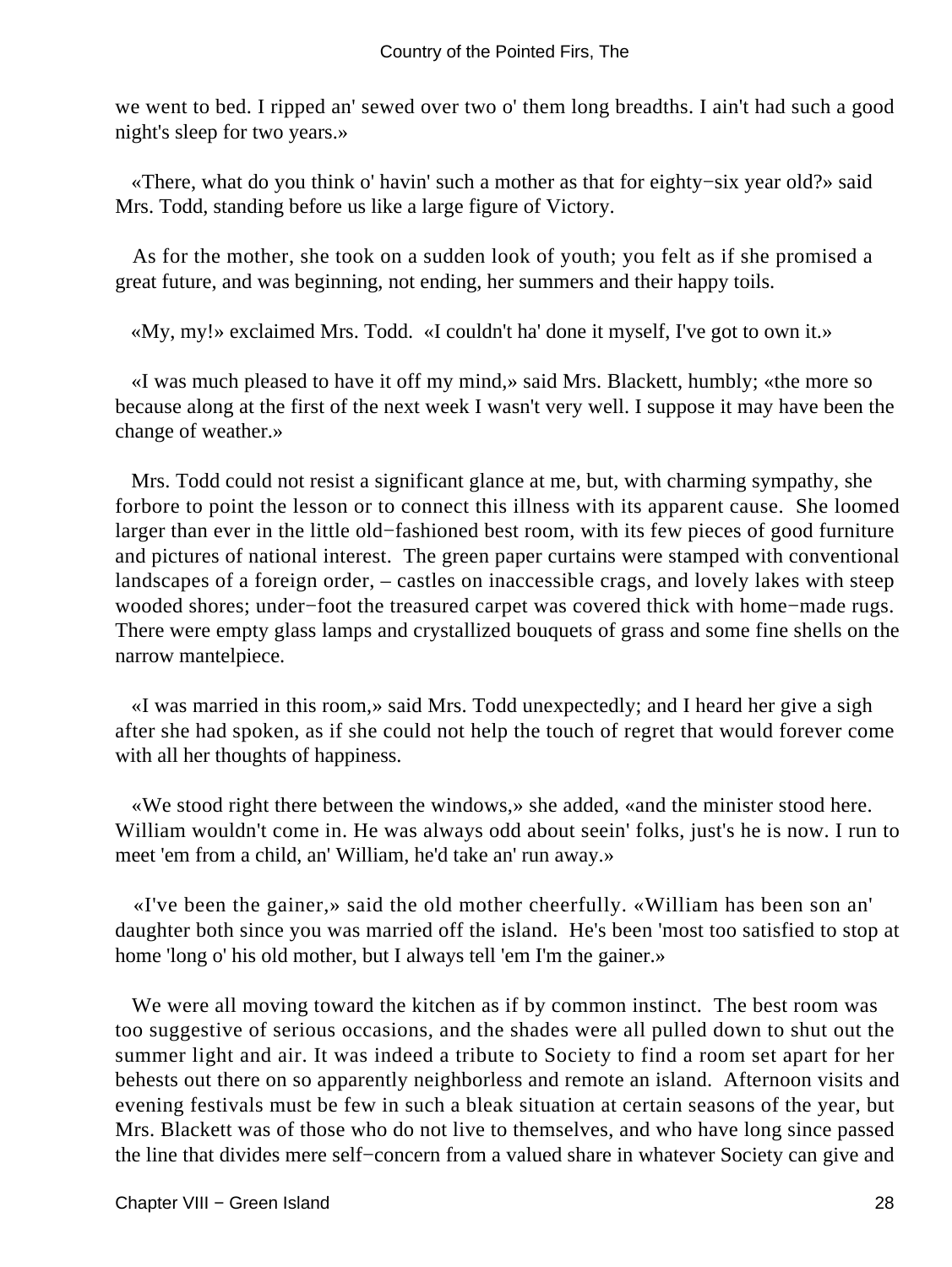take. There were those of her neighbors who never had taken the trouble to furnish a best room, but Mrs. Blackett was one who knew the uses of a parlor.

 «Yes, do come right out into the old kitchen; I shan't make any stranger of you,» she invited us pleasantly, after we had been properly received in the room appointed to formality. «I expect Almiry, here, 'll be driftin' out 'mongst the pasture−weeds quick's she can find a good excuse. 'Tis hot now. You'd better content yourselves till you get nice an' rested, an' 'long after dinner the sea−breeze 'll spring up, an' then you can take your walks, an' go up an' see the prospect from the big ledge. Almiry'll want to show off everything there is. Then I'll get you a good cup o' tea before you start to go home. The days are plenty long now.»

 While we were talking in the best room the selected fish had been mysteriously brought up from the shore, and lay all cleaned and ready in an earthen crock on the table.

 «I think William might have just stopped an' said a word,» remarked Mrs. Todd, pouting with high affront as she caught sight of it. «He's friendly enough when he comes ashore, an' was remarkable social the last time, for him.»

 «He ain't disposed to be very social with the ladies,» explained William's mother, with a delightful glance at me, as if she counted upon my friendship and tolerance. «He's very particular, and he's all in his old fishin'−clothes to−day. He'll want me to tell him everything you said and done, after you've gone. William has very deep affections. He'll want to see you, Almiry. Yes, I guess he'll be in by an' by.»

 «I'll search for him by 'n' by, if he don't,» proclaimed Mrs. Todd, with an air of unalterable resolution. «I know all of his burrows down 'long the shore. I'll catch him by hand 'fore he knows it. I've got some business with William, anyway. I brought forty−two cents with me that was due him for them last lobsters he brought in.»

 «You can leave it with me,» suggested the little old mother, who was already stepping about among her pots and pans in the pantry, and preparing to make the chowder.

 I became possessed of a sudden unwonted curiosity in regard to William, and felt that half the pleasure of my visit would be lost if I could not make his interesting acquaintance.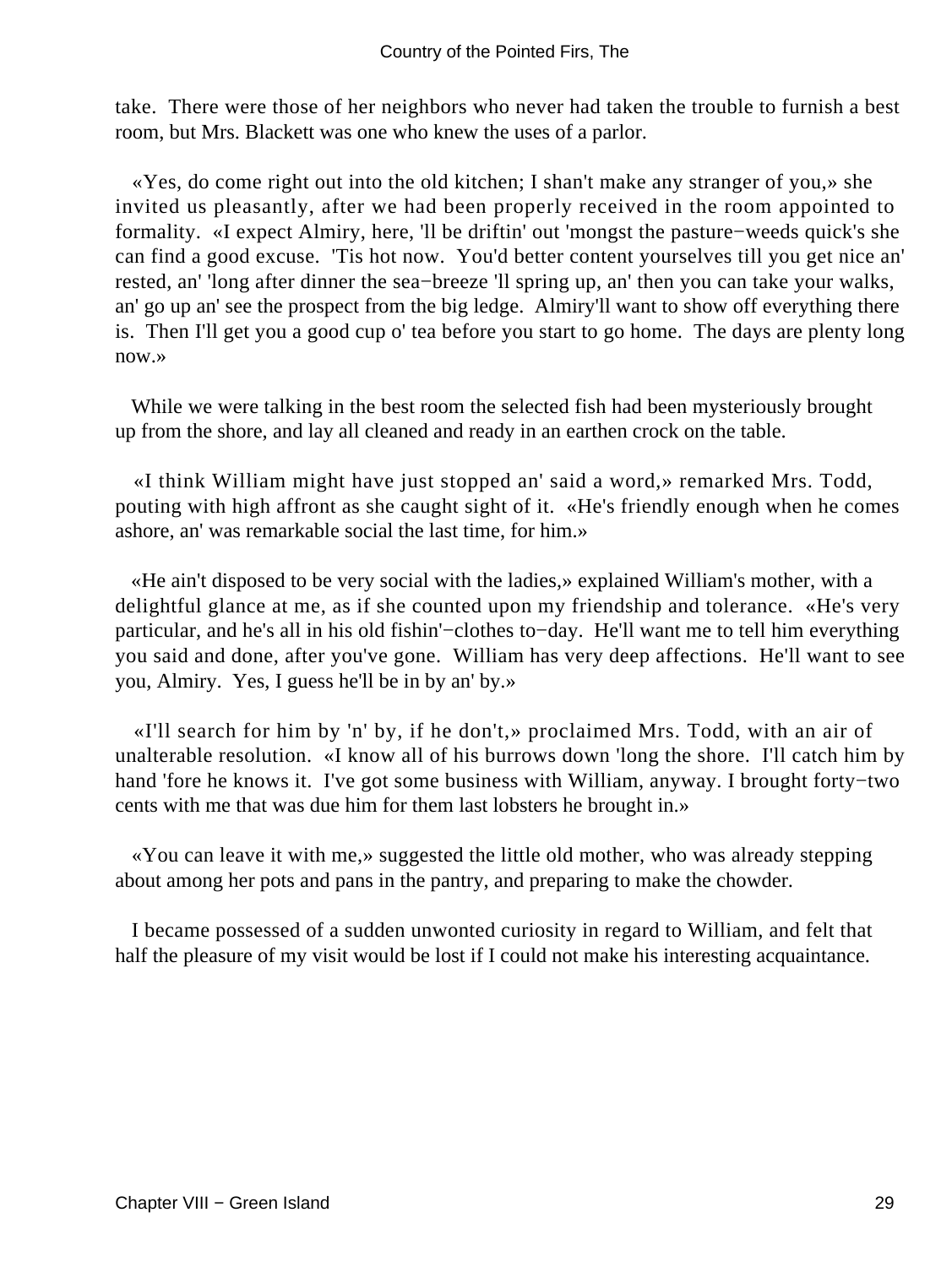## **[Chapter IX − William](#page-91-0)**

*M*RS. **TODD HAD** taken the onion out of her basket and laid it down upon the kitchen table. «There's Johnny Bowden come with us, you know,» she reminded her mother. «He'll be hungry enough to eat his size.»

 «I've got new doughnuts, dear,» said the little old lady. «You don't often catch William 'n' me out o' provisions. I expect you might have chose a somewhat larger fish, but I'll try an' make it do. I shall have to have a few extra potatoes, but there's a field full out there, an' the hoe's leanin' against the well−house, in 'mongst the climbin'−beans.» She smiled and gave her daughter a commanding nod.

 «Land sakes alive! Le's blow the horn for William,» insisted Mrs. Todd, with some excitement. «He needn't break his spirit so far's to come in. He'll know you need him for something particular, an' then we can call to him as he comes up the path. I won't put him to no pain.»

 Mrs. Blackett's old face, for the first time, wore a look of trouble, and I found it necessary to counteract the teasing spirit of Almira. It was too pleasant to stay indoors altogether, even in such rewarding companionship; besides, I might meet William; and, straying out presently, I found the hoe by the well−house and an old splint basket at the woodshed door, and also found my way down to the field where there was a great square patch of rough, weedy potato−tops and tall ragweed. One corner was already dug, and I chose a fat−looking hill where the tops were well withered. There is all the pleasure that one can have in gold−digging in finding one's hopes satisfied in the riches of a good hill of potatoes. I longed to go on; but it did not seem frugal to dig any longer after my basket was full, and at last I took my hoe by the middle and lifted the basket to go back up the hill. I was sure that Mrs. Blackett must be waiting impatiently to slice the potatoes into the chowder, layer after layer, with the fish.

 «You let me take holt o' that basket, ma'am,» said the pleasant, anxious voice behind me.

 I turned, startled in the silence of the wide field, and saw an elderly man, bent in the shoulders as fishermen often are, gray− headed and clean−shaven, and with a timid air. It was William. He looked just like his mother, and I had been imagining that he was large and stout like his sister, Almira Todd; and, strange to say, my fancy had led me to picture him not far from thirty and a little loutish. It was necessary instead to pay William the respect due to age.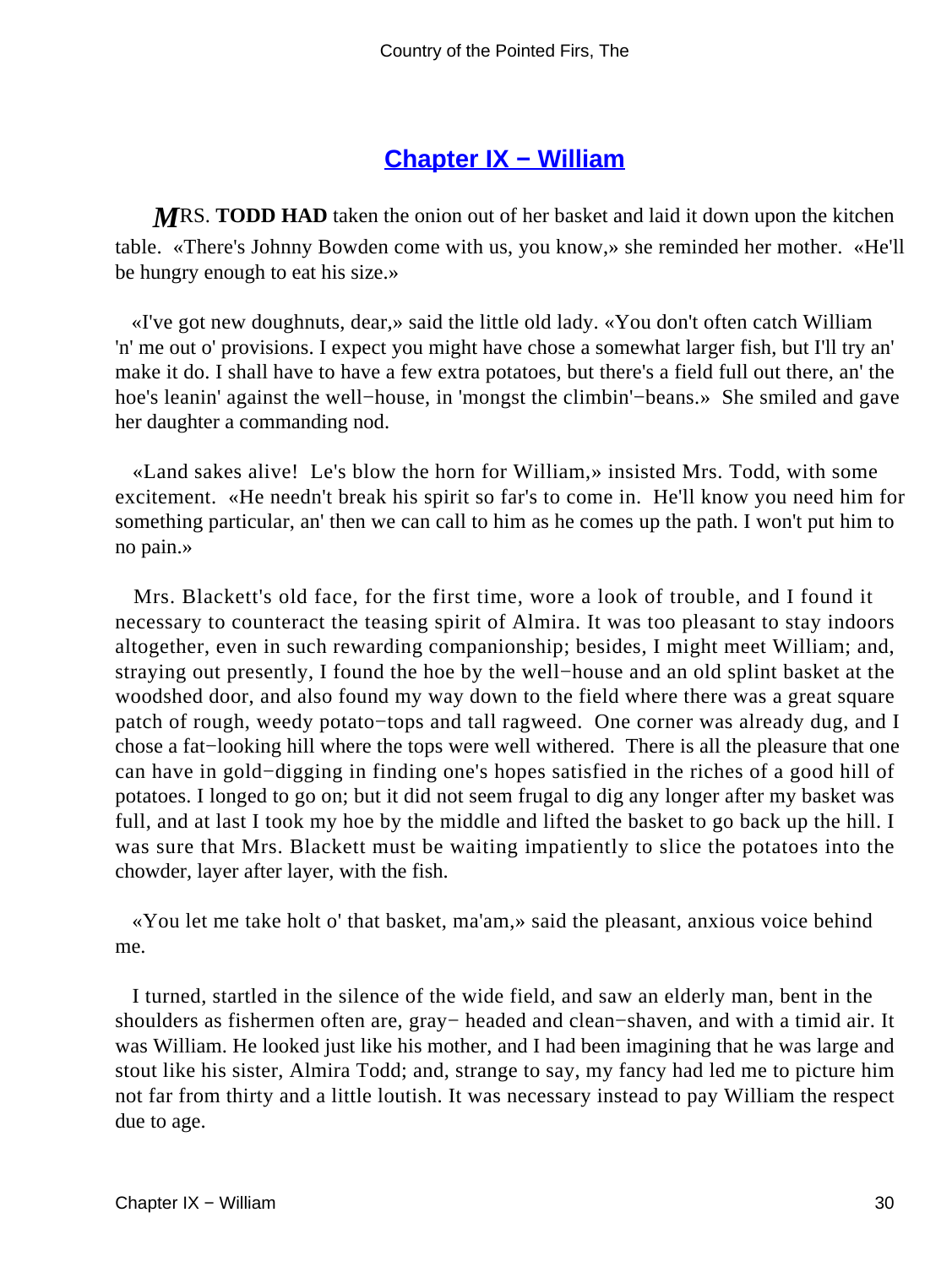I accustomed myself to plain facts on the instant, and we said good−morning like old friends. The basket was really heavy, and I put the hoe through its handle and offered him one end; then we moved easily toward the house together, speaking of the fine weather and of mackerel which were reported to be striking in all about the bay. William had been out since three o'clock, and had taken an extra fare of fish. I could feel that Mrs. Todd's eyes were upon us as we approached the house, and although I fell behind in the narrow path, and let William take the basket alone and precede me at some little distance the rest of the way, I could plainly hear her greet him.

 «Got round to comin' in, didn't you?» she inquired, with amusement. «Well, now, that's clever. Didn't know's I should see you to−day, William, an' I wanted to settle an account.»

 I felt somewhat disturbed and responsible, but when I joined them they were on most simple and friendly terms. It became evident that, with William, it was the first step that cost, and that, having once joined in social interests, he was able to pursue them with more or less pleasure. He was about sixty, and not young−looking for his years, yet so undying is the spirit of youth, and bashfulness has such a power of survival, that I felt all the time as if one must try to make the occasion easy for some one who was young and new to the affairs of social life. He asked politely if I would like to go up to the great ledge while dinner was getting ready; so, not without a deep sense of pleasure, and a delighted look of surprise from the two hostesses, we started, William and I, as if both of us felt much younger than we looked. Such was the innocence and simplicity of the moment that when I heard Mrs. Todd laughing behind us in the kitchen I laughed too, but William did not even blush. I think he was a little deaf, and he stepped along before me most businesslike and intent upon his errand.

We went from the upper edge of the field above the house into a smooth, brown path among the dark spruces. The hot sun brought out the fragrance of the pitchy bark, and the shade was pleasant as we climbed the hill. William stopped once or twice to show me a great wasps'−nest close by, or some fishhawks'−nests below in a bit of swamp. He picked a few sprigs of late−blooming linnaea as we came out upon an open bit of pasture at the top of the island, and gave them to me without speaking, but he knew as well as I that one could not say half he wished about linnaea. Through this piece of rough pasture ran a huge shape of stone like the great backbone of an enormous creature. At the end, near the woods, we could climb up on it and walk along to the highest point; there above the circle of pointed firs we could look down over all the island, and could see the ocean that circled this and a hundred other bits of island ground, the mainland shore and all the far horizons. It gave a sudden sense of space, for nothing stopped the eye or hedged one in, – that sense of liberty in space and time which great prospects always give.

 «There ain't no such view in the world, I expect,» said William proudly, and I hastened to speak my heartfelt tribute of praise; it was impossible not to feel as if an untraveled boy had spoken, and yet one loved to have him value his native heath.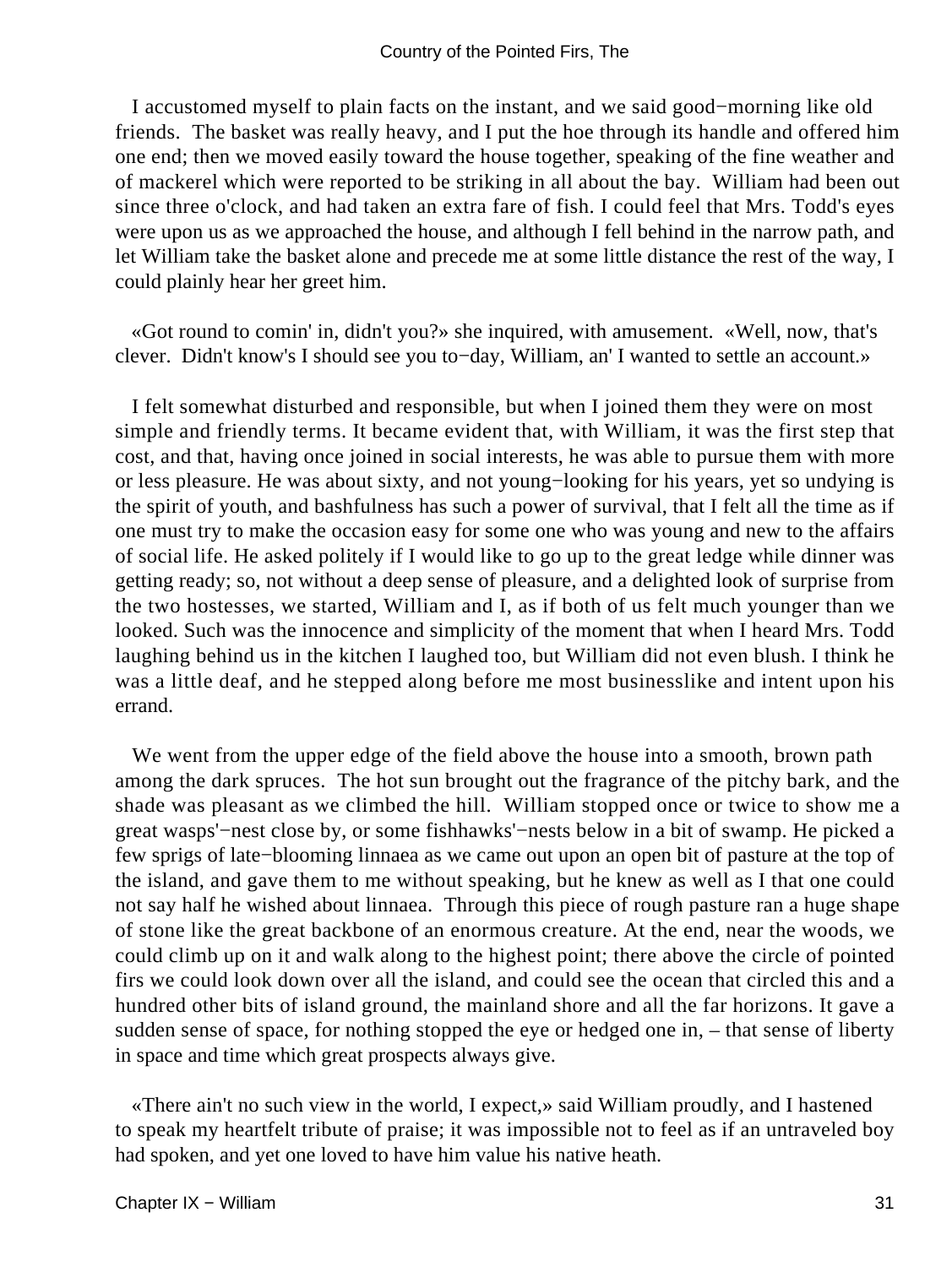### **[Chapter X − Where Pennyroyal Grew](#page-91-0)**

*W*E **WERE a** little late to dinner, but Mrs. Blackett and Mrs. Todd were lenient, and we all took our places after William had paused to wash his hands, like a pious Brahmin, at the well, and put on a neat blue coat which he took from a peg behind the kitchen door. Then he resolutely asked a blessing in words that I could not hear, and we ate the chowder and were thankful. The kitten went round and round the table, quite erect, and, holding on by her fierce young claws, she stopped to mew with pathos at each elbow, or darted off to the open door when a song sparrow forgot himself and lit in the grass too near. William did not talk much, but his sister Todd occupied the time and told all the news there was to tell of Dunnet Landing and its coasts, while the old mother listened with delight. Her hospitality was something exquisite; she had the gift which so many women lack, of being able to make themselves and their houses belong entirely to a guest's pleasure, – that charming surrender for the moment of themselves and whatever belongs to them, so that they make a part of one's own life that can never be forgotten. Tact is after all a kind of mindreading, and my hostess held the golden gift. Sympathy is of the mind as well as the heart, and Mrs. Blackett's world and mine were one from the moment we met. Besides, she had that final, that highest gift of heaven, a perfect self−forgetfulness. Sometimes, as I watched her eager, sweet old face, I wondered why she had been set to shine on this lonely island of the northern coast. It must have been to keep the balance true, and make up to all her scattered and depending neighbors for other things which they may have lacked.

 When we had finished clearing away the old blue plates, and the kitten had taken care of her share of the fresh haddock, just as we were putting back the kitchen chairs in their places, Mrs. Todd said briskly that she must go up into the pasture now to gather the desired herbs.

 «You can stop here an' rest, or you can accompany me,» she announced. «Mother ought to have her nap, and when we come back she an' William'll sing for you. She admires music,» said Mrs. Todd, turning to speak to her mother.

 But Mrs. Blackett tried to say that she couldn't sing as she used, and perhaps William wouldn't feel like it. She looked tired, the good old soul, or I should have liked to sit in the peaceful little house while she slept; I had had much pleasant experience of pastures already in her daughter's company. But it seemed best to go with Mrs. Todd, and off we went.

 Mrs. Todd carried the gingham bag which she had brought from home, and a small heavy burden in the bottom made it hang straight and slender from her hand. The way was steep, and she soon grew breathless, so that we sat down to rest awhile on a convenient large stone among the bayberry.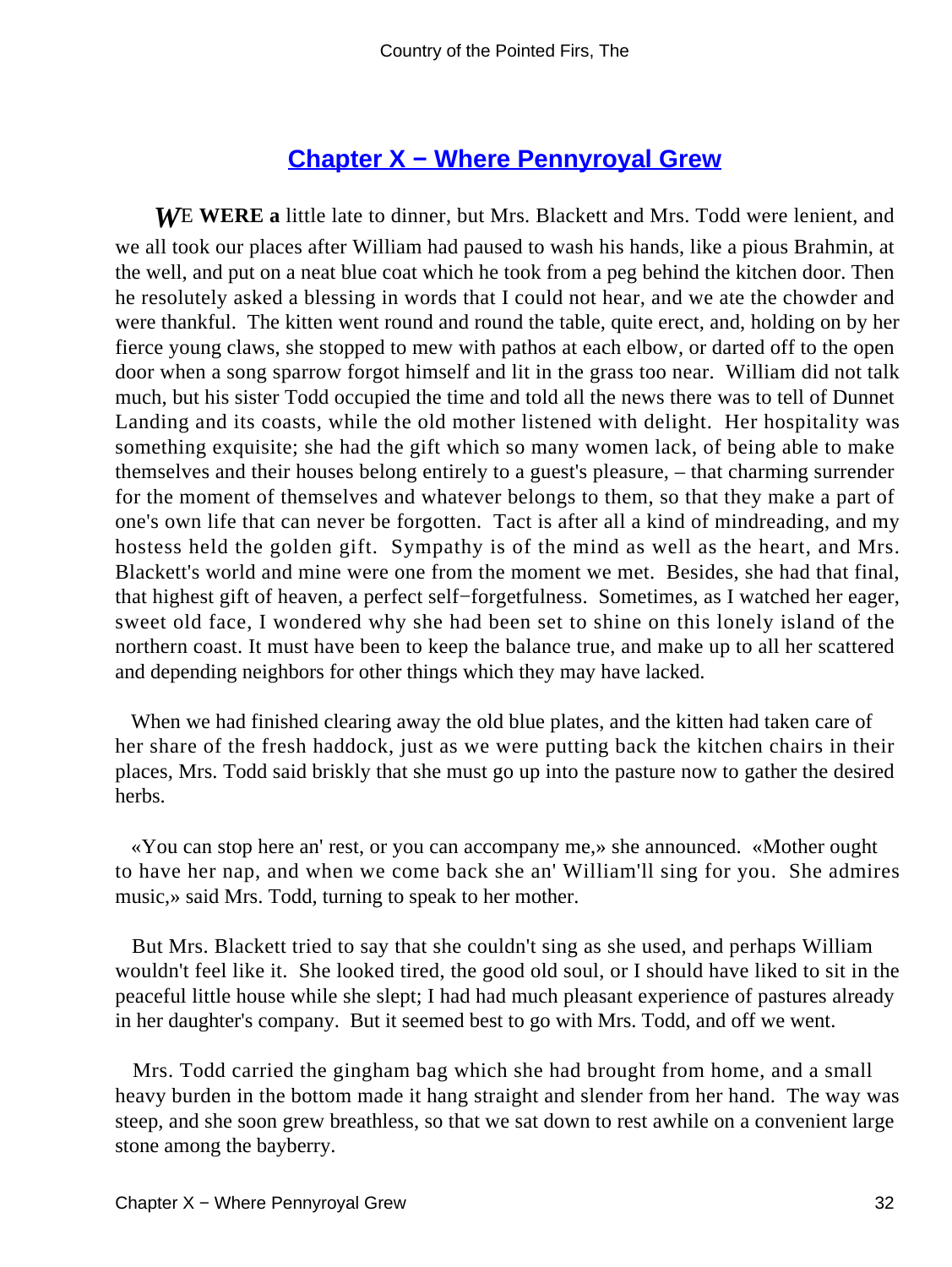«There, I wanted you to see this, – 'tis mother's picture,» said Mrs. Todd; «'twas taken once when she was up to Portland soon after she was married. That's me,» she added, opening another worn case, and displaying the full face of the cheerful child she looked like still in spite of being past sixty. «And here's William an' father together. I take after father, large and heavy, an' William is like mother's folks, short an' thin. He ought to have made something o' himself, bein' a man an' so like mother; but though he's been very steady to work, an' kept up the farm, an' done his fishin' too right along, he never had mother's snap an' power o' seein' things just as they be. He's got excellent judgment, too,» meditated William's sister, but she could not arrive at any satisfactory decision upon what she evidently thought his failure in life. «I think it is well to see any one so happy an' makin' the most of life just as it falls to hand,» she said as she began to put the daguerreotypes away again; but I reached out my hand to see her mother's once more, a most flowerlike face of a lovely young woman in quaint dress. There was in the eyes a look of anticipation and joy, a far−off look that sought the horizon; one often sees it in seafaring families, inherited by girls and boys alike from men who spend their lives at sea, and are always watching for distant sails or the first loom of the land. At sea there is nothing to be seen close by, and this has its counterpart in a sailor's character, in the large and brave and patient traits that are developed, the hopeful pleasantness that one loves so in a seafarer.

 When the family pictures were wrapped again in a big handkerchief, we set forward in a narrow footpath and made our way to a lonely place that faced northward, where there was more pasturage and fewer bushes, and we went down to the edge of short grass above some rocky cliffs where the deep sea broke with a great noise, though the wind was down and the water looked quiet a little way from shore. Among the grass grew such pennyroyal as the rest of the world could not provide. There was a fine fragrance in the air as we gathered it sprig by sprig and stepped along carefully, and Mrs. Todd pressed her aromatic nosegay between her hands and offered it to me again and again.

 «There's nothin' like it,» she said; «oh no, there's no such pennyr'yal as this in the state of Maine. It's the right pattern of the plant, and all the rest I ever see is but an imitation. Don't it do you good?» And I answered with enthusiasm.

 «There, dear, I never showed nobody else but mother where to find this place; 'tis kind of sainted to me. Nathan, my husband, an' I used to love this place when we was courtin', and» – she hesitated, and then spoke softly – «when he was lost, 'twas just off shore tryin' to get in by the short channel out there between Squaw Islands, right in sight o' this headland where we'd set an' made our plans all summer long.»

 I had never heard her speak of her husband before, but I felt that we were friends now since she had brought me to this place.

 «'Twas but a dream with us,» Mrs. Todd said. «I knew it when he was gone. I knew it» – and she whispered as if she were at confession – «I knew it afore he started to go to sea.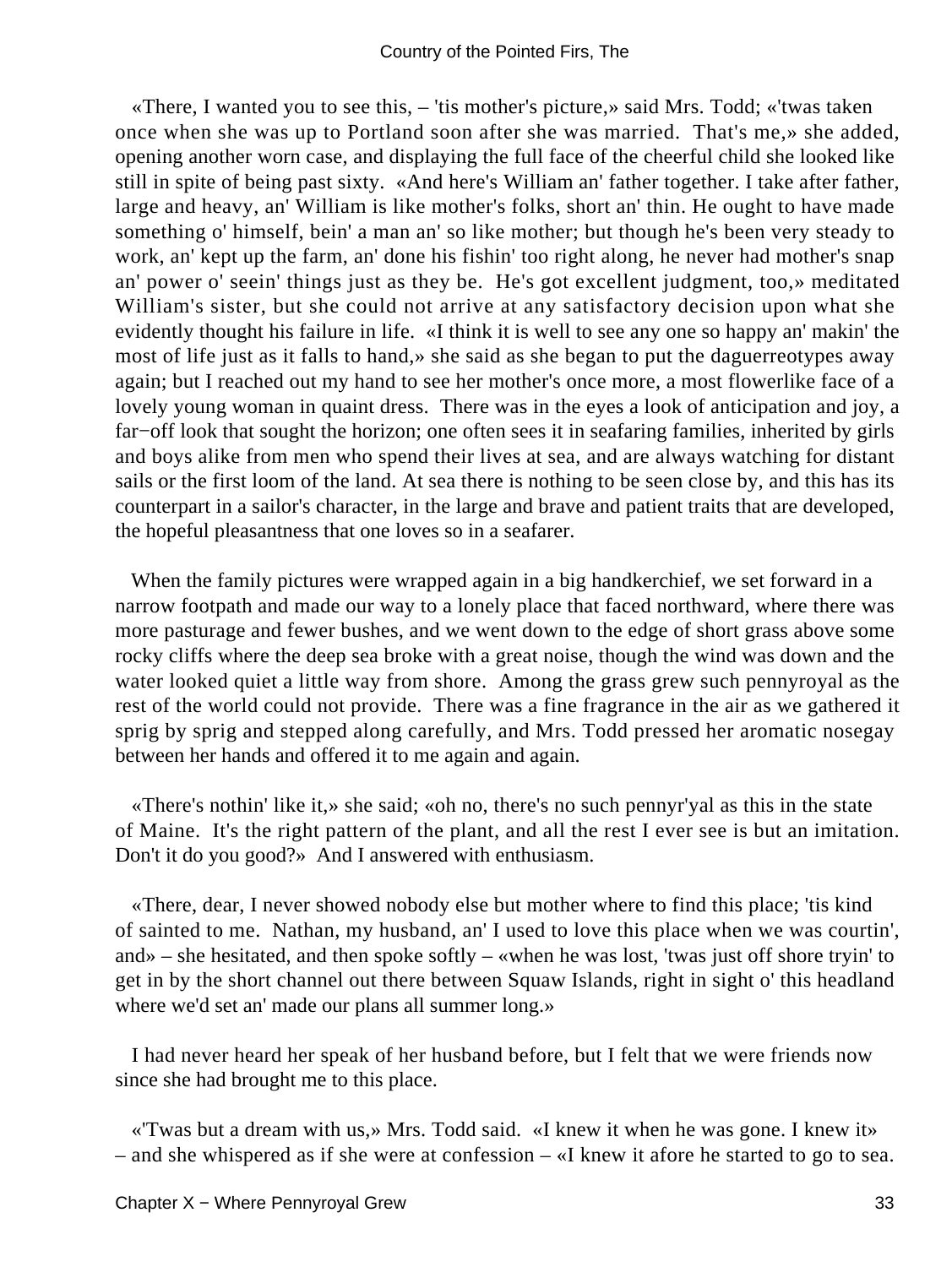My heart was gone out o' my keepin' before I ever saw Nathan; but he loved me well, and he made me real happy, and he died before he ever knew what he'd had to know if we'd lived long together. 'Tis very strange about love. No, Nathan never found out, but my heart was troubled when I knew him first. There's more women likes to be loved than there is of those that loves. I spent some happy hours right here. I always liked Nathan, and he never knew. But this pennyr'yal always reminded me, as I'd sit and gather it and hear him talkin' – it always would remind me of – the other one.»

 She looked away from me, and presently rose and went on by herself. There was something lonely and solitary about her great determined shape. She might have been Antigone alone on the Theban plain. It is not often given in a noisy world to come to the places of great grief and silence. An absolute, archaic grief possessed this countrywoman; she seemed like a renewal of some historic soul, with her sorrows and the remoteness of a daily life busied with rustic simplicities and the scents of primeval herbs.

 I was not incompetent at herb−gathering, and after a while, when I had sat long enough waking myself to new thoughts, and reading a page of remembrance with new pleasure, I gathered some bunches, as I was bound to do, and at last we met again higher up the shore, in the plain every−day world we had left behind when we went down to the penny−royal plot. As we walked together along the high edge of the field we saw a hundred sails about the bay and farther seaward; it was mid−afternoon or after, and the day was coming to an end.

 «Yes, they're all makin' towards the shore, – the small craft an' the lobster smacks an' all,» said my companion. «We must spend a little time with mother now, just to have our tea, an' then put for home.»

 «No matter if we lose the wind at sundown; I can row in with Johnny,» said I; and Mrs. Todd nodded reassuringly and kept to her steady plod, not quickening her gait even when we saw William come round the corner of the house as if to look for us, and wave his hand and disappear.

 «Why, William's right on deck; I didn't know's we should see any more of him!» exclaimed Mrs. Todd. «Now mother'll put the kettle right on; she's got a good fire goin'.» I too could see the blue smoke thicken, and then we both walked a little faster, while Mrs. Todd groped in her full bag of herbs to find the daguerreotypes and be ready to put them in their places.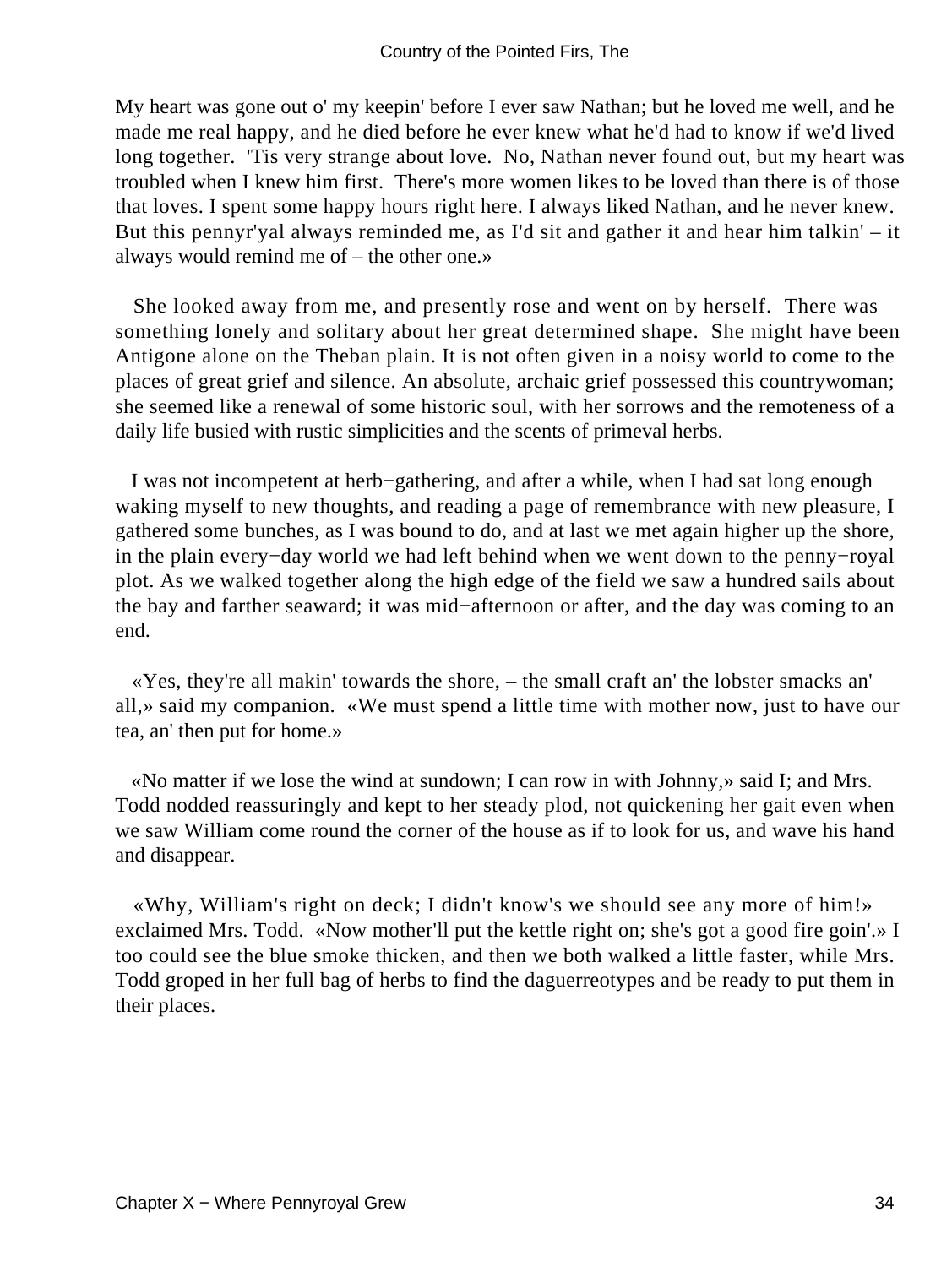# **[Chapter XI − The Old Singers](#page-91-0)**

*W*ILLIAM WAS sitting on the side door step, and the old mother was busy making her tea; she gave into my hand an old flowered−glass tea−caddy.

 «William thought you'd like to see this, when he was settin' the table. My father brought it to my mother from the island of Tobago; an' here's a pair of beautiful mugs that came with it.» She opened the glass door of a little cupboard beside the chimney. «These I call my best things, dear,» she said. «You'd laugh to see how we enjoy 'em Sunday nights in winter: we have a real company tea 'stead o' livin' right along just the same, an' I make somethin' good for a s'prise an' put on some o' my preserves, an' we get a'talkin' together an' have real pleasant times.»

Mrs. Todd laughed indulgently, and looked to see what I thought of such childishness.

«I wish I could be here some Sunday evening,» said I.

 «William an' me'll be talkin' about you an' thinkin' o' this nice day,» said Mrs. Blackett affectionately, and she glanced at William, and he looked up bravely and nodded. I began to discover that he and his sister could not speak their deeper feelings before each other.

 «Now I want you an' mother to sing,» said Mrs. Todd abruptly, with an air of command, and I gave William much sympathy in his evident distress.

 «After I've had my cup o' tea, dear,» answered the old hostess cheerfully; and so we sat down and took our cups and made merry while they lasted. It was impossible not to wish to stay on forever at Green Island, and I could not help saying so.

 «I'm very happy here, both winter an' summer,» said old Mrs. Blackett. «William an' I never wish for any other home, do we, William? I'm glad you find it pleasant; I wish you'd come an' stay, dear, whenever you feel inclined. But here's Almiry; I always think Providence was kind to plot an' have her husband leave her a good house where she really belonged. She'd been very restless if she'd had to continue here on Green Island. You wanted more scope, didn't you, Almiry, an' to live in a large place where more things grew? Sometimes folks wonders that we don't live together; perhaps we shall some time,» and a shadow of sadness and apprehension flitted across her face. «The time o' sickness an' failin' has got to come to all. But Almiry's got an herb that's good for everything.» She smiled as she spoke, and looked bright again.

«There's some herb that's good for everybody, except for them that thinks they're sick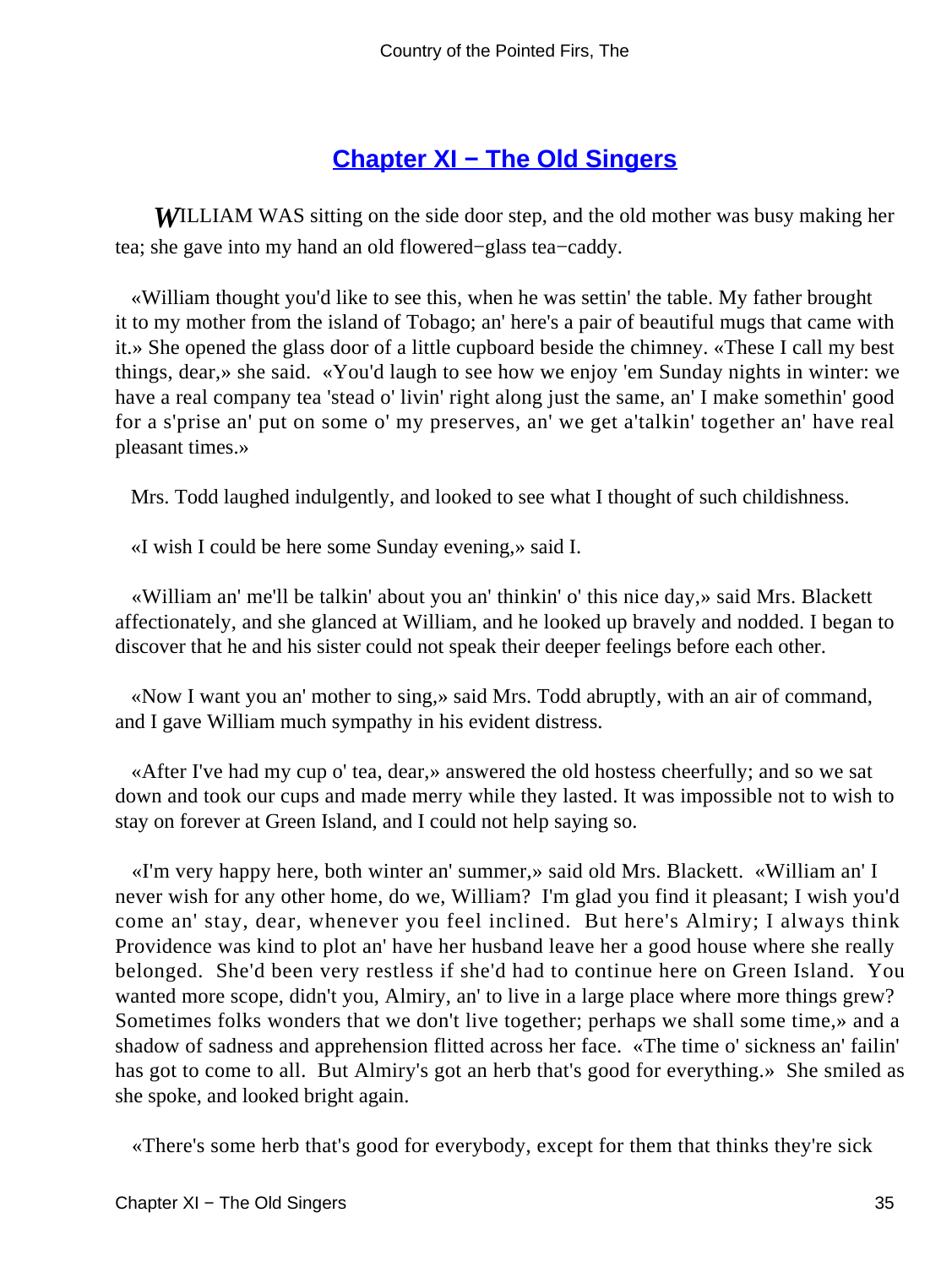when they ain't,» announced Mrs. Todd, with a truly professional air of finality. «Come, William, let's have Sweet Home, an' then mother'll sing Cupid an' the Bee for us.»

 Then followed a most charming surprise. William mastered his timidity and began to sing. His voice was a little faint and frail, like the family daguerreotypes, but it was a tenor voice, and perfectly true and sweet. I have never heard Home, Sweet Home sung as touchingly and seriously as he sang it; he seemed to make it quite new; and when he paused for a moment at the end of the first line and began the next, the old mother joined him and they sang together, she missing only the higher notes, where he seemed to lend his voice to hers for the moment and carry on her very note and air. It was the silent man's real and only means of expression, and one could have listened forever, and have asked for more and more songs of old Scotch and English inheritance and the best that have lived from the ballad music of the war. Mrs. Todd kept time visibly, and sometimes audibly, with her ample foot. I saw the tears in her eyes sometimes, when I could see beyond the tears in mine. But at last the songs ended and the time came to say good−by; it was the end of a great pleasure.

 Mrs. Blackett, the dear old lady, opened the door of her bedroom while Mrs. Todd was tying up the herb bag, and William had gone down to get the boat ready and to blow the horn for Johnny Bowden, who had joined a roving boat party who were off the shore lobstering.

 I went to the door of the bedroom, and thought how pleasant it looked, with its pink−and−white patchwork quilt and the brown unpainted paneling of its woodwork.

 «Come right in, dear,» she said. «I want you to set down in my old quilted rockin'−chair there by the window; you'll say it's the prettiest view in the house. I set there a good deal to rest me and when I want to read.»

 There was a worn red Bible on the lightstand, and Mrs. Blackett's heavy silver−bowed glasses; her thimble was on the narrow window−ledge, and folded carefully on the table was a thick striped−cotton shirt that she was making for her son. Those dear old fingers and their loving stitches, that heart which had made the most of everything that needed love! Here was the real home, the heart of the old house on Green Island! I sat in the rocking− chair, and felt that it was a place of peace, the little brown bedroom, and the quiet outlook upon field and sea and sky.

 I looked up, and we understood each other without speaking. «I shall like to think o' your settin' here to−day,» said Mrs. Blackett. «I want you to come again. It has been so pleasant for William.»

 The wind served us all the way home, and did not fall or let the sail slacken until we were close to the shore. We had a generous freight of lobsters in the boat, and new potatoes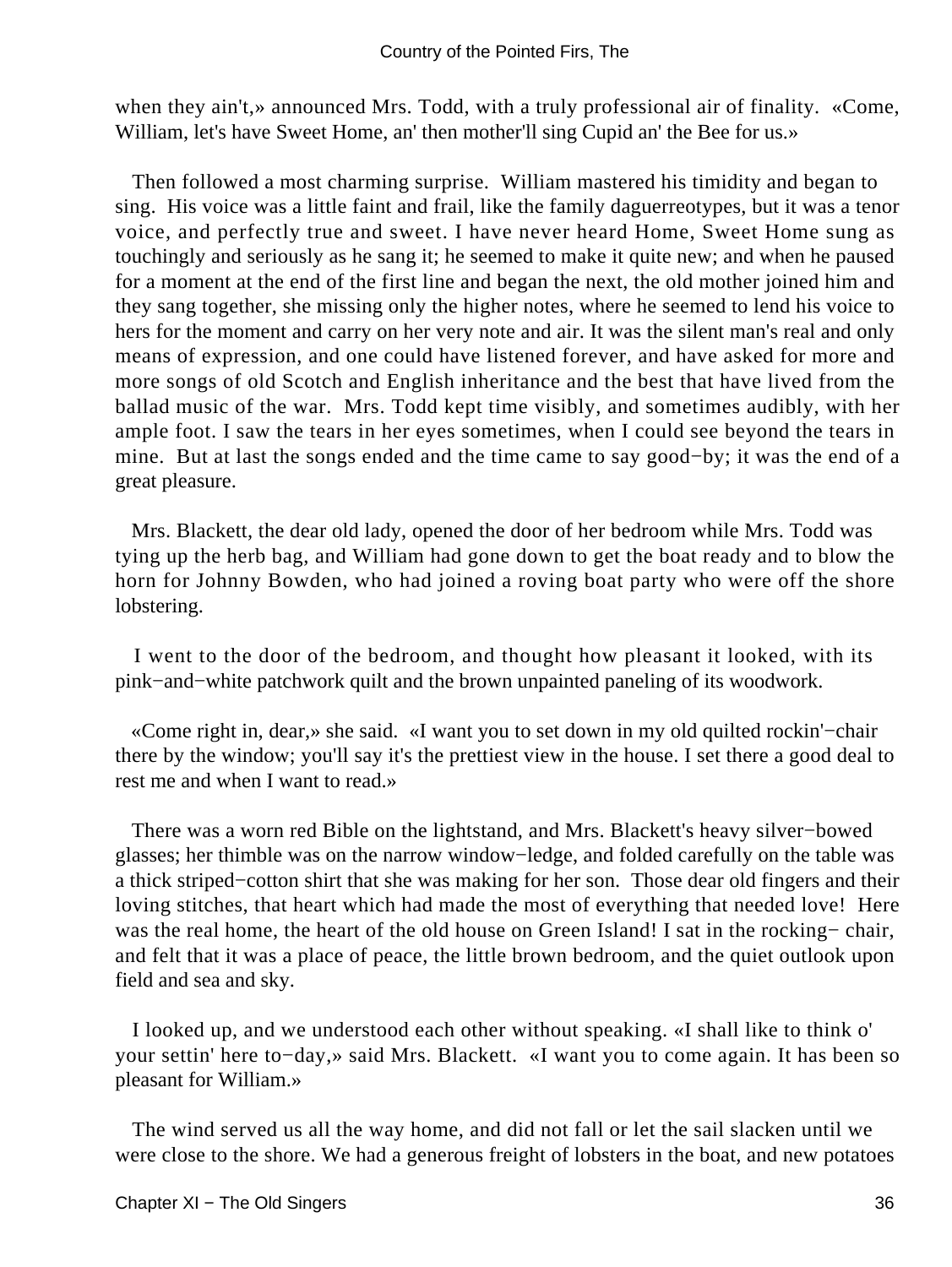which William had put aboard, and what Mrs. Todd proudly called a full «kag» of prime number one salted mackerel; and when we landed we had to make business arrangements to have these conveyed to her house in a wheelbarrow.

 I never shall forget the day at Green Island. The town of Dunnet Landing seemed large and noisy and oppressive as we came ashore. Such is the power of contrast; for the village was so still that I could hear the shy whippoorwills singing that night as I lay awake in my downstairs bedroom, and the scent of Mrs. Todd's herb garden under the window blew in again and again with every gentle rising of the seabreeze.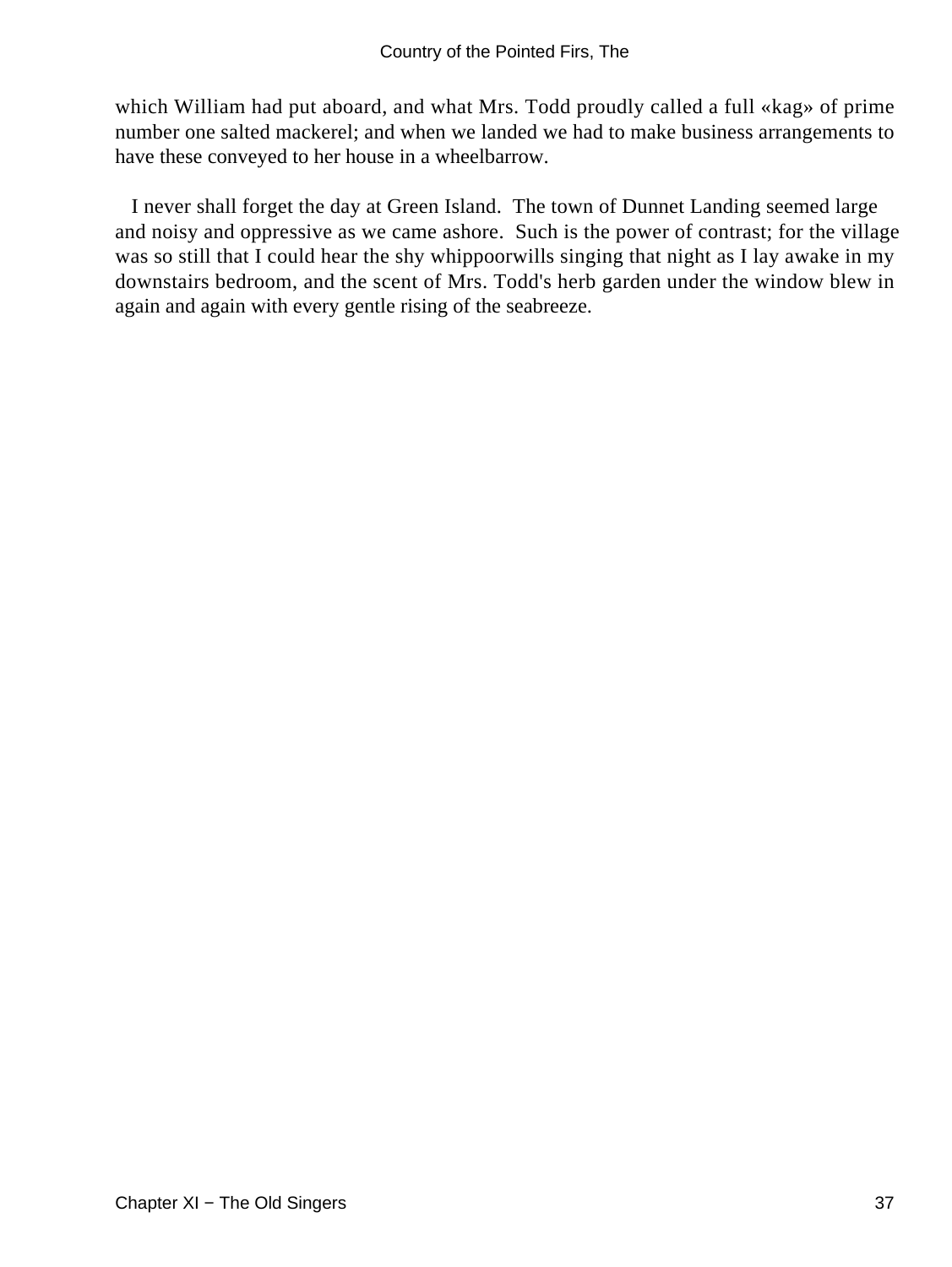### **[Chapter XII − A Strange Sail](#page-91-0)**

*EXCEPT FOR a* few stray guests, islanders or from the inland country, to whom Mrs. Todd offered the hospitalities of a single meal, we were quite by ourselves all summer; and when there were signs of invasion, late in July, and a certain Mrs. Fosdick appeared like a strange sail on the far horizon, I suffered much from apprehension. I had been living in the quaint little house with as much comfort and unconsciousness as if it were a larger body, or a double shell, in whose simple convolutions Mrs. Todd and I had secreted ourselves, until some wandering hermit crab of a visitor marked the little spare room for her own. Perhaps now and then a castaway on a lonely desert island dreads the thought of being rescued. I heard of Mrs. Fosdick for the first time with a selfish sense of objection; but after all, I was still vacation− tenant of the schoolhouse, where I could always be alone, and it was impossible not to sympathize with Mrs. Todd, who, in spite of some preliminary grumbling, was really delighted with the prospect of entertaining an old friend.

 For nearly a month we received occasional news of Mrs. Fosdick, who seemed to be making a royal progress from house to house in the inland neighborhood, after the fashion of Queen Elizabeth. One Sunday after another came and went, disappointing Mrs. Todd in the hope of seeing her guest at church and fixing the day for the great visit to begin; but Mrs. Fosdick was not ready to commit herself to a date. An assurance of «some time this week» was not sufficiently definite from a free−footed housekeeper's point of view, and Mrs. Todd put aside all herb−gathering plans, and went through the various stages of expectation, provocation, and despair. At last she was ready to believe that Mrs. Fosdick must have forgotten her promise and returned to her home, which was vaguely said to be over Thomaston way. But one evening, just as the supper−table was cleared and «readied up,» and Mrs. Todd had put her large apron over her head and stepped forth for an evening stroll in the garden, the unexpected happened. She heard the sound of wheels, and gave an excited cry to me, as I sat by the window, that Mrs. Fosdick was coming right up the street.

 «She may not be considerate, but she's dreadful good company,» said Mrs. Todd hastily, coming back a few steps from the neighborhood of the gate. «No, she ain't a mite considerate, but there's a small lobster left over from your tea; yes, it's a real mercy there's a lobster. Susan Fosdick might just as well have passed the compliment o' comin' an hour ago.»

 «Perhaps she has had her supper,» I ventured to suggest, sharing the housekeeper's anxiety, and meekly conscious of an inconsiderate appetite for my own supper after a long expedition up the bay. There were so few emergencies of any sort at Dunnet Landing that this one appeared overwhelming.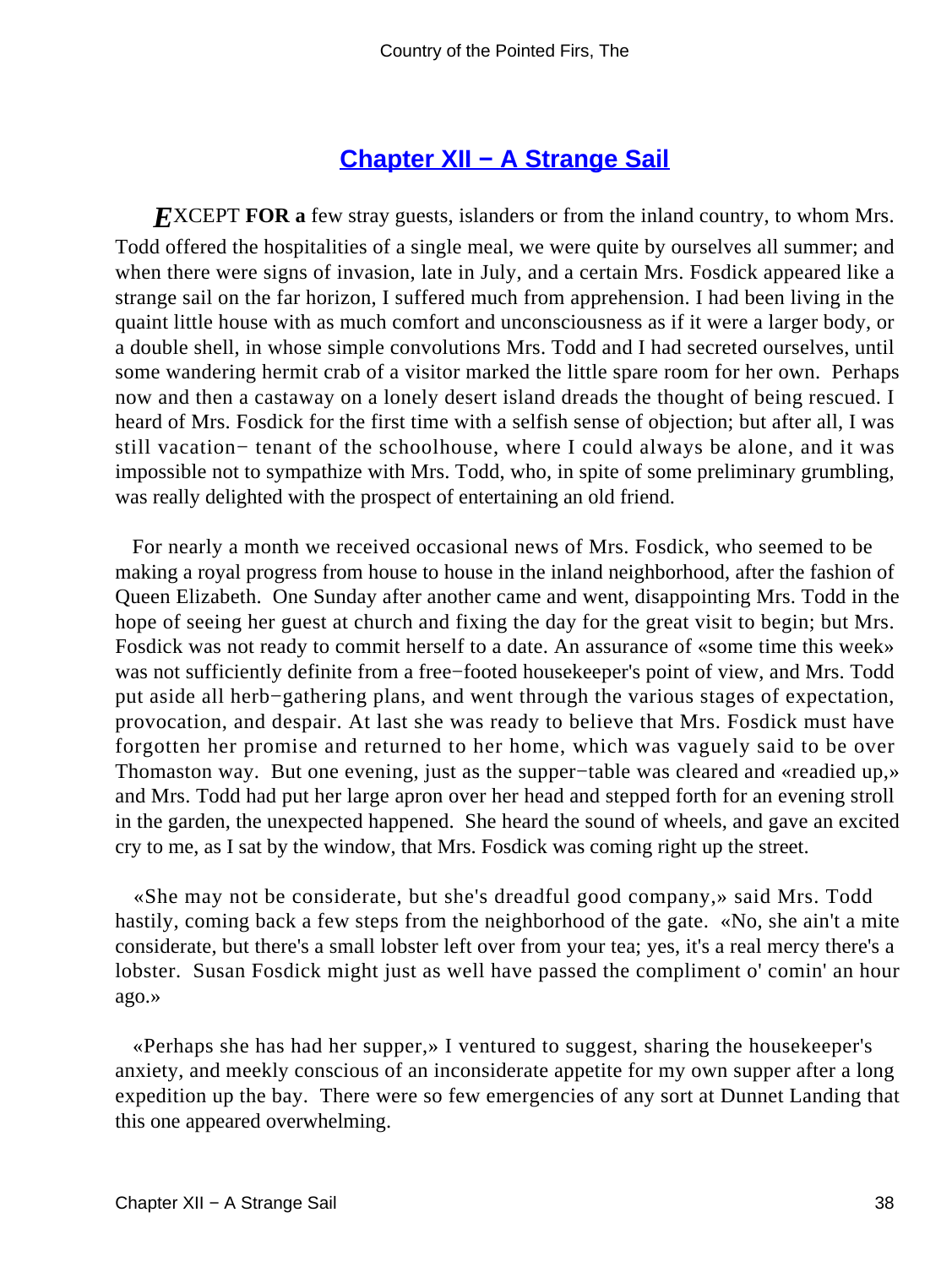«No, she's rode 'way over from Nahum Brayton's place. I expect they were busy on the farm, and couldn't spare the horse in proper season. You just sly out an' set the teakittle on again, dear, an' drop in a good han'ful o' chips; the fire's all alive. I'll take her right up to lay off her things, as she'll be occupied with explanations an' gettin' her bunnit off, so you'll have plenty o' time. She's one I shouldn't like to have find me unprepared.»

 Mrs. Fosdick was already at the gate, and Mrs. Todd now turned with an air of complete surprise and delight to welcome her.

 «Why, Susan Fosdick,» I heard her exclaim in a fine unhindered voice, as if she were calling across a field, «I come near giving of you up! I was afraid you'd gone an' 'portioned out my visit to somebody else. I s'pose you've been to supper?»

 «Lor', no, I ain't, Almiry Todd,» said Mrs. Fosdick cheerfully, as she turned, laden with bags and bundles, from making her adieux to the boy driver. «I ain't had a mite o' supper, dear. I've been lottin' all the way on a cup o' that best tea o' yourn, – some o' that Oolong you keep in the little chist. I don't want none o' your useful herbs.»

 «I keep that tea for ministers' folks,» gayly responded Mrs. Todd. «Come right along in, Susan Fosdick. I declare if you ain't the same old sixpence!»

 As they came up the walk together, laughing like girls, I fled, full of cares, to the kitchen, to brighten the fire and be sure that the lobster, sole dependence of a late supper, was well out of reach of the cat. There proved to be fine reserves of wild raspberries and bread and butter, so that I regained my composure, and waited impatiently for my own share of this illustrious visit to begin. There was an instant sense of high festivity in the evening air from the moment when our guest had so frankly demanded the Oolong tea.

 The great moment arrived. I was formally presented at the stair−foot, and the two friends passed on to the kitchen, where I soon heard a hospitable clink of crockery and the brisk stirring of a tea−cup. I sat in my high−backed rocking−chair by the window in the front room with an unreasonable feeling of being left out, like the child who stood at the gate in Hans Andersen's story. Mrs. Fosdick did not look, at first sight, like a person of great social gifts. She was a serious−looking little bit of an old woman, with a birdlike nod of the head. I had often been told that she was the «best hand in the world to make a visit,» – as if to visit were the highest of vocations; that everybody wished for her, while few could get her; and I saw that Mrs. Todd felt a comfortable sense of distinction in being favored with the company of this eminent person who «knew just how.» It was certainly true that Mrs. Fosdick gave both her hostess and me a warm feeling of enjoyment and expectation, as if she had the power of social suggestion to all neighboring minds.

 The two friends did not reappear for at least an hour. I could hear their busy voices, loud and low by turns, as they ranged from public to confidential topics. At last Mrs. Todd kindly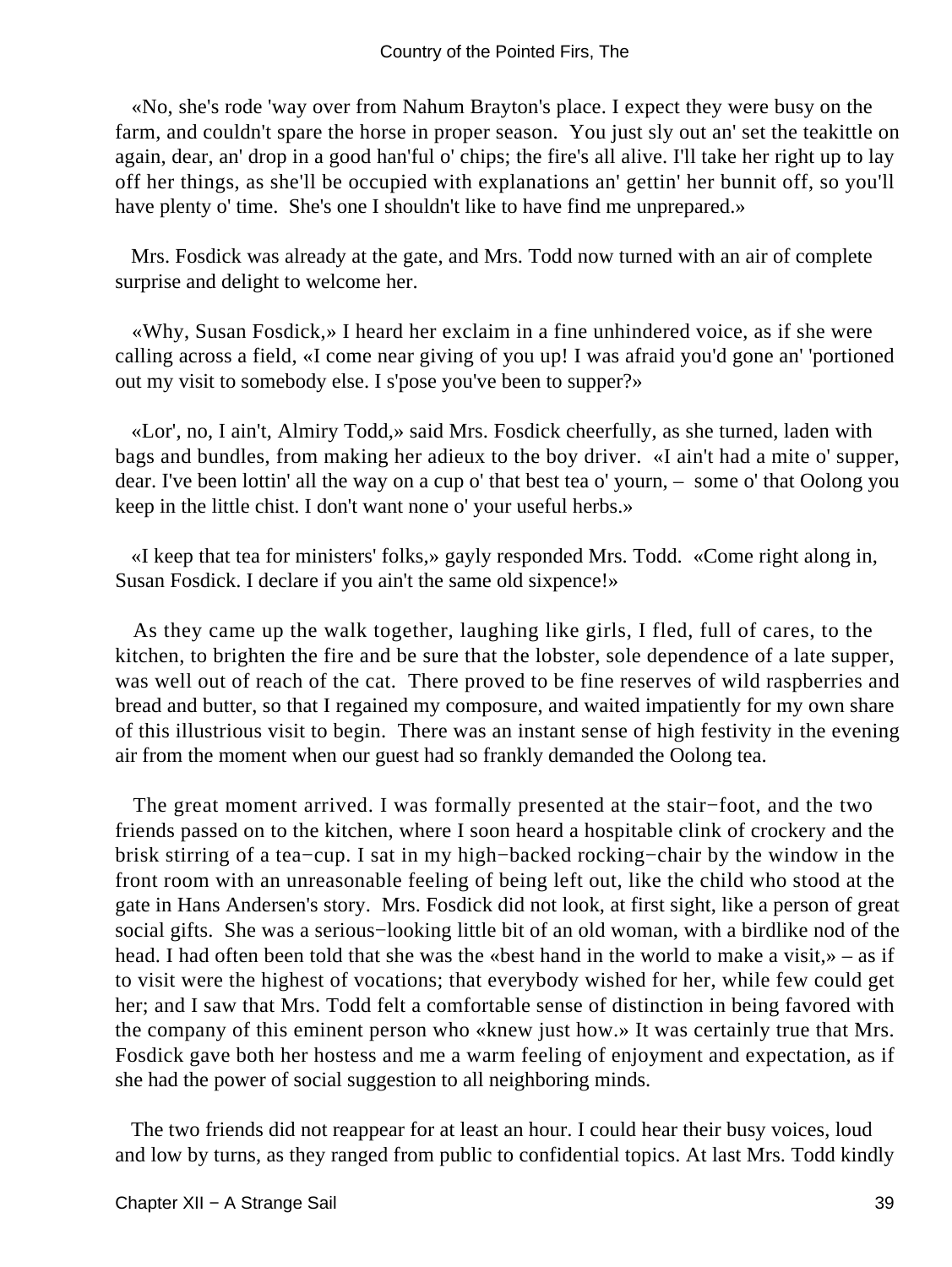remembered me and returned, giving my door a ceremonious knock before she stepped in, with the small visitor in her wake. She reached behind her and took Mrs. Fosdick's hand as if she were young and bashful, and gave her a gentle pull forward.

 «There, I don't know whether you're goin' to take to each other or not; no, nobody can't tell whether you'll suit each other, but I expect you'll get along some way, both having seen the world,» said our affectionate hostess. «You can inform Mis' Fosdick how we found the folks out to Green Island the other day. She's always been well acquainted with mother. I'll slip out now an' put away the supper things an' set my bread to rise, if you'll both excuse me. You can come an' keep me company when you get ready, either or both.» And Mrs. Todd, large and amiable, disappeared and left us.

 Being furnished not only with a subject of conversation, but with a safe refuge in the kitchen in case of incompatibility, Mrs. Fosdick and I sat down, prepared to make the best of each other. I soon discovered that she, like many of the elder women of the coast, had spent a part of her life at sea, and was full of a good traveler's curiosity and enlightenment. By the time we thought it discreet to join our hostess we were already sincere friends.

 You may speak of a visit's setting in as well as a tide's, and it was impossible, as Mrs. Todd whispered to me, not to be pleased at the way this visit was setting in; a new impulse and refreshing of the social currents and seldom visited bays of memory appeared to have begun. Mrs. Fosdick had been the mother of a large family of sons and daughters, – sailors and sailors' wives, – and most of them had died before her. I soon grew more or less acquainted with the histories of all their fortunes and misfortunes, and subjects of an intimate nature were no more withheld from my ears than if I had been a shell on the mantelpiece. Mrs. Fosdick was not without a touch of dignity and elegance; she was fashionable in her dress, but it was a curiously well−preserved provincial fashion of some years back. In a wider sphere one might have called her a woman of the world, with her unexpected bits of modern knowledge, but Mrs. Todd's wisdom was an intimation of truth itself. She might belong to any age, like an idyl of Theocritus; but while she always understood Mrs. Fosdick, that entertaining pilgrim could not always understand Mrs. Todd.

 That very first evening my friends plunged into a borderless sea of reminiscences and personal news. Mrs. Fosdick had been staying with a family who owned the farm where she was born, and she had visited every sunny knoll and shady field corner; but when she said that it might be for the last time, I detected in her tone something expectant of the contradiction which Mrs. Todd promptly offered.

 «Almiry,» said Mrs. Fosdick, with sadness, «you may say what you like, but I am one of nine brothers and sisters brought up on the old place, and we're all dead but me.»

 «Your sister Dailey ain't gone, is she? Why, no, Louisa ain't gone!» exclaimed Mrs. Todd, with surprise. «Why, I never heard of that occurrence!»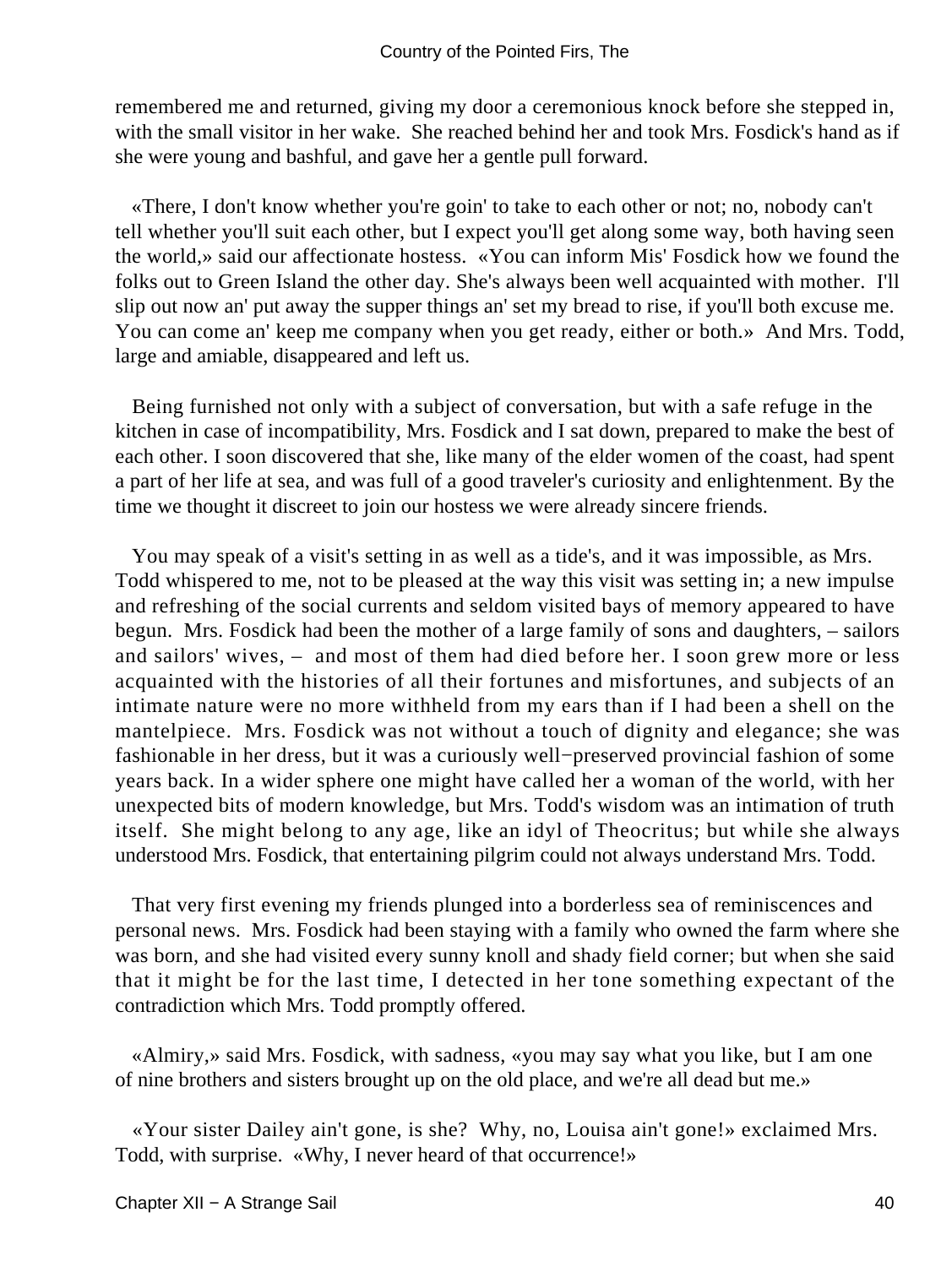«Yes'm; she passed away last October, in Lynn. She had made her distant home in Vermont State, but she was making a visit to her youngest daughter. Louisa was the only one of my family whose funeral I wasn't able to attend, but 'twas a mere accident. All the rest of us were settled right about home. I thought it was very slack of 'em in Lynn not to fetch her to the old place; but when I came to hear about it, I learned that they'd recently put up a very elegant monument, and my sister Dailey was always great for show. She'd just been out to see the monument the week before she was taken down, and admired it so much that they felt sure of her wishes.»

 «So she's really gone, and the funeral was up to Lynn!» repeated Mrs. Todd, as if to impress the sad fact upon her mind. «She was some years younger than we be, too. I recollect the first day she ever came to school; 'twas that first year mother sent me inshore to stay with aunt Topham's folks and get my schooling. You fetched little Louisa to school one Monday mornin' in a pink dress an' her long curls, and she set between you an' me, and got cryin' after a while, so the teacher sent us home with her at recess.»

 «She was scared of seeing so many children about her; there was only her and me and brother John at home then; the older boys were to sea with father, an' the rest of us wa'n't born,» explained Mrs. Fosdick. «That next fall we all went to sea together. Mother was uncertain till the last minute, as one may say. The ship was waiting orders, but the baby that then was, was born just in time, and there was a long spell of extra bad weather, so mother got about again before they had to sail, an' we all went. I remember my clothes were all left ashore in the east chamber in a basket where mother'd took them out o' my chist o' drawers an' left 'em ready to carry aboard. She didn't have nothing aboard, of her own, that she wanted to cut up for me, so when my dress wore out she just put me into a spare suit o' John's, jacket and trousers. I wasn't but eight years old an' he was most seven and large of his age. Quick as we made a port she went right ashore an' fitted me out pretty, but we was bound for the East Indies and didn't put in anywhere for a good while. So I had quite a spell o' freedom. Mother made my new skirt long because I was growing, and I poked about the deck after that, real discouraged, feeling the hem at my heels every minute, and as if youth was past and gone. I liked the trousers best; I used to climb the riggin' with 'em and frighten mother till she said an' vowed she'd never take me to sea again.»

I thought by the polite absent−minded smile on Mrs. Todd's face this was no new story.

 «Little Louisa was a beautiful child; yes, I always thought Louisa was very pretty,» Mrs. Todd said. «She was a dear little girl in those days. She favored your mother; the rest of you took after your father's folks.»

 «We did certain,» agreed Mrs. Fosdick, rocking steadily. «There, it does seem so pleasant to talk with an old acquaintance that knows what you know. I see so many of these new folks nowadays, that seem to have neither past nor future. Conversation's got to have some root in the past, or else you've got to explain every remark you make, an' it wears a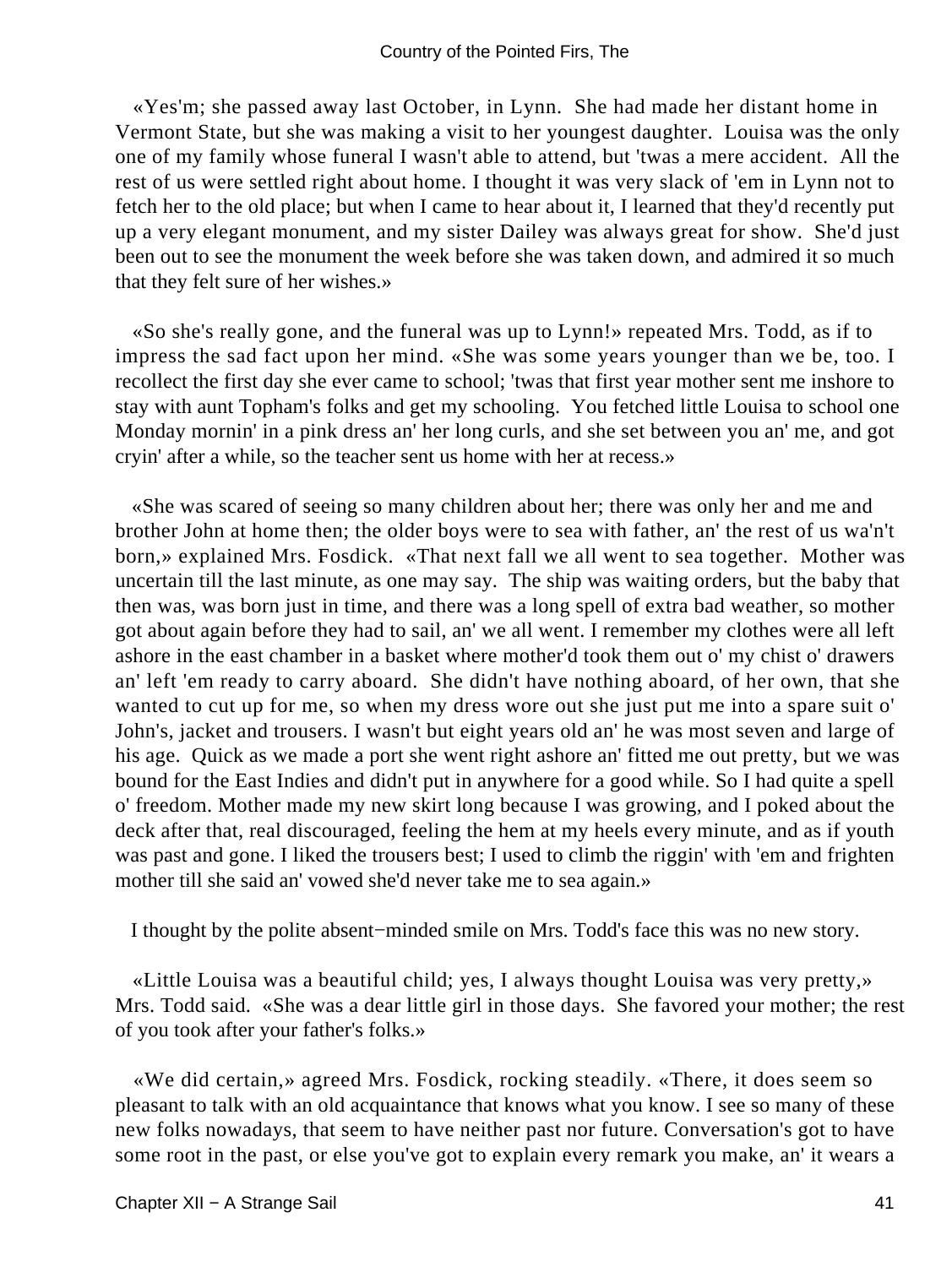person out.»

 Mrs. Todd gave a funny little laugh. «Yes'm, old friends is always best, 'less you can catch a new one that's fit to make an old one out of,» she said, and we gave an affectionate glance at each other which Mrs. Fosdick could not have understood, being the latest comer to the house.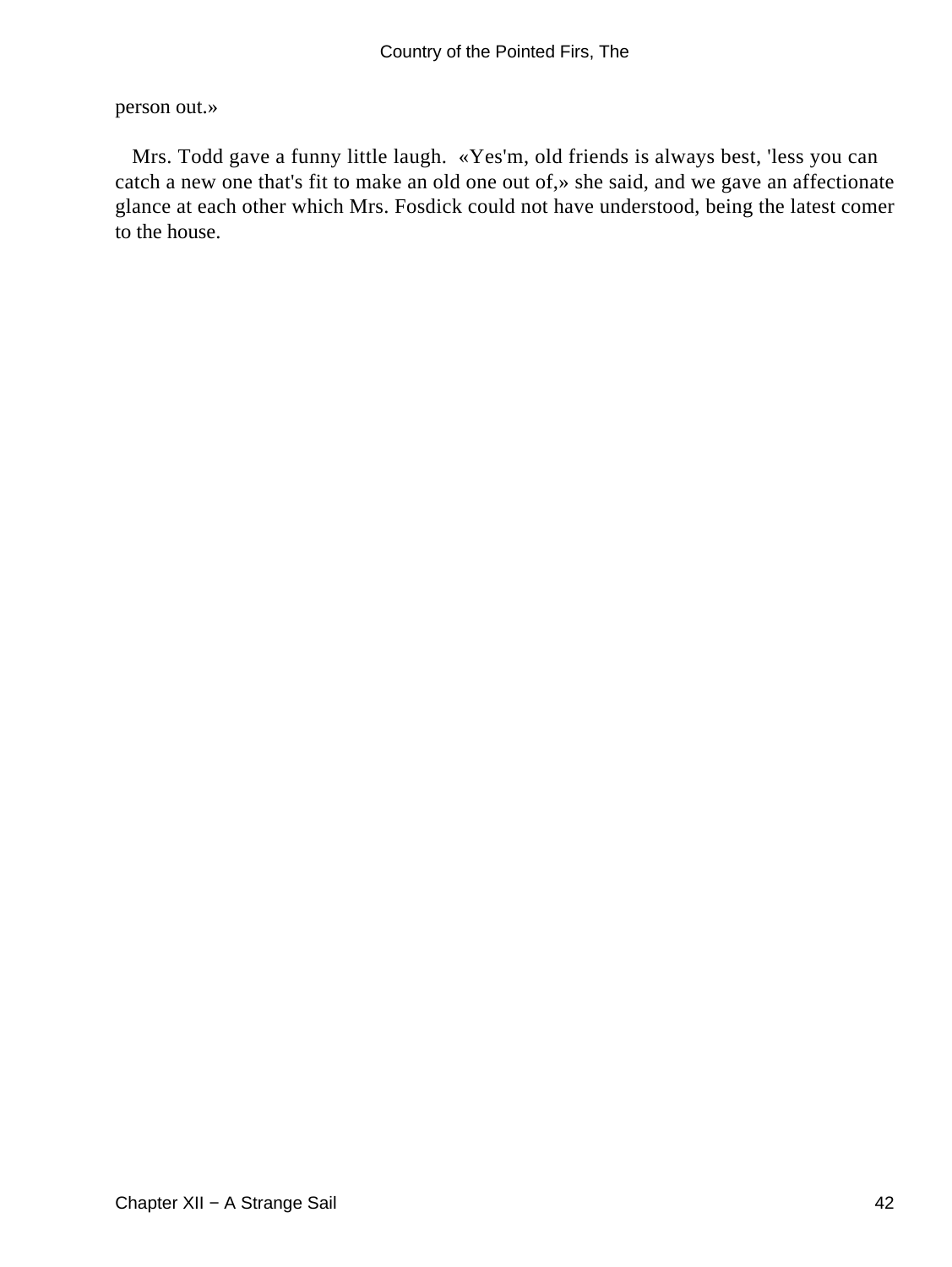### **[Chapter XIII − Poor Joanna](#page-91-0)**

*O***NE EVENING** my ears caught a mysterious allusion which Mrs. Todd made to Shell−heap Island. It was a chilly night of cold northeasterly rain, and I made a fire for the first time in the Franklin stove in my room, and begged my two housemates to come in and keep me company. The weather had convinced Mrs. Todd that it was time to make a supply of cough−drops, and she had been bringing forth herbs from dark and dry hiding−places, until now the pungent dust and odor of them had resolved themselves into one mighty flavor of spearmint that came from a simmering caldron of syrup in the kitchen. She called it done, and well done, and had ostentatiously left it to cool, and taken her knitting−work because Mrs. Fosdick was busy with hers. They sat in the two rocking– chairs, the small woman and the large one, but now and then I could see that Mrs. Todd's thoughts remained with the cough−drops. The time of gathering herbs was nearly over, but the time of syrups and cordials had begun.

 The heat of the open fire made us a little drowsy, but something in the way Mrs. Todd spoke of Shell−heap Island waked my interest. I waited to see if she would say any more, and then took a roundabout way back to the subject by saying what was first in my mind: that I wished the Green Island family were there to spend the evening with us, – Mrs. Todd's mother and her brother William.

 Mrs. Todd smiled, and drummed on the arm of the rocking−chair. «Might scare William to death,» she warned me; and Mrs. Fosdick mentioned her intention of going out to Green Island to stay two or three days, if the wind didn't make too much sea.

«Where is Shell−heap Island?» I ventured to ask, seizing the opportunity.

 «Bears nor−east somewheres about three miles from Green Island; right off−shore, I should call it about eight miles out,» said Mrs. Todd. «You never was there, dear; 'tis off the thoroughfares, and a very bad place to land at best.»

 «I should think 'twas,» agreed Mrs. Fosdick, smoothing down her black silk apron. «'Tis a place worth visitin' when you once get there. Some o' the old folks was kind o' fearful about it. 'Twas 'counted a great place in old Indian times; you can pick up their stone tools 'most any time if you hunt about. There's a beautiful spring o' water, too. Yes, I remember when they used to tell queer stories about Shell−heap Island. Some said 'twas a great bangeing−place for the Indians, and an old chief resided there once that ruled the winds; and others said they'd always heard that once the Indians come down from up country an' left a captive there without any bo't, an' 'twas too far to swim across to Black Island, so called, an' he lived there till he perished.»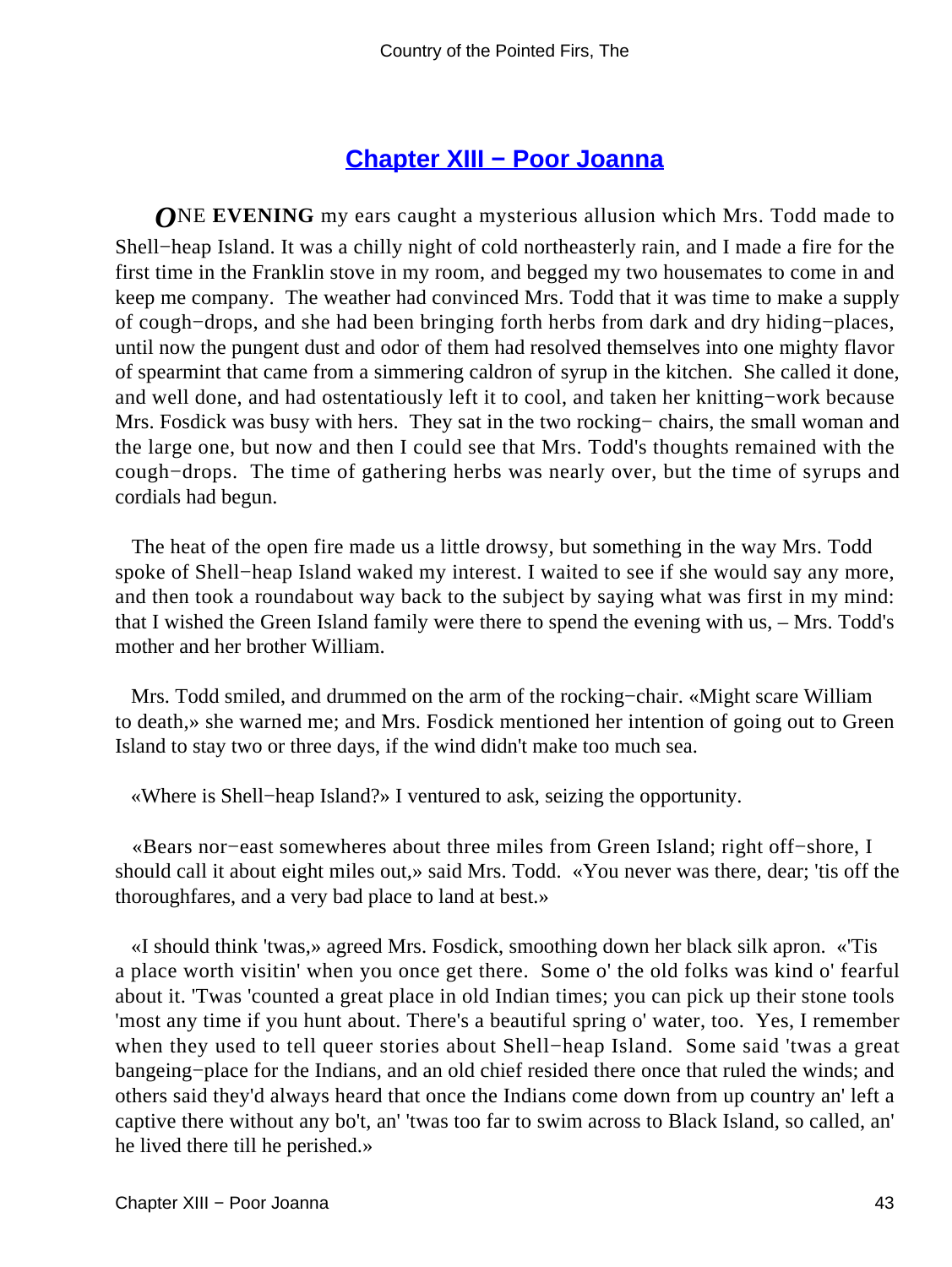«I've heard say he walked the island after that, and sharp− sighted folks could see him an' lose him like one o' them citizens Cap'n Littlepage was acquainted with up to the north pole,» announced Mrs. Todd grimly. «Anyway, there was Indians – you can see their shell−heap that named the island; and I've heard myself that 'twas one o' their cannibal places, but I never could believe it. There never was no cannibals on the coast o' Maine. All the Indians o' these regions are tame−looking folks.»

 «Sakes alive, yes!» exclaimed Mrs. Fosdick. «Ought to see them painted savages I've seen when I was young out in the South Sea Islands! That was the time for folks to travel, 'way back in the old whalin' days!»

 «Whalin' must have been dull for a lady, hardly ever makin' a lively port, and not takin' in any mixed cargoes,» said Mrs. Todd. «I never desired to go a whalin' v'y'ge myself.»

 «I used to return feelin' very slack an' behind the times, 'tis true,» explained Mrs. Fosdick, «but 'twas excitin', an' we always done extra well, and felt rich when we did get ashore. I liked the variety. There, how times have changed; how few seafarin' families there are left! What a lot o' queer folks there used to be about here, anyway, when we was young, Almiry. Everybody's just like everybody else, now; nobody to laugh about, and nobody to cry about.»

 It seemed to me that there were peculiarities of character in the region of Dunnet Landing yet, but I did not like to interrupt.

 «Yes,» said Mrs. Todd after a moment of meditation, «there was certain a good many curiosities of human natur' in this neighborhood years ago. There was more energy then, and in some the energy took a singular turn. In these days the young folks is all copy−cats, 'fraid to death they won't be all just alike; as for the old folks, they pray for the advantage o' bein' a little different.»

 «I ain't heard of a copy−cat this great many years,» said Mrs. Fosdick, laughing; «'twas a favorite term o' my grandfather's. No, I wa'n't thinking o' those things, but of them strange straying creatur's that used to rove the country. You don't see them now, or the ones that used to hive away in their own houses with some strange notion or other.»

 I thought again of Captain Littlepage, but my companions were not reminded of his name; and there was brother William at Green Island, whom we all three knew.

 «I was talking o' poor Joanna the other day. I hadn't thought of her for a great while,» said Mrs. Fosdick abruptly. «Mis' Brayton an' I recalled her as we sat together sewing. She was one o' your peculiar persons, wa'n't she? Speaking of such persons,» she turned to explain to me, «there was a sort of a nun or hermit person lived out there for years all alone on Shell−heap Island. Miss Joanna Todd, her name was, – a cousin o' Almiry's late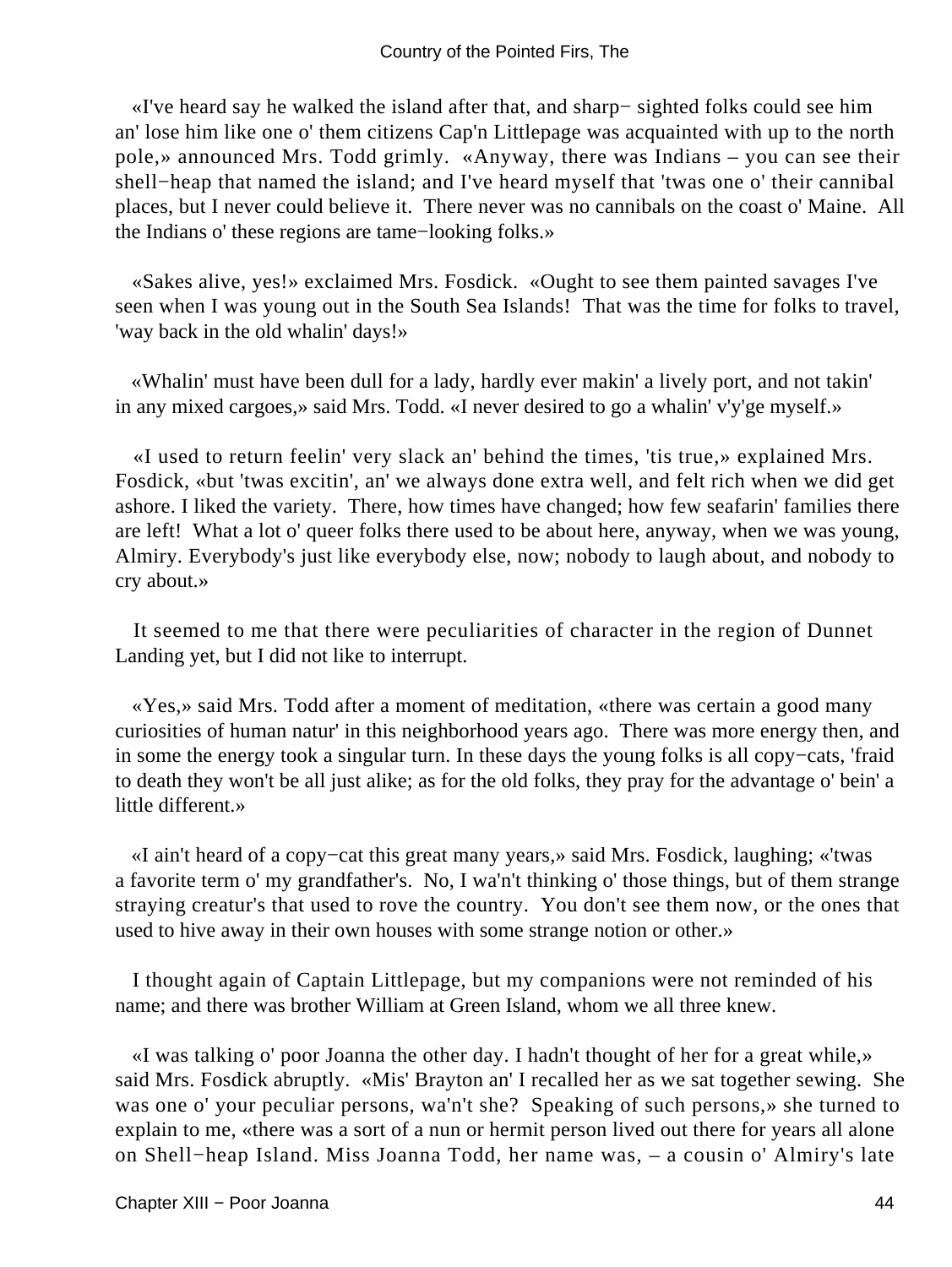husband.»

 I expressed my interest, but as I glanced at Mrs. Todd I saw that she was confused by sudden affectionate feeling and unmistakable desire for reticence.

«I never want to hear Joanna laughed about,» she said anxiously.

 «Nor I,» answered Mrs. Fosdick reassuringly. «She was crossed in love, – that was all the matter to begin with; but as I look back, I can see that Joanna was one doomed from the first to fall into a melancholy. She retired from the world for good an' all, though she was a well−off woman. All she wanted was to get away from folks; she thought she wasn't fit to live with anybody, and wanted to be free. Shell−heap Island come to her from her father, and first thing folks knew she'd gone off out there to live, and left word she didn't want no company. 'Twas a bad place to get to, unless the wind an' tide were just right; 'twas hard work to make a landing.»

«What time of year was this?» I asked.

 «Very late in the summer,» said Mrs. Fosdick. «No, I never could laugh at Joanna, as some did. She set everything by the young man, an' they were going to marry in about a month, when he got bewitched with a girl 'way up the bay, and married her, and went off to Massachusetts. He wasn't well thought of, – there were those who thought Joanna's money was what had tempted him; but she'd given him her whole heart, an' she wa'n't so young as she had been. All her hopes were built on marryin', an' havin' a real home and somebody to look to; she acted just like a bird when its nest is spoilt. The day after she heard the news she was in dreadful woe, but the next she came to herself very quiet, and took the horse and wagon, and drove fourteen miles to the lawyer's, and signed a paper givin' her half of the farm to her brother. They never had got along very well together, but he didn't want to sign it, till she acted so distressed that he gave in. Edward Todd's wife was a good woman, who felt very bad indeed, and used every argument with Joanna; but Joanna took a poor old boat that had been her father's and lo'ded in a few things, and off she put all alone, with a good land breeze, right out to sea. Edward Todd ran down to the beach, an' stood there cryin' like a boy to see her go, but she was out o' hearin'. She never stepped foot on the mainland again long as she lived.»

«How large an island is it? How did she manage in winter?» I asked.

 «Perhaps thirty acres, rocks and all,» answered Mrs. Todd, taking up the story gravely. «There can't be much of it that the salt spray don't fly over in storms. No, 'tis a dreadful small place to make a world of; it has a different look from any of the other islands, but there's a sheltered cove on the south side, with mud−flats across one end of it at low water where there's excellent clams, and the big shell−heap keeps some o' the wind off a little house her father took the trouble to build when he was a young man. They said there was an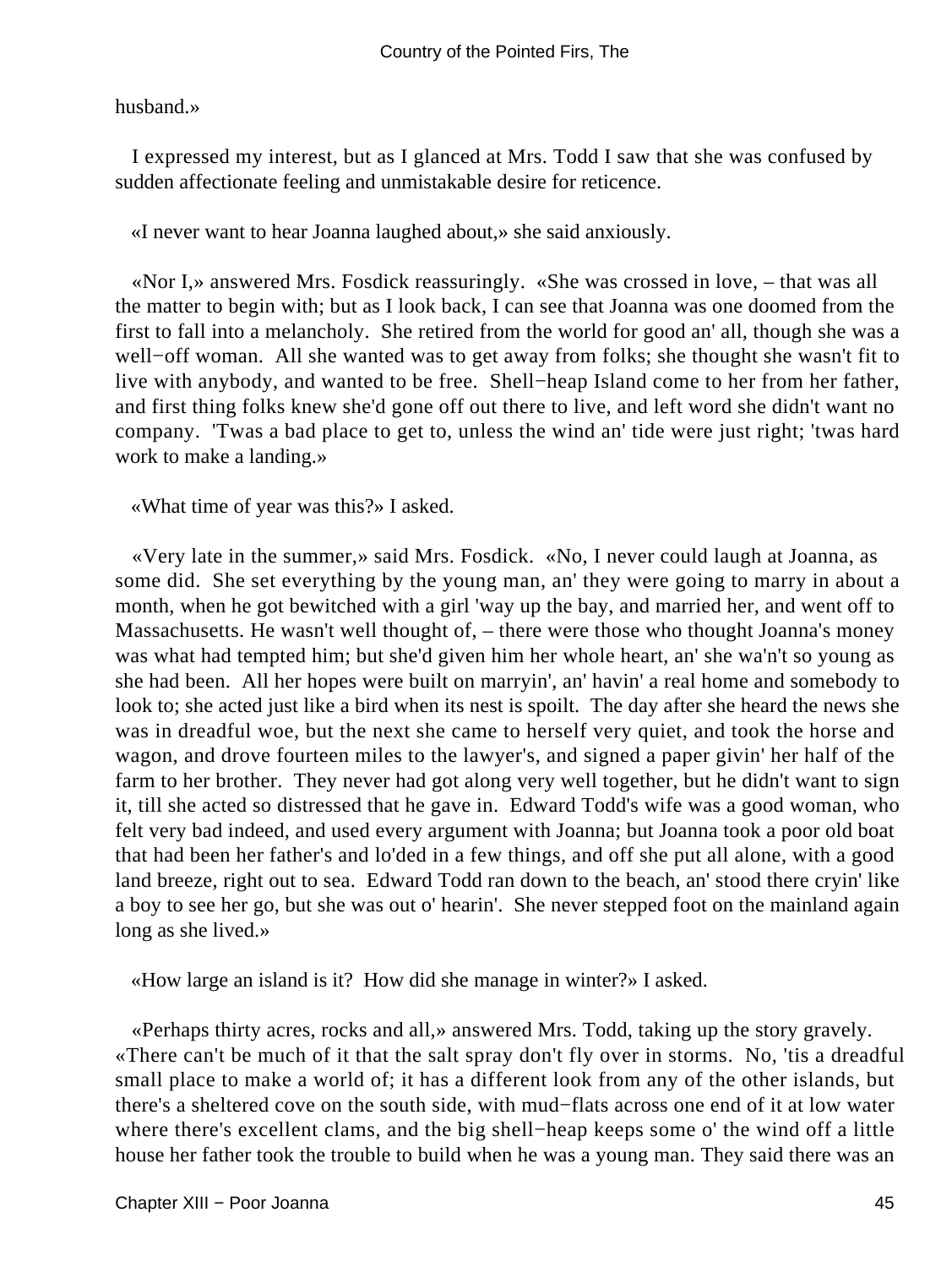old house built o' logs there before that, with a kind of natural cellar in the rock under it. He used to stay out there days to a time, and anchor a little sloop he had, and dig clams to fill it, and sail up to Portland. They said the dealers always gave him an extra price, the clams were so noted. Joanna used to go out and stay with him. They were always great companions, so she knew just what 'twas out there. There was a few sheep that belonged to her brother an' her, but she bargained for him to come and get them on the edge o' cold weather. Yes, she desired him to come for the sheep; an' his wife thought perhaps Joanna'd return, but he said no, an' lo'ded the bo't with warm things an' what he thought she'd need through the winter. He come home with the sheep an' left the other things by the house, but she never so much as looked out o' the window. She done it for a penance. She must have wanted to see Edward by that time.»

Mrs. Fosdick was fidgeting with eagerness to speak.

 «Some thought the first cold snap would set her ashore, but she always remained,» concluded Mrs. Todd soberly.

 «Talk about the men not having any curiosity!» exclaimed Mrs. Fosdick scornfully. «Why, the waters round Shell−heap Island were white with sails all that fall. 'Twas never called no great of a fishin'−ground before. Many of 'em made excuse to go ashore to get water at the spring; but at last she spoke to a bo't−load, very dignified and calm, and said that she'd like it better if they'd make a practice of getting water to Black Island or somewheres else and leave her alone, except in case of accident or trouble. But there was one man who had always set everything by her from a boy. He'd have married her if the other hadn't come about an' spoilt his chance, and he used to get close to the island, before light, on his way out fishin', and throw a little bundle way up the green slope front o' the house. His sister told me she happened to see, the first time, what a pretty choice he made o' useful things that a woman would feel lost without. He stood off fishin', and could see them in the grass all day, though sometimes she'd come out and walk right by them. There was other bo'ts near, out after mackerel. But early next morning his present was gone. He didn't presume too much, but once he took her a nice firkin o' things he got up to Portland, and when spring come he landed her a hen and chickens in a nice little coop. There was a good many old friends had Joanna on their minds.»

 «Yes,» said Mrs. Todd, losing her sad reserve in the growing sympathy of these reminiscences. «How everybody used to notice whether there was smoke out of the chimney! The Black Island folks could see her with their spy−glass, and if they'd ever missed getting some sign o' life they'd have sent notice to her folks. But after the first year or two Joanna was more and more forgotten as an every−day charge. Folks lived very simple in those days, you know,» she continued, as Mrs. Fosdick's knitting was taking much thought at the moment. «I expect there was always plenty of driftwood thrown up, and a poor failin' patch of spruces covered all the north side of the island, so she always had something to burn. She was very fond of workin' in the garden ashore, and that first summer she began to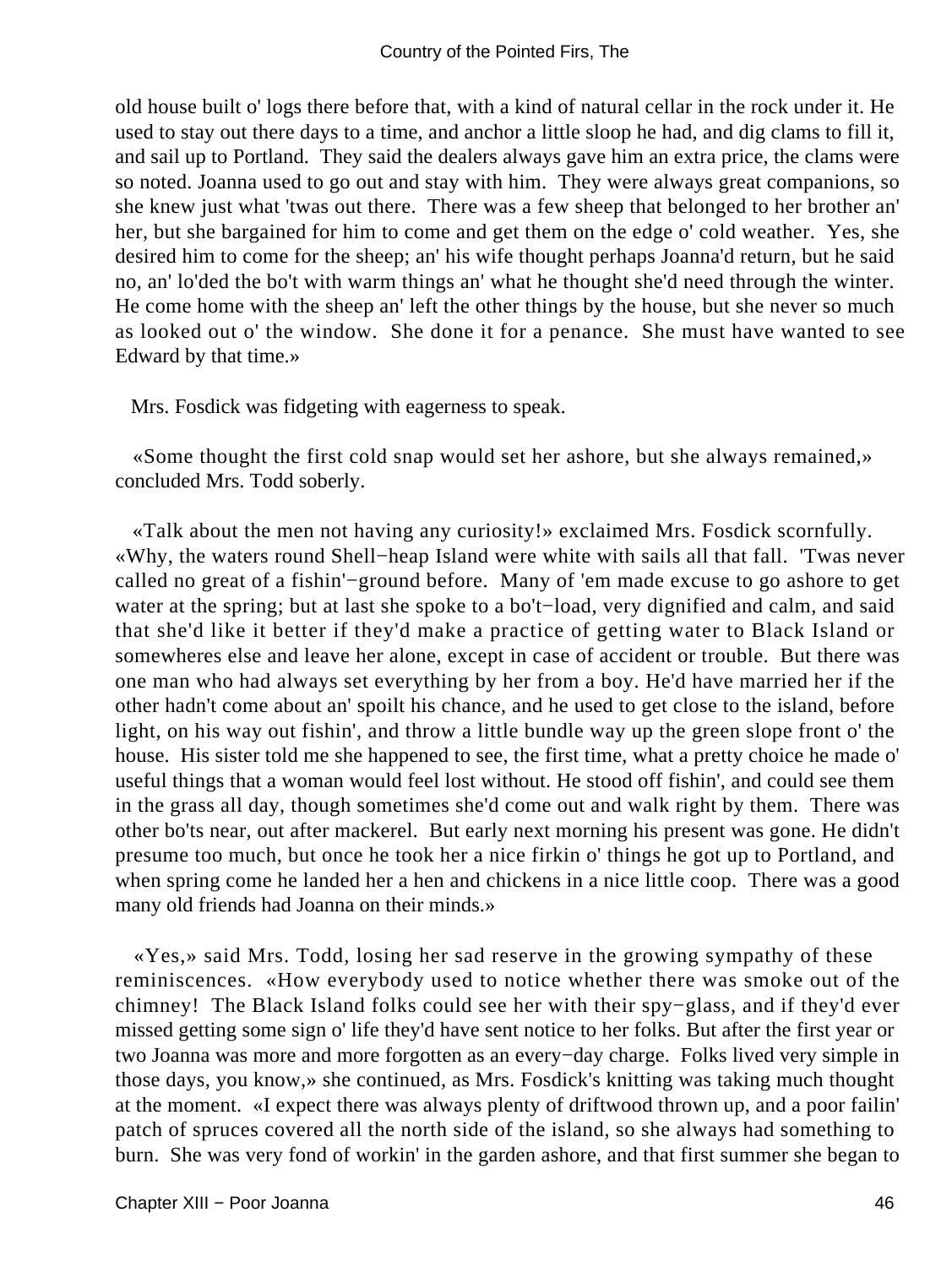till the little field out there, and raised a nice parcel o' potatoes. She could fish, o' course, and there was all her clams an' lobsters. You can always live well in any wild place by the sea when you'd starve to death up country, except 'twas berry time. Joanna had berries out there, blackberries at least, and there was a few herbs in case she needed them. Mullein in great quantities and a plant o' wormwood I remember seeing once when I stayed there, long before she fled out to Shell−heap. Yes, I recall the wormwood, which is always a planted herb, so there must have been folks there before the Todds' day. A growin' bush makes the best gravestone; I expect that wormwood always stood for somebody's solemn monument. Catnip, too, is a very endurin' herb about an old place.»

 «But what I want to know is what she did for other things,» interrupted Mrs. Fosdick. «Almiry, what did she do for clothin' when she needed to replenish, or risin' for her bread, or the piece−bag that no woman can live long without?»

 «Or company,» suggested Mrs. Todd. «Joanna was one that loved her friends. There must have been a terrible sight o' long winter evenin's that first year.»

 «There was her hens,» suggested Mrs. Fosdick, after reviewing the melancholy situation. «She never wanted the sheep after that first season. There wa'n't no proper pasture for sheep after the June grass was past, and she ascertained the fact and couldn't bear to see them suffer; but the chickens done well. I remember sailin' by one spring afternoon, an' seein' the coops out front o' the house in the sun. How long was it before you went out with the minister? You were the first ones that ever really got ashore to see Joanna.»

 I had been reflecting upon a state of society which admitted such personal freedom and a voluntary hermitage. There was something mediaeval in the behavior of poor Joanna Todd under a disappointment of the heart. The two women had drawn closer together, and were talking on, quite unconscious of a listener.

 «Poor Joanna!» said Mrs. Todd again, and sadly shook her head as if there were things one could not speak about.

 «I called her a great fool,» declared Mrs. Fosdick, with spirit, «but I pitied her then, and I pity her far more now. Some other minister would have been a great help to her, – one that preached self−forgetfulness and doin' for others to cure our own ills; but Parson Dimmick was a vague person, well meanin', but very numb in his feelin's. I don't suppose at that troubled time Joanna could think of any way to mend her troubles except to run off and hide.»

 «Mother used to say she didn't see how Joanna lived without having nobody to do for, getting her own meals and tending her own poor self day in an' day out,» said Mrs. Todd sorrowfully.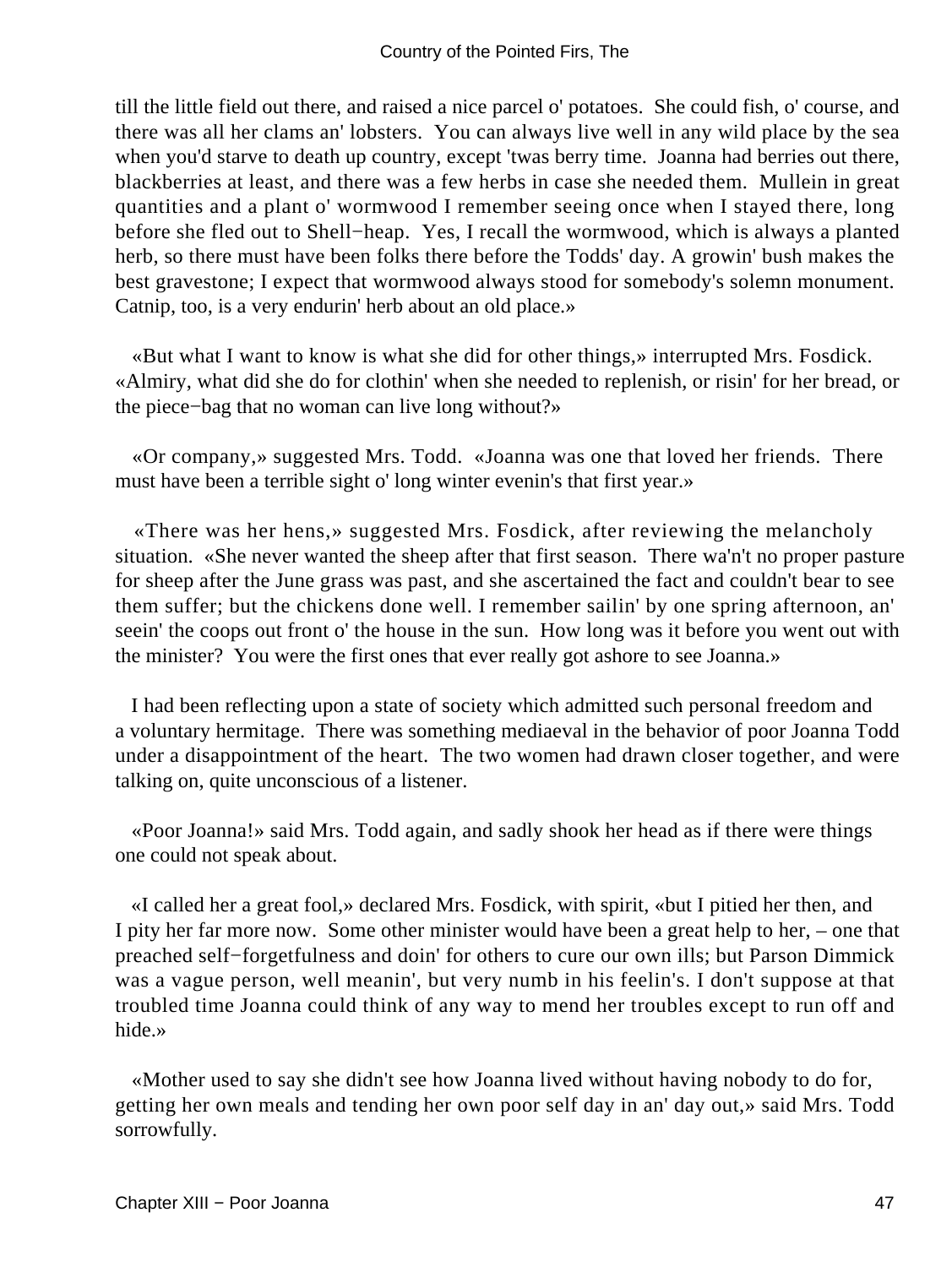«There was the hens,» repeated Mrs. Fosdick kindly. «I expect she soon came to makin' folks o' them. No, I never went to work to blame Joanna, as some did. She was full o' feeling, and her troubles hurt her more than she could bear. I see it all now as I couldn't when I was young.»

 «I suppose in old times they had their shut−up convents for just such folks,» said Mrs. Todd, as if she and her friend had disagreed about Joanna once, and were now in happy harmony. She seemed to speak with new openness and freedom. «Oh yes, I was only too pleased when the Reverend Mr. Dimmick invited me to go out with him. He hadn't been very long in the place when Joanna left home and friends. 'Twas one day that next summer after she went, and I had been married early in the spring. He felt that he ought to go out and visit her. She was a member of the church, and might wish to have him consider her spiritual state. I wa'n't so sure o' that, but I always liked Joanna, and I'd come to be her cousin by marriage. Nathan an' I had conversed about goin' out to pay her a visit, but he got his chance to sail sooner'n he expected. He always thought everything of her, and last time he come home, knowing nothing of her change, he brought her a beautiful coral pin from a port he'd touched at somewheres up the Mediterranean. So I wrapped the little box in a nice piece of paper and put it in my pocket, and picked her a bunch of fresh lemon balm, and off we started.»

Mrs. Fosdick laughed. «I remember hearin' about your trials on the v'y'ge,» she said."

 «Why, yes,» continued Mrs. Todd in her company manner. «I picked her the balm, an' we started. Why, yes, Susan, the minister liked to have cost me my life that day. He would fasten the sheet, though I advised against it. He said the rope was rough an' cut his hand. There was a fresh breeze, an' he went on talking rather high flown, an' I felt some interested. All of a sudden there come up a gust, and he gave a screech and stood right up and called for help, 'way out there to sea. I knocked him right over into the bottom o' the bo't, getting by to catch hold of the sheet an' untie it. He wasn't but a little man; I helped him right up after the squall passed, and made a handsome apology to him, but he did act kind o' offended.»

 «I do think they ought not to settle them landlocked folks in parishes where they're liable to be on the water,» insisted Mrs. Fosdick. «Think of the families in our parish that was scattered all about the bay, and what a sight o' sails you used to see, in Mr. Dimmick's day, standing across to the mainland on a pleasant Sunday morning, filled with church−going folks, all sure to want him some time or other! You couldn't find no doctor that would stand up in the boat and screech if a flaw struck her.»

 «Old Dr. Bennett had a beautiful sailboat, didn't he?» responded Mrs. Todd. «And how well he used to brave the weather! Mother always said that in time o' trouble that tall white sail used to look like an angel's wing comin' over the sea to them that was in pain. Well, there's a difference in gifts. Mr. Dimmick was not without light.»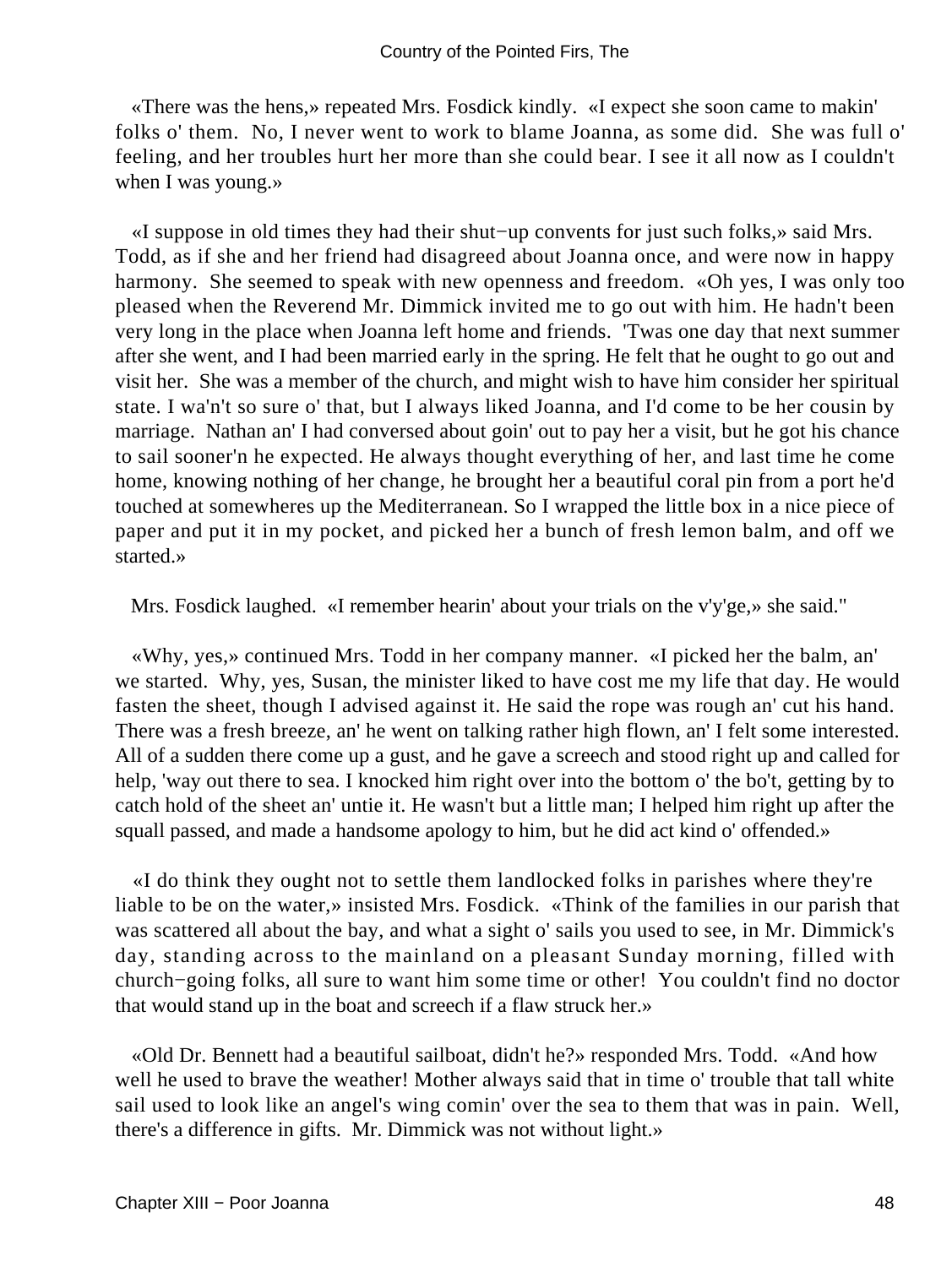«'Twas light o' the moon, then,» snapped Mrs. Fosdick; «he was pompous enough, but I never could remember a single word he said. There, go on, Mis' Todd; I forget a great deal about that day you went to see poor Joanna.»

 «I felt she saw us coming, and knew us a great way off; yes, I seemed to feel it within me,» said our friend, laying down her knitting. «I kept my seat, and took the bo't inshore without saying a word; there was a short channel that I was sure Mr. Dimmick wasn't acquainted with, and the tide was very low. She never came out to warn us off nor anything, and I thought, as I hauled the bo't up on a wave and let the Reverend Mr. Dimmick step out, that it was somethin' gained to be safe ashore. There was a little smoke out o' the chimney o' Joanna's house, and it did look sort of homelike and pleasant with wild mornin'−glory vines trained up; an' there was a plot o' flowers under the front window, portulacas and things. I believe she'd made a garden once, when she was stopping there with her father, and some things must have seeded in. It looked as if she might have gone over to the other side of the island. 'Twas neat and pretty all about the house, and a lovely day in July. We walked up from the beach together very sedate, and I felt for poor Nathan's little pin to see if 'twas safe in my dress pocket. All of a sudden Joanna come right to the fore door and stood there, not sayin' a word.»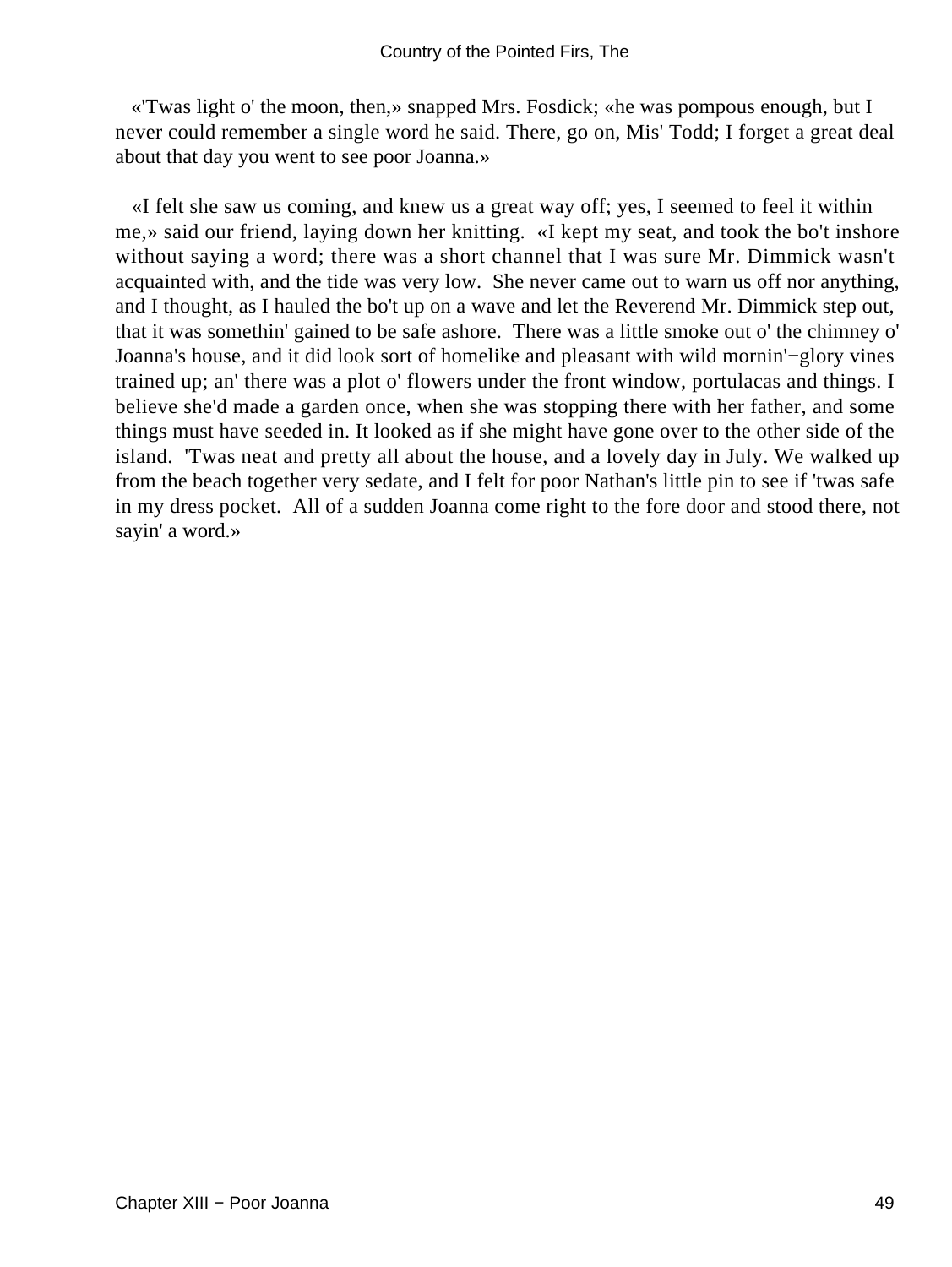## **[Chapter XIV − The Hermitage](#page-91-0)**

**MY COMPANION** and I had been so intent upon the subject of the conversation that we had not heard any one open the gate, but at this moment, above the noise of the rain, we heard a loud knocking. We were all startled as we sat by the fire, and Mrs. Todd rose hastily and went to answer the call, leaving her rocking−chair in violent motion. Mrs. Fosdick and I heard an anxious voice at the door speaking of a sick child, and Mrs. Todd's kind, motherly voice inviting the messenger in: then we waited in silence. There was a sound of heavy dropping of rain from the eaves, and the distant roar and undertone of the sea. My thoughts flew back to the lonely woman on her outer island; what separation from humankind she must have felt, what terror and sadness, even in a summer storm like this!

 «You send right after the doctor if she ain't better in half an hour,» said Mrs. Todd to her worried customer as they parted; and I felt a warm sense of comfort in the evident resources of even so small a neighborhood, but for the poor hermit Joanna there was no neighbor on a winter night.

 «How did she look?» demanded Mrs. Fosdick, without preface, as our large hostess returned to the little room with a mist about her from standing long in the wet doorway, and the sudden draught of her coming beat out the smoke and flame from the Franklin stove. «How did poor Joanna look?»

 «She was the same as ever, except I thought she looked smaller,» answered Mrs. Todd after thinking a moment; perhaps it was only a last considering thought about her patient. «Yes, she was just the same, and looked very nice, Joanna did. I had been married since she left home, an' she treated me like her own folks. I expected she'd look strange, with her hair turned gray in a night or somethin', but she wore a pretty gingham dress I'd often seen her wear before she went away; she must have kept it nice for best in the afternoons. She always had beautiful, quiet manners. I remember she waited till we were close to her, and then kissed me real affectionate, and inquired for Nathan before she shook hands with the minister, and then she invited us both in. 'Twas the same little house her father had built him when he was a bachelor, with one livin'−room, and a little mite of a bedroom out of it where she slept, but 'twas neat as a ship's cabin. There was some old chairs, an' a seat made of a long box that might have held boat tackle an' things to lock up in his fishin' days, and a good enough stove so anybody could cook and keep warm in cold weather. I went over once from home and stayed 'most a week with Joanna when we was girls, and those young happy days rose up before me. Her father was busy all day fishin' or clammin'; he was one o' the pleasantest men in the world, but Joanna's mother had the grim streak, and never knew what 'twas to be happy. The first minute my eyes fell upon Joanna's face that day I saw how she had grown to look like Mis' Todd. 'Twas the mother right over again.»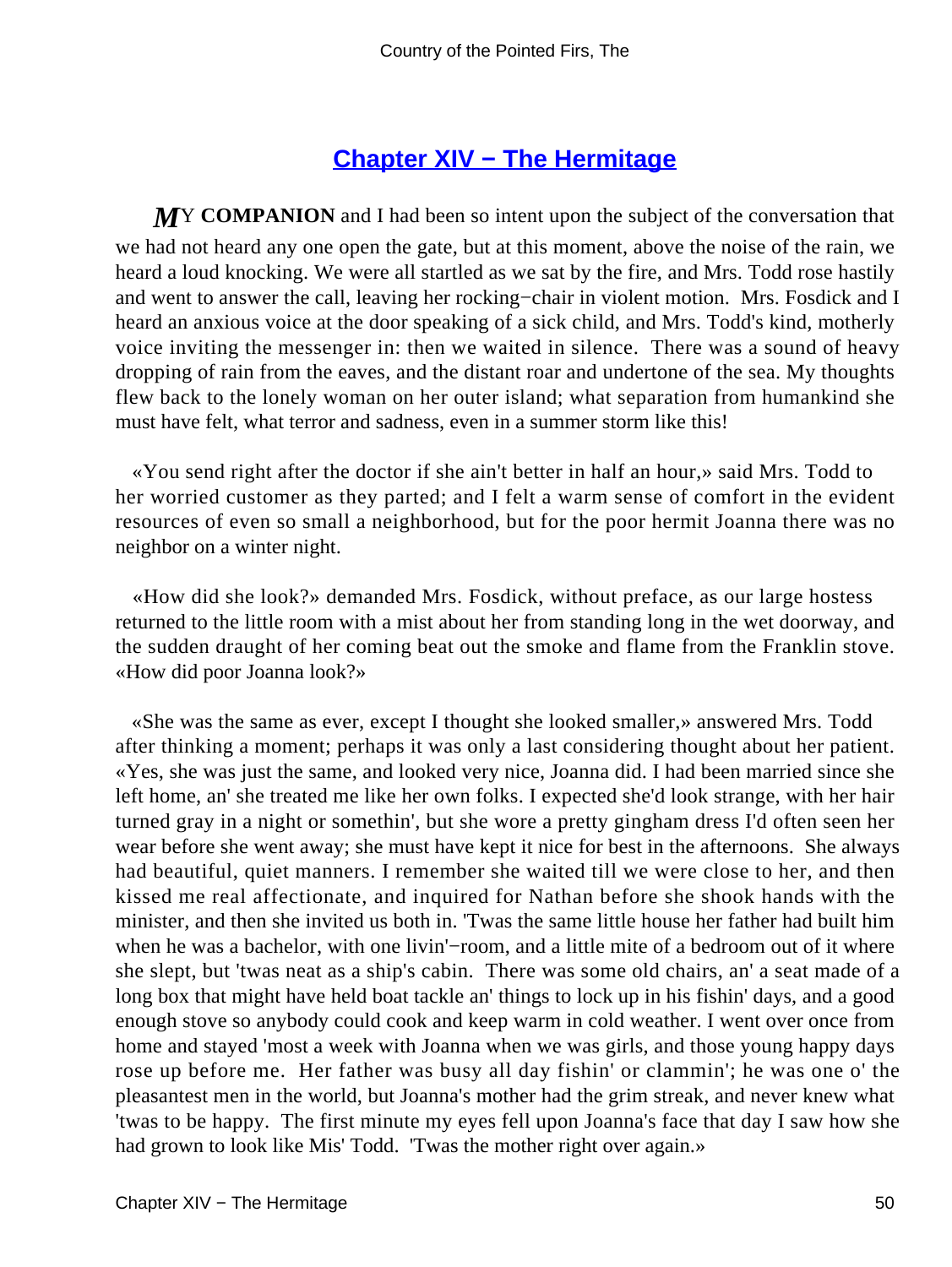«Oh dear me!» said Mrs. Fosdick.

 «Joanna had done one thing very pretty. There was a little piece o' swamp on the island where good rushes grew plenty, and she'd gathered 'em, and braided some beautiful mats for the floor and a thick cushion for the long bunk. She'd showed a good deal of invention; you see there was a nice chance to pick up pieces o' wood and boards that drove ashore, and she'd made good use o' what she found. There wasn't no clock, but she had a few dishes on a shelf, and flowers set about in shells fixed to the walls, so it did look sort of homelike, though so lonely and poor. I couldn't keep the tears out o' my eyes, I felt so sad. I said to myself, I must get mother to come over an' see Joanna; the love in mother's heart would warm her, an' she might be able to advise.»

«Oh no, Joanna was dreadful stern,» said Mrs. Fosdick.

 «We were all settin' down very proper, but Joanna would keep stealin' glances at me as if she was glad I come. She had but little to say; she was real polite an' gentle, and yet forbiddin'. The minister found it hard,» confessed Mrs. Todd; "he got embarrassed, an' when he put on his authority and asked her if she felt to enjoy religion in her present situation, an' she replied that she must be excused from answerin', I thought I should fly. She might have made it easier for him; after all, he was the minister and had taken some trouble to come out, though 'twas kind of cold an' unfeelin' the way he inquired. I thought he might have seen the little old Bible a−layin' on the shelf close by him, an' I wished he knew enough to just lay his hand on it an' read somethin' kind an' fatherly 'stead of accusin' her, an' then given poor Joanna his blessin' with the hope she might be led to comfort. He did offer prayer, but 'twas all about hearin' the voice o' God out o' the whirlwind; and I thought while he was goin' on that anybody that had spent the long cold winter all alone out on Shell− heap Island knew a good deal more about those things than he did. I got so provoked I opened my eyes and stared right at him.

 «She didn't take no notice, she kep' a nice respectful manner towards him, and when there come a pause she asked if he had any interest about the old Indian remains, and took down some queer stone gouges and hammers off of one of her shelves and showed them to him same's if he was a boy. He remarked that he'd like to walk over an' see the shell−heap; so she went right to the door and pointed him the way. I see then that she'd made her some kind o' sandal−shoes out o' the fine rushes to wear on her feet; she stepped light an' nice in 'em as shoes.»

Mrs. Fosdick leaned back in her rocking−chair and gave a heavy sigh.

 «I didn't move at first, but I'd held out just as long as I could,» said Mrs. Todd, whose voice trembled a little. «When Joanna returned from the door, an' I could see that man's stupid back departin' among the wild rose bushes, I just ran to her an' caught her in my arms. I wasn't so big as I be now, and she was older than me, but I hugged her tight, just as if she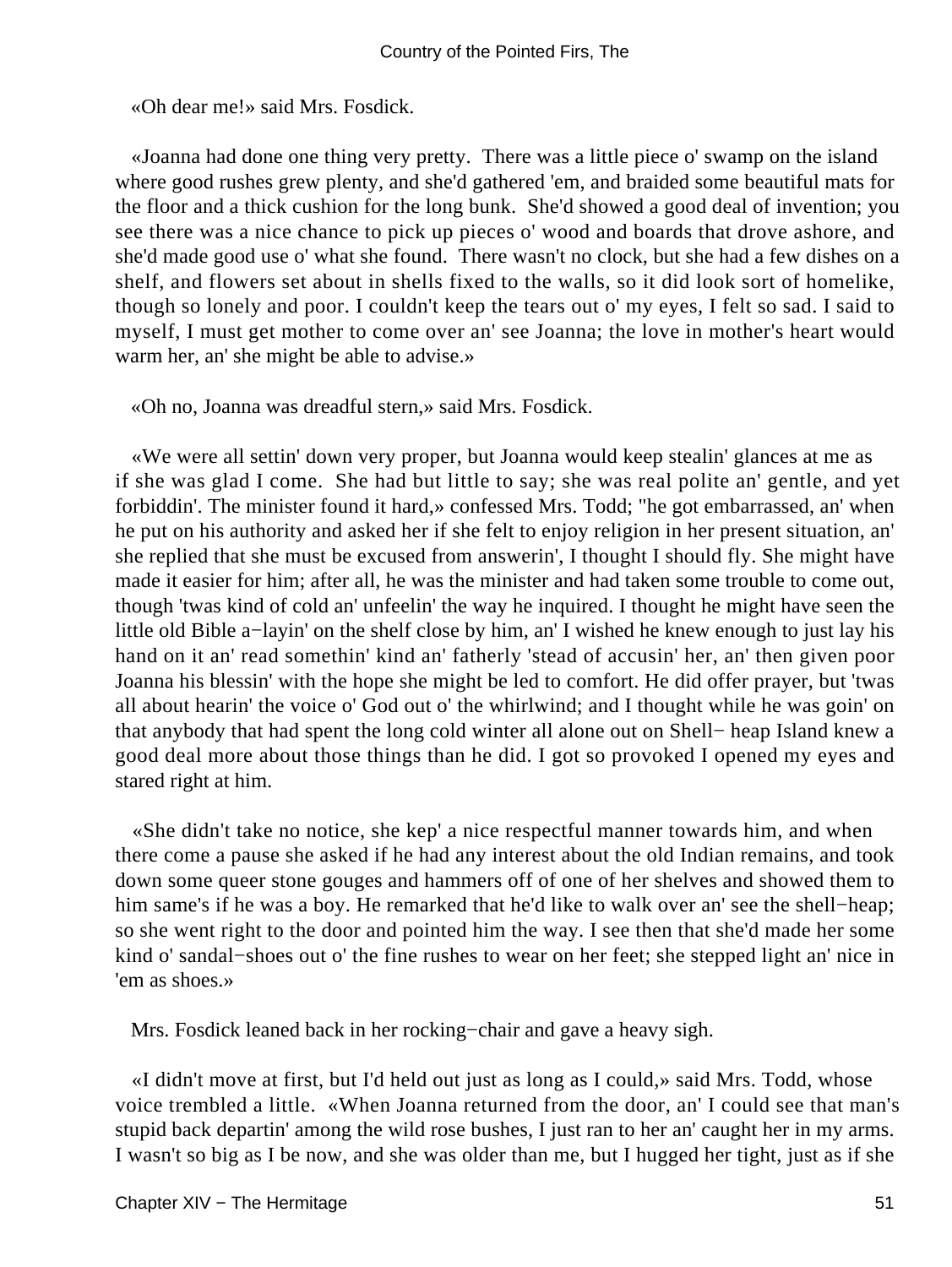was a child. 'Oh, Joanna dear,' I says, 'won't you come ashore an' live 'long o' me at the Landin', or go over to Green Island to mother's when winter comes? Nobody shall trouble you an' mother finds it hard bein' alone. I can't bear to leave you here' – and I burst right out crying. I'd had my own trials, young as I was, an' she knew it. Oh, I did entreat her; yes, I entreated Joanna.»

«What did she say then?» asked Mrs. Fosdick, much moved.

 «She looked the same way, sad an' remote through it all,» said Mrs. Todd mournfully. "She took hold of my hand, and we sat down close together; 'twas as if she turned round an' made a child of me. 'I haven't got no right to live with folks no more,' she said. 'You must never ask me again, Almiry: I've done the only thing I could do, and I've made my choice. I feel a great comfort in your kindness, but I don't deserve it. I have committed the unpardonable sin; you don't understand,' says she humbly. 'I was in great wrath and trouble, and my thoughts was so wicked towards God that I can't expect ever to be forgiven. I have come to know what it is to have patience, but I have lost my hope. You must tell those that ask how 'tis with me,' she said, 'an' tell them I want to be alone.' I couldn't speak; no, there wa'n't anything I could say, she seemed so above everything common. I was a good deal younger then than I be now, and I got Nathan's little coral pin out o' my pocket and put it into her hand; and when she saw it and I told her where it come from, her face did really light up for a minute, sort of bright an' pleasant. 'Nathan an' I was always good friends; I'm glad he don't think hard of me,' says she. 'I want you to have it, Almiry, an' wear it for love o' both o' us,' and she handed it back to me. 'You give my love to Nathan, – he's a dear good man,' she said; 'an' tell your mother, if I should be sick she mustn't wish I could get well, but I want her to be the one to come.' Then she seemed to have said all she wanted to, as if she was done with the world, and we sat there a few minutes longer together. It was real sweet and quiet except for a good many birds and the sea rollin' up on the beach; but at last she rose, an' I did too, and she kissed me and held my hand in hers a minute, as if to say good−by; then she turned and went right away out o' the door and disappeared.

 «The minister come back pretty soon, and I told him I was all ready, and we started down to the bo't. He had picked up some round stones and things and was carrying them in his pocket− handkerchief; an' he sat down amidships without making any question, and let me take the rudder an' work the bo't, an' made no remarks for some time, until we sort of eased it off speaking of the weather, an' subjects that arose as we skirted Black Island, where two or three families lived belongin' to the parish. He preached next Sabbath as usual, somethin' high soundin' about the creation, and I couldn't help thinkin' he might never get no further; he seemed to know no remedies, but he had a great use of words.»

 Mrs. Fosdick sighed again. «Hearin' you tell about Joanna brings the time right back as if 'twas yesterday,» she said. «Yes, she was one o' them poor things that talked about the great sin; we don't seem to hear nothing about the unpardonable sin now, but you may say 'twas not uncommon then.»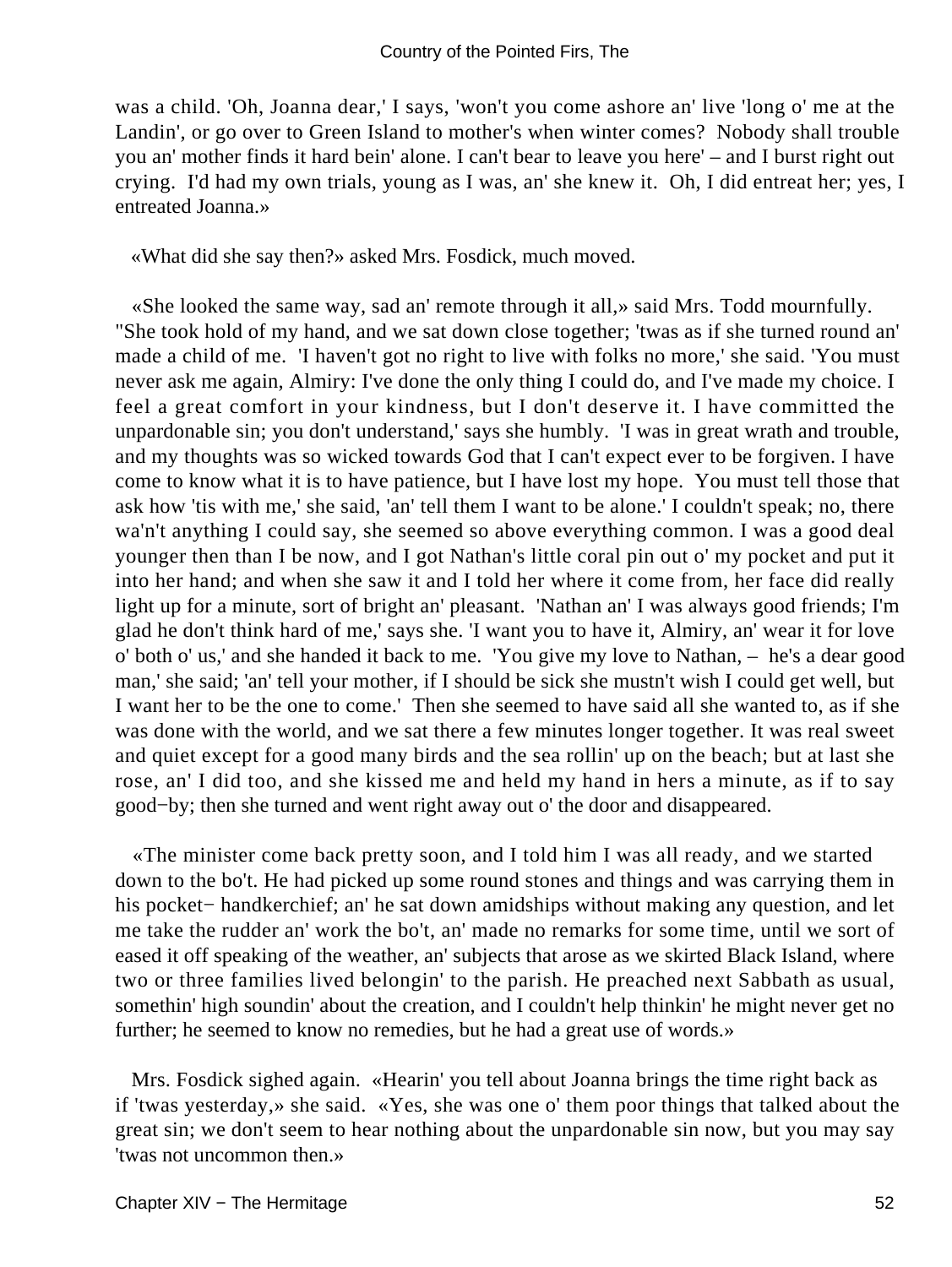«I expect that if it had been in these days, such a person would be plagued to death with idle folks,» continued Mrs. Todd, after a long pause. «As it was, nobody trespassed on her; all the folks about the bay respected her an' her feelings; but as time wore on, after you left here, one after another ventured to make occasion to put somethin' ashore for her if they went that way. I know mother used to go to see her sometimes, and send William over now and then with something fresh an' nice from the farm. There is a point on the sheltered side where you can lay a boat close to shore an' land anything safe on the turf out o' reach o' the water. There were one or two others, old folks, that she would see, and now an' then she'd hail a passin' boat an' ask for somethin'; and mother got her to promise that she would make some sign to the Black Island folks if she wanted help. I never saw her myself to speak to after that day.»

 «I expect nowadays, if such a thing happened, she'd have gone out West to her uncle's folks or up to Massachusetts and had a change, an' come home good as new. The world's bigger an' freer than it used to be,» urged Mrs. Fosdick.

 «No,» said her friend. «'Tis like bad eyesight, the mind of such a person: if your eyes don't see right there may be a remedy, but there's no kind of glasses to remedy the mind. No, Joanna was Joanna, and there she lays on her island where she lived and did her poor penance. She told mother the day she was dyin' that she always used to want to be fetched inshore when it come to the last; but she'd thought it over, and desired to be laid on the island, if 'twas thought right. So the funeral was out there, a Saturday afternoon in September. 'Twas a pretty day, and there wa'n't hardly a boat on the coast within twenty miles that didn't head for Shell−heap cram−full o' folks an' all real respectful, same's if she'd always stayed ashore and held her friends. Some went out o' mere curiosity, I don't doubt, – there's always such to every funeral; but most had real feelin', and went purpose to show it. She'd got most o' the wild sparrows as tame as could be, livin' out there so long among 'em, and one flew right in and lit on the coffin an' begun to sing while Mr. Dimmick was speakin'. He was put out by it, an' acted as if he didn't know whether to stop or go on. I may have been prejudiced, but I wa'n't the only one thought the poor little bird done the best of the two.»

 «What became o' the man that treated her so, did you ever hear?» asked Mrs. Fosdick. «I know he lived up to Massachusetts for a while. Somebody who came from the same place told me that he was in trade there an' doin' very well, but that was years ago.»

 «I never heard anything more than that; he went to the war in one o' the early regiments. No, I never heard any more of him,» answered Mrs. Todd. «Joanna was another sort of person, and perhaps he showed good judgment in marryin' somebody else, if only he'd behaved straight−forward and manly. He was a shifty−eyed, coaxin' sort of man, that got what he wanted out o' folks, an' only gave when he wanted to buy, made friends easy and lost 'em without knowin' the difference. She'd had a piece o' work tryin' to make him walk accordin' to her right ideas, but she'd have had too much variety ever to fall into a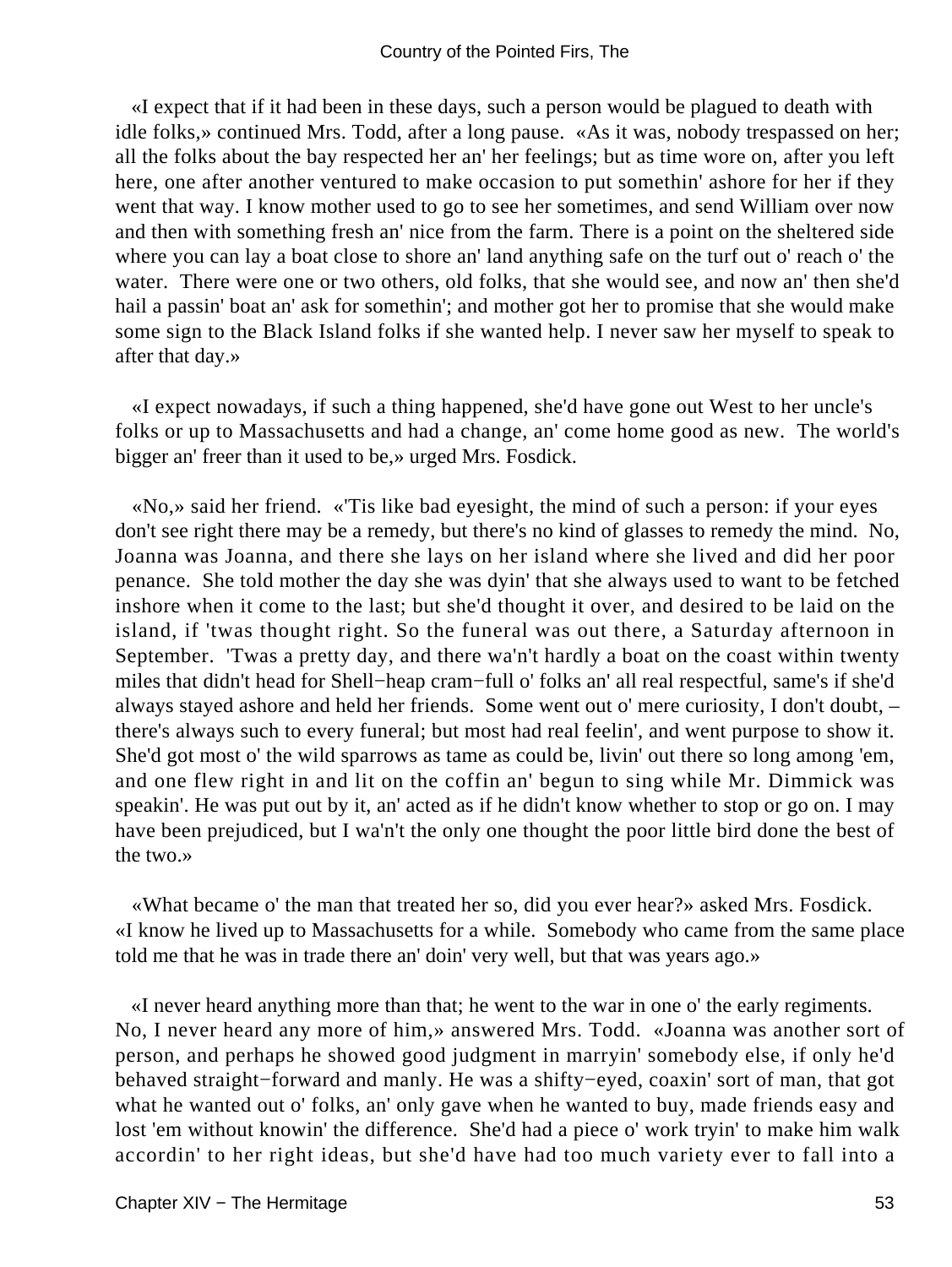melancholy. Some is meant to be the Joannas in this world, an' 'twas her poor lot.»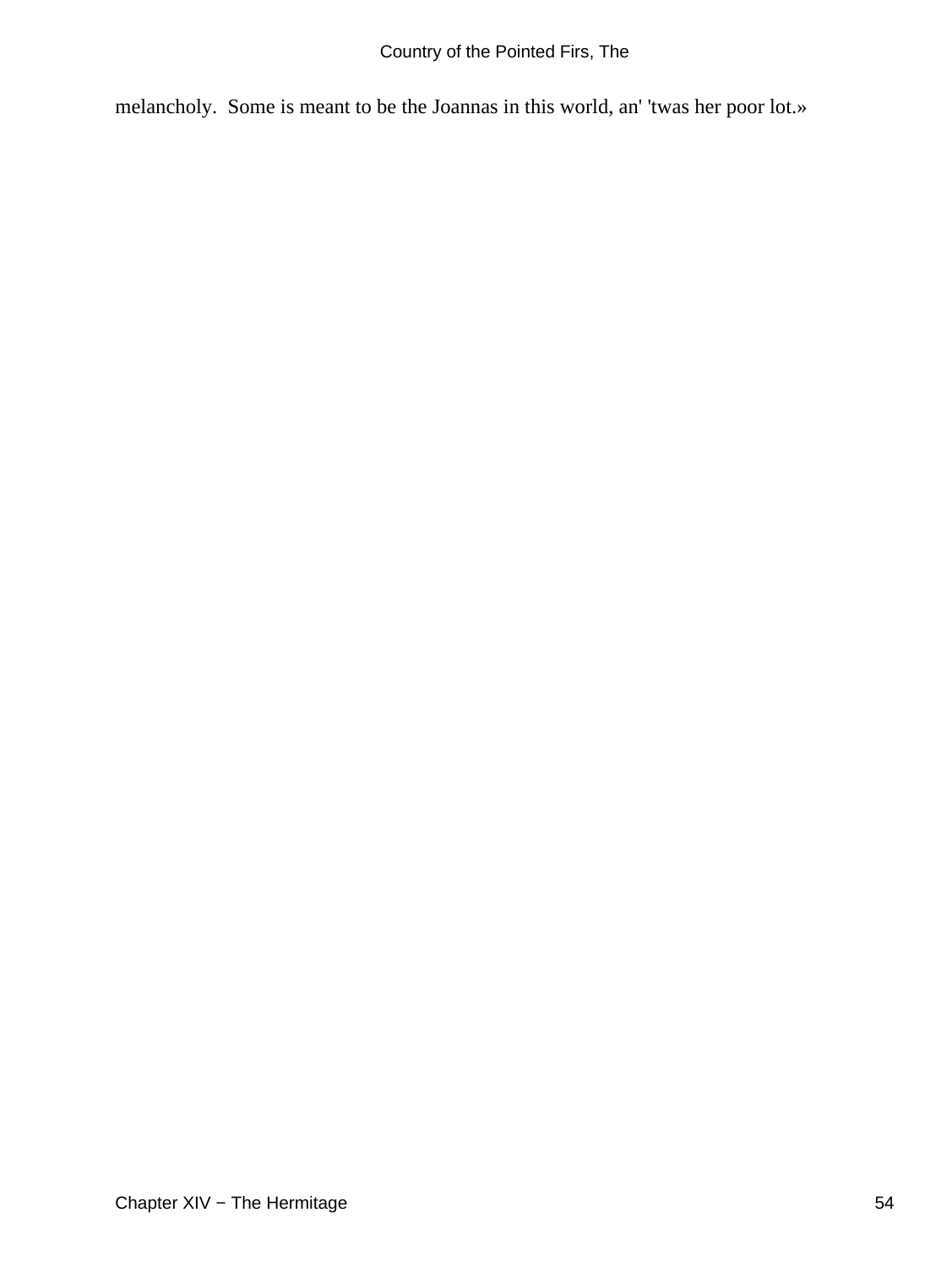## **[Chapter XV − On Shell−heap Island](#page-91-0)**

*S*OME **TIME AFTER** Mrs. Fosdick's visit was over and we had returned to our former quietness, I was out sailing alone with Captain Bowden in his large boat. We were taking the crooked northeasterly channel seaward, and were well out from shore while it was still early in the afternoon. I found myself presently among some unfamiliar islands, and suddenly remembered the story of poor Joanna. There is something in the fact of a hermitage that cannot fail to touch the imagination; the recluses are a sad kindred, but they are never commonplace. Mrs. Todd had truly said that Joanna was like one of the saints in the desert; the loneliness of sorrow will forever keep alive their sad succession.

«Where is Shell−heap Island?» I asked eagerly.

 «You see Shell−heap now, layin' 'way out beyond Black Island there,» answered the captain, pointing with outstretched arm as he stood, and holding the rudder with his knee.

 «I should like very much to go there,» said I, and the captain, without comment, changed his course a little more to the eastward and let the reef out of his mainsail.

 «I don't know's we can make an easy landin' for ye,» he remarked doubtfully. «May get your feet wet; bad place to land. Trouble is I ought to have brought a tag−boat; but they clutch on to the water so, an' I do love to sail free. This gre't boat gets easy bothered with anything trailin'. 'Tain't breakin' much on the meetin'−house ledges; guess I can fetch in to Shell−heap.»

«How long is it since Miss Joanna Todd died?» I asked, partly by way of explanation.

 «Twenty−two years come September,» answered the captain, after reflection. «She died the same year as my oldest boy was born, an' the town house was burnt over to the Port. I didn't know but you merely wanted to hunt for some o' them Indian relics. Long's you want to see where Joanna lived – No, 'tain't breakin' over the ledges; we'll manage to fetch across the shoals somehow, 'tis such a distance to go 'way round, and tide's a−risin',» he ended hopefully, and we sailed steadily on, the captain speechless with intent watching of a difficult course, until the small island with its low whitish promontory lay in full view before us under the bright afternoon sun.

 The month was August, and I had seen the color of the islands change from the fresh green of June to a sunburnt brown that made them look like stone, except where the dark green of the spruces and fir balsam kept the tint that even winter storms might deepen, but not fade. The few wind−bent trees on Shell−heap Island were mostly dead and gray, but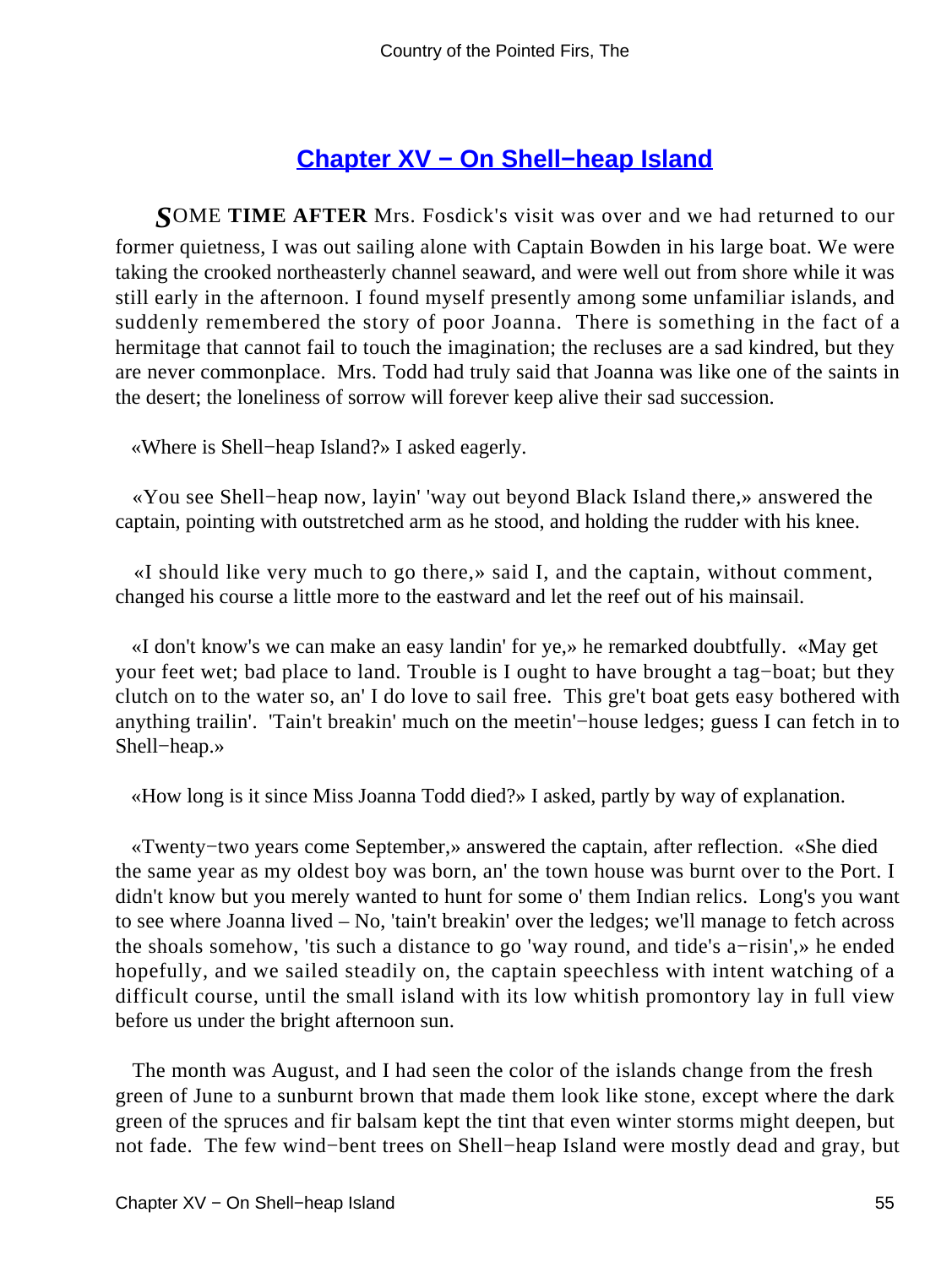there were some low−growing bushes, and a stripe of light green ran along just above the shore, which I knew to be wild morning−glories. As we came close I could see the high stone walls of a small square field, though there were no sheep left to assail it; and below, there was a little harbor−like cove where Captain Bowden was boldly running the great boat in to seek a landing−place. There was a crooked channel of deep water which led close up against the shore.

 «There, you hold fast for'ard there, an' wait for her to lift on the wave. You'll make a good landin' if you're smart; right on the port−hand side!» the captain called excitedly; and I, standing ready with high ambition, seized my chance and leaped over to the grassy bank.

«I'm beat if I ain't aground after all!» mourned the captain despondently.

 But I could reach the bowsprit, and he pushed with the boat− hook, while the wind veered round a little as if on purpose and helped with the sail; so presently the boat was free and began to drift out from shore.

 «Used to call this p'int Joanna's wharf privilege, but 't has worn away in the weather since her time. I thought one or two bumps wouldn't hurt us none, – paint's got to be renewed, anyway, – but I never thought she'd tetch. I figured on shyin' by,» the captain apologized. «She's too gre't a boat to handle well in here; but I used to sort of shy by in Joanna's day, an' cast a little somethin' ashore – some apples or a couple o' pears if I had 'em – on the grass, where she'd be sure to see.»

 I stood watching while Captain Bowden cleverly found his way back to deeper water. «You needn't make no haste,» he called to me; «I'll keep within call. Joanna lays right up there in the far corner o' the field. There used to be a path led to the place. I always knew her well. I was out here to the funeral.»

 I found the path; it was touching to discover that this lonely spot was not without its pilgrims. Later generations will know less and less of Joanna herself, but there are paths trodden to the shrines of solitude the world over, – the world cannot forget them, try as it may; the feet of the young find them out because of curiosity and dim foreboding; while the old bring hearts full of remembrance. This plain anchorite had been one of those whom sorrow made too lonely to brave the sight of men, too timid to front the simple world she knew, yet valiant enough to live alone with her poor insistent human nature and the calms and passions of the sea and sky.

 The birds were flying all about the field; they fluttered up out of the grass at my feet as I walked along, so tame that I liked to think they kept some happy tradition from summer to summer of the safety of nests and good fellowship of mankind. Poor Joanna's house was gone except the stones of its foundations, and there was little trace of her flower garden except a single faded sprig of much−enduring French pinks, which a great bee and a yellow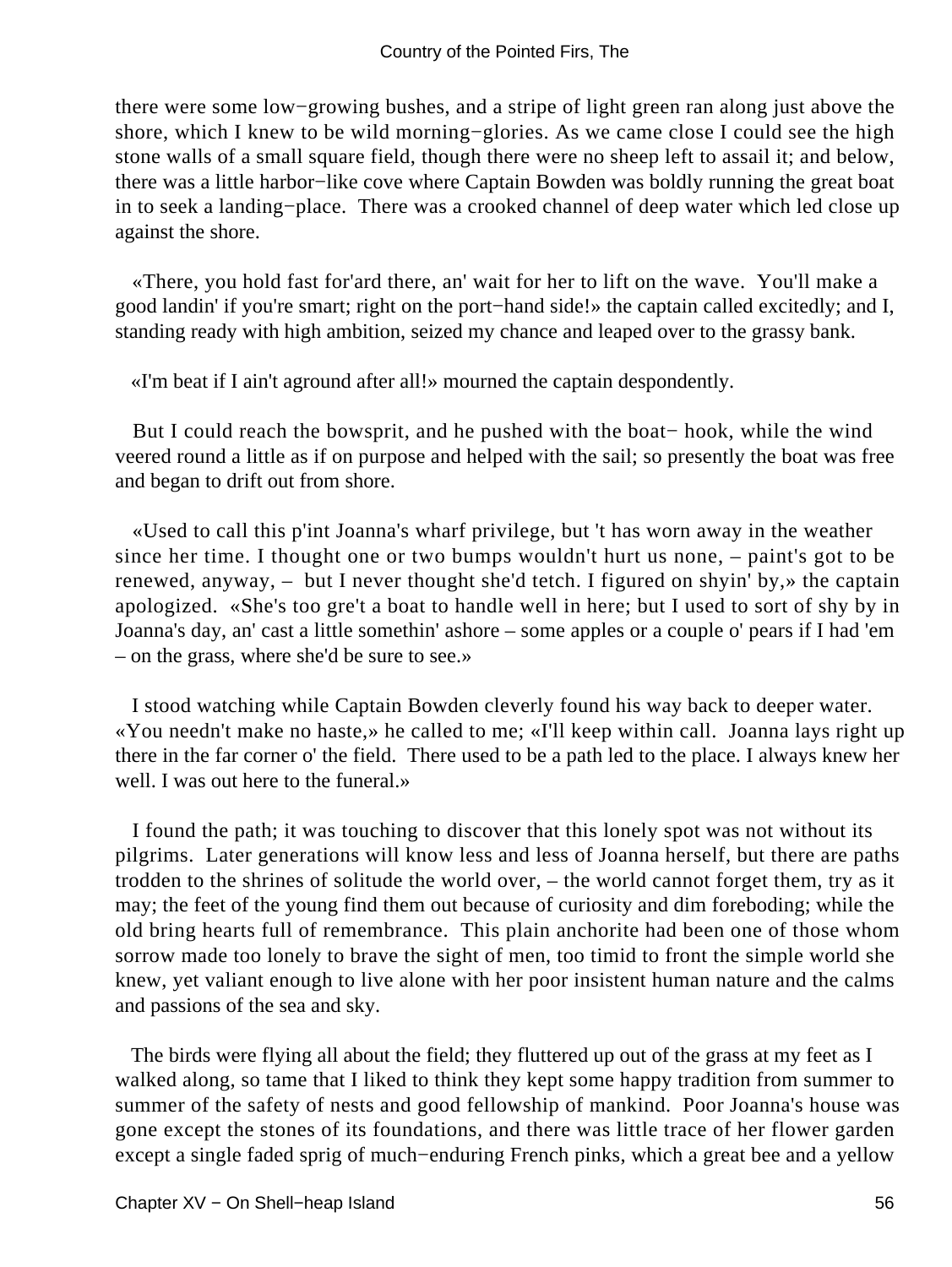butterfly were befriending together. I drank at the spring, and thought that now and then some one would follow me from the busy, hard−worked, and simple−thoughted countryside of the mainland, which lay dim and dreamlike in the August haze, as Joanna must have watched it many a day. There was the world, and here was she with eternity well begun. In the life of each of us, I said to myself, there is a place remote and islanded, and given to endless regret or secret happiness; we are each the uncompanioned hermit and recluse of an hour or a day; we understand our fellows of the cell to whatever age of history they may belong.

 But as I stood alone on the island, in the sea−breeze, suddenly there came a sound of distant voices; gay voices and laughter from a pleasure−boat that was going seaward full of boys and girls. I knew, as if she had told me, that poor Joanna must have heard the like on many and many a summer afternoon, and must have welcomed the good cheer in spite of hopelessness and winter weather, and all the sorrow and disappointment in the world.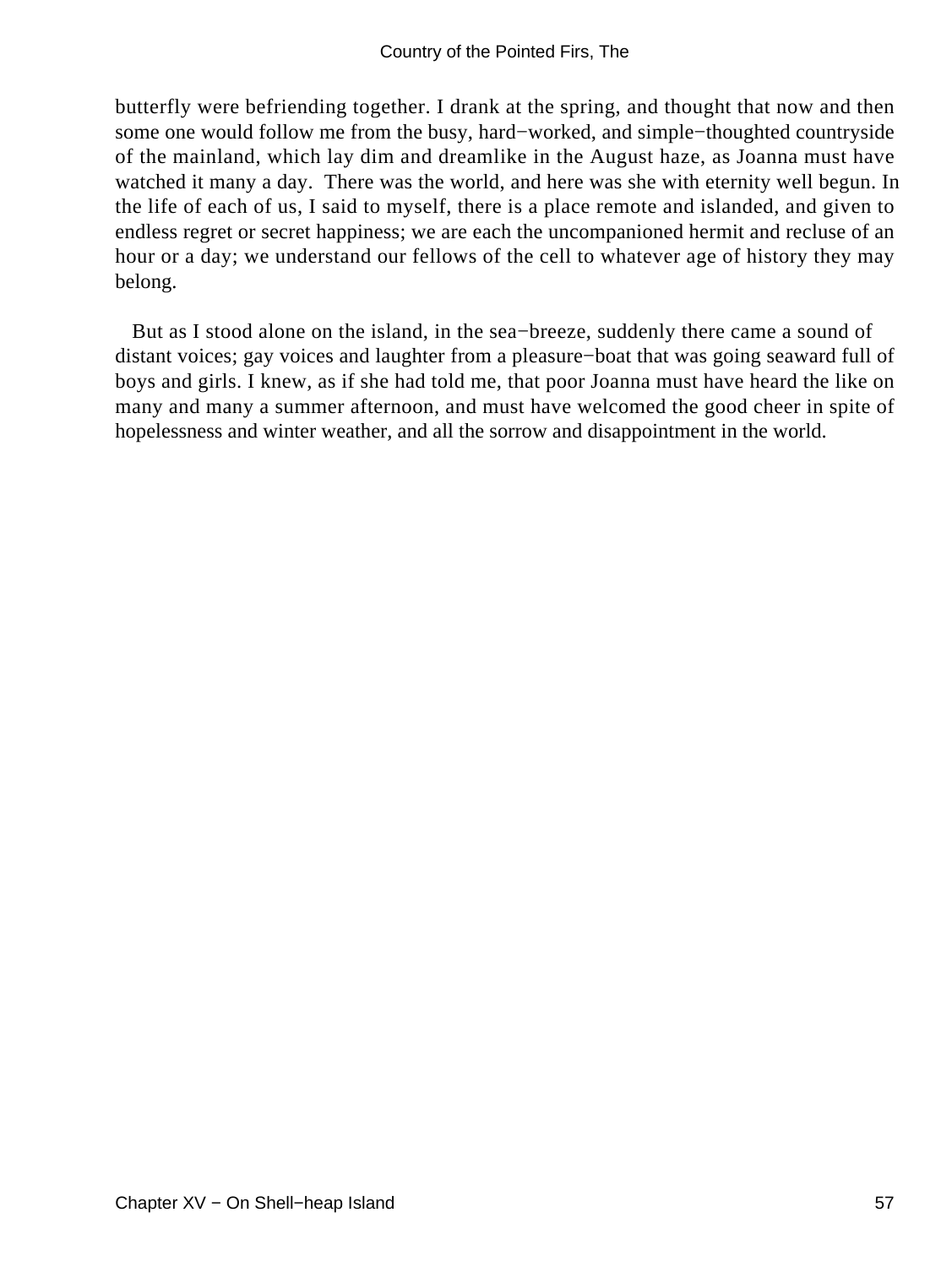## **[Chapter XVI − The Great Expedition](#page-91-0)**

*M*RS. **TODD** never by any chance gave warning over night of her great projects and adventures by sea and land. She first came to an understanding with the primal forces of nature, and never trusted to any preliminary promise of good weather, but examined the day for herself in its infancy. Then, if the stars were propitious, and the wind blew from a quarter of good inheritance whence no surprises of sea−turns or southwest sultriness might be feared, long before I was fairly awake I used to hear a rustle and knocking like a great mouse in the walls, and an impatient tread on the steep garret stairs that led to Mrs. Todd's chief place of storage. She went and came as if she had already started on her expedition with utmost haste and kept returning for something that was forgotten. When I appeared in quest of my breakfast, she would be absent−minded and sparing of speech, as if I had displeased her, and she was now, by main force of principle, holding herself back from altercation and strife of tongues.

 These signs of a change became familiar to me in the course of time, and Mrs. Todd hardly noticed some plain proofs of divination one August morning when I said, without preface, that I had just seen the Beggs' best chaise go by, and that we should have to take the grocery. Mrs. Todd was alert in a moment.

 «There! I might have known!» she exclaimed. «It's the 15th of August, when he goes and gets his money. He heired an annuity from an uncle o' his on his mother's side. I understood the uncle said none o' Sam Begg's wife's folks should make free with it, so after Sam's gone it'll all be past an' spent, like last summer. That's what Sam prospers on now, if you can call it prosperin'. Yes, I might have known. 'Tis the 15th o' August with him, an' he gener'ly stops to dinner with a cousin's widow on the way home. Feb'uary n' August is the times. Takes him 'bout all day to go an' come.»

 I heard this explanation with interest. The tone of Mrs. Todd's voice was complaining at the last.

 «I like the grocery just as well as the chaise,» I hastened to say, referring to a long−bodied high wagon with a canopy−top, like an attenuated four−posted bedstead on wheels, in which we sometimes journeyed. «We can put things in behind – roots and flowers and raspberries, or anything you are going after – much better than if we had the chaise.»

 Mrs. Todd looked stony and unwilling. «I counted upon the chaise,» she said, turning her back to me, and roughly pushing back all the quiet tumblers on the cupboard shelf as if they had been impertinent. «Yes, I desired the chaise for once. I ain't goin' berryin' nor to fetch home no more wilted vegetation this year. Season's about past, except for a poor few o'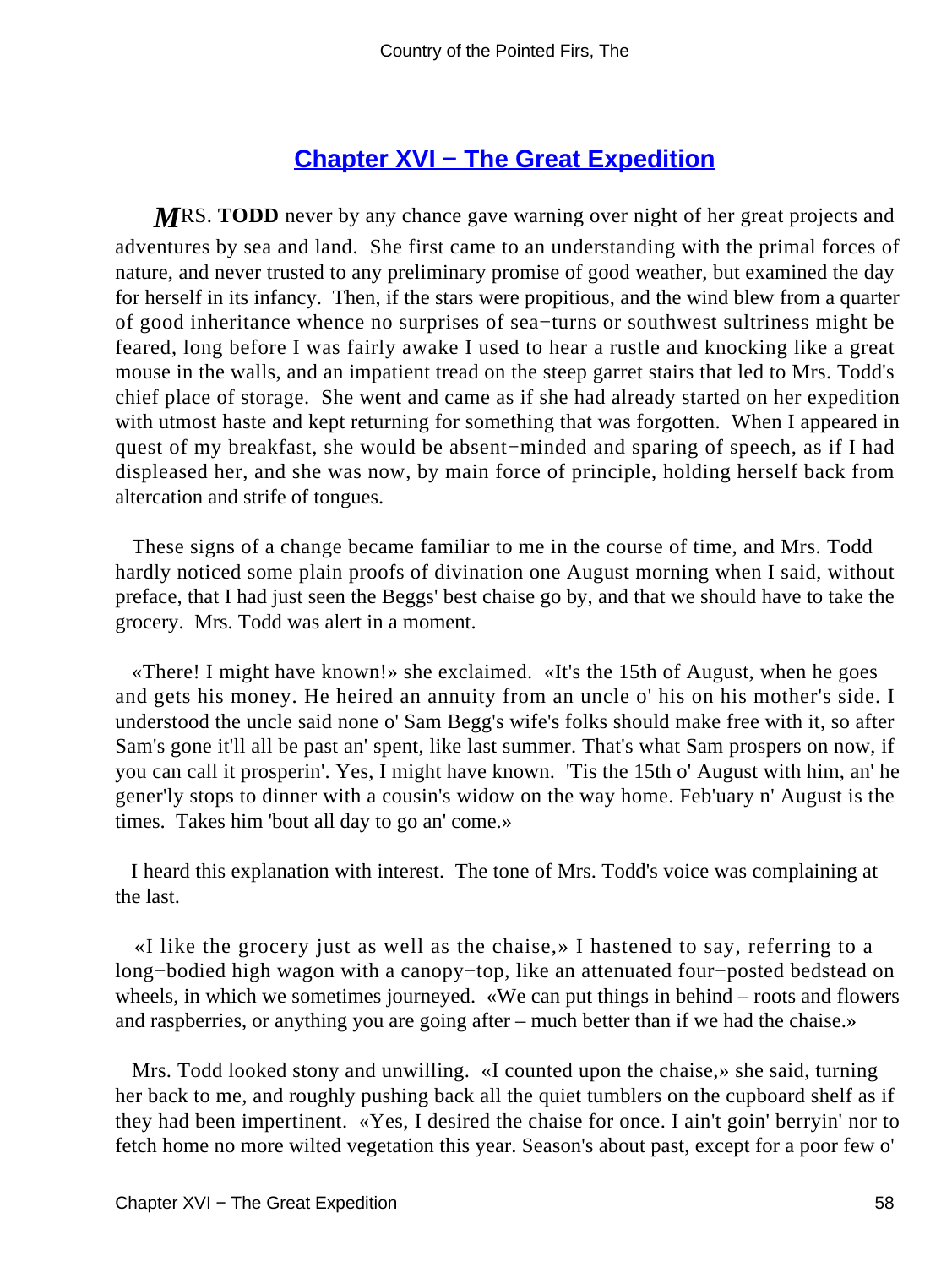late things,» she added in a milder tone. «I'm goin' up country. No, I ain't intendin' to go berryin'. I've been plottin' for it the past fortnight and hopin' for a good day.»

 «Would you like to have me go too?» I asked frankly, but not without a humble fear that I might have mistaken the purpose of this latest plan.

 «Oh certain, dear!» answered my friend affectionately. «Oh no, I never thought o' any one else for comp'ny, if it's convenient for you, long's poor mother ain't come. I ain't nothin' like so handy with a conveyance as I be with a good bo't. Comes o' my early bringing−up. I expect we've got to make that great high wagon do. The tires want settin' and 'tis all loose−jointed, so I can hear it shackle the other side o' the ridge. We'll put the basket in front. I ain't goin' to have it bouncin' an' twirlin' all the way. Why, I've been makin' some nice hearts and rounds to carry.»

These were signs of high festivity, and my interest deepened moment by moment.

 «I'll go down to the Beggs' and get the horse just as soon as I finish my breakfast,» said I. «Then we can start whenever you are ready.»

 Mrs. Todd looked cloudy again. «I don't know but you look nice enough to go just as you be,» she suggested doubtfully. «No, you wouldn't want to wear that pretty blue dress o' yourn 'way up country. 'Taint dusty now, but it may be comin' home. No, I expect you'd rather not wear that and the other hat.»

 «Oh yes. I shouldn't think of wearing these clothes,» said I, with sudden illumination. «Why, if we're going up country and are likely to see some of your friends, I'll put on my blue dress, and you must wear your watch; I am not going at all if you mean to wear the big hat.»

 «Now you're behavin' pretty,» responded Mrs. Todd, with a gay toss of her head and a cheerful smile, as she came across the room, bringing a saucerful of wild raspberries, a pretty piece of salvage from supper−time. «I was cast down when I see you come to breakfast. I didn't think 'twas just what you'd select to wear to the reunion, where you're goin' to meet everybody.»

 «What reunion do you mean?» I asked, not without amazement. «Not the Bowden Family's? I thought that was going to take place in September.»

 «To−day's the day. They sent word the middle o' the week. I thought you might have heard of it. Yes, they changed the day. I been thinkin' we'd talk it over, but you never can tell beforehand how it's goin' to be, and 'taint worth while to wear a day all out before it comes.» Mrs. Todd gave no place to the pleasures of anticipation, but she spoke like the oracle that she was. «I wish mother was here to go,» she continued sadly. «I did look for her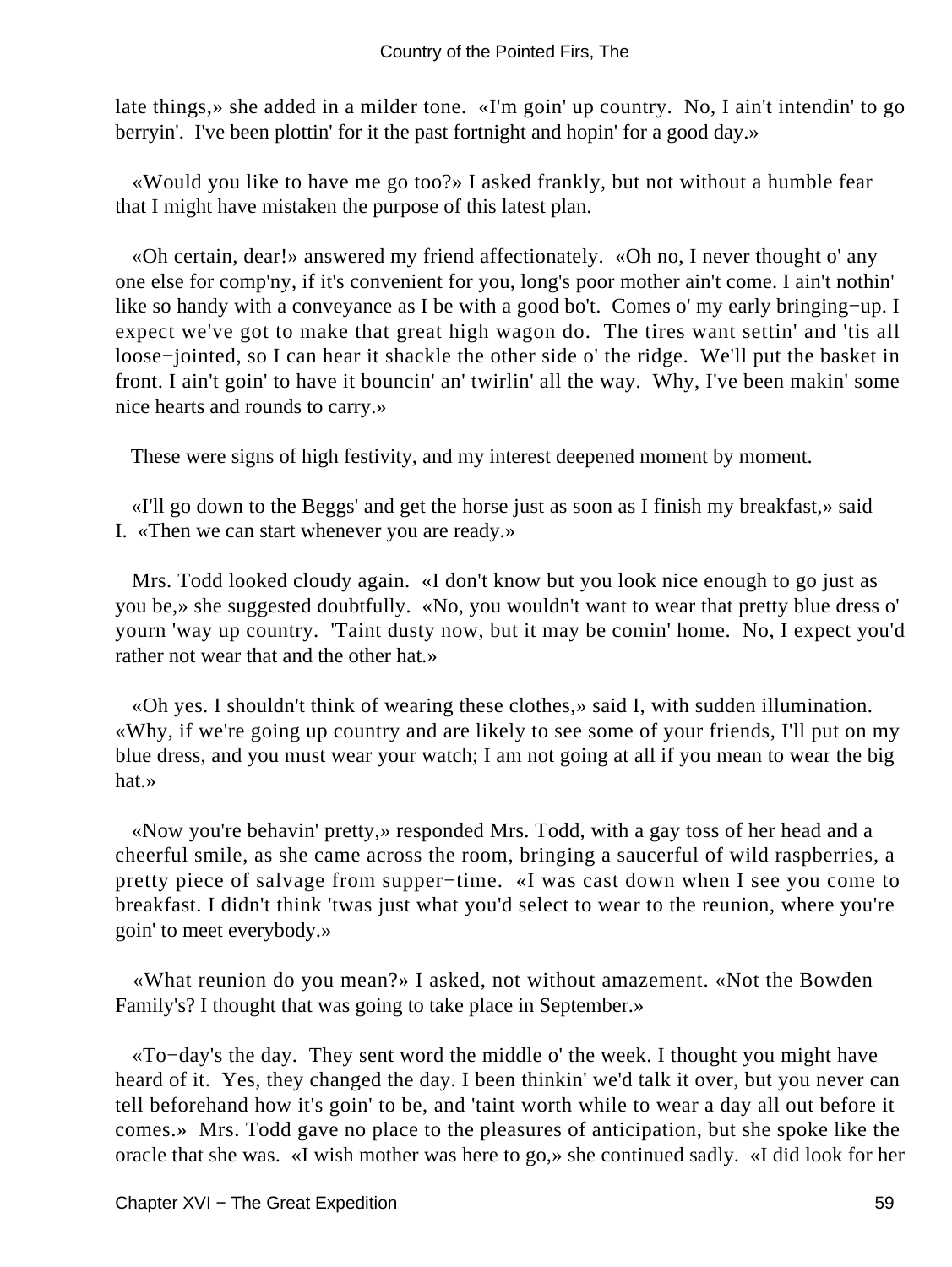last night, and I couldn't keep back the tears when the dark really fell and she wa'n't here, she does so enjoy a great occasion. If William had a mite o' snap an' ambition, he'd take the lead at such a time. Mother likes variety, and there ain't but a few nice opportunities 'round here, an' them she has to miss 'less she contrives to get ashore to me. I do re'lly hate to go to the reunion without mother, an' 'tis a beautiful day; everybody'll be asking where she is. Once she'd have got here anyway. Poor mother's beginnin' to feel her age.»

 «Why, there's your mother now!» I exclaimed with joy, I was so glad to see the dear old soul again. «I hear her voice at the gate.» But Mrs. Todd was out of the door before me.

 There, sure enough, stood Mrs. Blackett, who must have left Green Island before daylight. She had climbed the steep road from the waterside so eagerly that she was out of breath, and was standing by the garden fence to rest. She held an old−fashioned brown wicker cap−basket in her hand, as if visiting were a thing of every day, and looked up at us as pleased and triumphant as a child.

 «Oh, what a poor, plain garden! Hardly a flower in it except your bush o' balm!» she said. «But you do keep your garden neat, Almiry. Are you both well, an' goin' up country with me?» She came a step or two closer to meet us, with quaint politeness and quite as delightful as if she were at home. She dropped a quick little curtsey before Mrs. Todd.

 «There, mother, what a girl you be! I am so pleased! I was just bewailin' you,» said the daughter, with unwonted feeling. «I was just bewailin' you, I was so disappointed, an' I kep' myself awake a good piece o' the night scoldin' poor William. I watched for the boat till I was ready to shed tears yisterday, and when 'twas comin' dark I kep' making errands out to the gate an' down the road to see if you wa'n't in the doldrums somewhere down the bay.»

 «There was a head−wind, as you know,» said Mrs. Blackett, giving me the cap−basket, and holding my hand affectionately as we walked up the clean−swept path to the door. «I was partly ready to come, but dear William said I should be all tired out and might get cold, havin' to beat all the way in. So we give it up, and set down and spent the evenin' together. It was a little rough and windy outside, and I guess 'twas better judgment; we went to bed very early and made a good start just at daylight. It's been a lovely mornin' on the water. William thought he'd better fetch across beyond Bird Rocks, rowin' the greater part o' the way; then we sailed from there right over to the landin', makin' only one tack. William'll be in again for me to−morrow, so I can come back here an' rest me over night, an' go to meetin' to−morrow, and have a nice, good visit.»

 «She was just havin' her breakfast,» said Mrs. Todd, who had listened eagerly to the long explanation without a word of disapproval, while her face shone more and more with joy. «You just sit right down an' have a cup of tea and rest you while we make our preparations. Oh, I am so gratified to think you've come! Yes, she was just havin' her breakfast, and we were speakin' of you. Where's William?»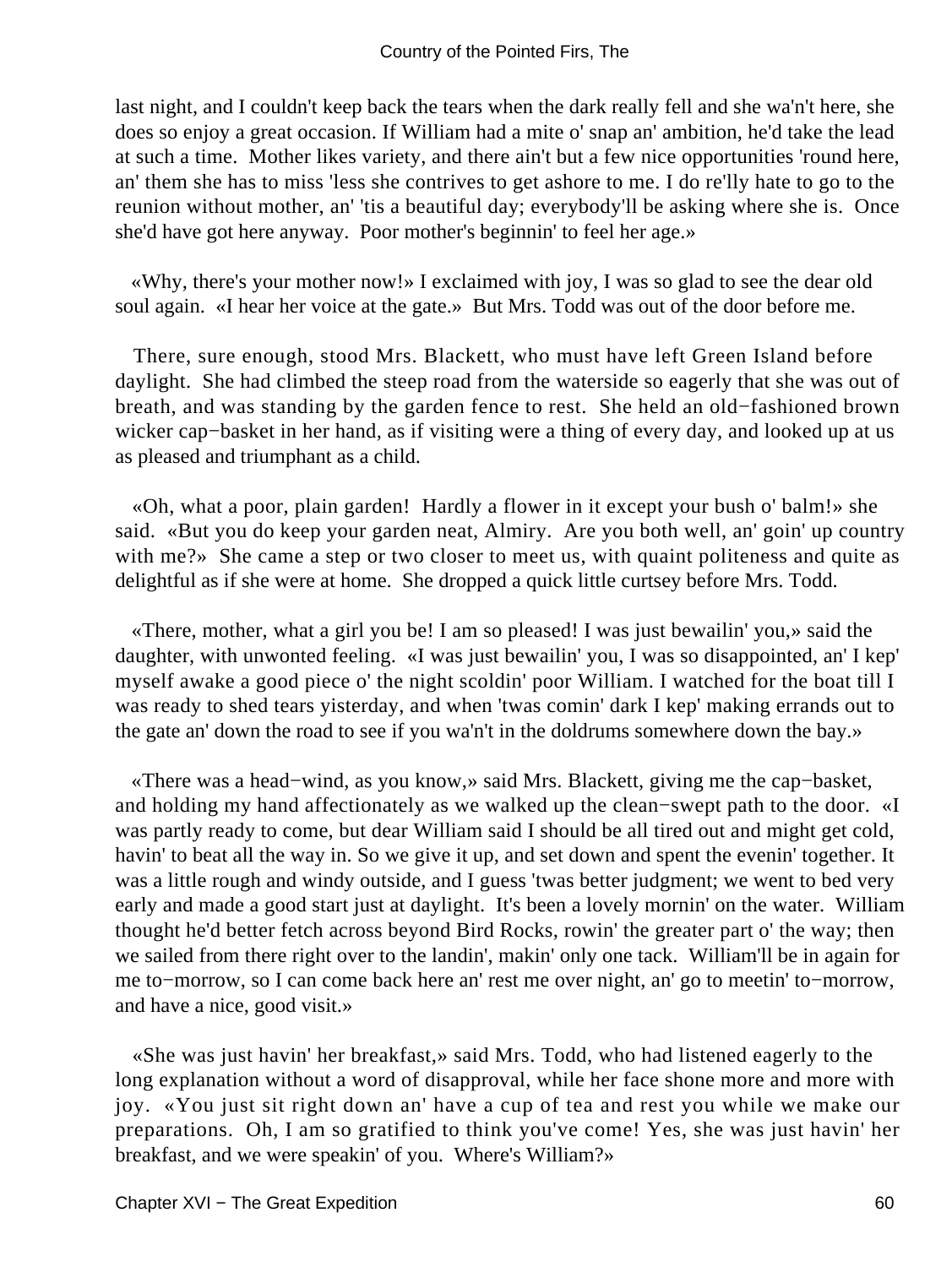«He went right back; said he expected some schooners in about noon after bait, but he'll come an' have his dinner with us tomorrow, unless it rains; then next day. I laid his best things out all ready,» explained Mrs. Blackett, a little anxiously. «This wind will serve him nice all the way home. Yes, I will take a cup of tea, dear, – a cup of tea is always good; and then I'll rest a minute and be all ready to start.»

 «I do feel condemned for havin' such hard thoughts o' William,» openly confessed Mrs. Todd. She stood before us so large and serious that we both laughed and could not find it in our hearts to convict so rueful a culprit. «He shall have a good dinner to−morrow, if it can be got, and I shall be real glad to see William,» the confession ended handsomely, while Mrs. Blackett smiled approval and made haste to praise the tea. Then I hurried away to make sure of the grocery wagon. Whatever might be the good of the reunion, I was going to have the pleasure and delight of a day in Mrs. Blackett's company, not to speak of Mrs. Todd's.

 The early morning breeze was still blowing, and the warm, sunshiny air was of some ethereal northern sort, with a cool freshness as it came over new−fallen snow. The world was filled with a fragrance of fir−balsam and the faintest flavor of seaweed from the ledges, bare and brown at low tide in the little harbor. It was so still and so early that the village was but half awake. I could hear no voices but those of the birds, small and great, – the constant song sparrows, the clink of a yellow−hammer over in the woods, and the far conversation of some deliberate crows. I saw William Blackett's escaping sail already far from land, and Captain Littlepage was sitting behind his closed window as I passed by, watching for some one who never came. I tried to speak to him, but he did not see me. There was a patient look on the old man's face, as if the world were a great mistake and he had nobody with whom to speak his own language or find companionship.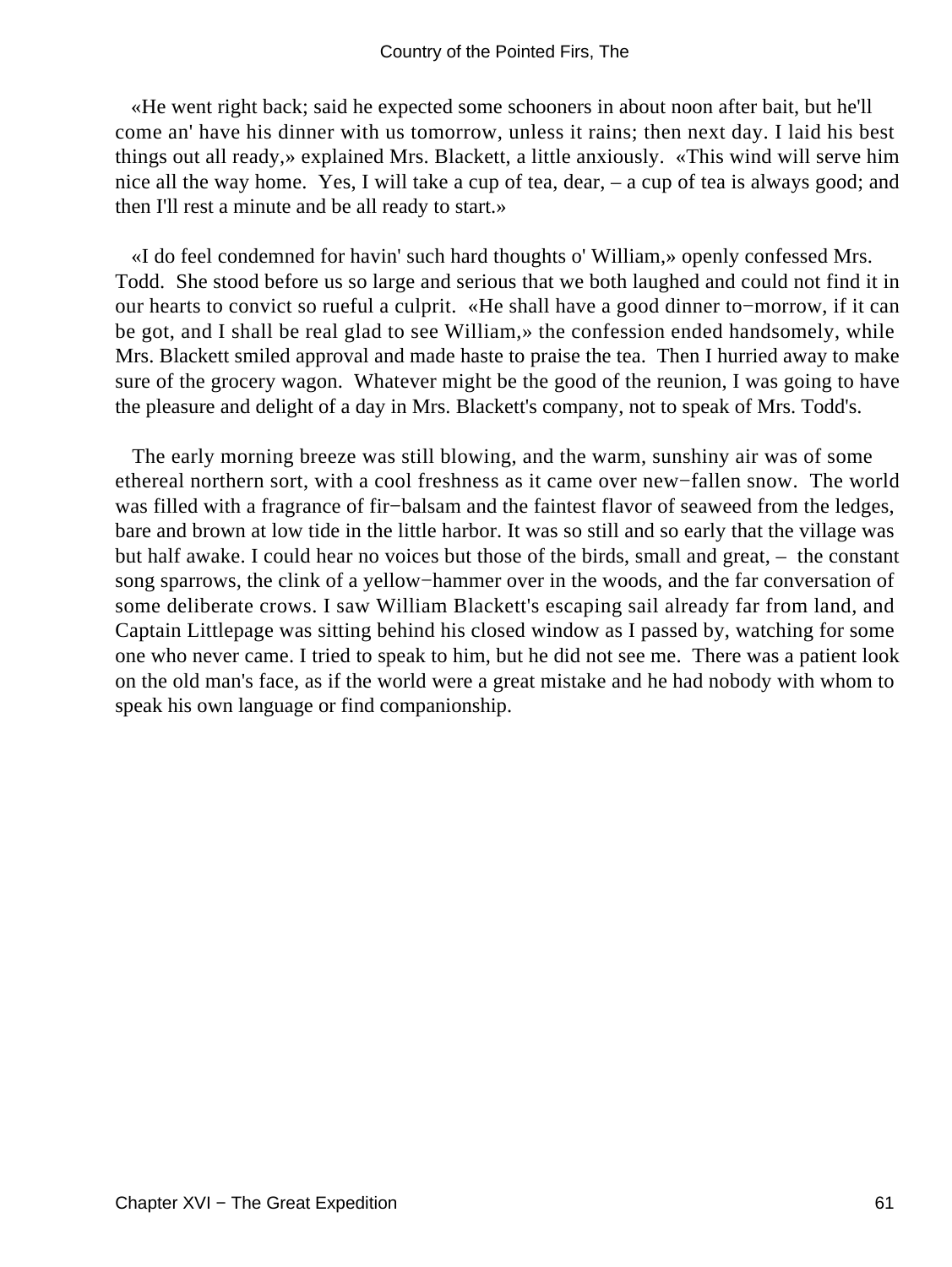# **[Chapter XVII − A Country Road](#page-91-0)**

*W*HATEVER **DOUBTS** and anxieties I may have had about the inconvenience of the Begg's high wagon for a person of Mrs. Blackett's age and shortness, they were happily overcome by the aid of a chair and her own valiant spirit. Mrs. Todd bestowed great care upon seating us as if we were taking passage by boat, but she finally pronounced that we were properly trimmed. When we had gone only a little way up the hill she remembered that she had left the house door wide open, though the large key was safe in her pocket. I offered to run back, but my offer was met with lofty scorn, and we lightly dismissed the matter from our minds, until two or three miles further on we met the doctor, and Mrs. Todd asked him to stop and ask her nearest neighbor to step over and close the door if the dust seemed to blow in the afternoon.

 «She'll be there in her kitchen; she'll hear you the minute you call; 'twont give you no delay,» said Mrs. Todd to the doctor. «Yes, Mis' Dennett's right there, with the windows all open. It isn't as if my fore door opened right on the road, anyway.» At which proof of composure Mrs. Blackett smiled wisely at me.

 The doctor seemed delighted to see our guest; they were evidently the warmest friends, and I saw a look of affectionate confidence in their eyes. The good man left his carriage to speak to us, but as he took Mrs. Blackett's hand he held it a moment, and, as if merely from force of habit, felt her pulse as they talked; then to my delight he gave the firm old wrist a commending pat.

 «You're wearing well; good for another ten years at this rate,» he assured her cheerfully, and she smiled back. «I like to keep a strict account of my old stand−bys,» and he turned to me. «Don't you let Mrs. Todd overdo to−day, – old folks like her are apt to be thoughtless;» and then we all laughed, and, parting, went our ways gayly.

 «I suppose he puts up with your rivalry the same as ever?» asked Mrs. Blackett. «You and he are as friendly as ever, I see, Almiry,» and Almira sagely nodded.

 «He's got too many long routes now to stop to 'tend to all his door patients,» she said, «especially them that takes pleasure in talkin' themselves over. The doctor and me have got to be kind of partners; he's gone a good deal, far an' wide. Looked tired, didn't he? I shall have to advise with him an' get him off for a good rest. He'll take the big boat from Rockland an' go off up to Boston an' mouse round among the other doctors, one in two or three years, and come home fresh as a boy. I guess they think consider'ble of him up there.» Mrs. Todd shook the reins and reached determinedly for the whip, as if she were compelling public opinion.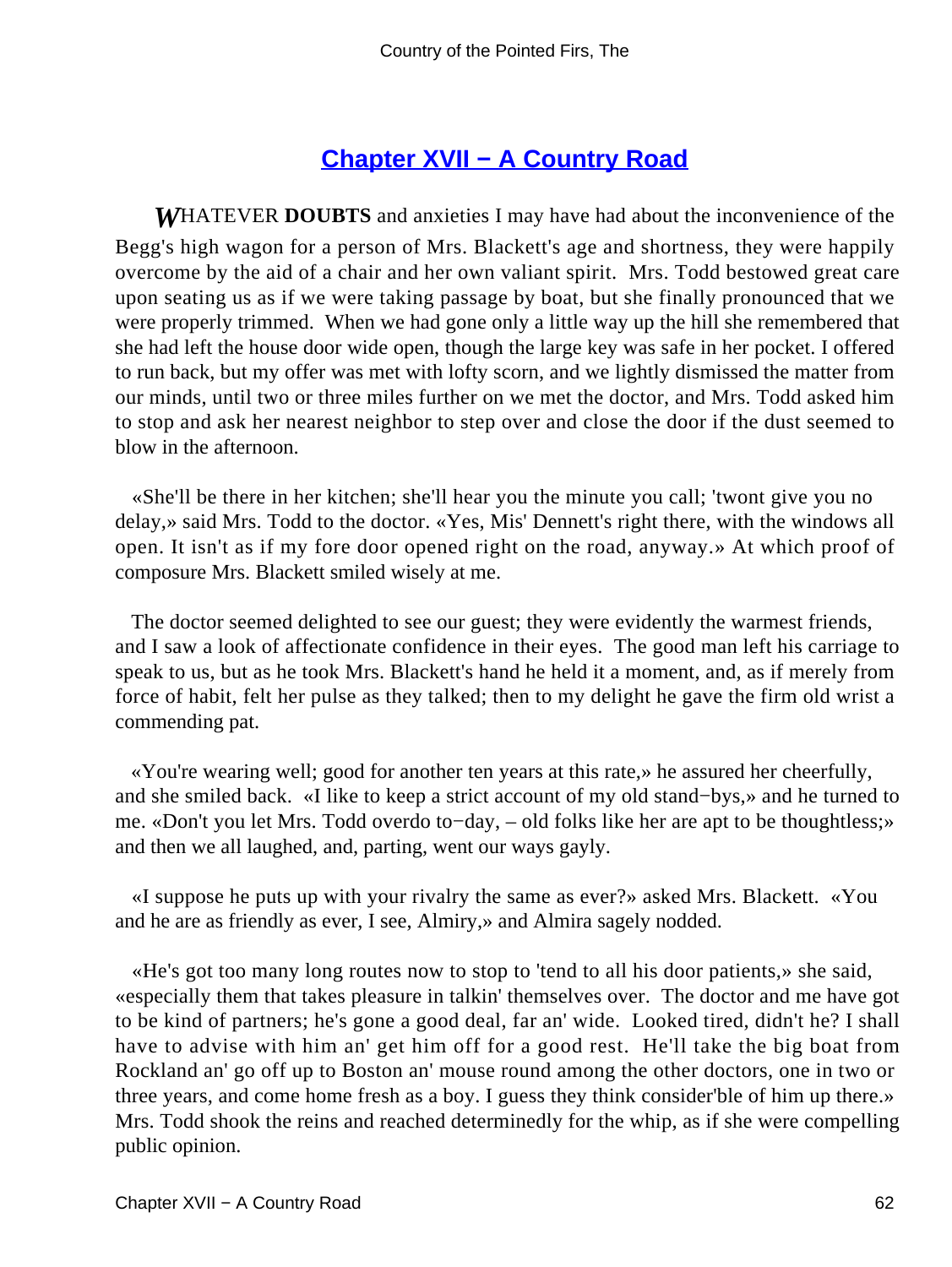Whatever energy and spirit the white horse had to begin with were soon exhausted by the steep hills and his discernment of a long expedition ahead. We toiled slowly along. Mrs. Blackett and I sat together, and Mrs. Todd sat alone in front with much majesty and the large basket of provisions. Part of the way the road was shaded by thick woods, but we also passed one farmhouse after another on the high uplands, which we all three regarded with deep interest, the house itself and the barns and garden−spots and poultry all having to suffer an inspection of the shrewdest sort. This was a highway quite new to me; in fact, most of my journeys with Mrs. Todd had been made afoot and between the roads, in open pasturelands. My friends stopped several times for brief dooryard visits, and made so many promises of stopping again on the way home that I began to wonder how long the expedition would last. I had often noticed how warmly Mrs. Todd was greeted by her friends, but it was hardly to be compared with the feeling now shown toward Mrs. Blackett. A look of delight came to the faces of those who recognized the plain, dear old figure beside me; one revelation after another was made of the constant interest and intercourse that had linked the far island and these scattered farms into a golden chain of love and dependence.

 «Now, we mustn't stop again if we can help it,» insisted Mrs. Todd at last. «You'll get tired, mother, and you'll think the less o' reunions. We can visit along here any day. There, if they ain't frying doughnuts in this next house, too! These are new folks, you know, from over St. George way; they took this old Talcot farm last year. 'Tis the best water on the road, and the check−rein's come undone – yes, we'd best delay a little and water the horse.»

 We stopped, and seeing a party of pleasure−seekers in holiday attire, the thin, anxious mistress of the farmhouse came out with wistful sympathy to hear what news we might have to give. Mrs. Blackett first spied her at the half−closed door, and asked with such cheerful directness if we were trespassing that, after a few words, she went back to her kitchen and reappeared with a plateful of doughnuts.

 «Entertainment for man and beast,» announced Mrs. Todd with satisfaction. «Why, we've perceived there was new doughnuts all along the road, but you're the first that has treated us.»

Our new acquaintance flushed with pleasure, but said nothing.

 «They're very nice; you've had good luck with 'em,» pronounced Mrs. Todd. «Yes, we've observed there was doughnuts all the way along; if one house is frying all the rest is; 'tis so with a great many things.»

 «I don't suppose likely you're goin' up to the Bowden reunion?» asked the hostess as the white horse lifted his head and we were saying good−by.

«Why, yes,» said Mrs. Blackett and Mrs. Todd and I, all together.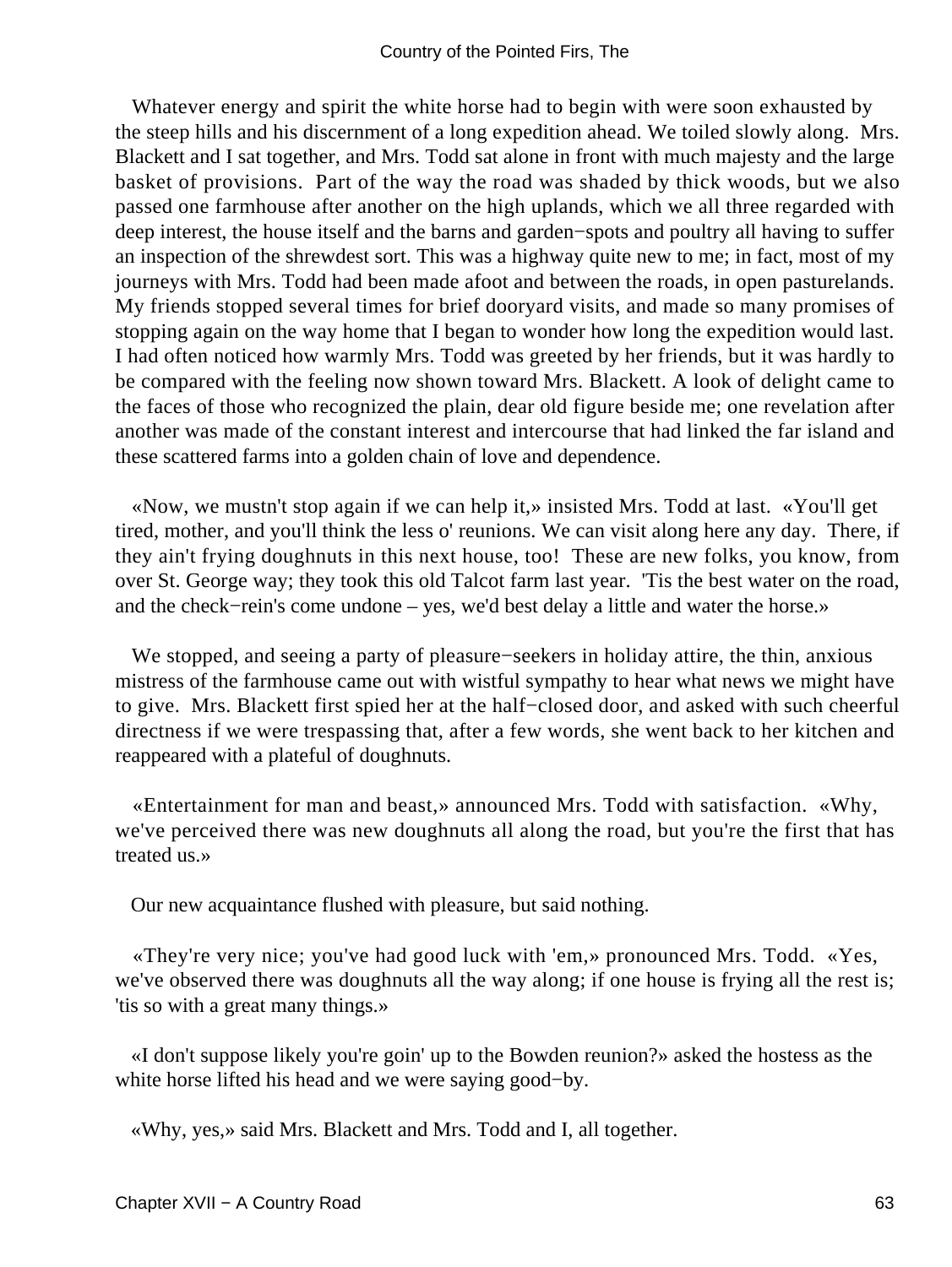«I am connected with the family. Yes, I expect to be there this afternoon. I've been lookin' forward to it,» she told us eagerly.

 «We shall see you there. Come and sit with us if it's convenient,» said dear Mrs. Blackett, and we drove away.

 «I wonder who she was before she was married?» said Mrs. Todd, who was usually unerring in matters of genealogy. «She must have been one of that remote branch that lived down beyond Thomaston. We can find out this afternoon. I expect that the families'll march together, or be sorted out some way. I'm willing to own a relation that has such proper ideas of doughnuts.»

 «I seem to see the family looks,» said Mrs. Blackett. «I wish we'd asked her name. She's a stranger, and I want to help make it pleasant for all such.»

 «She resembles Cousin Pa'lina Bowden about the forehead,» said Mrs. Todd with decision.

 We had just passed a piece of woodland that shaded the road, and come out to some open fields beyond, when Mrs. Todd suddenly reined in the horse as if somebody had stood on the roadside and stopped her. She even gave that quick reassuring nod of her head which was usually made to answer for a bow, but I discovered that she was looking eagerly at a tall ash−tree that grew just inside the field fence.

 «I thought 'twas goin' to do well,» she said complacently as we went on again. «Last time I was up this way that tree was kind of drooping and discouraged. Grown trees act that way sometimes, same's folks; then they'll put right to it and strike their roots off into new ground and start all over again with real good courage. Ash−trees is very likely to have poor spells; they ain't got the resolution of other trees.»

 I listened hopefully for more; it was this peculiar wisdom that made one value Mrs. Todd's pleasant company.

 «There's sometimes a good hearty tree growin' right out of the bare rock, out o' some crack that just holds the roots;» she went on to say, «right on the pitch o' one o' them bare stony hills where you can't seem to see a wheel−barrowful o' good earth in a place, but that tree'll keep a green top in the driest summer. You lay your ear down to the ground an' you'll hear a little stream runnin'. Every such tree has got its own livin' spring; there's folk made to match 'em.»

 I could not help turning to look at Mrs. Blackett, close beside me. Her hands were clasped placidly in their thin black woolen gloves, and she was looking at the flowery wayside as we went slowly along, with a pleased, expectant smile. I do not think she had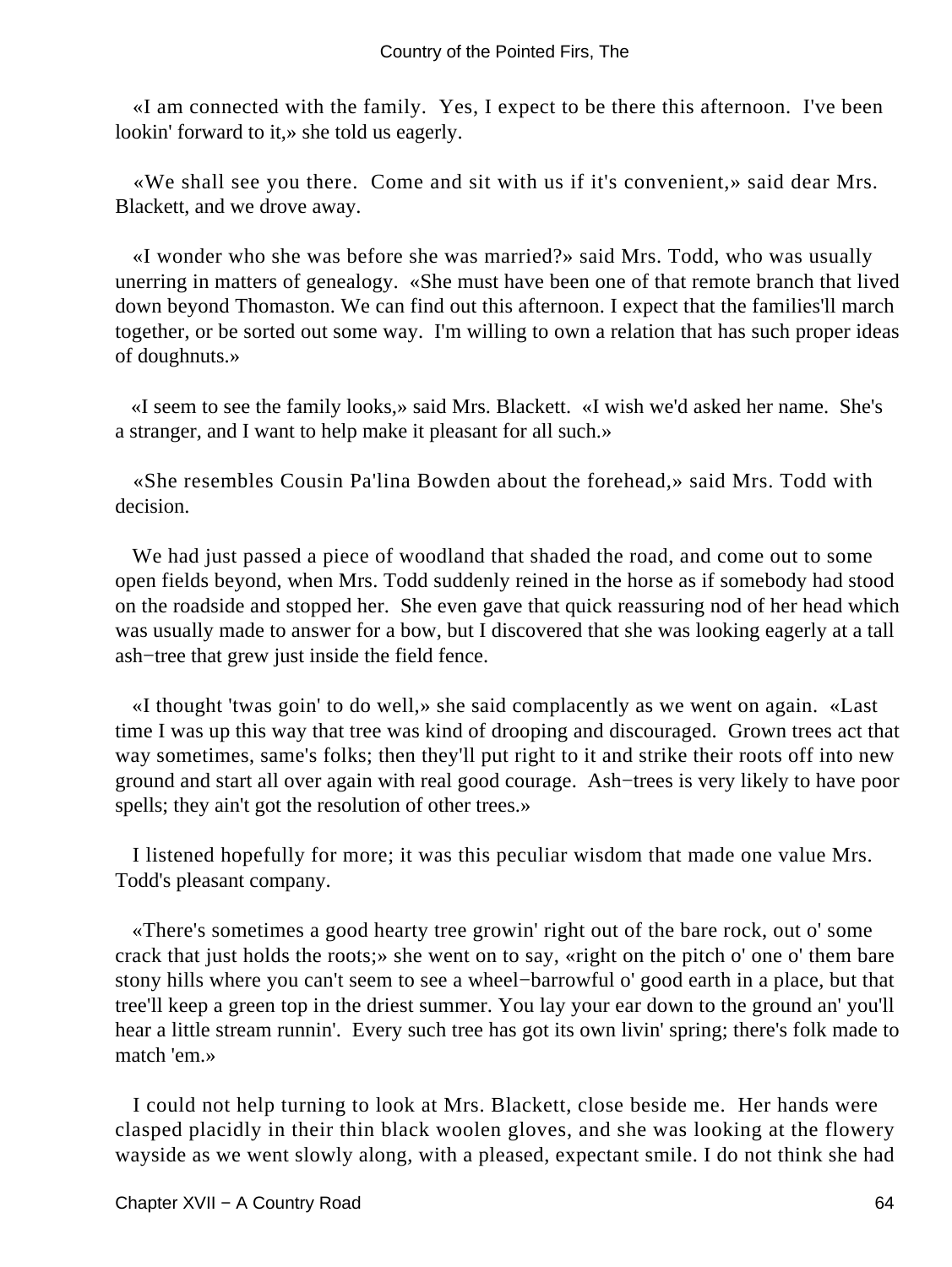heard a word about the trees.

 «I just saw a nice plant o' elecampane growin' back there,» she said presently to her daughter.

 «I haven't got my mind on herbs to−day,» responded Mrs. Todd, in the most matter−of−fact way. «I'm bent on seeing folks,» and she shook the reins again.

 I for one had no wish to hurry, it was so pleasant in the shady roads. The woods stood close to the road on the right; on the left were narrow fields and pastures where there were as many acres of spruces and pines as there were acres of bay and juniper and huckleberry, with a little turf between. When I thought we were in the heart of the inland country, we reached the top of a hill, and suddenly there lay spread out before us a wonderful great view of well−cleared fields that swept down to the wide water of a bay. Beyond this were distant shores like another country in the midday haze which half hid the hills beyond, and the faraway pale blue mountains on the northern horizon. There was a schooner with all sails set coming down the bay from a white village that was sprinkled on the shore, and there were many sailboats flitting about it. It was a noble landscape, and my eyes, which had grown used to the narrow inspection of a shaded roadside, could hardly take it in.

 «Why, it's the upper bay,» said Mrs. Todd. «You can see 'way over into the town of Fessenden. Those farms 'way over there are all in Fessenden. Mother used to have a sister that lived up that shore. If we started as early's we could on a summer mornin', we couldn't get to her place from Green Island till late afternoon, even with a fair, steady breeze, and you had to strike the time just right so as to fetch up 'long o' the tide and land near the flood. 'Twas ticklish business, an' we didn't visit back an' forth as much as mother desired. You have to go 'way down the co'st to Cold Spring Light an' round that long point, – up here's what they call the Back Shore.»

 «No, we were 'most always separated, my dear sister and me, after the first year she was married,» said Mrs. Blackett. "We had our little families an' plenty o' cares. We were always lookin' forward to the time we could see each other more. Now and then she'd get out to the island for a few days while her husband'd go fishin'; and once he stopped with her an' two children, and made him some flakes right there and cured all his fish for winter. We did have a beautiful time together, sister an' me; she used to look back to it long's she lived.

 «I do love to look over there where she used to live,» Mrs. Blackett went on as we began to go down the hill. «It seems as if she must still be there, though she's long been gone. She loved their farm, – she didn't see how I got so used to our island; but somehow I was always happy from the first.»

 «Yes, it's very dull to me up among those slow farms,» declared Mrs. Todd. «The snow troubles 'em in winter. They're all besieged by winter, as you may say; 'tis far better by the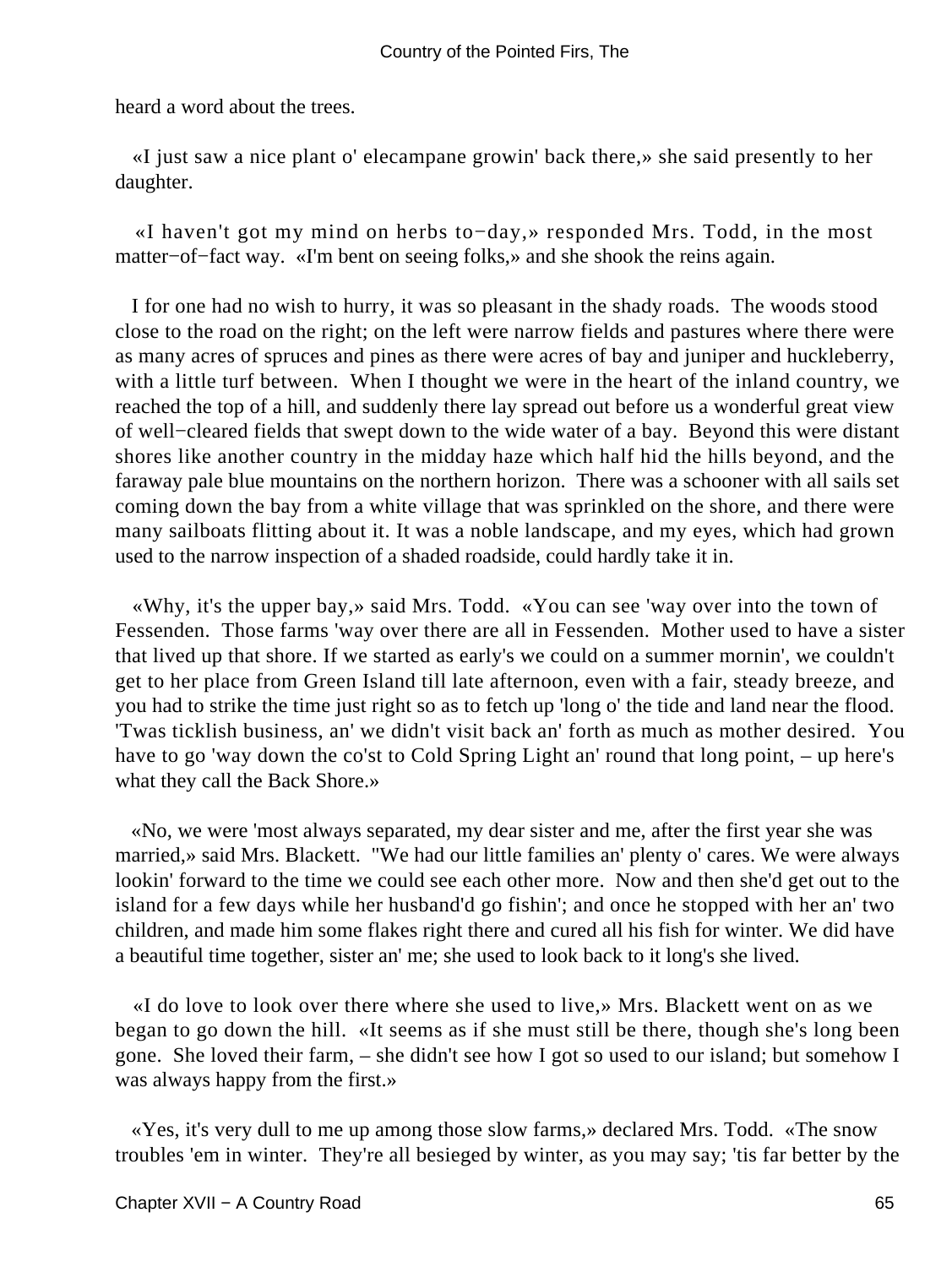shore than up among such places. I never thought I should like to live up country.»

 «Why, just see the carriages ahead of us on the next rise!» exclaimed Mrs. Blackett. «There's going to be a great gathering, don't you believe there is, Almiry? It hasn't seemed up to now as if anybody was going but us. An' 'tis such a beautiful day, with yesterday cool and pleasant to work an' get ready, I shouldn't wonder if everybody was there, even the slow ones like Phebe Ann Brock.»

 Mrs. Blackett's eyes were bright with excitement, and even Mrs. Todd showed remarkable enthusiasm. She hurried the horse and caught up with the holiday−makers ahead. «There's all the Dep'fords goin', six in the wagon,» she told us joyfully; «an' Mis' Alva Tilley's folks are now risin' the hill in their new carry− all.»

 Mrs. Blackett pulled at the neat bow of her black bonnet− strings, and tied them again with careful precision. I believe your bonnet's on a little bit sideways, dear," she advised Mrs. Todd as if she were a child; but Mrs. Todd was too much occupied to pay proper heed. We began to feel a new sense of gayety and of taking part in the great occasion as we joined the little train.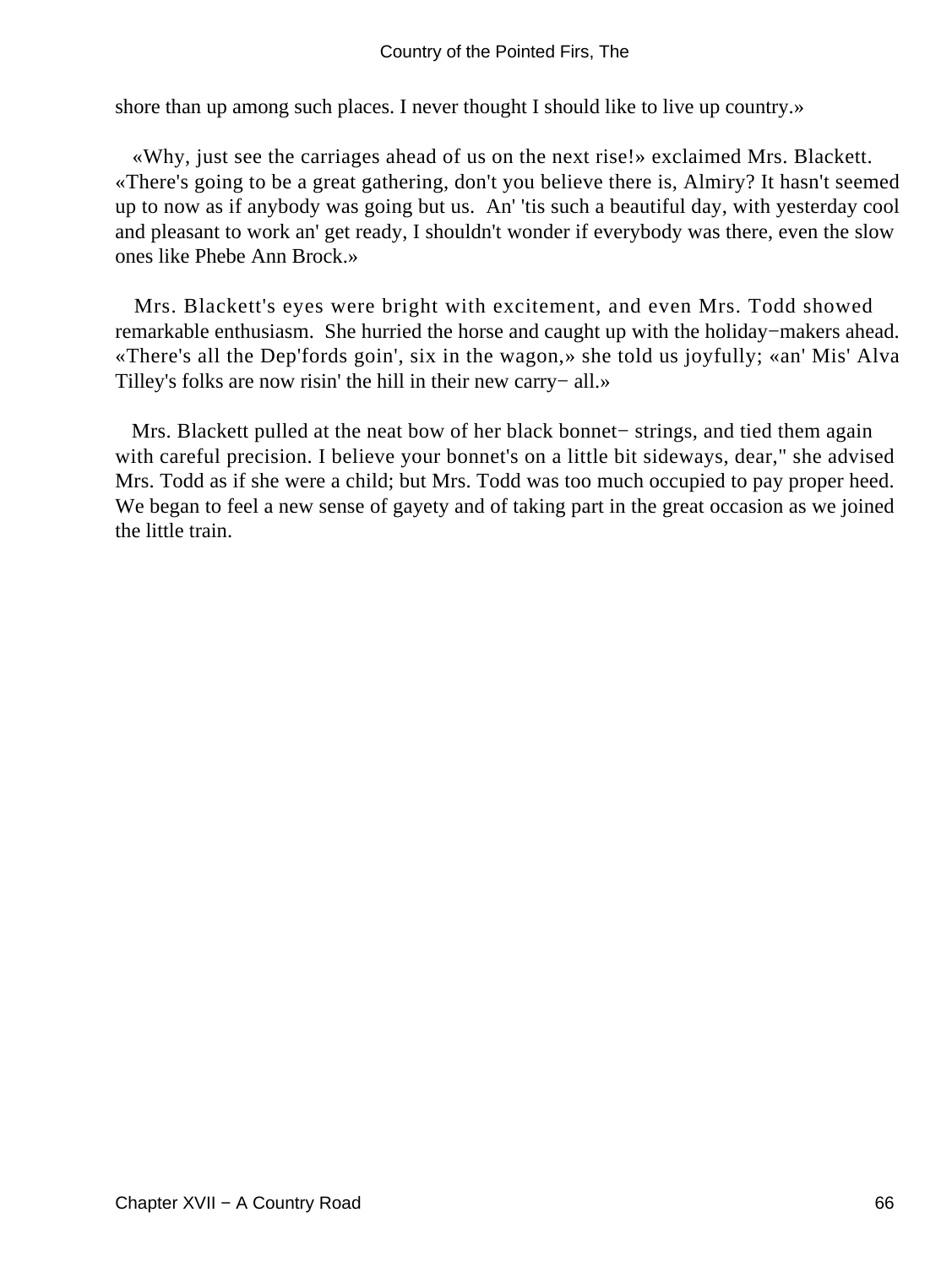## **[Chapter XVIII − The Bowden Reunion](#page-91-0)**

*IT IS VERY RARE* in country life, where high days and holidays are few, that any occasion of general interest proves to be less than great. Such is the hidden fire of enthusiasm in the New England nature that, once given an outlet, it shines forth with almost volcanic light and heat. In quiet neighborhoods such inward force does not waste itself upon those petty excitements of every day that belong to cities, but when, at long intervals, the altars to patriotism, to friendship, to the ties of kindred, are reared in our familiar fields, then the fires glow, the flames come up as if from the inexhaustible burning heart of the earth; the primal fires break through the granite dust in which our souls are set. Each heart is warm and every face shines with the ancient light. Such a day as this has transfiguring powers, and easily makes friends of those who have been cold−hearted, and gives to those who are dumb their chance to speak, and lends some beauty to the plainest face.

 «Oh, I expect I shall meet friends today that I haven't seen in a long while,» said Mrs. Blackett with deep satisfaction. «'Twill bring out a good many of the old folks, 'tis such a lovely day. I'm always glad not to have them disappointed.»

 «I guess likely the best of 'em'll be there,» answered Mrs. Todd with gentle humor, stealing a glance at me. «There's one thing certain: there's nothing takes in this whole neighborhood like anything related to the Bowdens. Yes, I do feel that when you call upon the Bowdens you may expect most families to rise up between the Landing and the far end of the Back Cove. Those that aren't kin by blood are kin by marriage.»

 «There used to be an old story goin' about when I was a girl,» said Mrs. Blackett, with much amusement. «There was a great many more Bowdens then than there are now, and the folks was all setting in meeting a dreadful hot Sunday afternoon, and a scatter−witted little bound girl came running to the meetin'−house door all out o' breath from somewheres in the neighborhood. 'Mis' Bowden, Mis' Bowden!' says she. 'Your baby's in a fit!' They used to tell that the whole congregation was up on its feet in a minute and right out into the aisles. All the Mis' Bowdens was setting right out for home; the minister stood there in the pulpit tryin' to keep sober, an' all at once he burst right out laughin'. He was a very nice man, they said, and he said he'd better give 'em the benediction, and they could hear the sermon next Sunday, so he kept it over. My mother was there, and she thought certain 'twas me.»

 «None of our family was ever subject to fits,» interrupted Mrs. Todd severely. «No, we never had fits, none of us; and 'twas lucky we didn't 'way out there to Green Island. Now these folks right in front; dear sakes knows the bunches o' soothing catnip an' yarrow I've had to favor old Mis' Evins with dryin'! You can see it right in their expressions, all them Evins folks. There, just you look up to the crossroads, mother,» she suddenly exclaimed.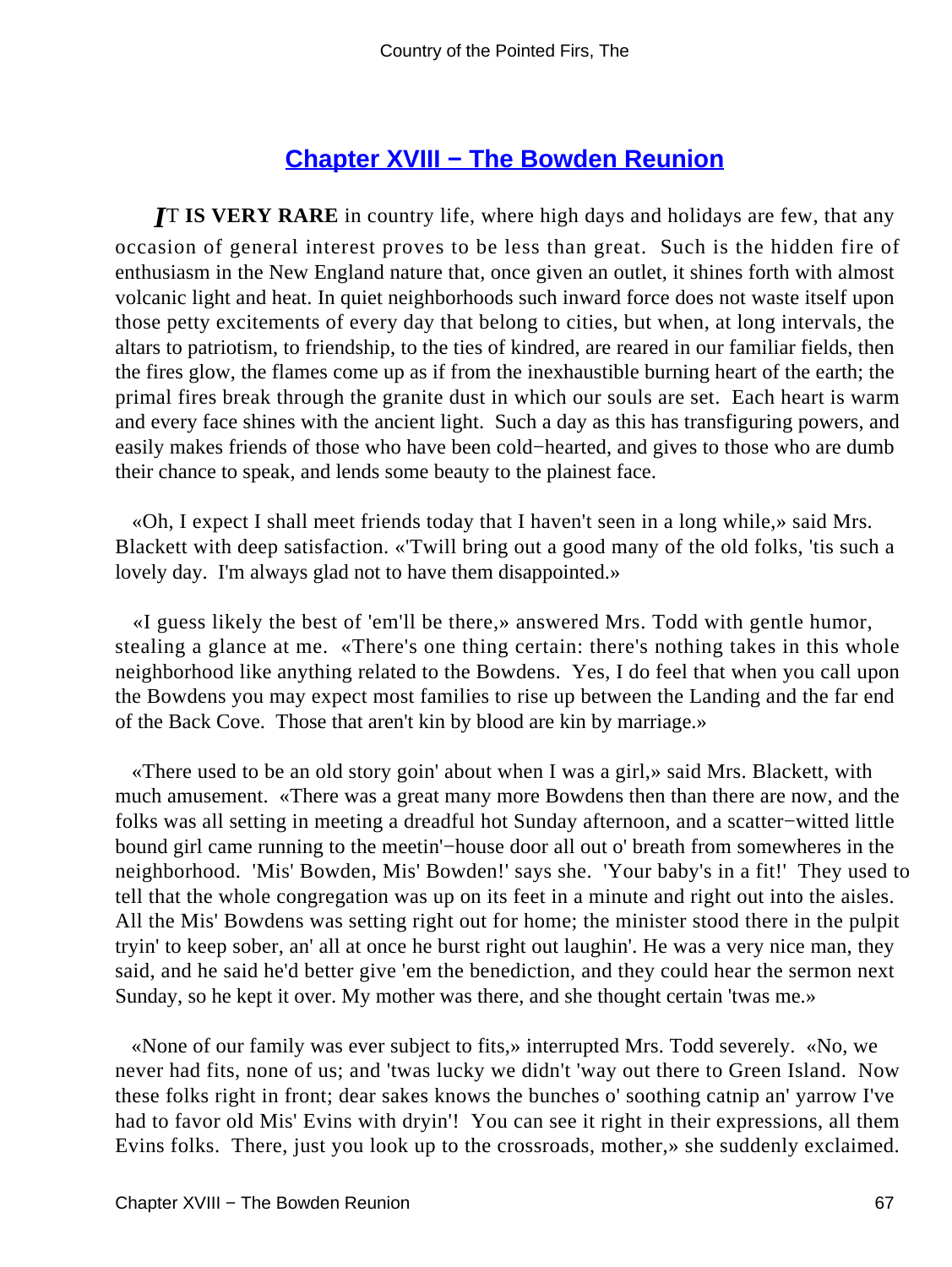«See all the teams ahead of us. And, oh, look down on the bay; yes, look down on the bay! See what a sight o' boats, all headin' for the Bowden place cove!»

 «Oh, ain't it beautiful!» said Mrs. Blackett, with all the delight of a girl. She stood up in the high wagon to see everything, and when she sat down again she took fast hold of my hand.

 «Hadn't you better urge the horse a little, Almiry?» she asked. «He's had it easy as we came along, and he can rest when we get there. The others are some little ways ahead, and I don't want to lose a minute.»

We watched the boats drop their sails one by one in the cove as we drove along the high land. The old Bowden house stood, low− storied and broad−roofed, in its green fields as if it were a motherly brown hen waiting for the flock that came straying toward it from every direction. The first Bowden settler had made his home there, and it was still the Bowden farm; five generations of sailors and farmers and soldiers had been its children. And presently Mrs. Blackett showed me the stone−walled burying−ground that stood like a little fort on a knoll overlooking the bay, but, as she said, there were plenty of scattered Bowdens who were not laid there, – some lost at sea, and some out West, and some who died in the war; most of the home graves were those of women.

 We could see now that there were different footpaths from along shore and across country. In all these there were straggling processions walking in single file, like old illustrations of the Pilgrim's Progress. There was a crowd about the house as if huge bees were swarming in the lilac bushes. Beyond the fields and cove a higher point of land ran out into the bay, covered with woods which must have kept away much of the northwest wind in winter. Now there was a pleasant look of shade and shelter there for the great family meeting.

 We hurried on our way, beginning to feel as if we were very late, and it was a great satisfaction at last to turn out of the stony highroad into a green lane shaded with old apple−trees. Mrs. Todd encouraged the horse until he fairly pranced with gayety as we drove round to the front of the house on the soft turf. There was an instant cry of rejoicing, and two or three persons ran toward us from the busy group.

 «Why, dear Mis' Blackett! – here's Mis' Blackett!» I heard them say, as if it were pleasure enough for one day to have a sight of her. Mrs. Todd turned to me with a lovely look of triumph and self−forgetfulness. An elderly man who wore the look of a prosperous sea−captain put up both arms and lifted Mrs. Blackett down from the high wagon like a child, and kissed her with hearty affection. «I was master afraid she wouldn't be here,» he said, looking at Mrs. Todd with a face like a happy sunburnt schoolboy, while everybody crowded round to give their welcome.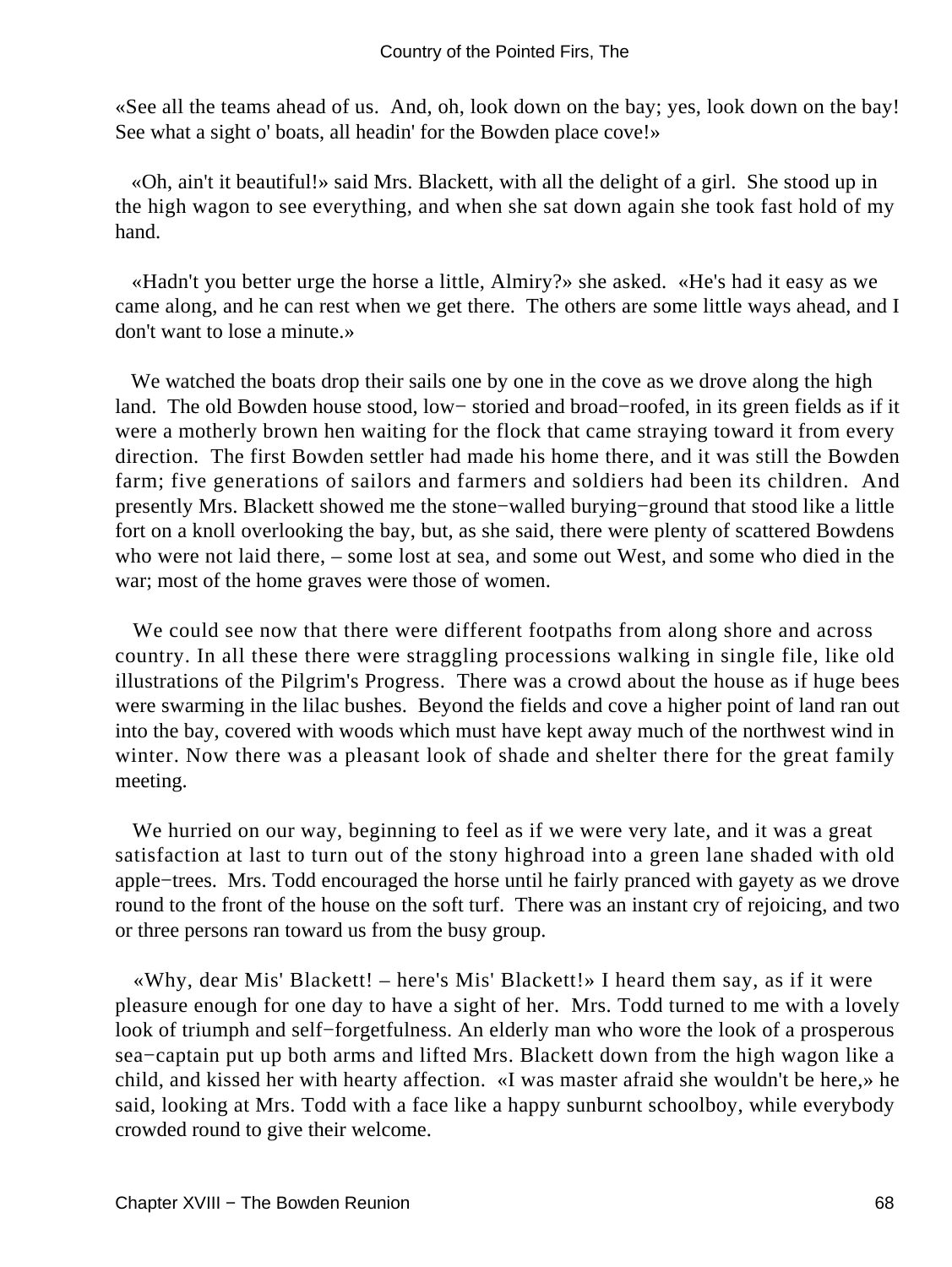«Mother's always the queen,» said Mrs. Todd. «Yes, they'll all make everything of mother; she'll have a lovely time to−day. I wouldn't have had her miss it, and there won't be a thing she'll ever regret, except to mourn because William wa'n't here.»

 Mrs. Blackett having been properly escorted to the house, Mrs. Todd received her own full share of honor, and some of the men, with a simple kindness that was the soul of chivalry, waited upon us and our baskets and led away the white horse. I already knew some of Mrs. Todd's friends and kindred, and felt like an adopted Bowden in this happy moment. It seemed to be enough for anyone to have arrived by the same conveyance as Mrs. Blackett, who presently had her court inside the house, while Mrs. Todd, large, hospitable, and preeminent, was the centre of a rapidly increasing crowd about the lilac bushes. Small companies were continually coming up the long green slope from the water, and nearly all the boats had come to shore. I counted three or four that were baffled by the light breeze, but before long all the Bowdens, small and great, seemed to have assembled, and we started to go up to the grove across the field.

 Out of the chattering crowd of noisy children, and large− waisted women whose best black dresses fell straight to the ground in generous folds, and sunburnt men who looked as serious as if it were town−meeting day, there suddenly came silence and order. I saw the straight, soldierly little figure of a man who bore a fine resemblance to Mrs. Blackett, and who appeared to marshal us with perfect ease. He was imperative enough, but with a grand military sort of courtesy, and bore himself with solemn dignity of importance. We were sorted out according to some clear design of his own, and stood as speechless as a troop to await his orders. Even the children were ready to march together, a pretty flock, and at the last moment Mrs. Blackett and a few distinguished companions, the ministers and those who were very old, came out of the house together and took their places. We ranked by fours, and even then we made a long procession.

 There was a wide path mowed for us across the field, and, as we moved along, the birds flew up out of the thick second crop of clover, and the bees hummed as if it still were June. There was a flashing of white gulls over the water where the fleet of boats rode the low waves together in the cove, swaying their small masts as if they kept time to our steps. The plash of the water could be heard faintly, yet still be heard; we might have been a company of ancient Greeks going to celebrate a victory, or to worship the god of harvests, in the grove above. It was strangely moving to see this and to make part of it. The sky, the sea, have watched poor humanity at its rites so long; we were no more a New England family celebrating its own existence and simple progress; we carried the tokens and inheritance of all such households from which this had descended, and were only the latest of our line. We possessed the instincts of a far, forgotten childhood; I found myself thinking that we ought to be carrying green branches and singing as we went. So we came to the thick shaded grove still silent, and were set in our places by the straight trees that swayed together and let sunshine through here and there like a single golden leaf that flickered down, vanishing in the cool shade.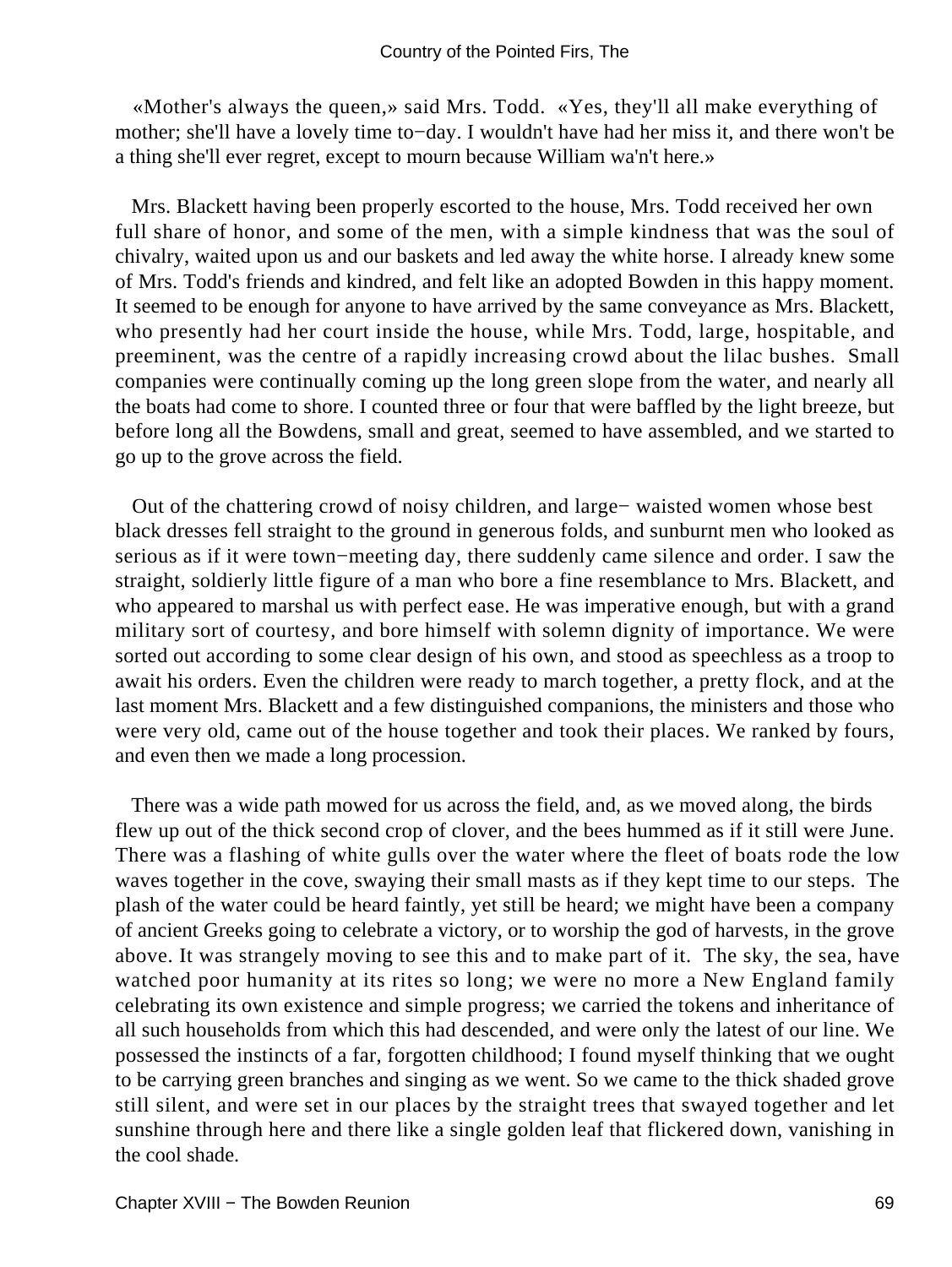The grove was so large that the great family looked far smaller than it had in the open field; there was a thick growth of dark pines and firs with an occasional maple or oak that gave a gleam of color like a bright window in the great roof. On three sides we could see the water, shining behind the tree−trunks, and feel the cool salt breeze that began to come up with the tide just as the day reached its highest point of heat. We could see the green sunlit field we had just crossed as if we looked out at it from a dark room, and the old house and its lilacs standing placidly in the sun, and the great barn with a stockade of carriages from which two or three care−taking men who had lingered were coming across the field together. Mrs. Todd had taken off her warm gloves and looked the picture of content.

 «There!» she exclaimed. «I've always meant to have you see this place, but I never looked for such a beautiful opportunity – weather an' occasion both made to match. Yes, it suits me: I don't ask no more. I want to know if you saw mother walkin' at the head! It choked me right up to see mother at the head, walkin' with the ministers,» and Mrs. Todd turned away to hide the feelings she could not instantly control.

«Who was the marshal?» I hastened to ask. «Was he an old soldier?»

«Don't he do well?» answered Mrs. Todd with satisfaction.

 «He don't often have such a chance to show off his gifts,» said Mrs. Caplin, a friend from the Landing who had joined us. «That's Sant Bowden; he always takes the lead, such days. Good for nothing else most o' his time; trouble is, he» –

 I turned with interest to hear the worst. Mrs. Caplin's tone was both zealous and impressive.

«Stim'lates,» she explained scornfully.

 «No, Santin never was in the war,» said Mrs. Todd with lofty indifference. «It was a cause of real distress to him. He kep' enlistin', and traveled far an' wide about here, an' even took the bo't and went to Boston to volunteer; but he ain't a sound man, an' they wouldn't have him. They say he knows all their tactics, an' can tell all about the battle o' Waterloo well's he can Bunker Hill. I told him once the country'd lost a great general, an' I meant it, too.»

«I expect you're near right,» said Mrs. Caplin, a little crestfallen and apologetic.

 «I be right,» insisted Mrs. Todd with much amiability. «'Twas most too bad to cramp him down to his peaceful trade, but he's a most excellent shoemaker at his best, an' he always says it's a trade that gives him time to think an' plan his maneuvers. Over to the Port they always invite him to march Decoration Day, same as the rest, an' he does look noble; he comes of soldier stock.»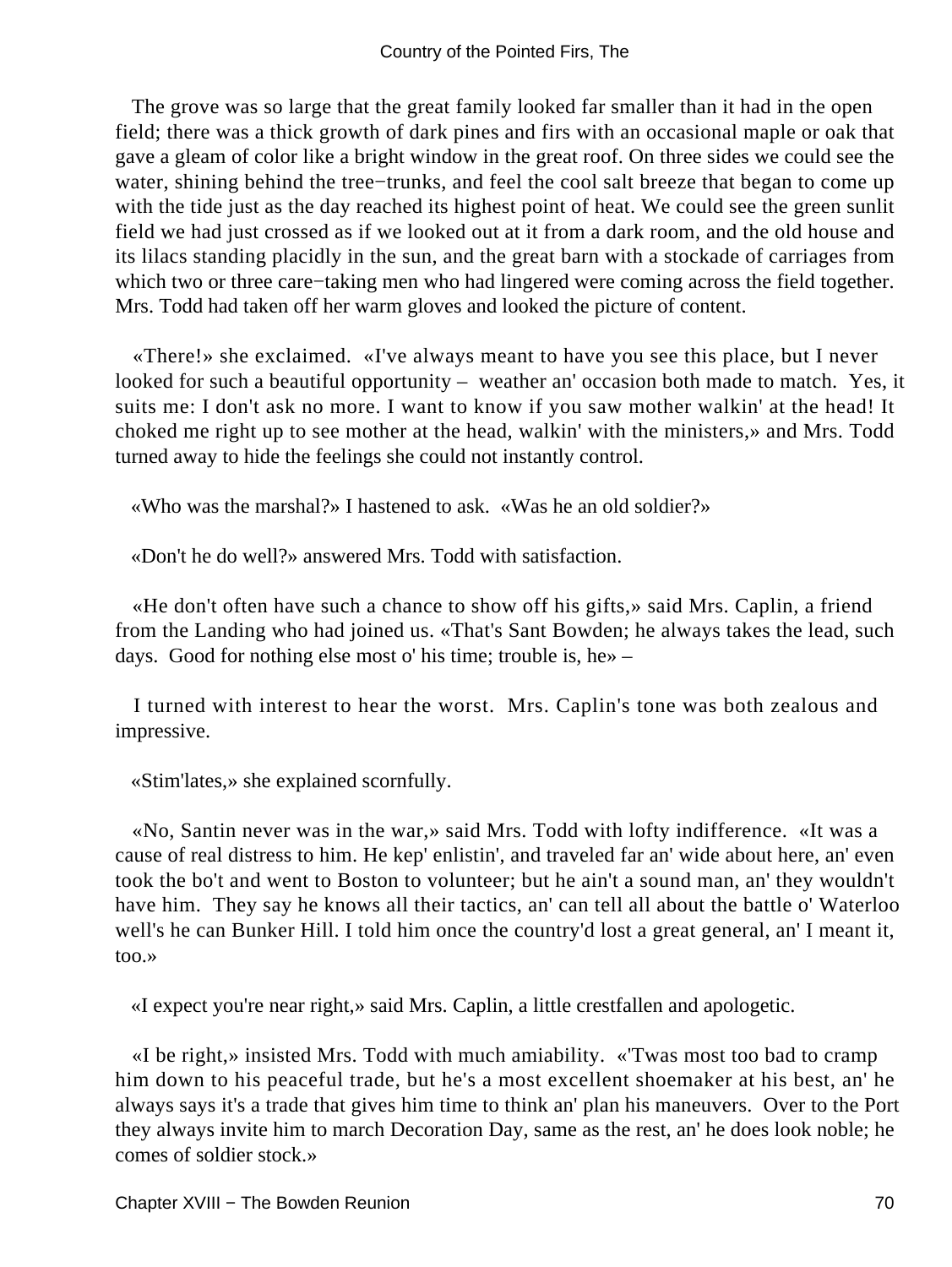I had been noticing with great interest the curiously French type of face which prevailed in this rustic company. I had said to myself before that Mrs. Blackett was plainly of French descent, in both her appearance and her charming gifts, but this is not surprising when one has learned how large a proportion of the early settlers on this northern coast of New England were of Huguenot blood, and that it is the Norman Englishman, not the Saxon, who goes adventuring to a new world.

 «They used to say in old times,» said Mrs. Todd modestly, «that our family came of very high folks in France, and one of 'em was a great general in some o' the old wars. I sometimes think that Santin's ability has come 'way down from then. 'Tain't nothin' he's ever acquired; 'twas born in him. I don't know's he ever saw a fine parade, or met with those that studied up such things. He's figured it all out an' got his papers so he knows how to aim a cannon right for William's fish−house five miles out on Green Island, or up there on Burnt Island where the signal is. He had it all over to me one day, an' I tried hard to appear interested. His life's all in it, but he will have those poor gloomy spells come over him now an' then, an' then he has to drink.»

Mrs. Caplin gave a heavy sigh.

 «There's a great many such strayaway folks, just as there is plants,» continued Mrs. Todd, who was nothing if not botanical. «I know of just one sprig of laurel that grows over back here in a wild spot, an' I never could hear of no other on this coast. I had a large bunch brought me once from Massachusetts way, so I know it. This piece grows in an open spot where you'd think 'twould do well, but it's sort o' poor−lookin'. I've visited it time an' again, just to notice its poor blooms. 'Tis a real Sant Bowden, out of its own place.»

 Mrs. Caplin looked bewildered and blank. «Well, all I know is, last year he worked out some kind of plan so's to parade the county conference in platoons, and got 'em all flustered up tryin' to sense his ideas of a holler square,» she burst forth. «They was holler enough anyway after ridin' 'way down from up country into the salt air, and they'd been treated to a sermon on faith an' works from old Fayther Harlow that never knows when to cease. 'Twa'n't no time for tactics then, – they wa'n't a'thinkin' of the church military. Sant, he couldn't do nothin' with 'em. All he thinks of, when he sees a crowd, is how to march 'em. 'Tis all very well when he don't 'tempt too much. He never did act like other folks.»

 «Ain't I just been maintainin' that he ain't like 'em?» urged Mrs. Todd decidedly. «Strange folks has got to have strange ways, for what I see.»

 «Somebody observed once that you could pick out the likeness of 'most every sort of a foreigner when you looked about you in our parish,» said Sister Caplin, her face brightening with sudden illumination. «I didn't see the bearin' of it then quite so plain. I always did think Mari' Harris resembled a Chinee.»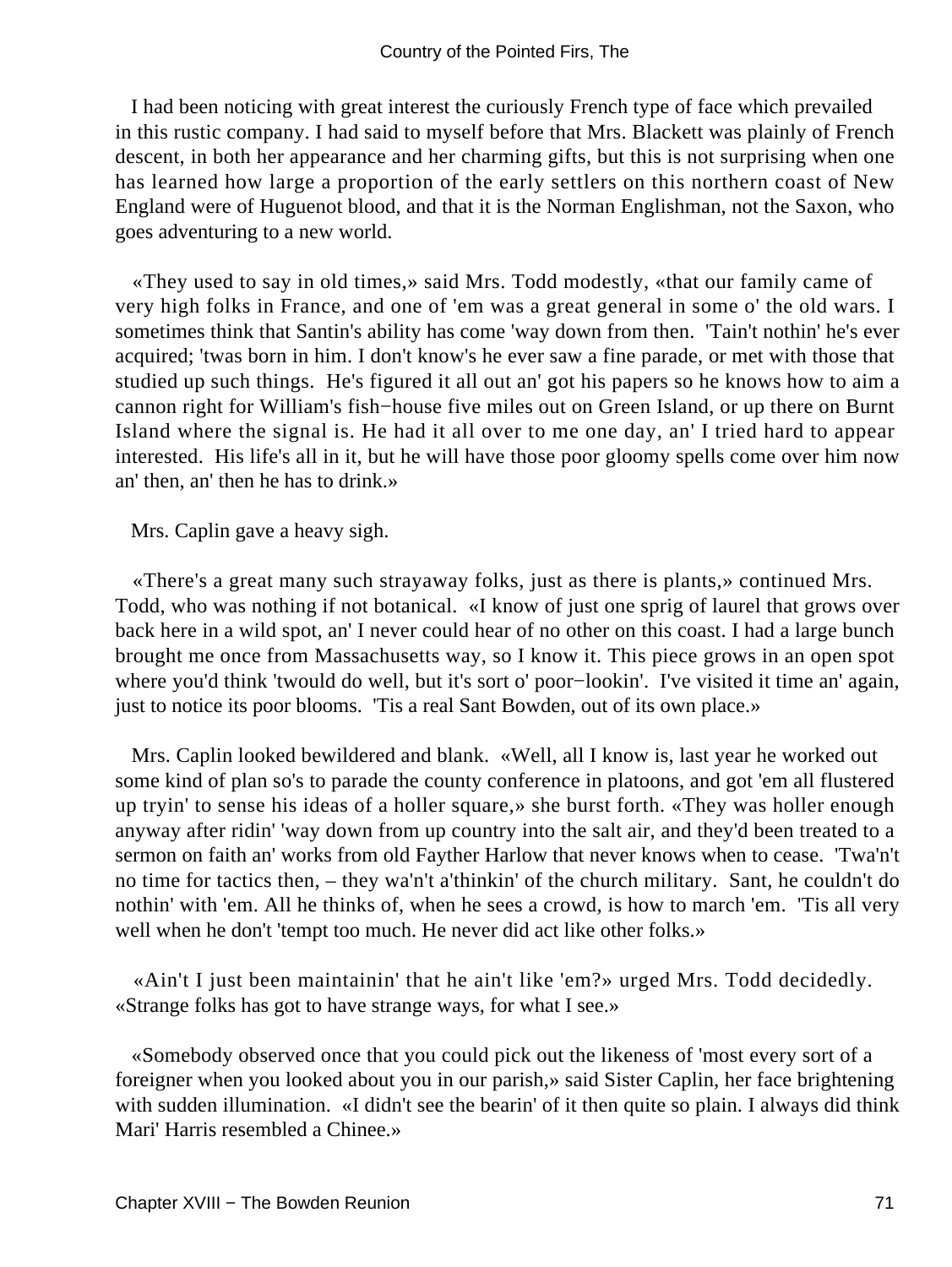«Mari' Harris was pretty as a child, I remember,» said the pleasant voice of Mrs. Blackett, who, after receiving the affectionate greetings of nearly the whole company, came to join us, – to see, as she insisted, that we were out of mischief.

 «Yes, Mari' was one o' them pretty little lambs that make dreadful homely old sheep,» replied Mrs. Todd with energy. «Cap'n Littlepage never'd look so disconsolate if she was any sort of a proper person to direct things. She might divert him; yes, she might divert the old gentleman, an' let him think he had his own way, 'stead o' arguing everything down to the bare bone. 'Twouldn't hurt her to sit down an' hear his great stories once in a while.»

«The stories are very interesting,» I ventured to say.

 «Yes, you always catch yourself a−thinkin' what if they all was true, and he had the right of it,» answered Mrs. Todd. «He's a good sight better company, though dreamy, than such sordid creatur's as Mari' Harris.»

 «Live and let live,» said dear old Mrs. Blackett gently. «I haven't seen the captain for a good while, now that I ain't so constant to meetin',» she added wistfully. «We always have known each other.»

 «Why, if it is a good pleasant day tomorrow, I'll get William to call an' invite the capt'in to dinner. William'll be in early so's to pass up the street without meetin' anybody.»

 «There, they're callin' out it's time to set the tables,» said Mrs. Caplin, with great excitement.

 «Here's Cousin Sarah Jane Blackett! Well, I am pleased, certain!» exclaimed Mrs. Todd, with unaffected delight; and these kindred spirits met and parted with the promise of a good talk later on. After this there was no more time for conversation until we were seated in order at the long tables.

 «I'm one that always dreads seeing some o' the folks that I don't like, at such a time as this,» announced Mrs. Todd privately to me after a season of reflection. We were just waiting for the feast to begin. «You wouldn't think such a great creatur' 's I be could feel all over pins an' needles. I remember, the day I promised to Nathan, how it come over me, just's I was feelin' happy's I could, that I'd got to have an own cousin o' his for my near relation all the rest o' my life, an' it seemed as if die I should. Poor Nathan saw somethin' had crossed me, – he had very nice feelings, – and when he asked what 'twas, I told him. 'I never could like her myself,' said he. 'You sha'n't be bothered, dear,' he says; an' 'twas one o' the things that made me set a good deal by Nathan, he did not make a habit of always opposin', like some men. 'Yes,' says I, 'but think o' Thanksgivin' times an' funerals; she's our relation, an' we've got to own her.' Young folks don't think o' those things. There she goes now, do let's pray her by!» said Mrs. Todd, with an alarming transition from general opinions to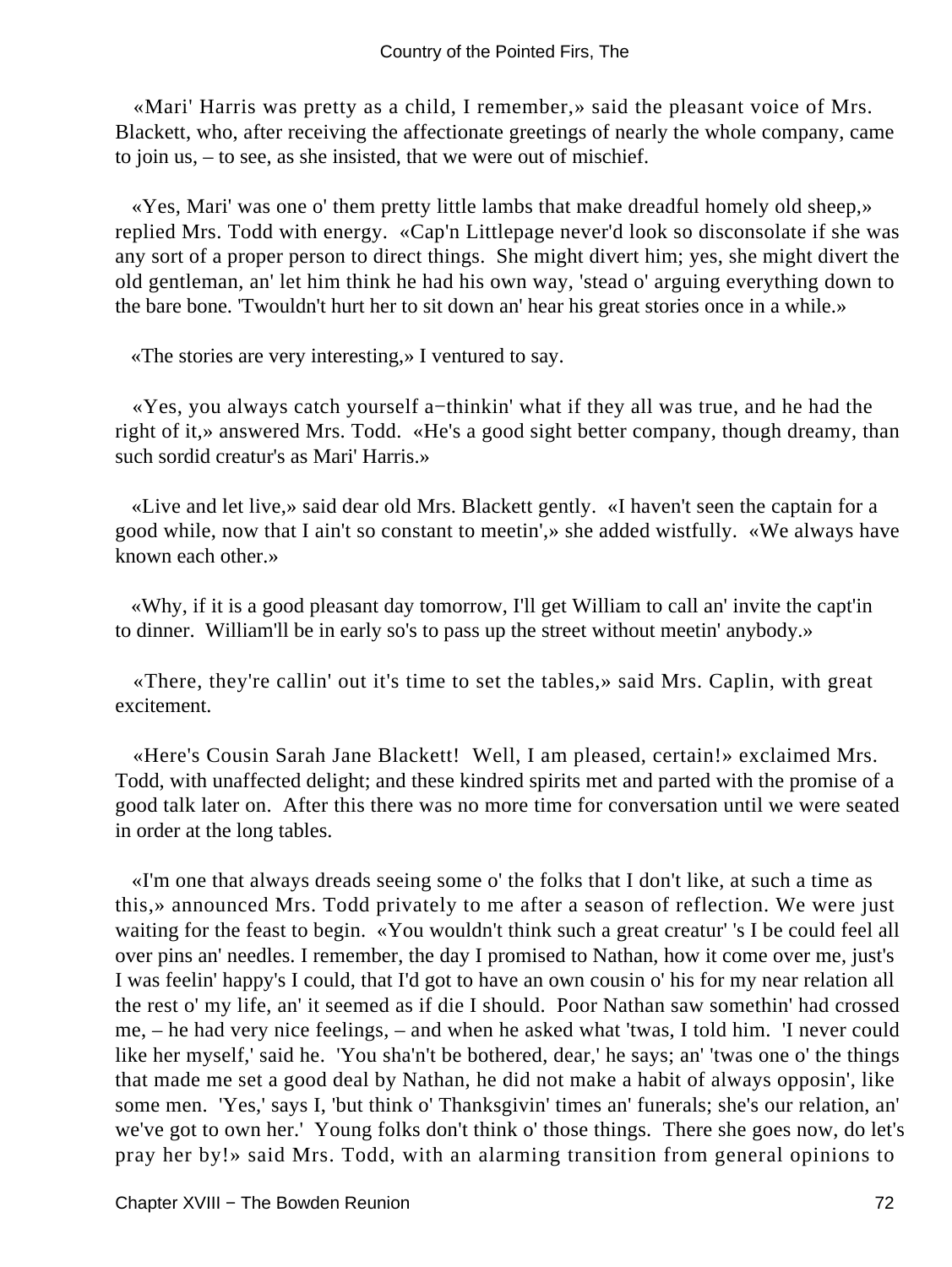particular animosities. «I hate her just the same as I always did; but she's got on a real pretty dress. I do try to remember that she's Nathan's cousin. Oh dear, well; she's gone by after all, an' ain't seen me. I expected she'd come pleasantin' round just to show off an' say afterwards she was acquainted.»

 This was so different from Mrs. Todd's usual largeness of mind that I had a moment's uneasiness; but the cloud passed quickly over her spirit, and was gone with the offender.

 There never was a more generous out−of−door feast along the coast then the Bowden family set forth that day. To call it a picnic would make it seem trivial. The great tables were edged with pretty oak−leaf trimming, which the boys and girls made. We brought flowers from the fence−thickets of the great field; and out of the disorder of flowers and provisions suddenly appeared as orderly a scheme for the feast as the marshal had shaped for the procession. I began to respect the Bowdens for their inheritance of good taste and skill and a certain pleasing gift of formality. Something made them do all these things in a finer way than most country people would have done them. As I looked up and down the tables there was a good cheer, a grave soberness that shone with pleasure, a humble dignity of bearing. There were some who should have sat below the salt for lack of this good breeding; but they were not many. So, I said to myself, their ancestors may have sat in the great hall of some old French house in the Middle Ages, when battles and sieges and processions and feasts were familiar things. The ministers and Mrs. Blackett, with a few of their rank and age, were put in places of honor, and for once that I looked any other way I looked twice at Mrs. Blackett's face, serene and mindful of privilege and responsibility, the mistress by simple fitness of this great day.

 Mrs. Todd looked up at the roof of green trees, and then carefully surveyed the company. «I see 'em better now they're all settin' down,» she said with satisfaction. «There's old Mr. Gilbraith and his sister. I wish they were sittin' with us; they're not among folks they can parley with, an' they look disappointed.»

 As the feast went on, the spirits of my companion steadily rose. The excitement of an unexpectedly great occasion was a subtle stimulant to her disposition, and I could see that sometimes when Mrs. Todd had seemed limited and heavily domestic, she had simply grown sluggish for lack of proper surroundings. She was not so much reminiscent now as expectant, and as alert and gay as a girl. We who were her neighbors were full of gayety, which was but the reflected light from her beaming countenance. It was not the first time that I was full of wonder at the waste of human ability in this world, as a botanist wonders at the wastefulness of nature, the thousand seeds that die, the unused provision of every sort. The reserve force of society grows more and more amazing to one's thought. More than one face among the Bowdens showed that only opportunity and stimulus were lacking, – a narrow set of circumstances had caged a fine able character and held it captive. One sees exactly the same types in a country gathering as in the most brilliant city company. You are safe to be understood if the spirit of your speech is the same for one neighbor as for the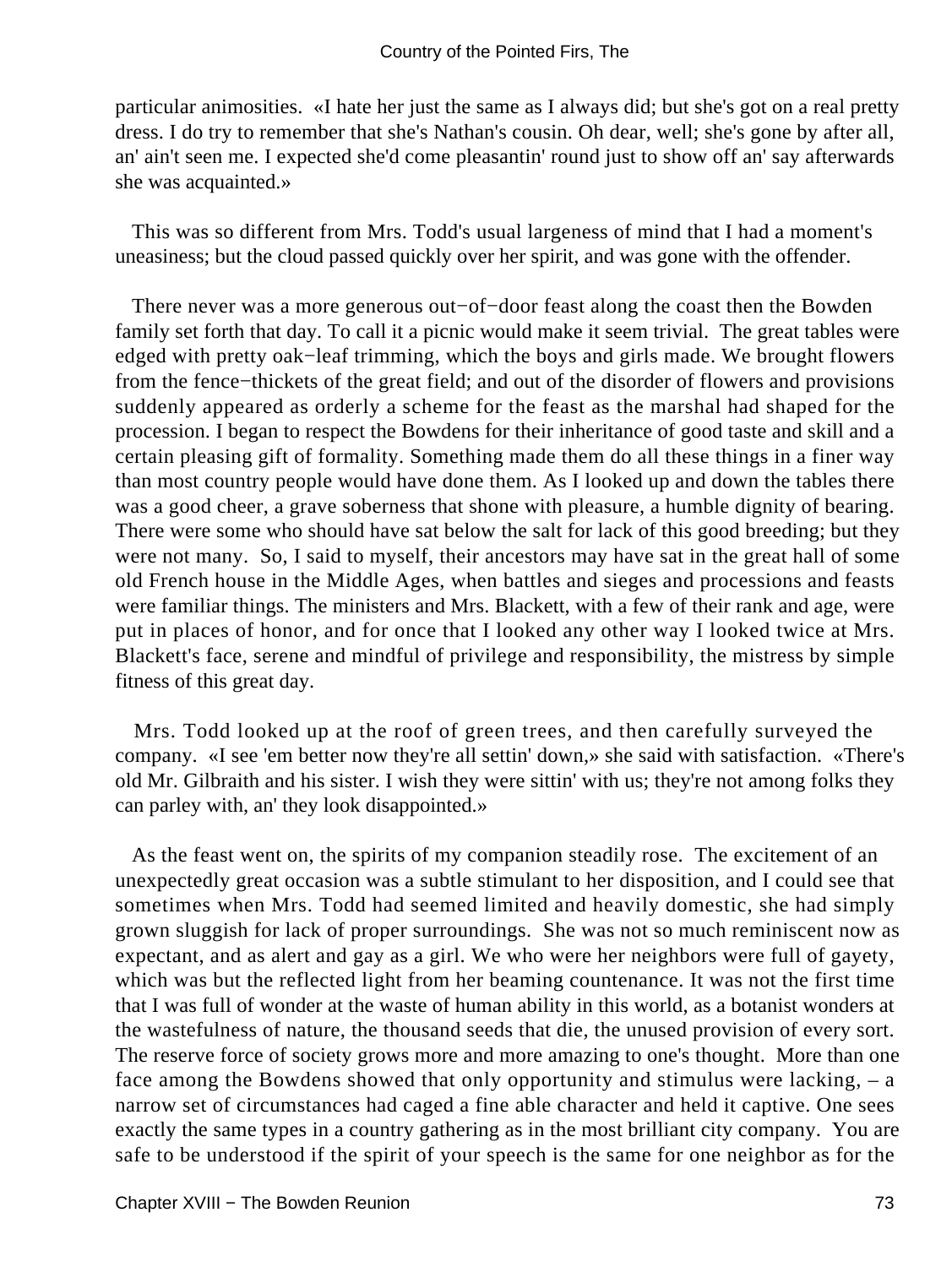other.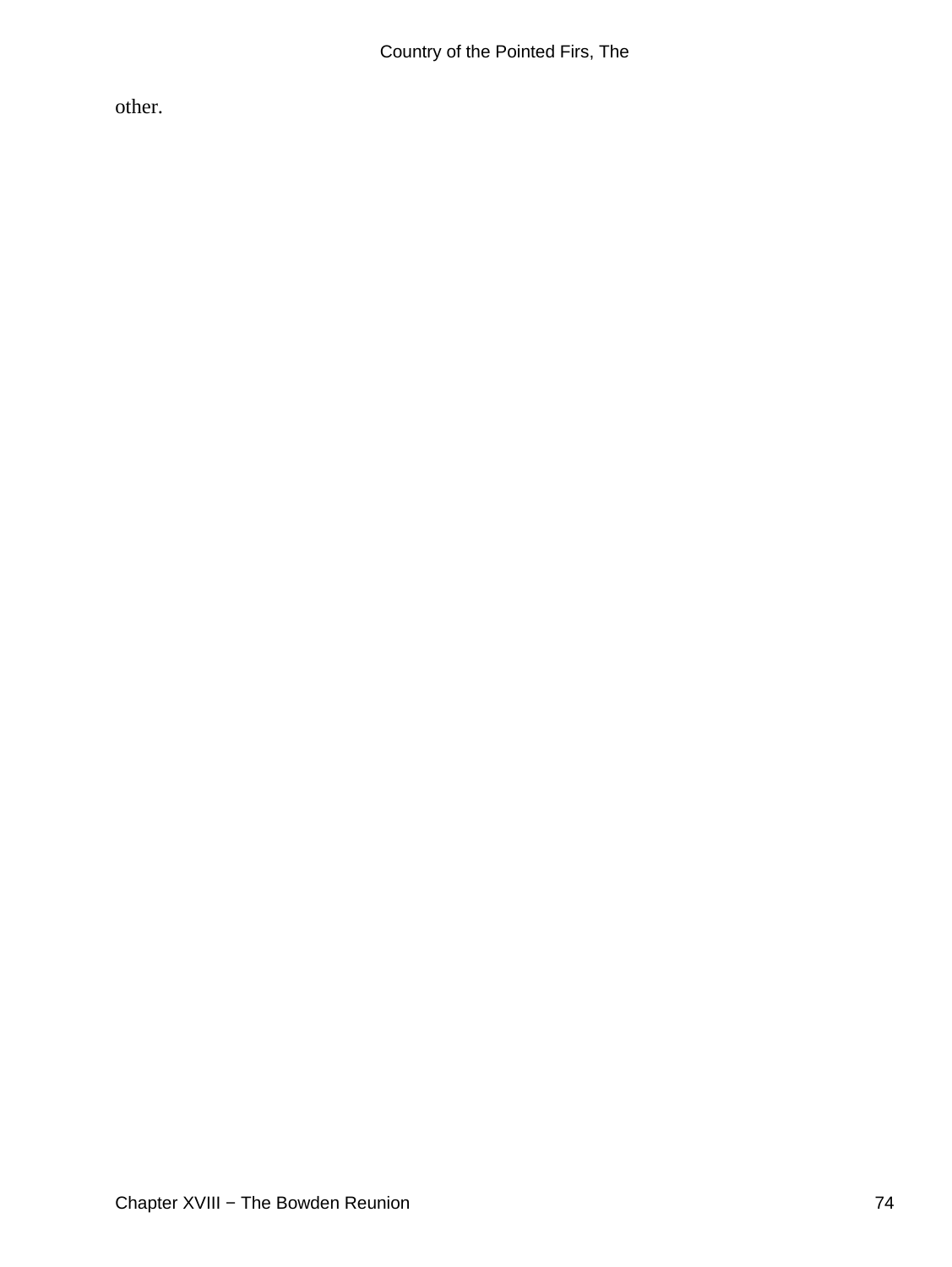#### **[Chapter XIX − The Feast's End](#page-91-0)**

<span id="page-75-0"></span>**THE FEAST** was a noble feast, as has already been said. There was an elegant ingenuity displayed in the form of pies which delighted my heart. Once acknowledge that an American pie is far to be preferred to its humble ancestor, the English tart, and it is joyful to be reassured at a Bowden reunion that invention has not yet failed. Beside a delightful variety of material, the decorations went beyond all my former experience; dates and names were wrought in lines of pastry and frosting on the tops. There was even more elaborate reading matter on an excellent early− apple pie which we began to share and eat, precept upon precept. Mrs. Todd helped me generously to the whole word **BOWDEN,** and consumed **REUNION** herself, save an undecipherable fragment; but the most renowned essay in cookery on the tables was a model of the old Bowden house made of durable gingerbread, with all the windows and doors in the right places, and sprigs of genuine lilac set at the front. It must have been baked in sections, in one of the last of the great brick ovens, and fastened together on the morning of the day. There was a general sigh when this fell into ruin at the feast's end, and it was shared by a great part of the assembly, not without seriousness, and as if it were a pledge and token of loyalty. I met the maker of the gingerbread house, which had called up lively remembrances of a childish story. She had the gleaming eye of an enthusiast and a look of high ideals.

 «I could just as well have made it all of frosted cake,» she said, «but 'twouldn't have been the right shade; the old house, as you observe, was never painted, and I concluded that plain gingerbread would represent it best. It wasn't all I expected it would be,» she said sadly, as many an artist had said before her of his work.

 There were speeches by the ministers; and there proved to be a historian among the Bowdens, who gave some fine anecdotes of the family history; and then appeared a poetess, whom Mrs. Todd regarded with wistful compassion and indulgence, and when the long faded garland of verses came to an appealing end, she turned to me with words of praise.

 «Sounded pretty,» said the generous listener. «Yes, I thought she did very well. We went to school together, an' Mary Anna had a very hard time; trouble was, her mother thought she'd given birth to a genius, an' Mary Anna's come to believe it herself. There, I don't know what we should have done without her; there ain't nobody else that can write poetry between here and 'way up towards Rockland; it adds a great deal at such a time. When she speaks o' those that are gone, she feels it all, and so does everybody else, but she harps too much. I'd laid half of that away for next time, if I was Mary Anna. There comes mother to speak to her, an' old Mr. Gilbreath's sister; now she'll be heartened right up. Mother'll say just the right thing.»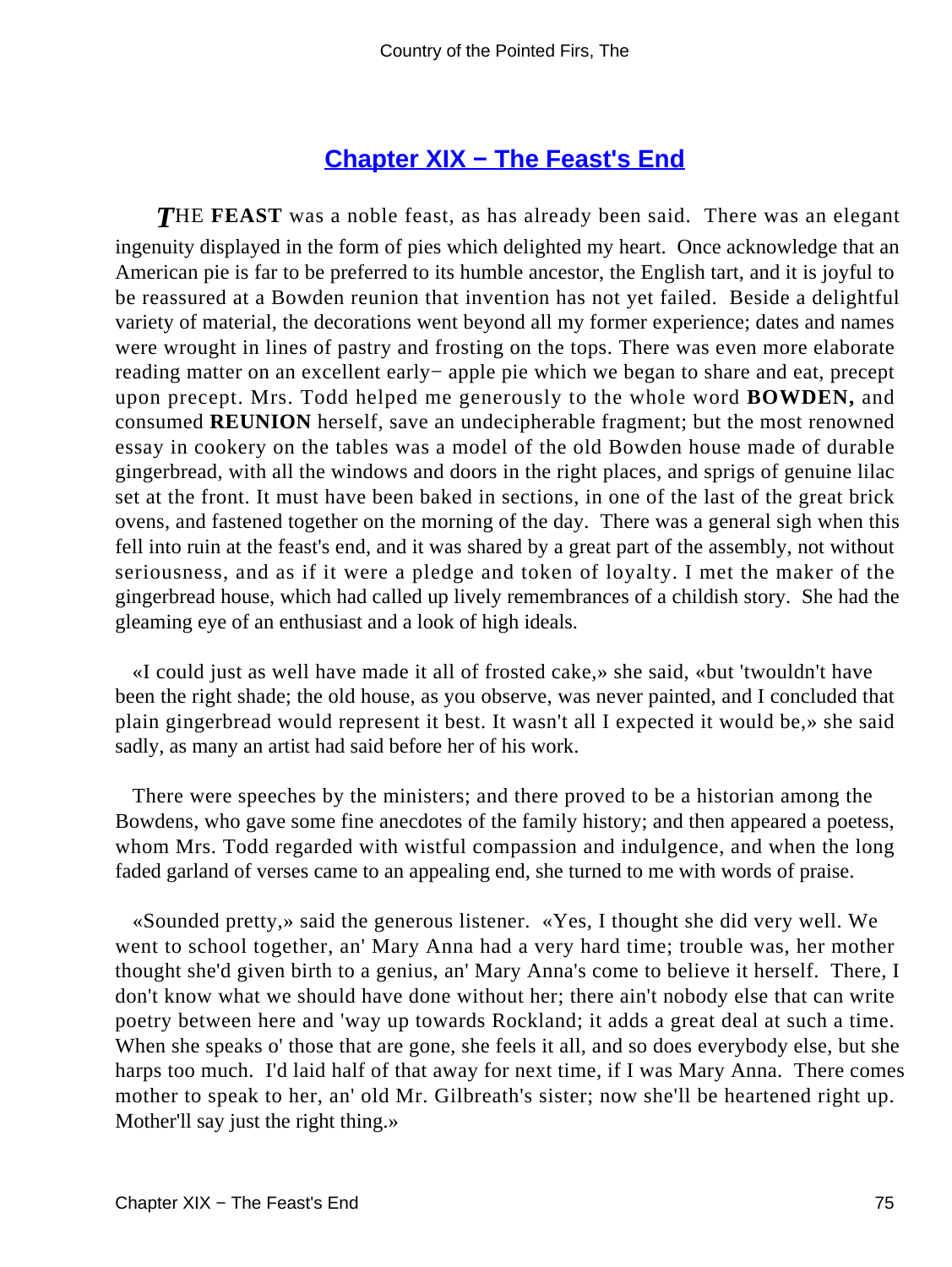The leave–takings were as affecting as the meetings of these old friends had been. There were enough young persons at the reunion, but it is the old who really value such opportunities; as for the young, it is the habit of every day to meet their comrades, – the time of separation has not come. To see the joy with which these elder kinsfolk and acquaintances had looked in one another's faces, and the lingering touch of their friendly hands; to see these affectionate meetings and then the reluctant partings, gave one a new idea of the isolation in which it was possible to live in that after all thinly settled region. They did not expect to see one another again very soon; the steady, hard work on the farms, the difficulty of getting from place to place, especially in winter when boats were laid up, gave double value to any occasion which could bring a large number of families together. Even funerals in this country of the pointed firs were not without their social advantages and satisfactions. I heard the words «next summer» repeated many times, though summer was still ours and all the leaves were green.

 The boats began to put out from shore, and the wagons to drive away. Mrs. Blackett took me into the old house when we came back from the grove: it was her father's birthplace and early home, and she had spent much of her own childhood there with her grandmother. She spoke of those days as if they had but lately passed; in fact, I could imagine that the house looked almost exactly the same to her. I could see the brown rafters of the unfinished roof as I looked up the steep staircase, though the best room was as handsome with its good wainscoting and touch of ornament on the cornice as any old room of its day in a town.

 Some of the guests who came from a distance were still sitting in the best room when we went in to take leave of the master and mistress of the house. We all said eagerly what a pleasant day it had been, and how swiftly the time had passed. Perhaps it is the great national anniversaries which our country has lately kept, and the soldiers' meetings that take place everywhere, which have made reunions of every sort the fashion. This one, at least, had been very interesting. I fancied that old feuds had been overlooked, and the old saying that blood is thicker than water had again proved itself true, though from the variety of names one argued a certain adulteration of the Bowden traits and belongings. Clannishness is an instinct of the heart, – it is more than a birthright, or a custom; and lesser rights were forgotten in the claim to a common inheritance.

 We were among the very last to return to our proper lives and lodgings. I came near to feeling like a true Bowden, and parted from certain new friends as if they were old friends; we were rich with the treasure of a new remembrance.

 At last we were in the high wagon again; the old white horse had been well fed in the Bowden barn, and we drove away and soon began to climb the long hill toward the wooded ridge. The road was new to me, as roads always are, going back. Most of our companions had been full of anxious thoughts of home, – of the cows, or of young children likely to fall into disaster, – but we had no reasons for haste, and drove slowly along, talking and resting by the way. Mrs. Todd said once that she really hoped her front door had been shut on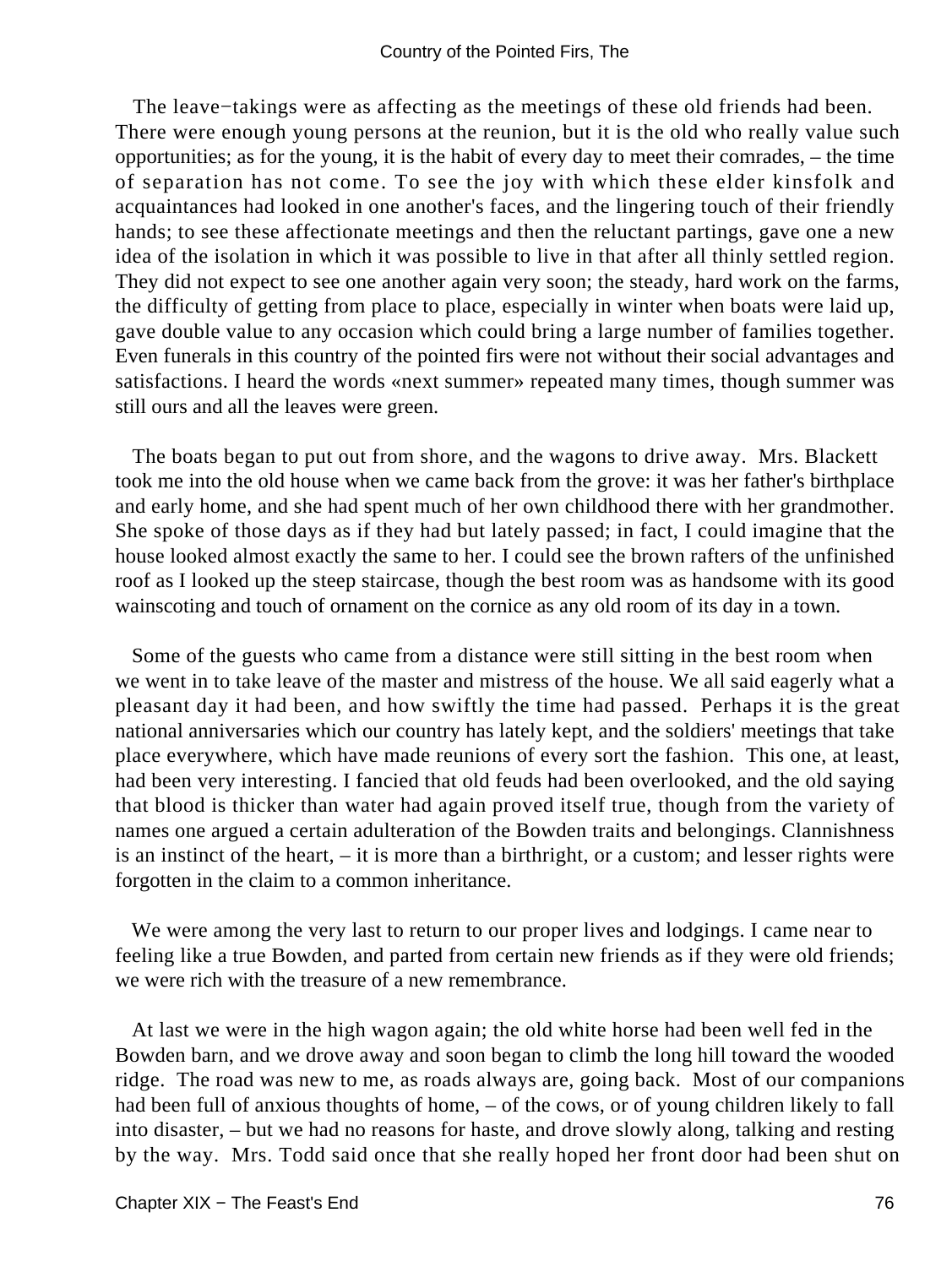account of the dust blowing in, but added that nothing made any weight on her mind except not to forget to turn a few late mullein leaves that were drying on a newspaper in the little loft. Mrs. Blackett and I gave our word of honor that we would remind her of this heavy responsibility. The way seemed short, we had so much to talk about. We climbed hills where we could see the great bay and the islands, and then went down into shady valleys where the air began to feel like evening, cool and camp with a fragrance of wet ferns. Mrs. Todd alighted once or twice, refusing all assistance in securing some boughs of a rare shrub which she valued for its bark, though she proved incommunicative as to her reasons. We passed the house where we had been so kindly entertained with doughnuts earlier in the day, and found it closed and deserted, which was a disappointment.

 «They must have stopped to tea somewheres and thought they'd finish up the day,» said Mrs. Todd. «Those that enjoyed it best'll want to get right home so's to think it over.»

 «I didn't see the woman there after all, did you?» asked Mrs. Blackett as the horse stopped to drink at the trough.

 «Oh yes, I spoke with her,» answered Mrs. Todd, with but scant interest or approval. «She ain't a member o' our family.»

 «I thought you said she resembled Cousin Pa'lina Bowden about the forehead,» suggested Mrs. Blackett.

 «Well, she don't,» answered Mrs. Todd impatiently. «I ain't one that's ord'narily mistaken about family likenesses, and she didn't seem to meet with friends, so I went square up to her. 'I expect you're a Bowden by your looks,' says I. 'Yes, I can take it you're one o' the Bowdens.' 'Lor', no,' says she. 'Dennett was my maiden name, but I married a Bowden for my first husband. I thought I'd come an' just see what was a−goin' on!»

 Mrs. Blackett laughed heartily. «I'm goin' to remember to tell William o' that,» she said. «There, Almiry, the only thing that's troubled me all this day is to think how William would have enjoyed it. I do so wish William had been there.»

«I sort of wish he had, myself,» said Mrs. Todd frankly.

 «There wa'n't many old folks there, somehow,» said Mrs. Blackett, with a touch of sadness in her voice. «There ain't so many to come as there used to be, I'm aware, but I expected to see more.»

 «I thought they turned out pretty well, when you come to think of it; why, everybody was sayin' so an' feelin' gratified,» answered Mrs. Todd hastily with pleasing unconsciousness; then I saw the quick color flash into her cheek, and presently she made some excuse to turn and steal an anxious look at her mother. Mrs. Blackett was smiling and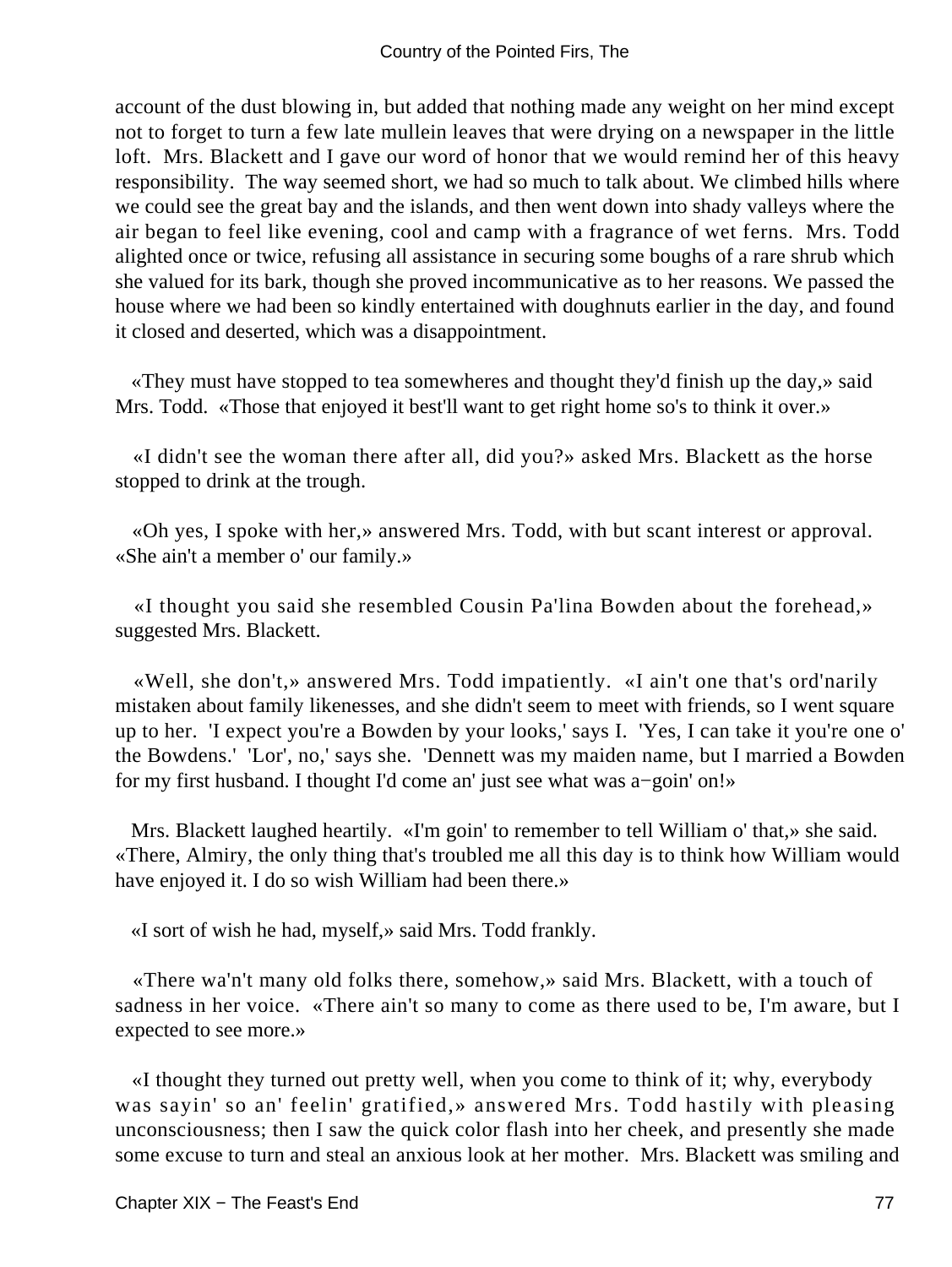thinking about her happy day, though she began to look a little tired. Neither of my companions was troubled by her burden of years. I hoped in my heart that I might be like them as I lived on into age, and then smiled to think that I too was no longer very young. So we always keep the same hearts, though our outer framework fails and shows the touch of time.

 «'Twas pretty when they sang the hymn, wasn't it?» asked Mrs. Blackett at suppertime, with real enthusiasm. «There was such a plenty o' men's voices; where I sat it did sound beautiful. I had to stop and listen when they came to the last verse.»

 I saw that Mrs. Todd's broad shoulders began to shake. «There was good singers there; yes, there was excellent singers,» she agreed heartily, putting down her teacup, «but I chanced to drift alongside Mis' Peter Bowden o' Great Bay, an' I couldn't help thinkin' if she was as far out o' town as she was out o' tune, she wouldn't get back in a day.»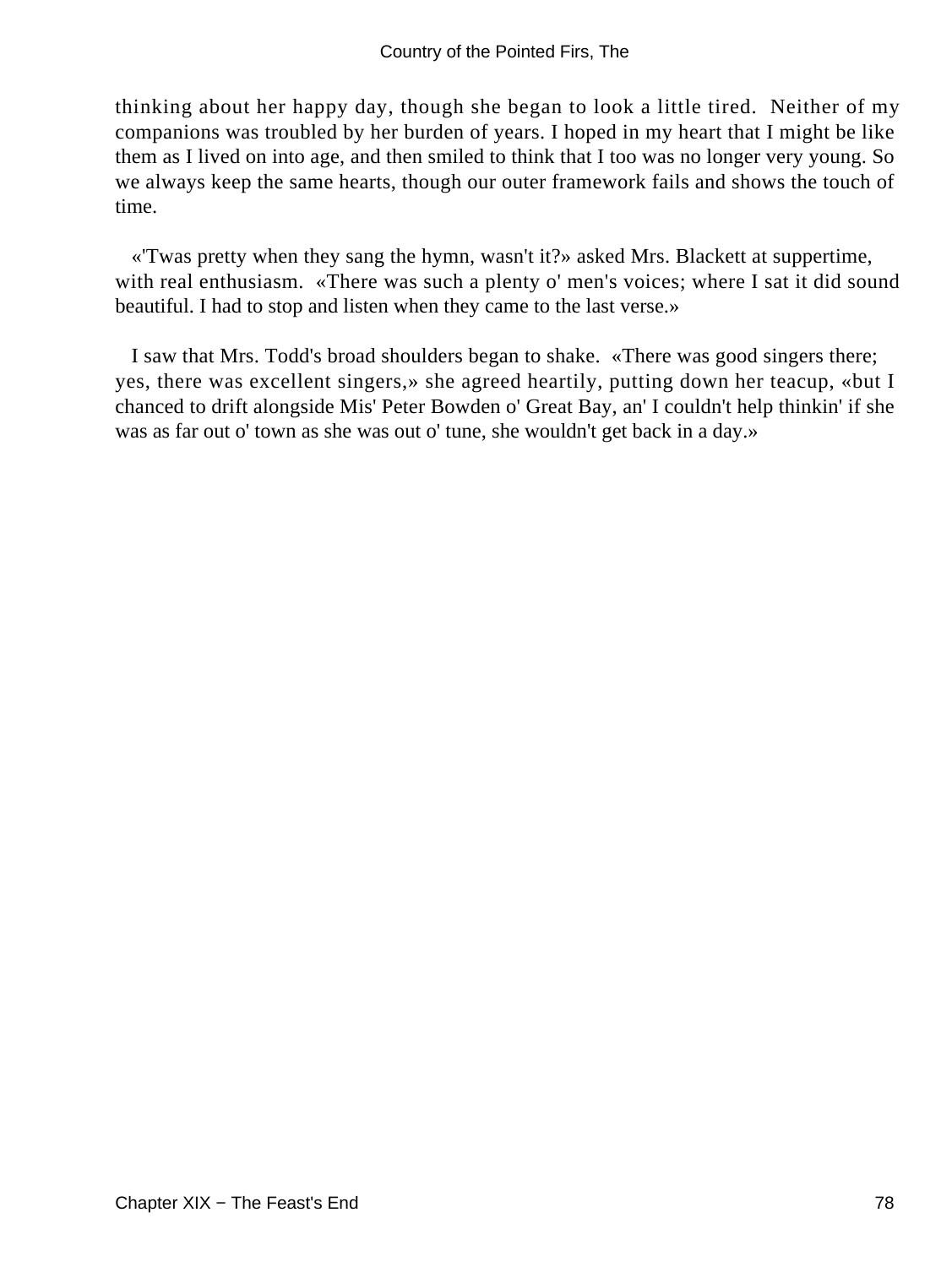#### **[Chapter XX − Along Shore](#page-91-0)**

<span id="page-79-0"></span>*O*NE DAY as I went along the shore beyond the old wharves and the newer, high−stepped fabric of the steamer landing, I saw that all the boats were beached, and the slack water period of the early afternoon prevailed. Nothing was going on, not even the most leisurely of occupations, like baiting trawls or mending nets, or repairing lobster pots; the very boats seemed to be taking an afternoon nap in the sun. I could hardly discover a distant sail as I looked seaward, except a weather−beaten lobster smack, which seemed to have been taken for a plaything by the light airs that blew about the bay. It drifted and turned about so aimlessly in the wide reach off Burnt Island, that I suspected there was nobody at the wheel, or that she might have parted her rusty anchor chain while all the crew were asleep.

 I watched her for a minute or two; she was the old Miranda, owned by some of the Caplins, and I knew her by an odd shaped patch of newish duck that was set into the peak of her dingy mainsail. Her vagaries offered such an exciting subject for conversation that my heart rejoiced at the sound of a hoarse voice behind me. At that moment, before I had time to answer, I saw something large and shapeless flung from the Miranda's deck that splashed the water high against her black side, and my companion gave a satisfied chuckle. The old lobster smack's sail caught the breeze again at this moment, and she moved off down the bay. Turning, I found old Elijah Tilley, who had come softly out of his dark fish−house, as if it were a burrow.

 «Boy got kind o' drowsy steerin' of her; Monroe he hove him right overboard; 'wake now fast enough,» explained Mr. Tilley, and we laughed together.

 I was delighted, for my part, that the vicissitudes and dangers of the Miranda, in a rocky channel, should have given me this opportunity to make acquaintance with an old fisherman to whom I had never spoken. At first he had seemed to be one of those evasive and uncomfortable persons who are so suspicious of you that they make you almost suspicious of yourself. Mr. Elijah Tilley appeared to regard a stranger with scornful indifference. You might see him standing on the pebble beach or in a fish−house doorway, but when you came nearer he was gone. He was one of the small company of elderly, gaunt−shaped great fisherman whom I used to like to see leading up a deep−laden boat by the head, as if it were a horse, from the water's edge to the steep slope of the pebble beach. There were four of these large old men at the Landing, who were the survivors of an earlier and more vigorous generation. There was an alliance and understanding between them, so close that it was apparently speechless. They gave much time to watching one another's boats go out or come in; they lent a ready hand at tending one another's lobster traps in rough weather; they helped to clean the fish or to sliver porgies for the trawls, as if they were in close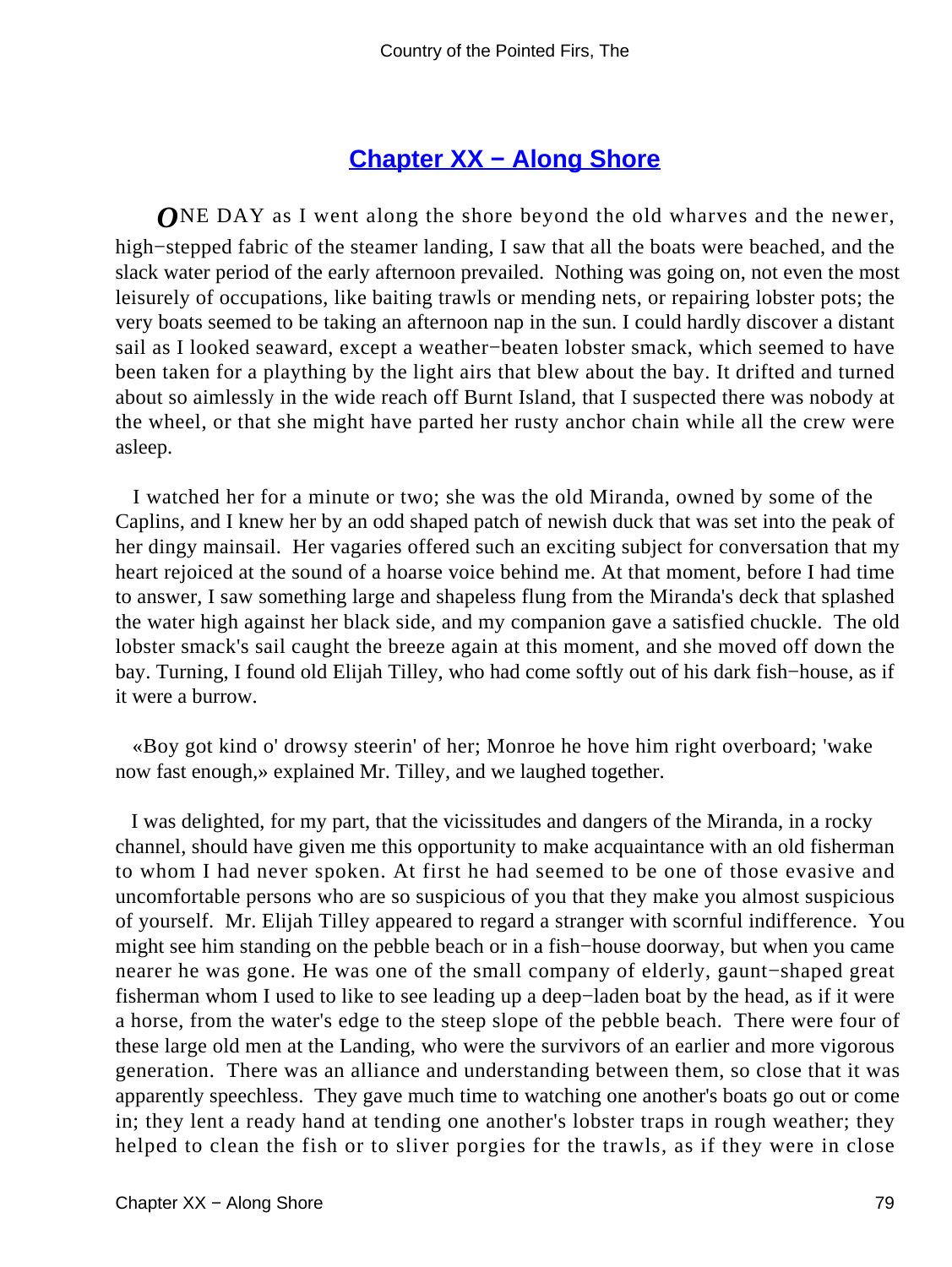partnership; and when a boat came in from deep− sea fishing they were never too far out of the way, and hastened to help carry it ashore, two by two, splashing alongside, or holding its steady head, as if it were a willful sea colt. As a matter of fact no boat could help being steady and way−wise under their instant direction and companionship. Abel's boat and Jonathan Bowden's boat were as distinct and experienced personalities as the men themselves, and as inexpressive. Arguments and opinions were unknown to the conversation of these ancient friends; you would as soon have expected to hear small talk in a company of elephants as to hear old Mr. Bowden or Elijah Tilley and their two mates waste breath upon any form of trivial gossip. They made brief statements to one another from time to time. As you came to know them you wondered more and more that they should talk at all. Speech seemed to be a light and elegant accomplishment, and their unexpected acquaintance with its arts made them of new value to the listener. You felt almost as if a landmark pine should suddenly address you in regard to the weather, or a lofty−minded old camel make a remark as you stood respectfully near him under the circus tent.

 I often wondered a great deal about the inner life and thought of these self−contained old fishermen; their minds seemed to be fixed upon nature and the elements rather than upon any contrivances of man, like politics or theology. My friend, Captain Bowden, who was the nephew of the eldest of this group, regarded them with deference; but he did not belong to their secret companionship, though he was neither young nor talkative.

 «They've gone together ever since they were boys, they know most everything about the sea amon'st them,» he told me once. «They was always just as you see 'em now since the memory of man.»

 These ancient seafarers had houses and lands not outwardly different from other Dunnet Landing dwellings, and two of them were fathers of families, but their true dwelling places were the sea, and the stony beach that edged its familiar shore, and the fish− houses, where much salt brine from the mackerel kits had soaked the very timbers into a state of brown permanence and petrifaction. It had also affected the old fishermen's hard complexions, until one fancied that when Death claimed them it could only be with the aid, not of any slender modern dart, but the good serviceable harpoon of a seventeenth century woodcut.

 Elijah Tilley was such an evasive, discouraged−looking person, heavy−headed, and stooping so that one could never look him in the face, that even after his friendly exclamation about Monroe Pennell, the lobster smack's skipper, and the sleepy boy, I did not venture at once to speak again. Mr. Tilley was carrying a small haddock in one hand, and presently shifted it to the other hand lest it might touch my skirt. I knew that my company was accepted, and we walked together a little way.

«You mean to have a good supper,» I ventured to say, by way of friendliness.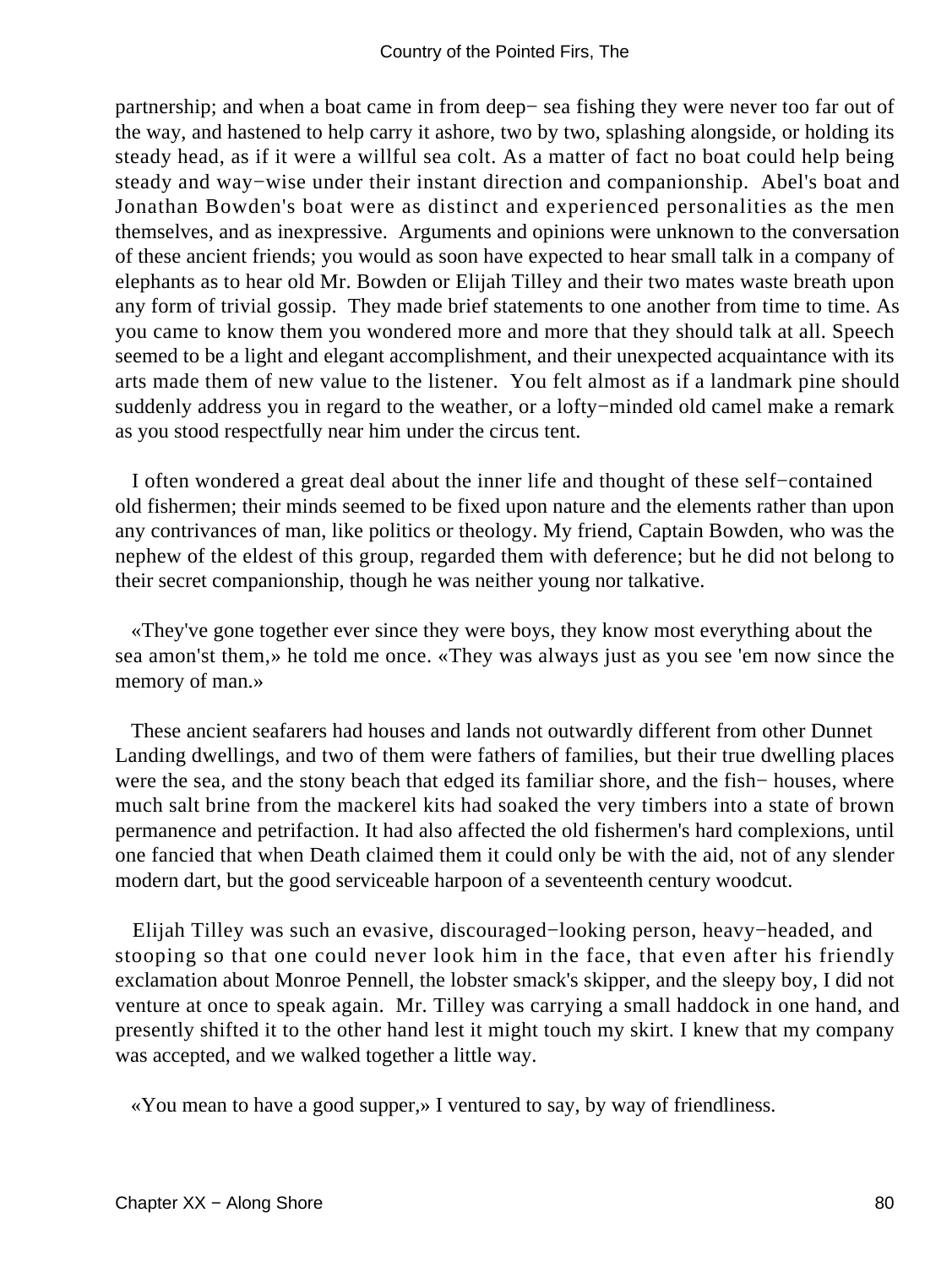«Goin' to have this 'ere haddock an' some o' my good baked potatoes; must eat to live,» responded my companion with great pleasantness and open approval. I found that I had suddenly left the forbidding coast and come into the smooth little harbor of friendship.

 «You ain't never been up to my place,» said the old man. «Folks don't come now as they used to; no, 'tain't no use to ask folks now. My poor dear she was a great hand to draw young company.»

 I remembered that Mrs. Todd had once said that this old fisherman had been sore stricken and unconsoled at the death of his wife.

 «I should like very much to come,» said I. «Perhaps you are going to be at home later on?»

 Mr. Tilley agreed, by a sober nod, and went his way bent− shouldered and with a rolling gait. There was a new patch high on the shoulder of his old waistcoat, which corresponded to the renewing of the Miranda's mainsail down the bay, and I wondered if his own fingers, clumsy with much deep−sea fishing, had set it in.

 «Was there a good catch to−day?» I asked, stopping a moment. «I didn't happen to be on the shore when the boats came in.»

 «No; all come in pretty light,» answered Mr. Tilley. «Addicks an' Bowden they done the best; Abel an' me we had but a slim fare. We went out 'arly, but not so 'arly as sometimes; looked like a poor mornin'. I got nine haddick, all small, and seven fish; the rest on 'em got more fish than haddick. Well, I don't expect they feel like bitin' every day; we l'arn to humor 'em a little, an' let 'em have their way 'bout it. These plaguey dog−fish kind of worry 'em.» Mr. Tilley pronounced the last sentence with much sympathy, as if he looked upon himself as a true friend of all the haddock and codfish that lived on the fishing grounds, and so we parted.

 Later in the afternoon I went along the beach again until I came to the foot of Mr. Tilley's land, and found his rough track across the cobblestones and rocks to the field edge, where there was a heavy piece of old wreck timber, like a ship's bone, full of tree−nails. From this a little footpath, narrow with one man's treading, led up across the small green field that made Mr. Tilley's whole estate, except a straggling pasture that tilted on edge up the steep hillside beyond the house and road. I could hear the tinkle−tankle of a cow−bell somewhere among the spruces by which the pasture was being walked over and forested from every side; it was likely to be called the wood before long, but the field was unmolested. I could not see a bush or a brier anywhere within its walls, and hardly a stray pebble showed itself. This was most surprising in that country of firm ledges, and scattered stones which all the walls that industry could devise had hardly begun to clear away off the land. In the narrow field I noticed some stout stakes, apparently planted at random in the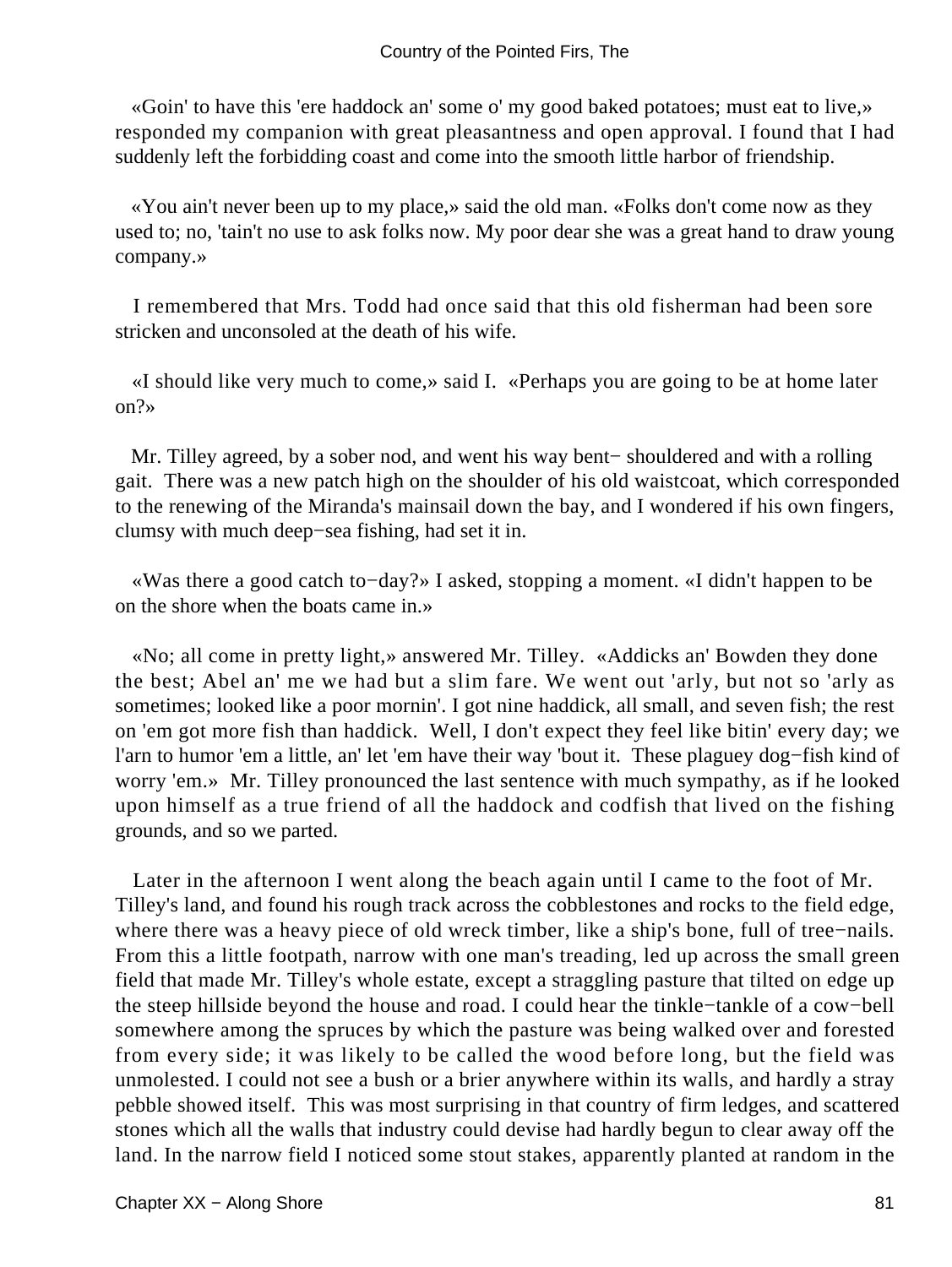grass and among the hills of potatoes, but carefully painted yellow and white to match the house, a neat sharp−edged little dwelling, which looked strangely modern for its owner. I should have much sooner believed that the smart young wholesale egg merchant of the Landing was its occupant than Mr. Tilley, since a man's house is really but his larger body, and expresses in a way his nature and character.

 I went up the field, following the smooth little path to the side door. As for using the front door, that was a matter of great ceremony; the long grass grew close against the high stone step, and a snowberry bush leaned over it, top−heavy with the weight of a morning−glory vine that had managed to take what the fishermen might call a half hitch about the door−knob. Elijah Tilley came to the side door to receive me; he was knitting a blue yarn stocking without looking on, and was warmly dressed for the season in a thick blue flannel shirt with white crockery buttons, a faded waistcoat and trousers heavily patched at the knees. These were not his fishing clothes. There was something delightful in the grasp of his hand, warm and clean, as if it never touched anything but the comfortable woolen yarn, instead of cold sea water and slippery fish.

 «What are the painted stakes for, down in the field?» I hastened to ask, and he came out a step or two along the path to see; and looked at the stakes as if his attention were called to them for the first time.

 «Folks laughed at me when I first bought this place an' come here to live,» he explained. «They said 'twa'n't no kind of a field privilege at all; no place to raise anything, all full o' stones. I was aware 'twas good land, an' I worked some on it – odd times when I didn't have nothin' else on hand – till I cleared them loose stones all out. You never see a prettier piece than 'tis now; now did ye? Well, as for them painted marks, them's my buoys. I struck on to some heavy rocks that didn't show none, but a plow'd be liable to ground on 'em, an' so I ketched holt an' buoyed 'em same's you see. They don't trouble me no more'n if they wa'n't there.»

«You haven't been to sea for nothing,» I said laughing.

 «One trade helps another,» said Elijah with an amiable smile. «Come right in an' set down. Come in an' rest ye,» he exclaimed, and led the way into his comfortable kitchen. The sunshine poured in at the two further windows, and a cat was curled up sound asleep on the table that stood between them. There was a new−looking light oilcloth of a tiled pattern on the floor, and a crockery teapot, large for a household of only one person, stood on the bright stove. I ventured to say that somebody must be a very good housekeeper.

 «That's me,» acknowledged the old fisherman with frankness. «There ain't nobody here but me. I try to keep things looking right, same's poor dear left 'em. You set down here in this chair, then you can look off an' see the water. None on 'em thought I was goin' to get along alone, no way, but I wa'n't goin' to have my house turned upsi' down an' all changed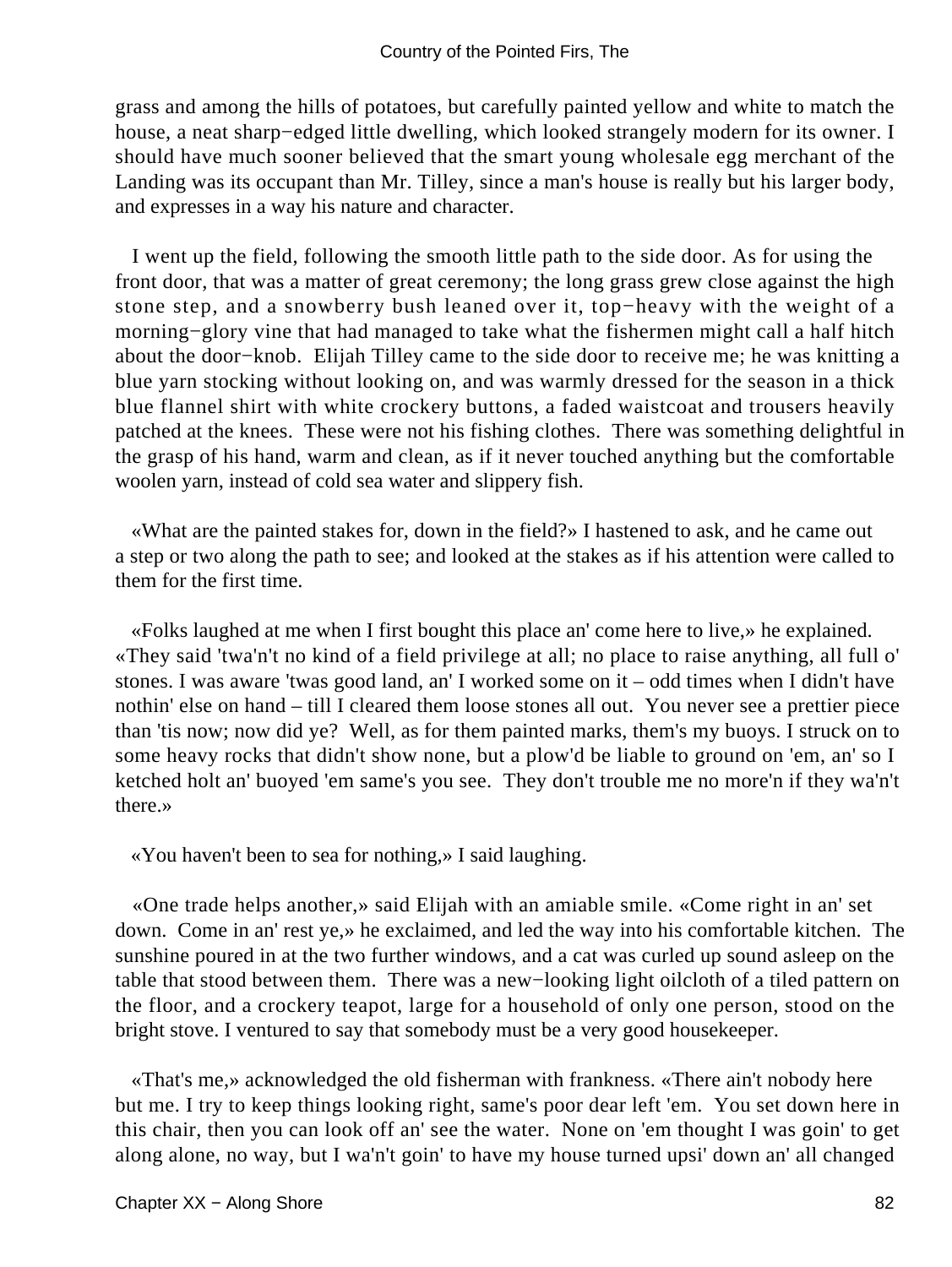about; no, not to please nobody. I was the only one knew just how she liked to have things set, poor dear, an' I said I was goin' to make shift, and I have made shift. I'd rather tough it out alone.» And he sighed heavily, as if to sigh were his familiar consolation.

 We were both silent for a minute; the old man looked out the window, as if he had forgotten I was there.

«You must miss her very much?» I said at last.

 «I do miss her,» he answered, and sighed again. «Folks all kep' repeatin' that time would ease me, but I can't find it does. No, I miss her just the same every day.»

«How long is it since she died?» I asked.

 «Eight year now, come the first of October. It don't seem near so long. I've got a sister that comes and stops 'long o' me a little spell, spring an' fall, an' odd times if I send after her. I ain't near so good a hand to sew as I be to knit, and she's very quick to set everything to rights. She's a married woman with a family; her son's folks lives at home, an' I can't make no great claim on her time. But it makes me a kind o' good excuse, when I do send, to help her a little; she ain't none too well off. Poor dear always liked her, and we used to contrive our ways together. 'Tis full as easy to be alone. I set here an' think it all over, an' think considerable when the weather's bad to go outside. I get so some days it feels as if poor dear might step right back into this kitchen. I keep a−watchin' them doors as if she might step in to ary one. Yes, ma'am, I keep a−lookin' off an' droppin' o' my stitches; that's just how it seems. I can't git over losin' of her no way nor no how. Yes, ma'am, that's just how it seems to me.»

I did not say anything, and he did not look up.

 «I git feelin' so sometimes I have to lay everything by an' go out door. She was a sweet pretty creatur' long's she lived,» the old man added mournfully. «There's that little rockin' chair o' her'n, I set an' notice it an' think how strange 'tis a creatur' like her should be gone an' that chair be here right in its old place.»

«I wish I had known her; Mrs. Todd told me about your wife one day,» I said.

 «You'd have liked to come and see her; all the folks did,» said poor Elijah. «She'd been so pleased to hear everything and see somebody new that took such an int'rest. She had a kind o' gift to make it pleasant for folks. I guess likely Almiry Todd told you she was a pretty woman, especially in her young days; late years, too, she kep' her looks and come to be so pleasant lookin'. There, 'tain't so much matter, I shall be done afore a great while. No; I sha'n't trouble the fish a great sight more.»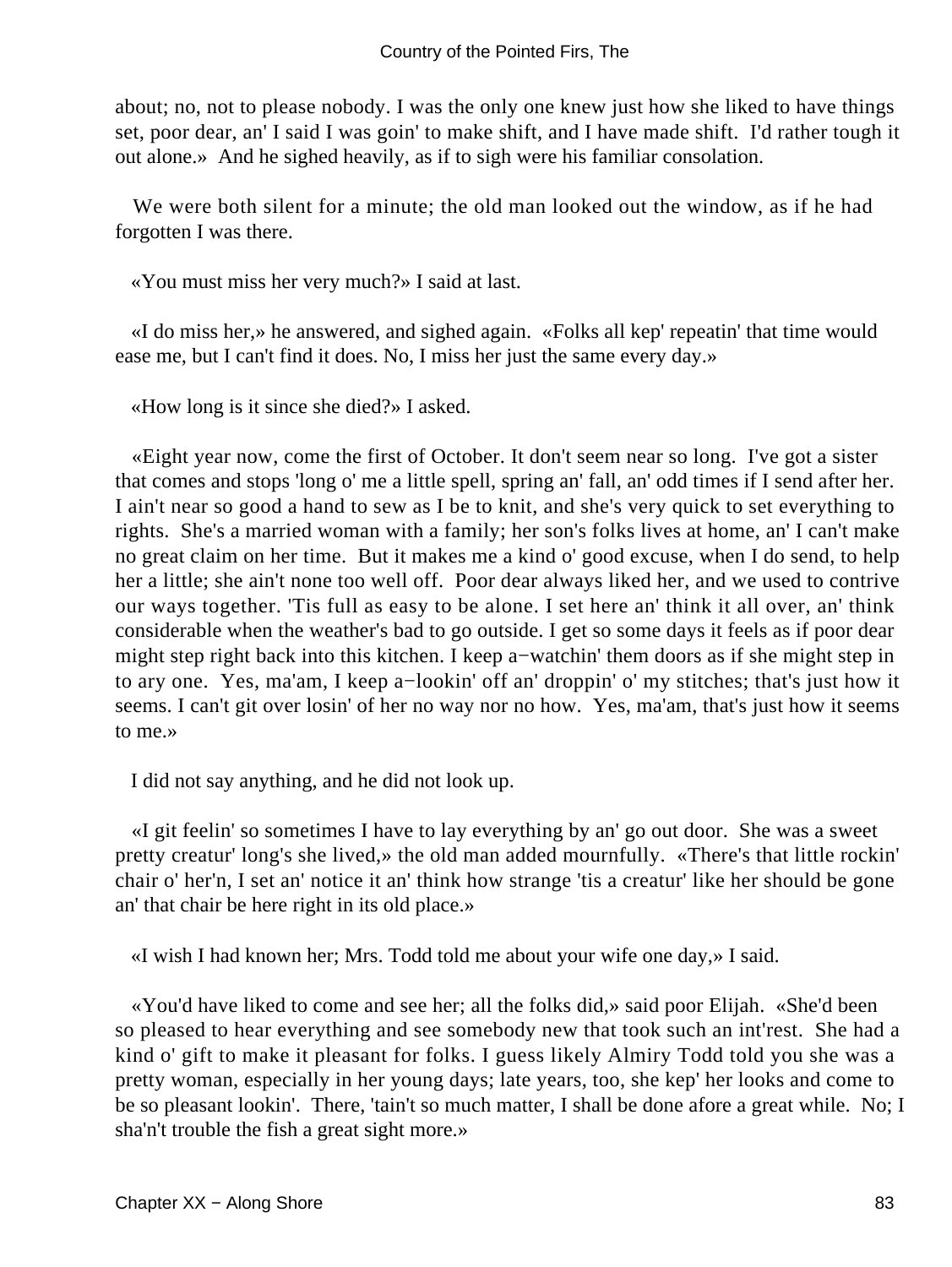The old widower sat with his head bowed over his knitting, as if he were hastily shortening the very thread of time. The minutes went slowly by. He stopped his work and clasped his hands firmly together. I saw he had forgotten his guest, and I kept the afternoon watch with him. At last he looked up as if but a moment had passed of his continual loneliness.

«Yes, ma'am, I'm one that has seen trouble,» he said, and began to knit again.

 The visible tribute of his careful housekeeping, and the clean bright room which had once enshrined his wife, and now enshrined her memory, was very moving to me; he had no thought for any one else or for any other place. I began to see her myself in her home, – a delicate−looking, faded little woman, who leaned upon his rough strength and affectionate heart, who was always watching for his boat out of this very window, and who always opened the door and welcomed him when he came home.

 «I used to laugh at her, poor dear,» said Elijah, as if he read my thought. «I used to make light of her timid notions. She used to be fearful when I was out in bad weather or baffled about gittin' ashore. She used to say the time seemed long to her, but I've found out all about it now. I used to be dreadful thoughtless when I was a young man and the fish was bitin' well. I'd stay out late some o' them days, an' I expect she'd watch an' watch an' lose heart a−waitin'. My heart alive! what a supper she'd git, an' be right there watchin' from the door, with somethin' over her head if 'twas cold, waitin' to hear all about it as I come up the field. Lord, how I think o' all them little things!»

 «This was what she called the best room; in this way,» he said presently, laying his knitting on the table, and leading the way across the front entry and unlocking a door, which he threw open with an air of pride. The best room seemed to me a much sadder and more empty place than the kitchen; its conventionalities lacked the simple perfection of the humbler room and failed on the side of poor ambition; it was only when one remembered what patient saving, and what high respect for society in the abstract go to such furnishing that the little parlor was interesting at all. I could imagine the great day of certain purchases, the bewildering shops of the next large town, the aspiring anxious woman, the clumsy sea− tanned man in his best clothes, so eager to be pleased, but at ease only when they were safe back in the sailboat again, going down the bay with their precious freight, the hoarded money all spent and nothing to think of but tiller and sail. I looked at the unworn carpet, the glass vases on the mantelpiece with their prim bunches of bleached swamp grass and dusty marsh rosemary, and I could read the history of Mrs. Tilley's best room from its very beginning.

 «You see for yourself what beautiful rugs she could make; now I'm going to show you her best tea things she thought so much of,» said the master of the house, opening the door of a shallow cupboard. «That's real chiny, all of it on those two shelves,» he told me proudly. «I bought it all myself, when we was first married, in the port of Bordeaux. There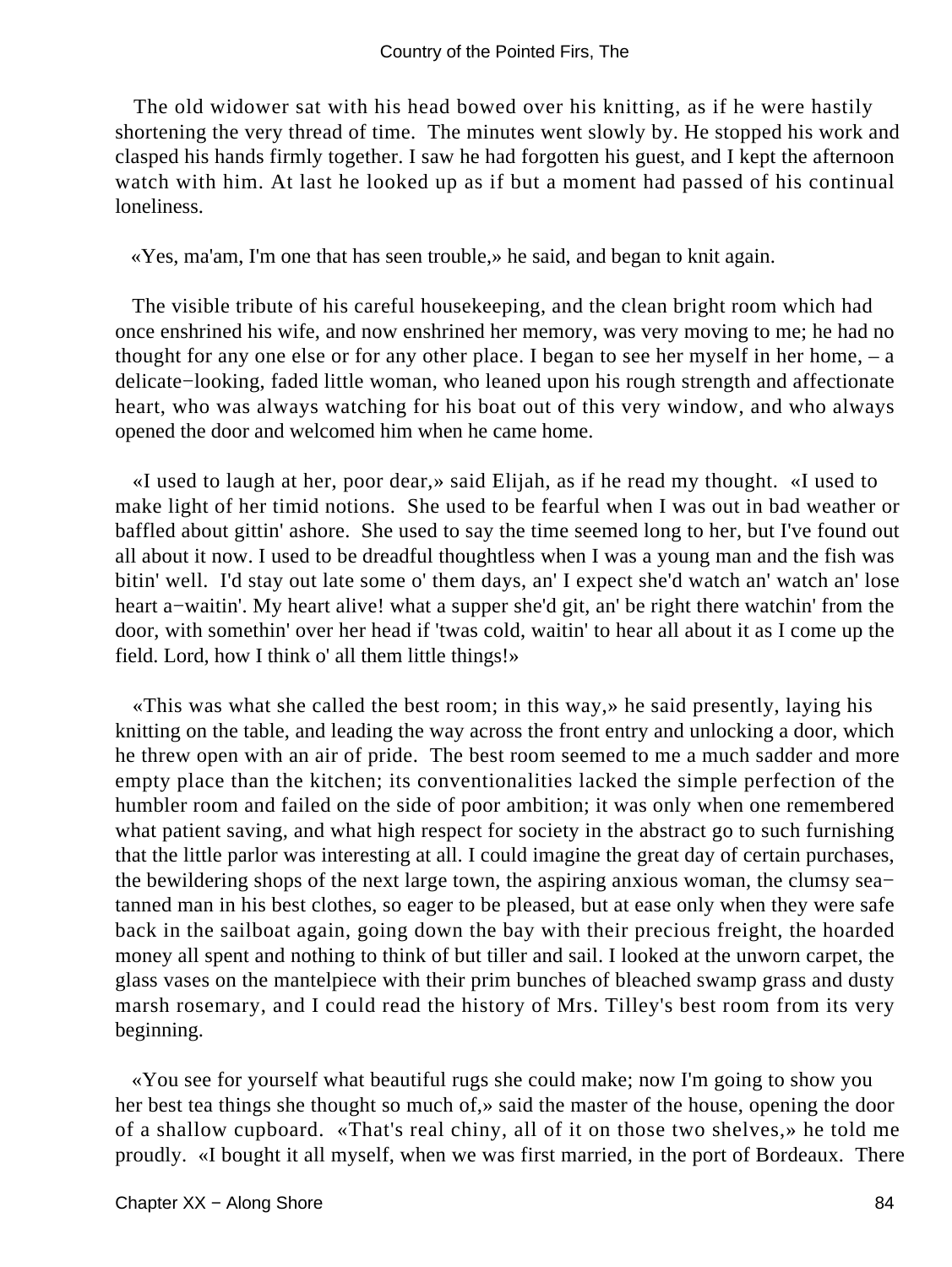never was one single piece of it broke until – Well, I used to say, long as she lived, there never was a piece broke, but long at the last I noticed she'd look kind o' distressed, an' I thought 'twas 'count o' me boastin'. When they asked if they should use it when the folks was here to supper, time o' her funeral, I knew she'd want to have everything nice, and I said 'certain.' Some o' the women they come runnin' to me an' called me, while they was takin' of the chiny down, an' showed me there was one o' the cups broke an' the pieces wropped in paper and pushed way back here, corner o' the shelf. They didn't want me to go an' think they done it. Poor dear! I had to put right out o' the house when I see that. I knowed in one minute how 'twas. We'd got so used to sayin' 'twas all there just's I fetched it home, an' so when she broke that cup somehow or 'nother she couldn't frame no words to come an' tell me. She couldn't think 'twould vex me, 'twas her own hurt pride. I guess there wa'n't no other secret ever lay between us.»

 The French cups with their gay sprigs of pink and blue, the best tumblers, an old flowered bowl and tea caddy, and a japanned waiter or two adorned the shelves. These, with a few daguerreotypes in a little square pile, had the closet to themselves, and I was conscious of much pleasure in seeing them. One is shown over many a house in these days where the interest may be more complex, but not more definite.

 «Those were her best things, poor dear,» said Elijah as he locked the door again. «She told me that last summer before she was taken away that she couldn't think o' anything more she wanted, there was everything in the house, an' all her rooms was furnished pretty. I was goin' over to the Port, an' inquired for errands. I used to ask her to say what she wanted, cost or no cost – she was a very reasonable woman, an' 'twas the place where she done all but her extra shopping. It kind o' chilled me up when she spoke so satisfied.»

 «You don't go out fishing after Christmas?» I asked, as we came back to the bright kitchen.

 «No; I take stiddy to my knitting after January sets in,» said the old seafarer. «'Tain't worth while, fish make off into deeper water an' you can't stand no such perishin' for the sake o' what you get. I leave out a few traps in sheltered coves an' do a little lobsterin' on fair days. The young fellows braves it out, some on 'em; but, for me, I lay in my winter's yarn an' set here where 'tis warm, an' knit an' take my comfort. Mother learnt me once when I was a lad; she was a beautiful knitter herself. I was laid up with a bad knee, an' she said 'twould take up my time an' help her; we was a large family. They'll buy all the folks can do down here to Addicks' store. They say our Dunnet stockin's is gettin' to be celebrated up to Boston, – good quality o' wool an' even knittin' or somethin'. I've always been called a pretty hand to do nettin', but seines is master cheap to what they used to be when they was all hand worked. I change off to nettin' long towards spring, and I piece up my trawls and lines and get my fishin' stuff to rights. Lobster pots they require attention, but I make 'em up in spring weather when it's warm there in the barn. No; I ain't one o' them that likes to set an' do nothin'.»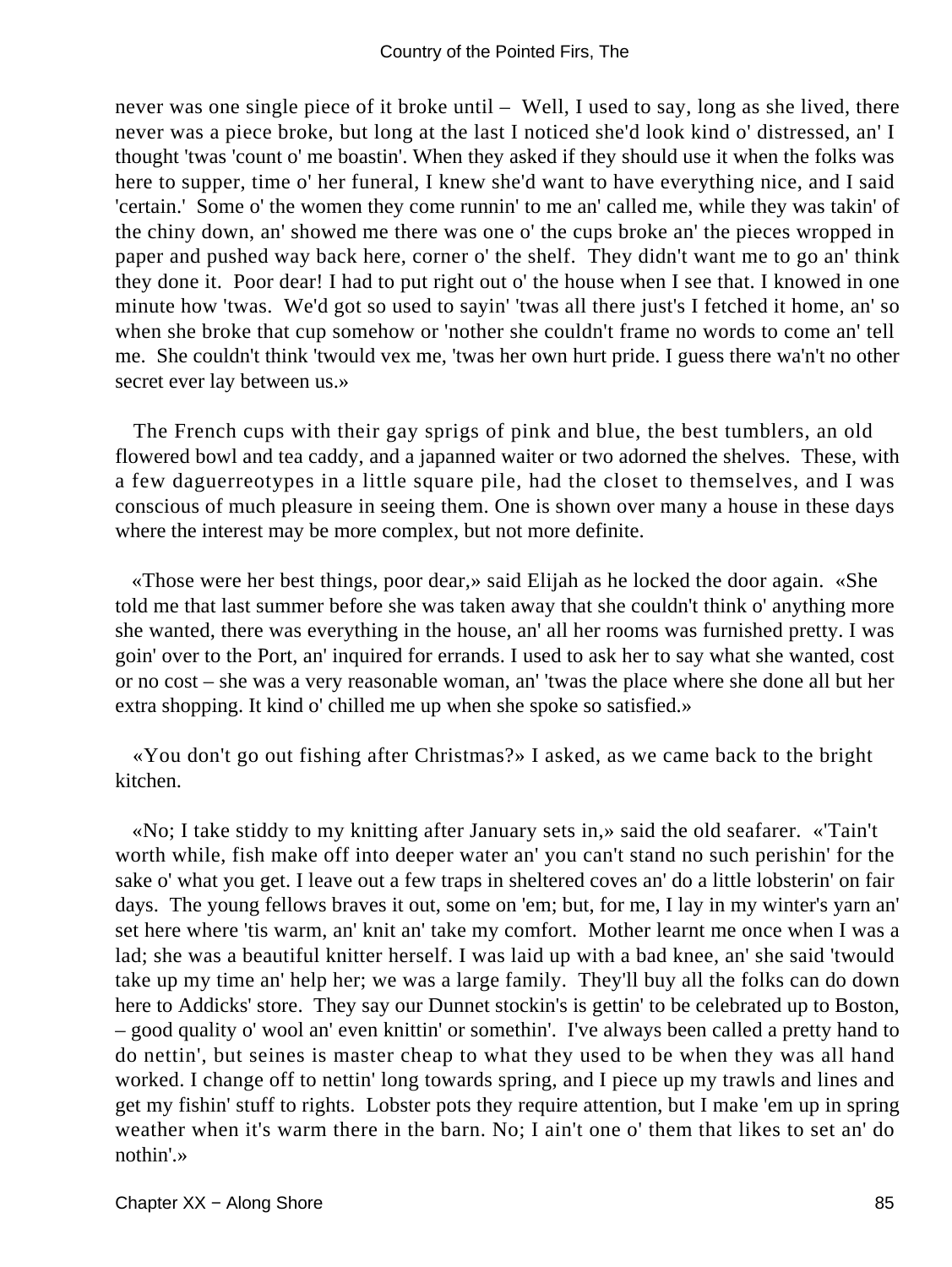«You see the rugs, poor dear did them; she wa'n't very partial to knittin',» old Elijah went on, after he had counted his stitches. «Our rugs is beginnin' to show wear, but I can't master none o' them womanish tricks. My sister, she tinkers 'em up. She said last time she was here that she guessed they'd last my time.»

«The old ones are always the prettiest,» I said.

 «You ain't referrin' to the braided ones now?» answered Mr. Tilley. «You see ours is braided for the most part, an' their good looks is all in the beginnin'. Poor dear used to say they made an easier floor. I go shufflin' round the house same's if 'twas a bo't, and I always used to be stubbin' up the corners o' the hooked kind. Her an' me was always havin' our jokes together same's a boy an' girl. Outsiders never'd know nothin' about it to see us. She had nice manners with all, but to me there was nobody so entertainin'. She'd take off anybody's natural talk winter evenin's when we set here alone, so you'd think 'twas them a− speakin'. There, there!»

 I saw that he had dropped a stitch again, and was snarling the blue yarn round his clumsy fingers. He handled it and threw it off at arm's length as if it were a cod line; and frowned impatiently, but I saw a tear shining on his cheek.

 I said that I must be going, it was growing late, and asked if I might come again, and if he would take me out to the fishing grounds someday.

 «Yes, come any time you want to,» said my host, «'tain't so pleasant as when poor dear was here. Oh, I didn't want to lose her an' she didn't want to go, but it had to be. Such things ain't for us to say; there's no yes an' no to it.»

 «You find Almiry Todd one o' the best o' women?» said Mr. Tilley as we parted. He was standing in the doorway and I had started off down the narrow green field. «No, there ain't a better hearted woman in the State o' Maine. I've known her from a girl. She's had the best o' mothers. You tell her I'm liable to fetch her up a couple or three nice good mackerel early tomorrow,» he said. «Now don't let it slip your mind. Poor dear, she always thought a sight o' Almiry, and she used to remind me there was nobody to fish for her; but I don't rec'lect it as I ought to. I see you drop a line yourself very handy now an' then.»

We laughed together like the best of friends, and I spoke again about the fishing grounds, and confessed that I had no fancy for a southerly breeze and a ground swell.

 «Nor me neither,» said the old fisherman. «Nobody likes 'em, say what they may. Poor dear was disobliged by the mere sight of a bo't. Almiry's got the best o' mothers, I expect you know; Mis' Blackett out to Green Island; and we was always plannin' to go out when summer come; but there, I couldn't pick no day's weather that seemed to suit her just right. I never set out to worry her neither, 'twa'n't no kind o' use; she was so pleasant we couldn't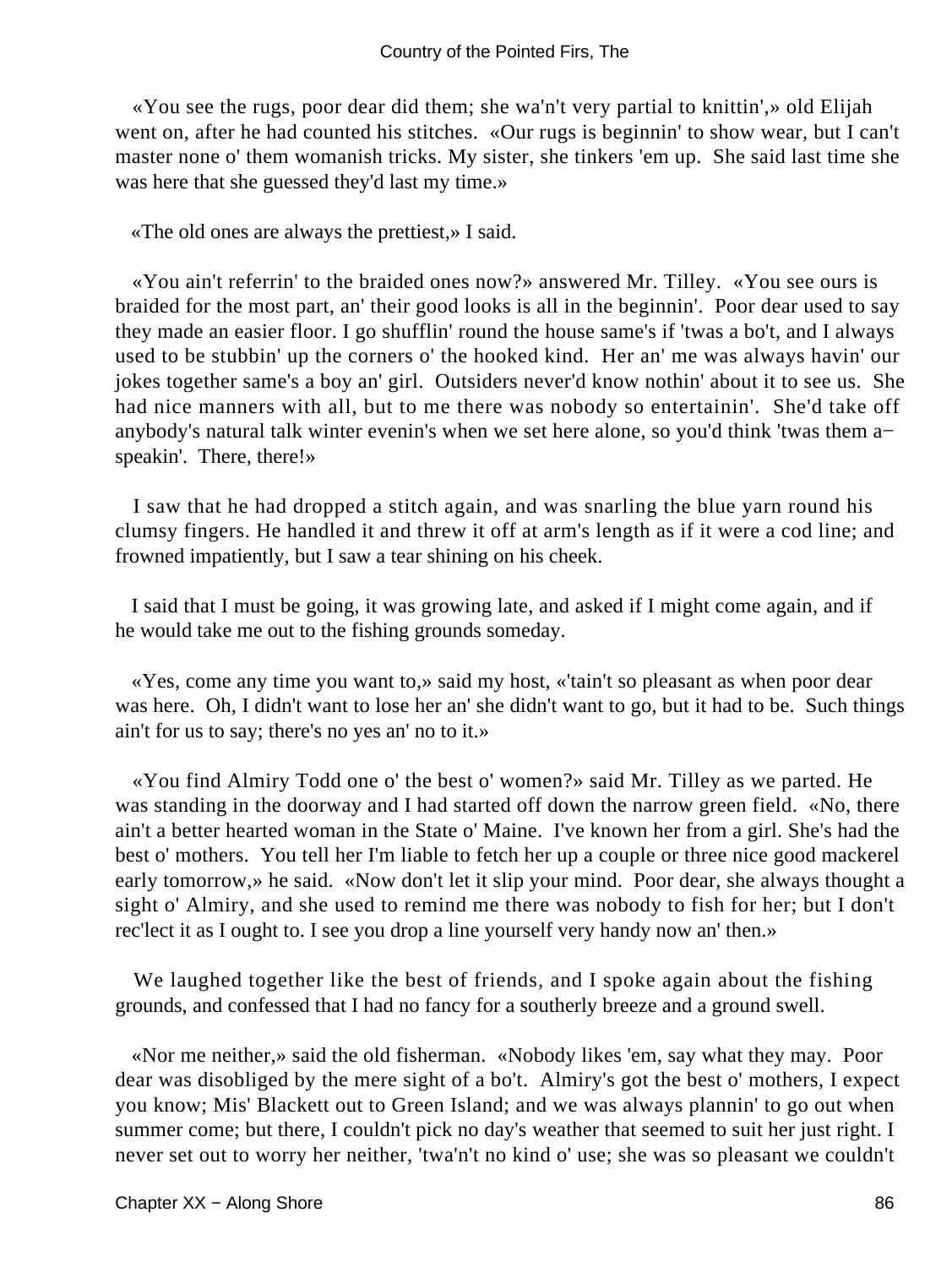have no fret nor trouble. 'Twas never 'you dear an' you darlin'' afore folks, an' 'you divil' behind the door!»

 As I looked back from the lower end of the field I saw him still standing, a lonely figure in the doorway. «Poor dear,» I repeated to myself half aloud; «I wonder where she is and what she knows of the little world she left. I wonder what she has been doing these eight years!»

I gave the message about the mackerel to Mrs. Todd.

 «Been visitin' with 'Lijah?» she asked with interest. «I expect you had kind of a dull session; he ain't the talkin' kind; dwellin' so much long o' fish seems to make 'em lose the gift o' speech.» But when I told her that Mr. Tilley had been talking to me that day, she interrupted me quickly.

 «Then 'twas all about his wife, an' he can't say nothin' too pleasant neither. She was modest with strangers, but there ain't one o' her old friends can ever make up her loss. For me, I don't want to go there no more. There's some folks you miss and some folks you don't, when they're gone, but there ain't hardly a day I don't think o' dear Sarah Tilley. She was always right there; yes, you knew just where to find her like a plain flower. 'Lijah's worthy enough; I do esteem 'Lijah, but he's a ploddin' man.»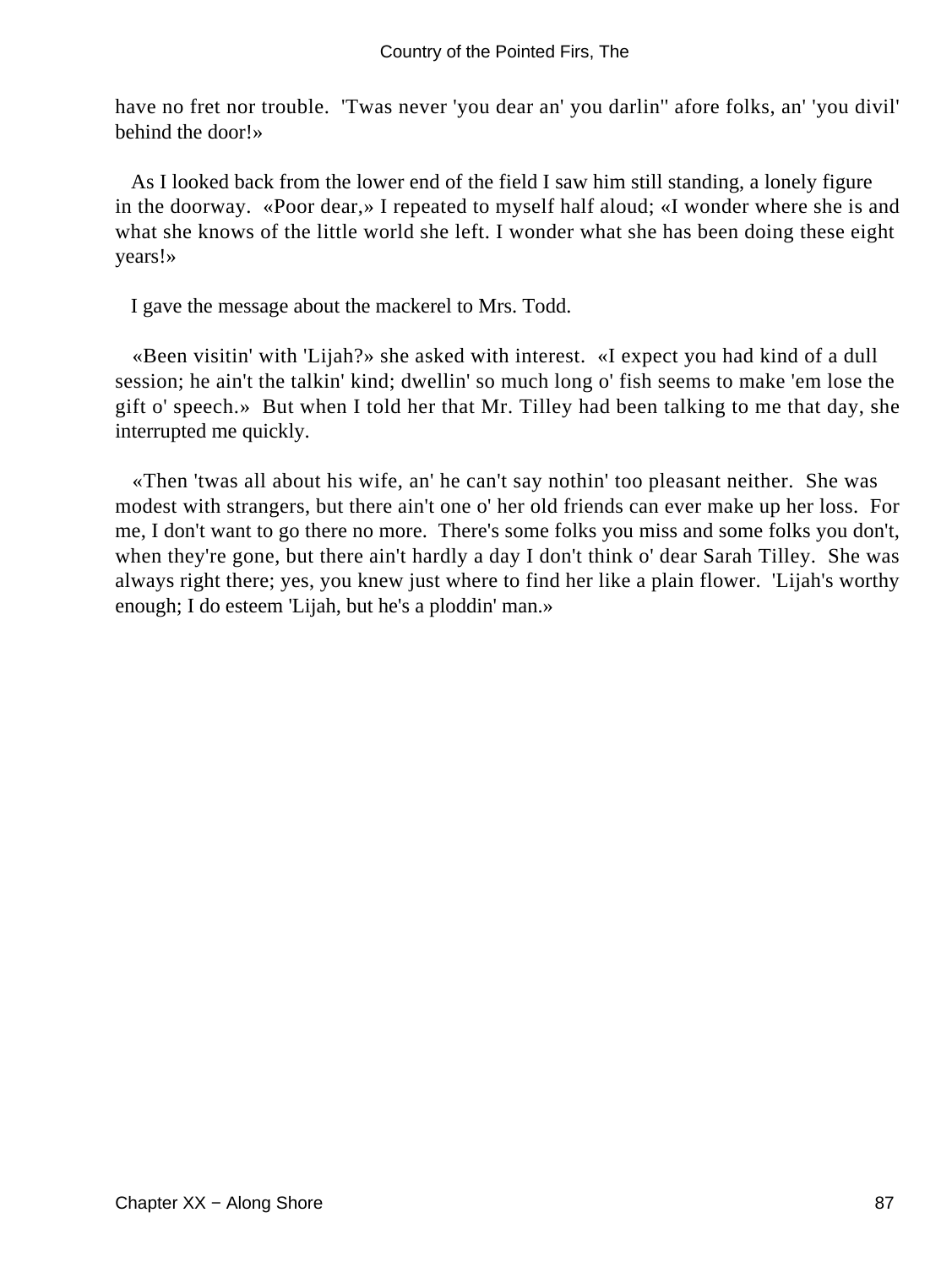## **[Chapter XXI − The Backward View](#page-92-0)**

<span id="page-88-0"></span>*A*T **LAST IT WAS** the time of late summer, when the house was cool and damp in the morning, and all the light seemed to come through green leaves; but at the first step out of doors the sunshine always laid a warm hand on my shoulder, and the clear, high sky seemed to lift quickly as I looked at it. There was no autumnal mist on the coast, nor any August fog; instead of these, the sea, the sky, all the long shore line and the inland hills, with every bush of bay and every fir−top, gained a deeper color and a sharper clearness. There was something shining in the air, and a kind of lustre on the water and the pasture grass, – a northern look that, except at this moment of the year, one must go far to seek. The sunshine of a northern summer was coming to its lovely end.

 The days were few then at Dunnet Landing, and I let each of them slip away unwillingly as a miser spends his coins. I wished to have one of my first weeks back again, with those long hours when nothing happened except the growth of herbs and the course of the sun. Once I had not even known where to go for a walk; now there were many delightful things to be done and done again, as if I were in London. I felt hurried and full of pleasant engagements, and the days flew by like a handful of flowers flung to the sea wind.

 At last I had to say good−by to all my Dunnet Landing friends, and my homelike place in the little house, and return to the world in which I feared to find myself a foreigner. There may be restrictions to such a summer's happiness, but the ease that belongs to simplicity is charming enough to make up for whatever a simple life may lack, and the gifts of peace are not for those who live in the thick of battle.

 I was to take the small unpunctual steamer that went down the bay in the afternoon, and I sat for a while by my window looking out on the green herb garden, with regret for company. Mrs. Todd had hardly spoken all day except in the briefest and most disapproving way; it was as if we were on the edge of a quarrel. It seemed impossible to take my departure with anything like composure. At last I heard a footstep, and looked up to find that Mrs. Todd was standing at the door.

 «I've seen to everything now,» she told me in an unusually loud and business−like voice. «Your trunks are on the w'arf by this time. Cap'n Bowden he come and took 'em down himself, an' is going to see that they're safe aboard. Yes, I've seen to all your 'rangements,» she repeated in a gentler tone. «These things I've left on the kitchen table you'll want to carry by hand; the basket needn't be returned. I guess I shall walk over towards the Port now an' inquire how old Mis' Edward Caplin is.»

I glanced at my friend's face, and saw a look that touched me to the heart. I had been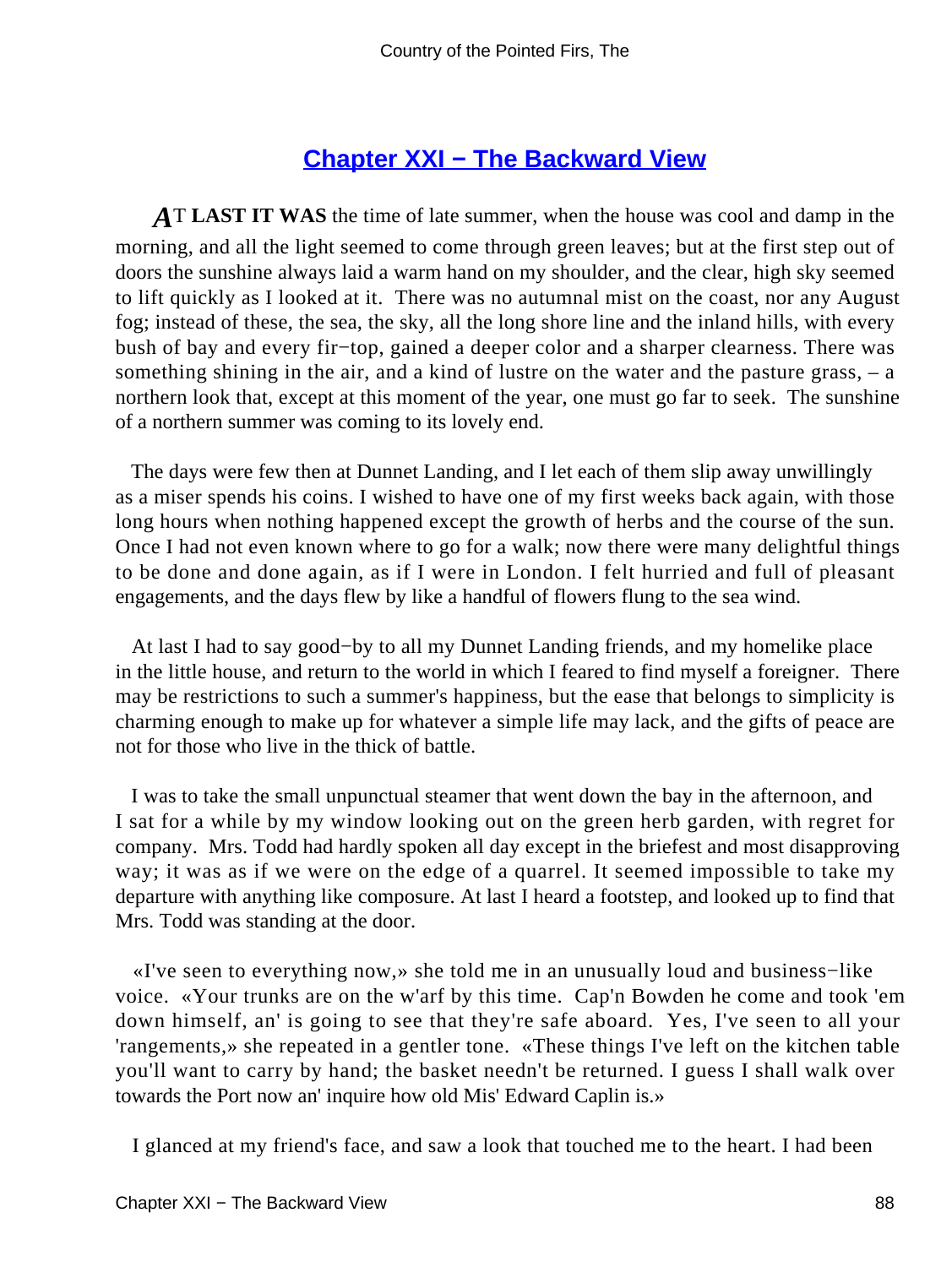sorry enough before to go away.

 «I guess you'll excuse me if I ain't down there to stand around on the w'arf and see you go,» she said, still trying to be gruff. «Yes, I ought to go over and inquire for Mis' Edward Caplin; it's her third shock, and if mother gets in on Sunday she'll want to know just how the old lady is.» With this last word Mrs. Todd turned and left me as if with sudden thought of something she had forgotten, so that I felt sure she was coming back, but presently I heard her go out of the kitchen door and walk down the path toward the gate. I could not part so; I ran after her to say good−by, but she shook her head and waved her hand without looking back when she heard my hurrying steps, and so went away down the street.

When I went in again the little house had suddenly grown lonely, and my room looked empty as it had the day I came. I and all my belongings had died out of it, and I knew how it would seem when Mrs. Todd came back and found her lodger gone. So we die before our own eyes; so we see some chapters of our lives come to their natural end.

 I found the little packages on the kitchen table. There was a quaint West Indian basket which I knew its owner had valued, and which I had once admired; there was an affecting provision laid beside it for my seafaring supper, with a neatly tied bunch of southernwood and a twig of bay, and a little old leather box which held the coral pin that Nathan Todd brought home to give to poor Joanna.

 There was still an hour to wait, and I went up the hill just above the schoolhouse and sat there thinking of things, and looking off to sea, and watching for the boat to come in sight. I could see Green Island, small and darkly wooded at that distance; below me were the houses of the village with their apple−trees and bits of garden ground. Presently, as I looked at the pastures beyond, I caught a last glimpse of Mrs. Todd herself, walking slowly in the footpath that led along, following the shore toward the Port. At such a distance one can feel the large, positive qualities that control a character. Close at hand, Mrs. Todd seemed able and warm−hearted and quite absorbed in her bustling industries, but her distant figure looked mateless and appealing, with something about it that was strangely self−possessed and mysterious. Now and then she stooped to pick something, – it might have been her favorite pennyroyal, – and at last I lost sight of her as she slowly crossed an open space on one of the higher points of land, and disappeared again behind a dark clump of juniper and the pointed firs.

 As I came away on the little coastwise steamer, there was an old sea running which made the surf leap high on all the rocky shores. I stood on deck, looking back, and watched the busy gulls agree and turn, and sway together down the long slopes of air, then separate hastily and plunge into the waves. The tide was setting in, and plenty of small fish were coming with it, unconscious of the silver flashing of the great birds overhead and the quickness of their fierce beaks. The sea was full of life and spirit, the tops of the waves flew back as if they were winged like the gulls themselves, and like them had the freedom of the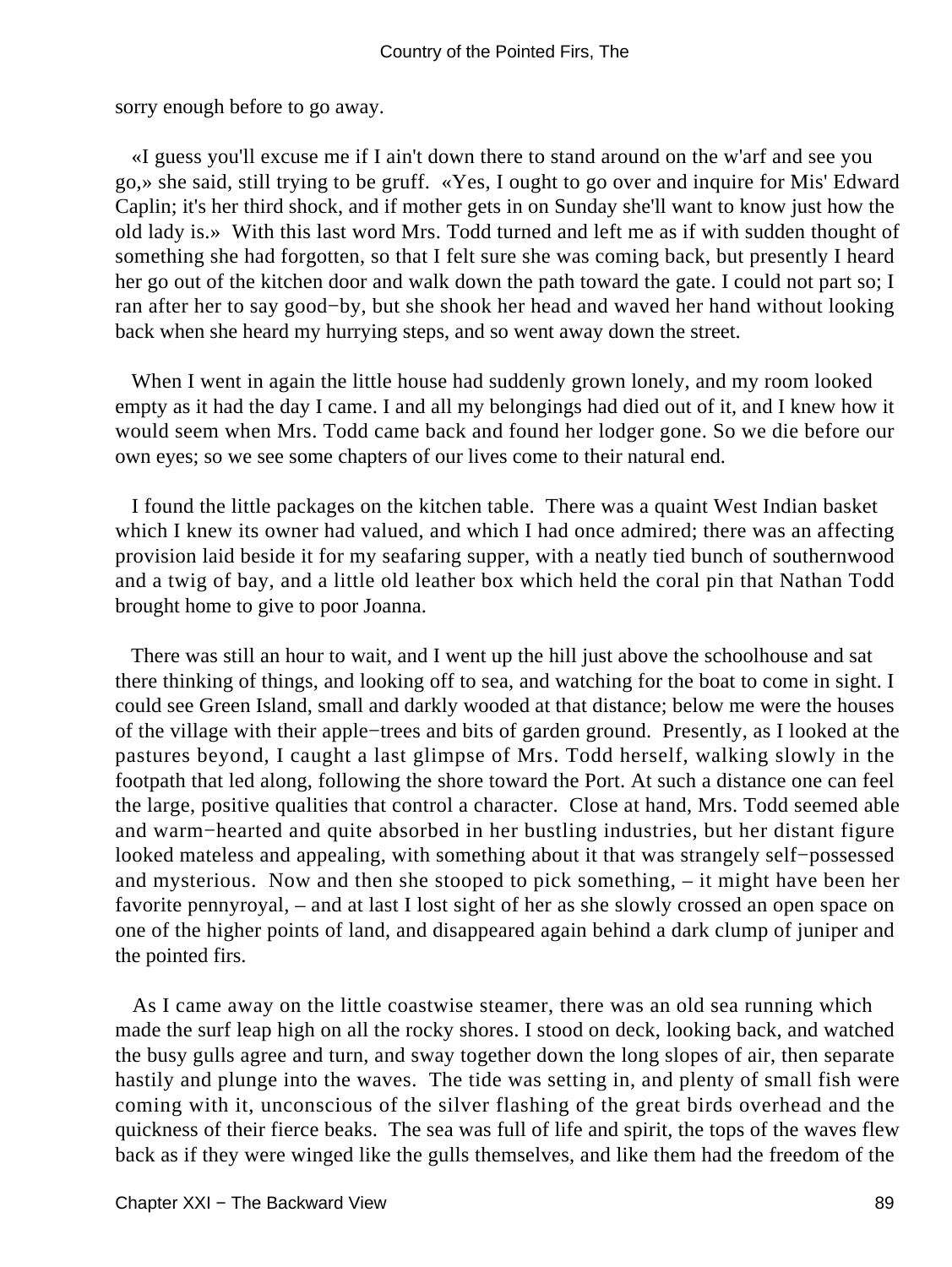wind. Out in the main channel we passed a bent−shouldered old fisherman bound for the evening round among his lobster traps. He was toiling along with short oars, and the dory tossed and sank and tossed again with the steamer's waves. I saw that it was old Elijah Tilley, and though we had so long been strangers we had come to be warm friends, and I wished that he had waited for one of his mates, it was such hard work to row along shore through rough seas and tend the traps alone. As we passed I waved my hand and tried to call to him, and he looked up and answered my farewells by a solemn nod. The little town, with the tall masts of its disabled schooners in the inner bay, stood high above the flat sea for a few minutes then it sank back into the uniformity of the coast, and became indistinguishable from the other towns that looked as if they were crumbled on the furzy−green stoniness of the shore.

 The small outer islands of the bay were covered among the ledges with turf that looked as fresh as the early grass; there had been some days of rain the week before, and the darker green of the sweet−fern was scattered on all the pasture heights. It looked like the beginning of summer ashore, though the sheep, round and warm in their winter wool, betrayed the season to double the long sheltering headland of the cape, and when I looked back again, the islands and the headland had run together and Dunnet Landing and all its coasts were lost to sight.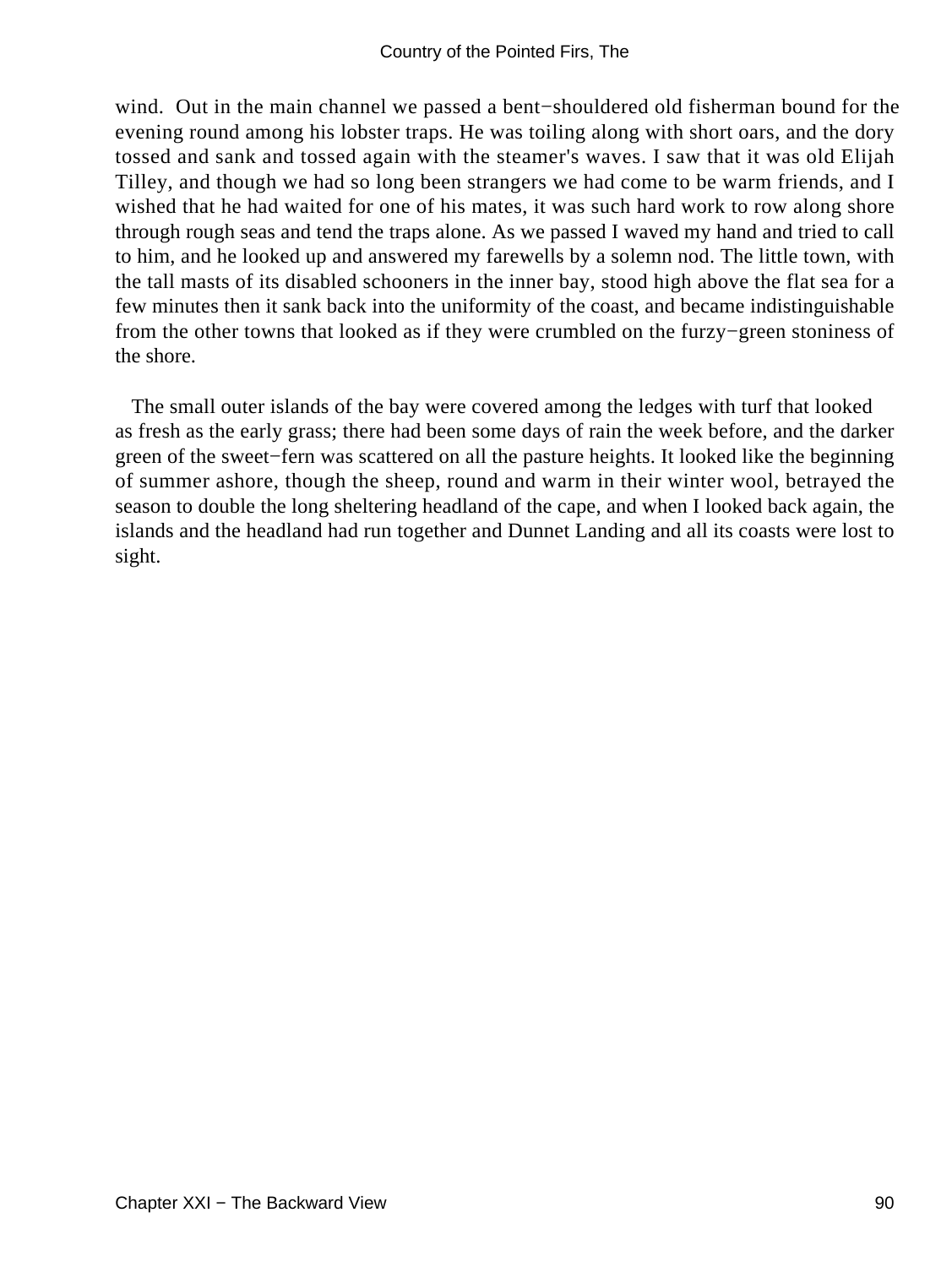<span id="page-91-0"></span>Country of the Pointed Firs, The

# **Table of Content**

**[Chapter I − The Return](#page-3-0)**

**[Chapter II − Mrs. Todd](#page-4-0)**

**[Chapter III − The Schoolhouse](#page-7-0)**

**[Chapter IV − At the Schoolhouse Window](#page-9-0)**

**[Chapter V − Captain Littlepage](#page-11-0)**

**[Chapter VI − The Waiting Place](#page-16-0)**

**[Chapter VII − The Outer Island](#page-20-0)**

**[Chapter VIII − Green Island](#page-23-0)**

**[Chapter IX − William](#page-30-0)**

**[Chapter X − Where Pennyroyal Grew](#page-32-0)**

**[Chapter XI − The Old Singers](#page-35-0)**

**[Chapter XII − A Strange Sail](#page-38-0)**

**[Chapter XIII − Poor Joanna](#page-43-0)**

**[Chapter XIV − The Hermitage](#page-50-0)**

**[Chapter XV − On Shell−heap Island](#page-55-0)**

**[Chapter XVI − The Great Expedition](#page-58-0)**

**[Chapter XVII − A Country Road](#page-62-0)**

**[Chapter XVIII − The Bowden Reunion](#page-67-0)**

**[Chapter XIX − The Feast's End](#page-75-0)**

**[Chapter XX − Along Shore](#page-79-0)**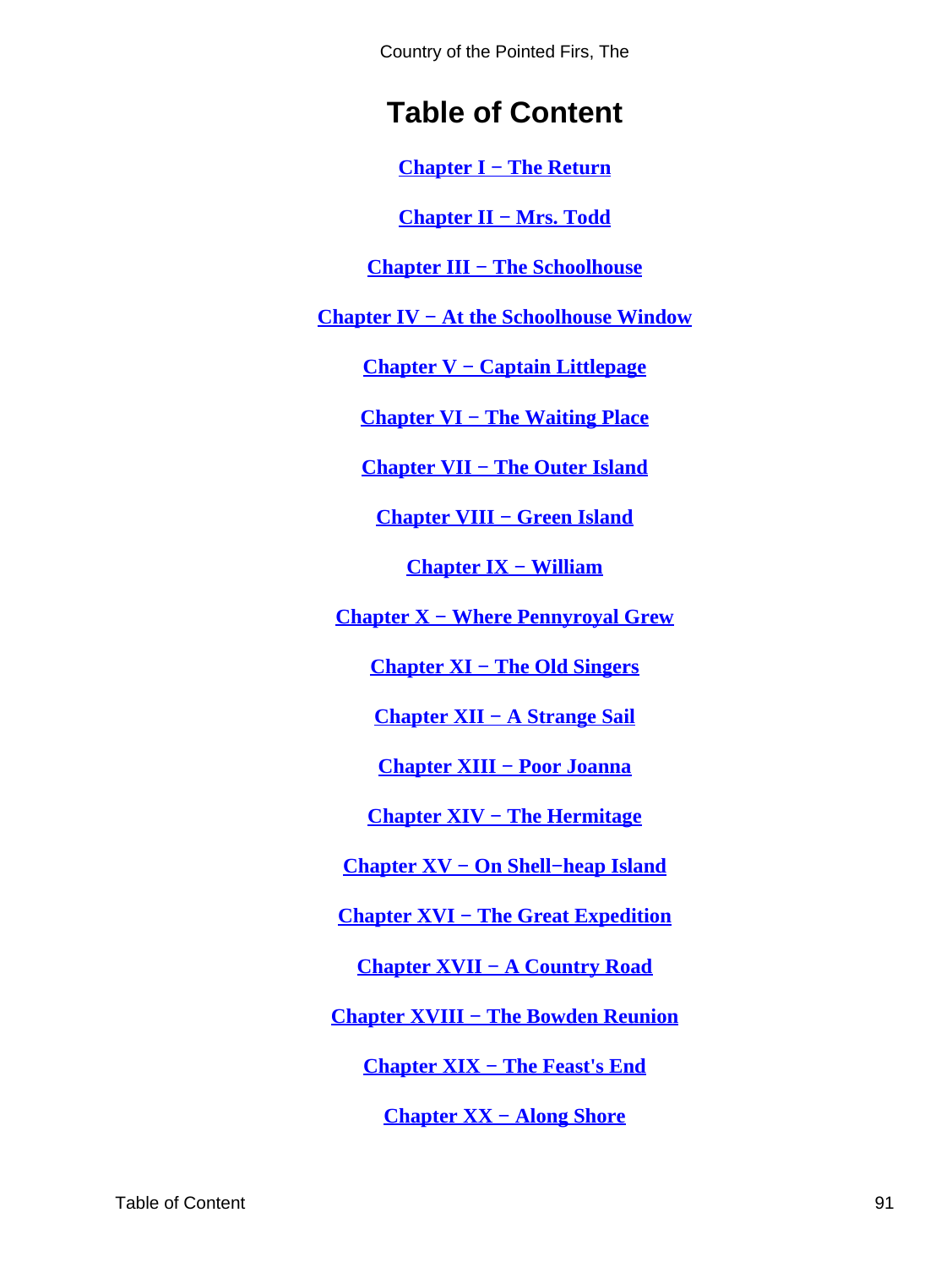Country of the Pointed Firs, The

<span id="page-92-0"></span>**[Chapter XXI − The Backward View](#page-88-0)**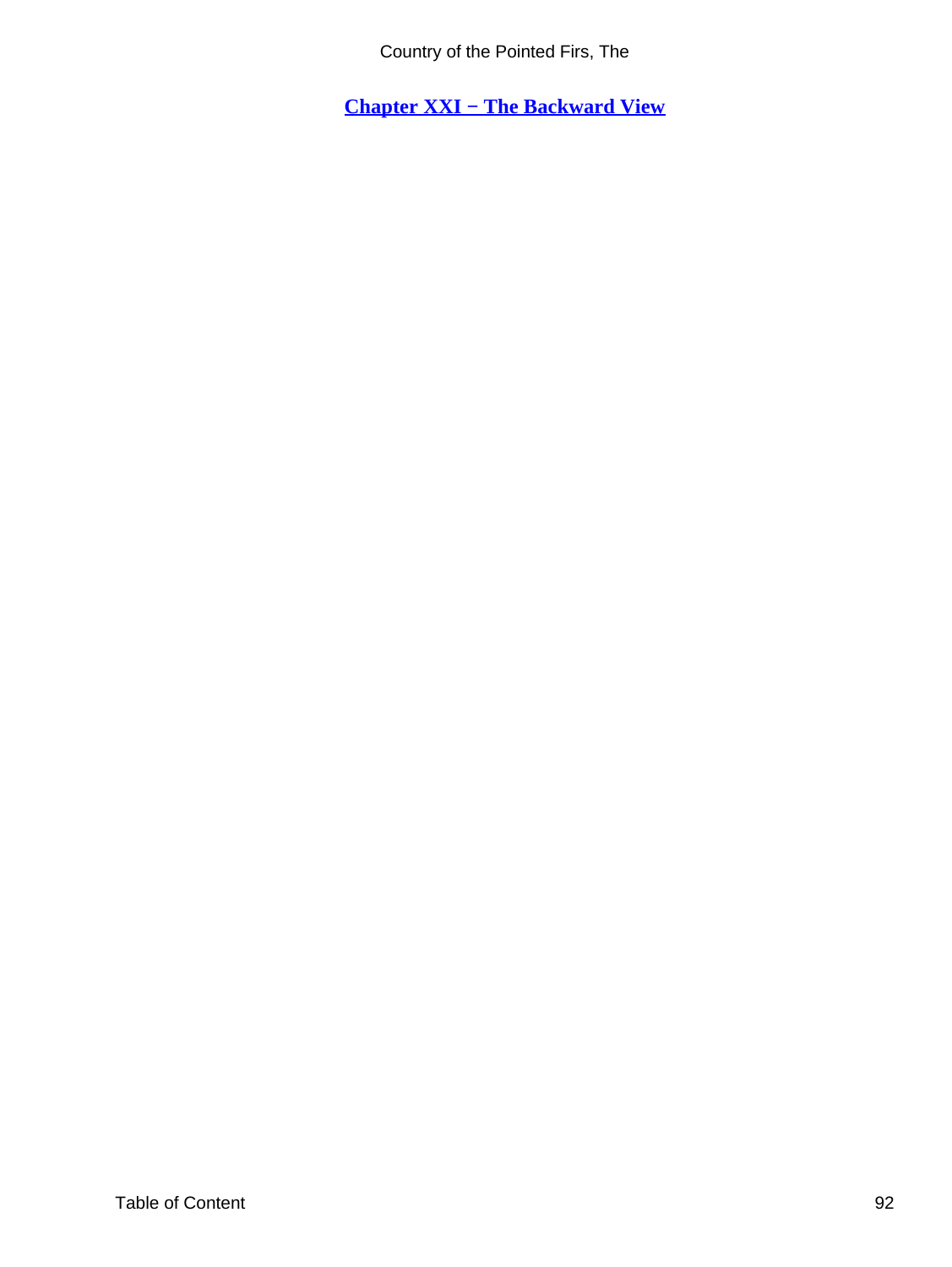## **You are reading a Phoenix Edition:**

It was converted from clean and standard xhtml/xml files. It uses metatags to identify content, and other data. The available resources specific to each ebook format were used to give the reader a pleasant reading experience.

More details available at Phoenix−Library.org website.

Any suggestion that helps us to improve these editions are welcome.

**The Phoenix−Library Team**